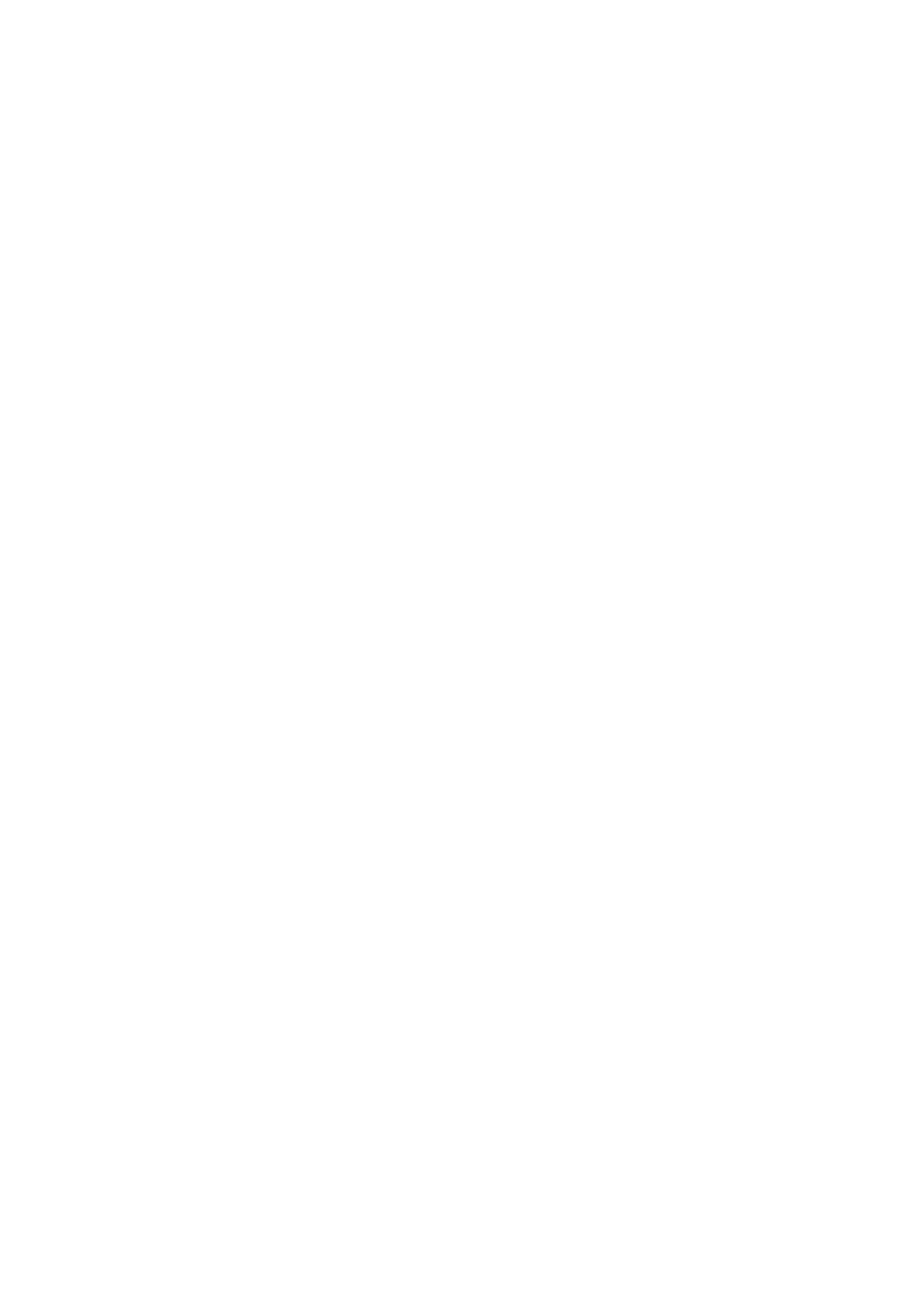# **Key to symbols used in reprinted bill**

# **As reported from the committee of the whole House**

text inserted

text deleted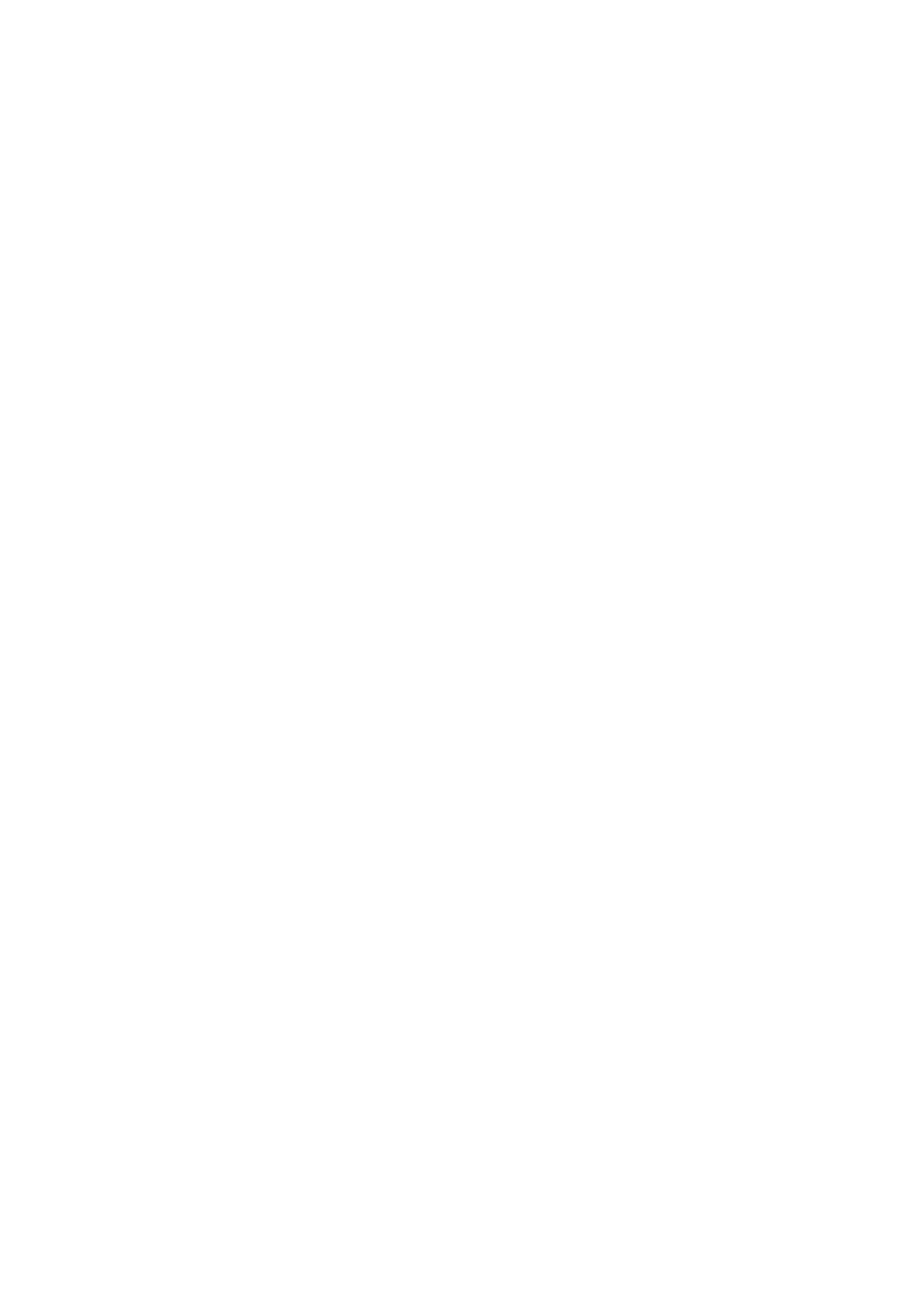*Hon Nanaia Mahuta*

# **Water Services Bill**

Government Bill

# **Contents**

|                |                                                                       | Page |
|----------------|-----------------------------------------------------------------------|------|
| 1              | Title                                                                 | 10   |
| $\overline{2}$ | Commencement                                                          | 10   |
|                | Part 1                                                                |      |
|                | <b>Preliminary provisions</b>                                         |      |
|                | Subpart 1—Purpose and overview                                        |      |
| 3              | Purpose of this Act                                                   | 10   |
| 4              | Overview of this Act                                                  | 11   |
|                | Subpart 2-Interpretation                                              |      |
|                | General                                                               |      |
| 5              | Interpretation                                                        | 11   |
|                | Key terms                                                             |      |
| 6              | Meaning of drinking water                                             | 16   |
| 7              | Meaning of safe in relation to drinking water                         | 16   |
| 8              | Meaning of drinking water supplier                                    | 17   |
| 9              | Meaning of drinking water supply                                      | 17   |
| 10             | Meaning of domestic self-supply and domestic dwelling                 | 18   |
| 11             | Meaning of operator                                                   | 18   |
| 12             | Meaning of owner                                                      | 18   |
| 13             | Meaning of point of supply                                            | 19   |
|                | Subpart 3—Key principles relating to functions, powers, and<br>duties |      |
| 14             | Effect and interpretation of Te Mana o te Wai                         | 19   |
| 15             | Duties not transferable                                               | 19   |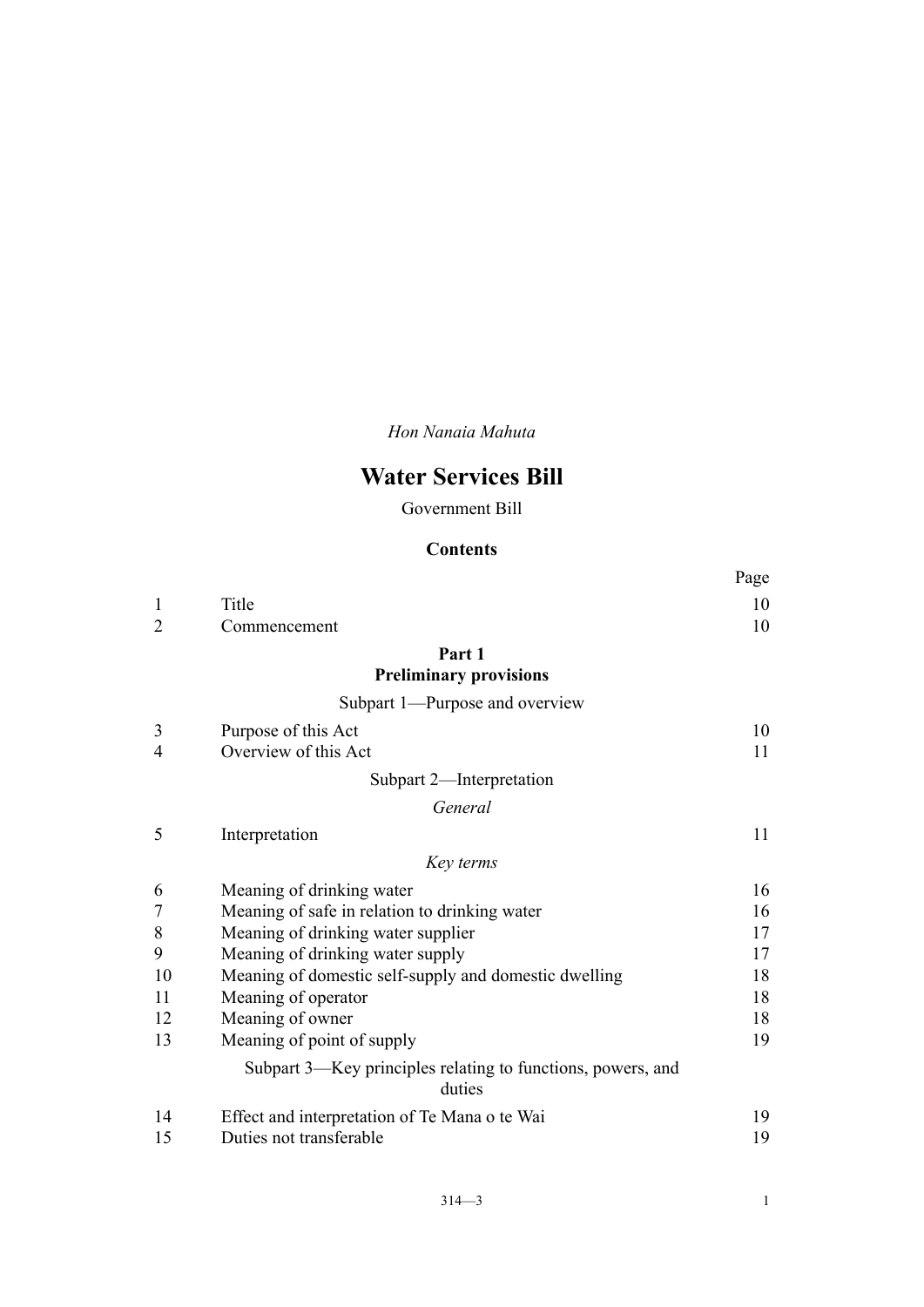| 19<br>16<br>Person may have more than 1 duty<br>20<br>17<br>More than 1 person may have same duty<br>Subpart 4-General<br>18<br>20<br>Transitional, savings, and related provisions<br>Act binds the Crown<br>19<br>20<br>20<br>Enforcement of Act against the Crown<br>20<br>Part 2<br>Provisions relating to supply of drinking water<br>Subpart 1—Duties of drinking water suppliers<br>22<br>21<br>Duty to supply safe drinking water<br>Duty to comply with drinking water standards<br>22<br>22<br>Duty of owner of drinking water supply to register supply<br>23<br>23<br>23<br>24<br>Duty to take reasonable steps to supply aesthetically acceptable<br>drinking water<br>23<br>25<br>Duty to provide sufficient quantity of drinking water<br>Duties where sufficient quantity of drinking water at imminent risk<br>25<br>26<br>Duty to protect against risk of backflow<br>25<br>27<br>25<br>28<br>Duties relating to end-point treatment<br>Duty of officers, employees, and agents to exercise due diligence<br>26<br>29<br>Subpart 2—Drinking water safety plans<br>27<br>30<br>Owner must have drinking water safety plan<br>31<br>27<br>Drinking water safety plans<br>Taumata Arowai to review drinking water safety plans and monitor<br>28<br>32<br>compliance<br>Planned events<br>29<br>33<br>29<br>34<br>Unplanned supply of drinking water<br>Subpart 3—Requirements relating to notifications and record<br>keeping<br>35<br>Duty to notify Taumata Arowai of notifiable risk or hazard<br>30<br>Notification duties of drinking water supplier<br>36<br>31<br>37<br>Drinking water suppliers to keep records<br>31<br>Subpart 4—Consumer complaints<br>Requirement for supplier to provide information to consumers and<br>38<br>32<br>have complaints process<br>39<br>Review by Taumata Arowai<br>32<br>Taumata Arowai to monitor compliance with complaints process<br>33<br>40<br>Subpart 5-Source water<br>41<br>Purpose of subpart<br>33<br>41A<br>Application<br>33<br>42<br>34<br>Source water risk management plans<br>43<br>Suppliers to monitor source water quality<br>35 | <b>Water Services Bill</b> |  |  |
|------------------------------------------------------------------------------------------------------------------------------------------------------------------------------------------------------------------------------------------------------------------------------------------------------------------------------------------------------------------------------------------------------------------------------------------------------------------------------------------------------------------------------------------------------------------------------------------------------------------------------------------------------------------------------------------------------------------------------------------------------------------------------------------------------------------------------------------------------------------------------------------------------------------------------------------------------------------------------------------------------------------------------------------------------------------------------------------------------------------------------------------------------------------------------------------------------------------------------------------------------------------------------------------------------------------------------------------------------------------------------------------------------------------------------------------------------------------------------------------------------------------------------------------------------------------------------------------------------------------------------------------------------------------------------------------------------------------------------------------------------------------------------------------------------------------------------------------------------------------------------------------------------------------------------------------------------------------------------------------------------------------------------------------------------------------------------------------------------------------|----------------------------|--|--|
|                                                                                                                                                                                                                                                                                                                                                                                                                                                                                                                                                                                                                                                                                                                                                                                                                                                                                                                                                                                                                                                                                                                                                                                                                                                                                                                                                                                                                                                                                                                                                                                                                                                                                                                                                                                                                                                                                                                                                                                                                                                                                                                  |                            |  |  |
|                                                                                                                                                                                                                                                                                                                                                                                                                                                                                                                                                                                                                                                                                                                                                                                                                                                                                                                                                                                                                                                                                                                                                                                                                                                                                                                                                                                                                                                                                                                                                                                                                                                                                                                                                                                                                                                                                                                                                                                                                                                                                                                  |                            |  |  |
|                                                                                                                                                                                                                                                                                                                                                                                                                                                                                                                                                                                                                                                                                                                                                                                                                                                                                                                                                                                                                                                                                                                                                                                                                                                                                                                                                                                                                                                                                                                                                                                                                                                                                                                                                                                                                                                                                                                                                                                                                                                                                                                  |                            |  |  |
|                                                                                                                                                                                                                                                                                                                                                                                                                                                                                                                                                                                                                                                                                                                                                                                                                                                                                                                                                                                                                                                                                                                                                                                                                                                                                                                                                                                                                                                                                                                                                                                                                                                                                                                                                                                                                                                                                                                                                                                                                                                                                                                  |                            |  |  |
|                                                                                                                                                                                                                                                                                                                                                                                                                                                                                                                                                                                                                                                                                                                                                                                                                                                                                                                                                                                                                                                                                                                                                                                                                                                                                                                                                                                                                                                                                                                                                                                                                                                                                                                                                                                                                                                                                                                                                                                                                                                                                                                  |                            |  |  |
|                                                                                                                                                                                                                                                                                                                                                                                                                                                                                                                                                                                                                                                                                                                                                                                                                                                                                                                                                                                                                                                                                                                                                                                                                                                                                                                                                                                                                                                                                                                                                                                                                                                                                                                                                                                                                                                                                                                                                                                                                                                                                                                  |                            |  |  |
|                                                                                                                                                                                                                                                                                                                                                                                                                                                                                                                                                                                                                                                                                                                                                                                                                                                                                                                                                                                                                                                                                                                                                                                                                                                                                                                                                                                                                                                                                                                                                                                                                                                                                                                                                                                                                                                                                                                                                                                                                                                                                                                  |                            |  |  |
|                                                                                                                                                                                                                                                                                                                                                                                                                                                                                                                                                                                                                                                                                                                                                                                                                                                                                                                                                                                                                                                                                                                                                                                                                                                                                                                                                                                                                                                                                                                                                                                                                                                                                                                                                                                                                                                                                                                                                                                                                                                                                                                  |                            |  |  |
|                                                                                                                                                                                                                                                                                                                                                                                                                                                                                                                                                                                                                                                                                                                                                                                                                                                                                                                                                                                                                                                                                                                                                                                                                                                                                                                                                                                                                                                                                                                                                                                                                                                                                                                                                                                                                                                                                                                                                                                                                                                                                                                  |                            |  |  |
|                                                                                                                                                                                                                                                                                                                                                                                                                                                                                                                                                                                                                                                                                                                                                                                                                                                                                                                                                                                                                                                                                                                                                                                                                                                                                                                                                                                                                                                                                                                                                                                                                                                                                                                                                                                                                                                                                                                                                                                                                                                                                                                  |                            |  |  |
|                                                                                                                                                                                                                                                                                                                                                                                                                                                                                                                                                                                                                                                                                                                                                                                                                                                                                                                                                                                                                                                                                                                                                                                                                                                                                                                                                                                                                                                                                                                                                                                                                                                                                                                                                                                                                                                                                                                                                                                                                                                                                                                  |                            |  |  |
|                                                                                                                                                                                                                                                                                                                                                                                                                                                                                                                                                                                                                                                                                                                                                                                                                                                                                                                                                                                                                                                                                                                                                                                                                                                                                                                                                                                                                                                                                                                                                                                                                                                                                                                                                                                                                                                                                                                                                                                                                                                                                                                  |                            |  |  |
|                                                                                                                                                                                                                                                                                                                                                                                                                                                                                                                                                                                                                                                                                                                                                                                                                                                                                                                                                                                                                                                                                                                                                                                                                                                                                                                                                                                                                                                                                                                                                                                                                                                                                                                                                                                                                                                                                                                                                                                                                                                                                                                  |                            |  |  |
|                                                                                                                                                                                                                                                                                                                                                                                                                                                                                                                                                                                                                                                                                                                                                                                                                                                                                                                                                                                                                                                                                                                                                                                                                                                                                                                                                                                                                                                                                                                                                                                                                                                                                                                                                                                                                                                                                                                                                                                                                                                                                                                  |                            |  |  |
|                                                                                                                                                                                                                                                                                                                                                                                                                                                                                                                                                                                                                                                                                                                                                                                                                                                                                                                                                                                                                                                                                                                                                                                                                                                                                                                                                                                                                                                                                                                                                                                                                                                                                                                                                                                                                                                                                                                                                                                                                                                                                                                  |                            |  |  |
|                                                                                                                                                                                                                                                                                                                                                                                                                                                                                                                                                                                                                                                                                                                                                                                                                                                                                                                                                                                                                                                                                                                                                                                                                                                                                                                                                                                                                                                                                                                                                                                                                                                                                                                                                                                                                                                                                                                                                                                                                                                                                                                  |                            |  |  |
|                                                                                                                                                                                                                                                                                                                                                                                                                                                                                                                                                                                                                                                                                                                                                                                                                                                                                                                                                                                                                                                                                                                                                                                                                                                                                                                                                                                                                                                                                                                                                                                                                                                                                                                                                                                                                                                                                                                                                                                                                                                                                                                  |                            |  |  |
|                                                                                                                                                                                                                                                                                                                                                                                                                                                                                                                                                                                                                                                                                                                                                                                                                                                                                                                                                                                                                                                                                                                                                                                                                                                                                                                                                                                                                                                                                                                                                                                                                                                                                                                                                                                                                                                                                                                                                                                                                                                                                                                  |                            |  |  |
|                                                                                                                                                                                                                                                                                                                                                                                                                                                                                                                                                                                                                                                                                                                                                                                                                                                                                                                                                                                                                                                                                                                                                                                                                                                                                                                                                                                                                                                                                                                                                                                                                                                                                                                                                                                                                                                                                                                                                                                                                                                                                                                  |                            |  |  |
|                                                                                                                                                                                                                                                                                                                                                                                                                                                                                                                                                                                                                                                                                                                                                                                                                                                                                                                                                                                                                                                                                                                                                                                                                                                                                                                                                                                                                                                                                                                                                                                                                                                                                                                                                                                                                                                                                                                                                                                                                                                                                                                  |                            |  |  |
|                                                                                                                                                                                                                                                                                                                                                                                                                                                                                                                                                                                                                                                                                                                                                                                                                                                                                                                                                                                                                                                                                                                                                                                                                                                                                                                                                                                                                                                                                                                                                                                                                                                                                                                                                                                                                                                                                                                                                                                                                                                                                                                  |                            |  |  |
|                                                                                                                                                                                                                                                                                                                                                                                                                                                                                                                                                                                                                                                                                                                                                                                                                                                                                                                                                                                                                                                                                                                                                                                                                                                                                                                                                                                                                                                                                                                                                                                                                                                                                                                                                                                                                                                                                                                                                                                                                                                                                                                  |                            |  |  |
|                                                                                                                                                                                                                                                                                                                                                                                                                                                                                                                                                                                                                                                                                                                                                                                                                                                                                                                                                                                                                                                                                                                                                                                                                                                                                                                                                                                                                                                                                                                                                                                                                                                                                                                                                                                                                                                                                                                                                                                                                                                                                                                  |                            |  |  |
|                                                                                                                                                                                                                                                                                                                                                                                                                                                                                                                                                                                                                                                                                                                                                                                                                                                                                                                                                                                                                                                                                                                                                                                                                                                                                                                                                                                                                                                                                                                                                                                                                                                                                                                                                                                                                                                                                                                                                                                                                                                                                                                  |                            |  |  |
|                                                                                                                                                                                                                                                                                                                                                                                                                                                                                                                                                                                                                                                                                                                                                                                                                                                                                                                                                                                                                                                                                                                                                                                                                                                                                                                                                                                                                                                                                                                                                                                                                                                                                                                                                                                                                                                                                                                                                                                                                                                                                                                  |                            |  |  |
|                                                                                                                                                                                                                                                                                                                                                                                                                                                                                                                                                                                                                                                                                                                                                                                                                                                                                                                                                                                                                                                                                                                                                                                                                                                                                                                                                                                                                                                                                                                                                                                                                                                                                                                                                                                                                                                                                                                                                                                                                                                                                                                  |                            |  |  |
|                                                                                                                                                                                                                                                                                                                                                                                                                                                                                                                                                                                                                                                                                                                                                                                                                                                                                                                                                                                                                                                                                                                                                                                                                                                                                                                                                                                                                                                                                                                                                                                                                                                                                                                                                                                                                                                                                                                                                                                                                                                                                                                  |                            |  |  |
|                                                                                                                                                                                                                                                                                                                                                                                                                                                                                                                                                                                                                                                                                                                                                                                                                                                                                                                                                                                                                                                                                                                                                                                                                                                                                                                                                                                                                                                                                                                                                                                                                                                                                                                                                                                                                                                                                                                                                                                                                                                                                                                  |                            |  |  |
|                                                                                                                                                                                                                                                                                                                                                                                                                                                                                                                                                                                                                                                                                                                                                                                                                                                                                                                                                                                                                                                                                                                                                                                                                                                                                                                                                                                                                                                                                                                                                                                                                                                                                                                                                                                                                                                                                                                                                                                                                                                                                                                  |                            |  |  |
|                                                                                                                                                                                                                                                                                                                                                                                                                                                                                                                                                                                                                                                                                                                                                                                                                                                                                                                                                                                                                                                                                                                                                                                                                                                                                                                                                                                                                                                                                                                                                                                                                                                                                                                                                                                                                                                                                                                                                                                                                                                                                                                  |                            |  |  |
|                                                                                                                                                                                                                                                                                                                                                                                                                                                                                                                                                                                                                                                                                                                                                                                                                                                                                                                                                                                                                                                                                                                                                                                                                                                                                                                                                                                                                                                                                                                                                                                                                                                                                                                                                                                                                                                                                                                                                                                                                                                                                                                  |                            |  |  |
|                                                                                                                                                                                                                                                                                                                                                                                                                                                                                                                                                                                                                                                                                                                                                                                                                                                                                                                                                                                                                                                                                                                                                                                                                                                                                                                                                                                                                                                                                                                                                                                                                                                                                                                                                                                                                                                                                                                                                                                                                                                                                                                  |                            |  |  |
|                                                                                                                                                                                                                                                                                                                                                                                                                                                                                                                                                                                                                                                                                                                                                                                                                                                                                                                                                                                                                                                                                                                                                                                                                                                                                                                                                                                                                                                                                                                                                                                                                                                                                                                                                                                                                                                                                                                                                                                                                                                                                                                  |                            |  |  |
|                                                                                                                                                                                                                                                                                                                                                                                                                                                                                                                                                                                                                                                                                                                                                                                                                                                                                                                                                                                                                                                                                                                                                                                                                                                                                                                                                                                                                                                                                                                                                                                                                                                                                                                                                                                                                                                                                                                                                                                                                                                                                                                  |                            |  |  |
|                                                                                                                                                                                                                                                                                                                                                                                                                                                                                                                                                                                                                                                                                                                                                                                                                                                                                                                                                                                                                                                                                                                                                                                                                                                                                                                                                                                                                                                                                                                                                                                                                                                                                                                                                                                                                                                                                                                                                                                                                                                                                                                  |                            |  |  |
|                                                                                                                                                                                                                                                                                                                                                                                                                                                                                                                                                                                                                                                                                                                                                                                                                                                                                                                                                                                                                                                                                                                                                                                                                                                                                                                                                                                                                                                                                                                                                                                                                                                                                                                                                                                                                                                                                                                                                                                                                                                                                                                  |                            |  |  |
|                                                                                                                                                                                                                                                                                                                                                                                                                                                                                                                                                                                                                                                                                                                                                                                                                                                                                                                                                                                                                                                                                                                                                                                                                                                                                                                                                                                                                                                                                                                                                                                                                                                                                                                                                                                                                                                                                                                                                                                                                                                                                                                  |                            |  |  |
|                                                                                                                                                                                                                                                                                                                                                                                                                                                                                                                                                                                                                                                                                                                                                                                                                                                                                                                                                                                                                                                                                                                                                                                                                                                                                                                                                                                                                                                                                                                                                                                                                                                                                                                                                                                                                                                                                                                                                                                                                                                                                                                  |                            |  |  |
|                                                                                                                                                                                                                                                                                                                                                                                                                                                                                                                                                                                                                                                                                                                                                                                                                                                                                                                                                                                                                                                                                                                                                                                                                                                                                                                                                                                                                                                                                                                                                                                                                                                                                                                                                                                                                                                                                                                                                                                                                                                                                                                  |                            |  |  |
|                                                                                                                                                                                                                                                                                                                                                                                                                                                                                                                                                                                                                                                                                                                                                                                                                                                                                                                                                                                                                                                                                                                                                                                                                                                                                                                                                                                                                                                                                                                                                                                                                                                                                                                                                                                                                                                                                                                                                                                                                                                                                                                  |                            |  |  |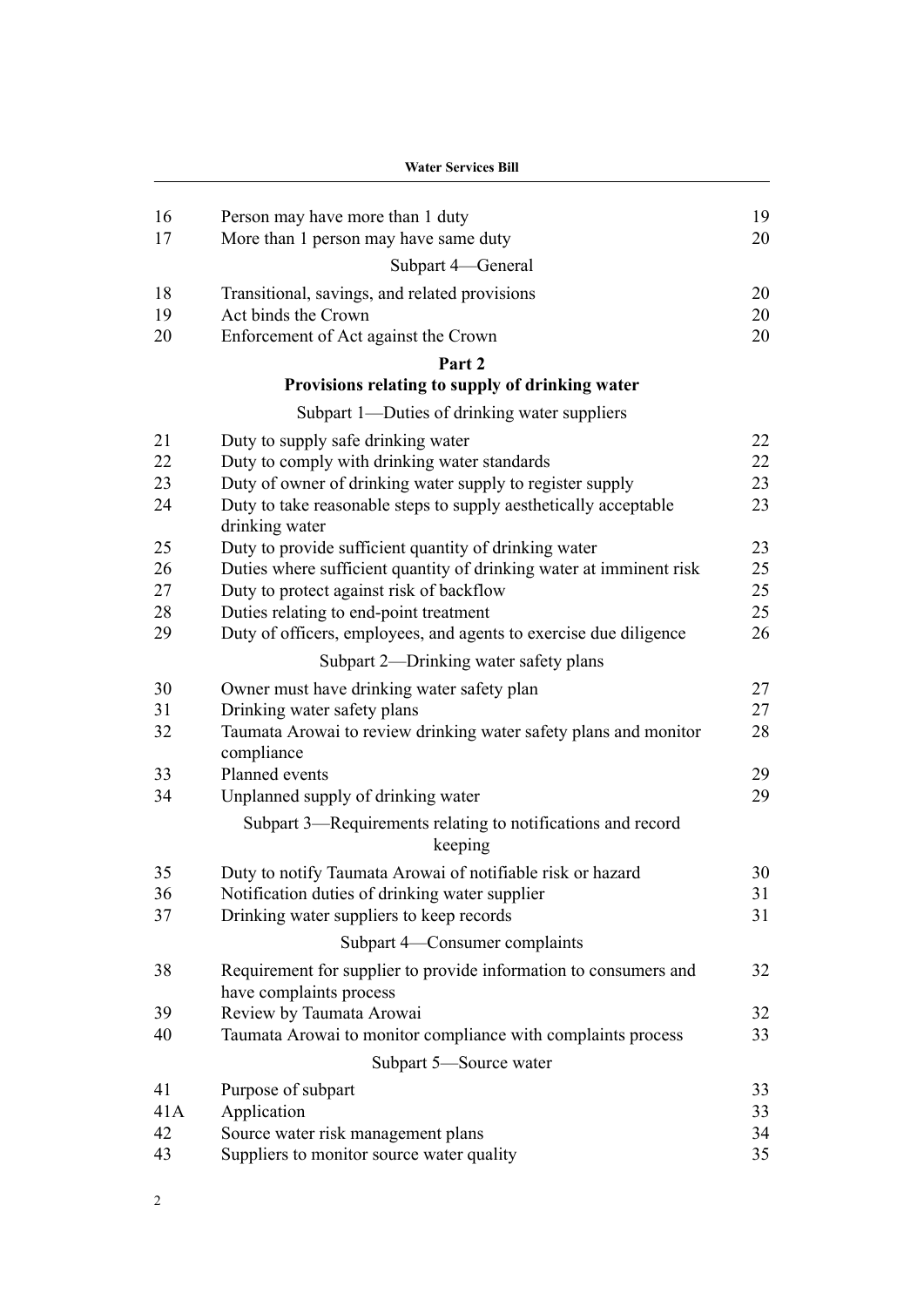|    | <b>Water Services Bill</b>                                                                                                    |    |  |
|----|-------------------------------------------------------------------------------------------------------------------------------|----|--|
| 44 | Information sharing with local authorities                                                                                    | 35 |  |
| 45 | Regional councils to publish information about source water                                                                   | 35 |  |
|    | Subpart 6—Standards, rules, directions, and other instruments                                                                 |    |  |
| 46 | Power to make drinking water standards                                                                                        | 36 |  |
| 47 | Aesthetic values for drinking water                                                                                           | 36 |  |
| 48 | Compliance rules                                                                                                              | 36 |  |
| 49 | Acceptable solutions or verification methods for drinking water                                                               | 37 |  |
| 50 | Compliance with acceptable solution or verification method for<br>drinking water                                              | 37 |  |
| 51 | Templates and models                                                                                                          | 38 |  |
| 52 | Taumata Arowai consultation requirements                                                                                      | 38 |  |
|    | Subpart 7—Drinking water supply register                                                                                      |    |  |
| 53 | Application to register drinking water supply                                                                                 | 38 |  |
| 54 | Register of drinking water supplies                                                                                           | 39 |  |
| 55 | Duty to renew annual registration and notify changes                                                                          | 40 |  |
|    | Subpart 8—Exemptions to requirements on drinking water<br>suppliers                                                           |    |  |
| 56 | General exemptions                                                                                                            | 40 |  |
| 57 | Exemption: residual disinfection                                                                                              | 42 |  |
|    | Subpart 9—Emergency powers                                                                                                    |    |  |
| 58 | Taumata Arowai may declare drinking water emergency                                                                           | 42 |  |
| 59 | Maximum duration of drinking water emergency declaration                                                                      | 43 |  |
| 60 | Drinking water emergency may be declared or continued even if<br>other emergency declared                                     | 43 |  |
| 61 | Special powers of Taumata Arowai during drinking water<br>emergency                                                           | 44 |  |
| 62 | Exemption during drinking water emergency                                                                                     | 45 |  |
| 63 | Compensation for property requisitioned or destroyed                                                                          | 46 |  |
| 64 | Actions taken under emergency powers may be exempted from<br>requirements of Part 3 of Resource Management Act 1991           | 46 |  |
| 65 | Regulations relating to emergency situations                                                                                  | 47 |  |
| 66 | Effect of exemption                                                                                                           | 48 |  |
|    | Subpart 10-Authorisations                                                                                                     |    |  |
| 67 | Requirement for operators to be authorised                                                                                    | 48 |  |
| 68 | Requirement for prescribed skills, qualifications, or experience in<br>respect of drinking water supply or wastewater network | 48 |  |
| 69 | Requirement for prescribed skills, qualifications, or experience for<br>water sampling                                        | 48 |  |
| 70 | Requirement to comply with conditions of authorisation                                                                        | 49 |  |
| 71 | Regulations relating to authorisations                                                                                        | 49 |  |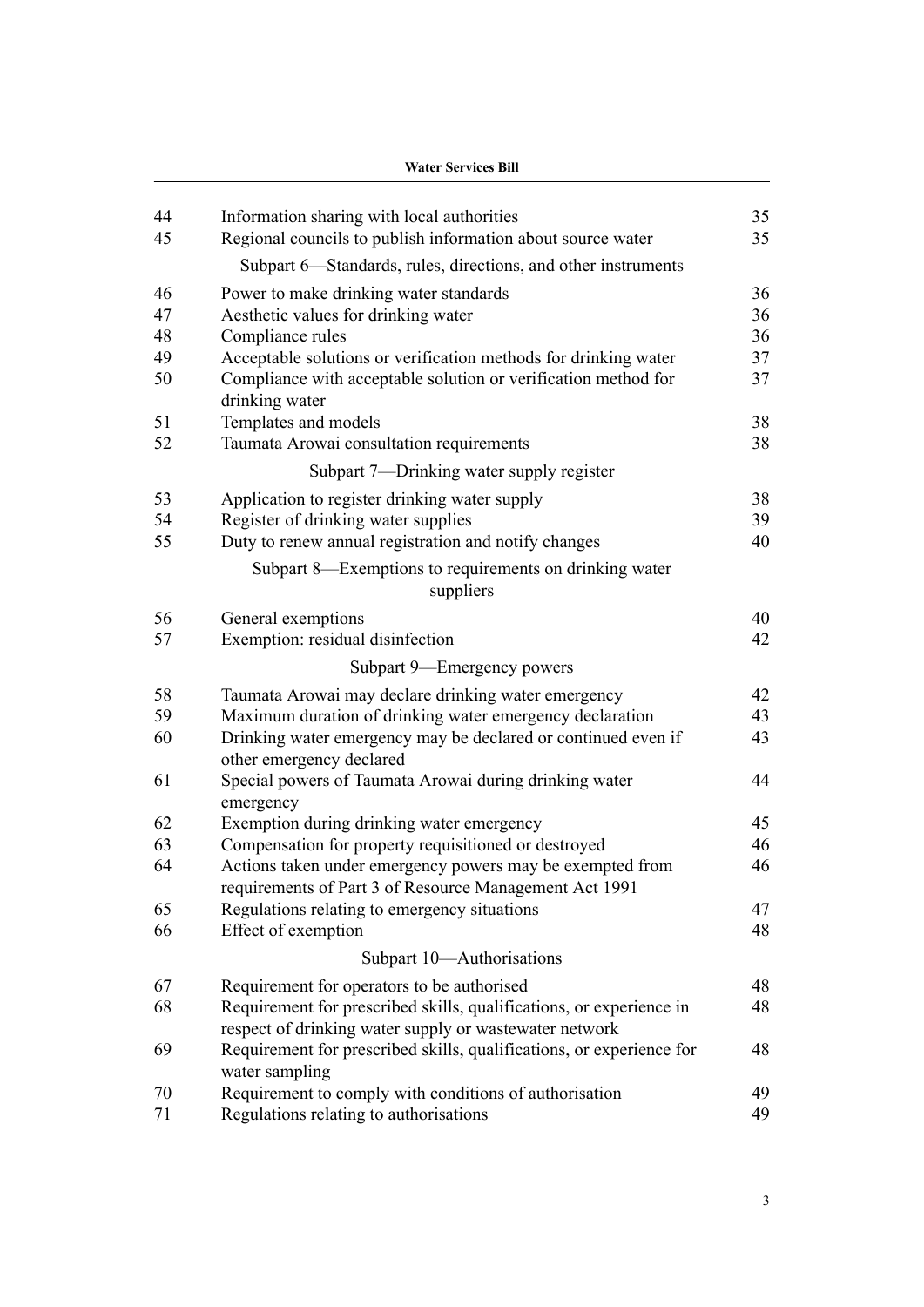|     | <b>Water Services Bill</b>                                                                           |    |  |  |
|-----|------------------------------------------------------------------------------------------------------|----|--|--|
|     | Subpart 11—Laboratory accreditation and testing                                                      |    |  |  |
| 72  | Duty to use accredited laboratory to analyse water                                                   | 50 |  |  |
| 73  | Taumata Arowai may appoint accreditation body                                                        | 50 |  |  |
| 74  | Requirements relating to laboratories                                                                | 50 |  |  |
| 75  | Charges                                                                                              | 51 |  |  |
| 76  | Accreditation                                                                                        | 51 |  |  |
| 77  | Criteria for accreditation                                                                           | 51 |  |  |
| 78  | Application for accreditation                                                                        | 51 |  |  |
| 79  | Suspension or revocation of accreditation                                                            | 52 |  |  |
| 80  | Laboratory accreditation body must notify Taumata Arowai of<br>grant of, or change to, accreditation | 52 |  |  |
| 81  | Register of accredited laboratories                                                                  | 52 |  |  |
|     | Subpart 12—Statutory management and transfer of operations                                           |    |  |  |
| 82  | Non-performance by drinking water supplier                                                           | 53 |  |  |
| 83  | Criteria for appointment or renewal of appointment                                                   | 53 |  |  |
| 84  | Effect of appointment                                                                                | 54 |  |  |
| 85  | Costs may be recovered from drinking water supplier                                                  | 54 |  |  |
| 86  | Requirements for appointment                                                                         | 54 |  |  |
| 87  | Notice of appointment to drinking water supplier                                                     | 55 |  |  |
|     | Subpart 13—Review and appeals                                                                        |    |  |  |
|     | Internal review                                                                                      |    |  |  |
| 88  | Application for internal review                                                                      | 55 |  |  |
| 89  | Decision of Taumata Arowai                                                                           | 56 |  |  |
| 90  | Notice of decision on internal review                                                                | 56 |  |  |
| 91  | Stay of reviewable decision on internal review                                                       | 56 |  |  |
|     | Appeals                                                                                              |    |  |  |
| 92  | Appeal                                                                                               | 57 |  |  |
| 93  | Interim order by District Court                                                                      | 57 |  |  |
| 94  | Appeal to High Court                                                                                 | 58 |  |  |
| 95  | Appeals to Court of Appeal or Supreme Court                                                          | 58 |  |  |
| 96  | Effect of appeal against compliance order                                                            | 58 |  |  |
|     | Part <sub>3</sub>                                                                                    |    |  |  |
|     | <b>Enforcement and other matters</b>                                                                 |    |  |  |
|     | Subpart 1—Provisions relating to appointment of compliance<br>officers                               |    |  |  |
| 97  | Appointment of compliance officers                                                                   | 59 |  |  |
| 98  | Identity cards                                                                                       | 59 |  |  |
| 99  | Suspension and ending of appointment of compliance officers                                          | 59 |  |  |
| 100 | Compliance officers subject to Taumata Arowai's directions                                           | 60 |  |  |
| 101 | Chief executive has powers of compliance officer                                                     | 60 |  |  |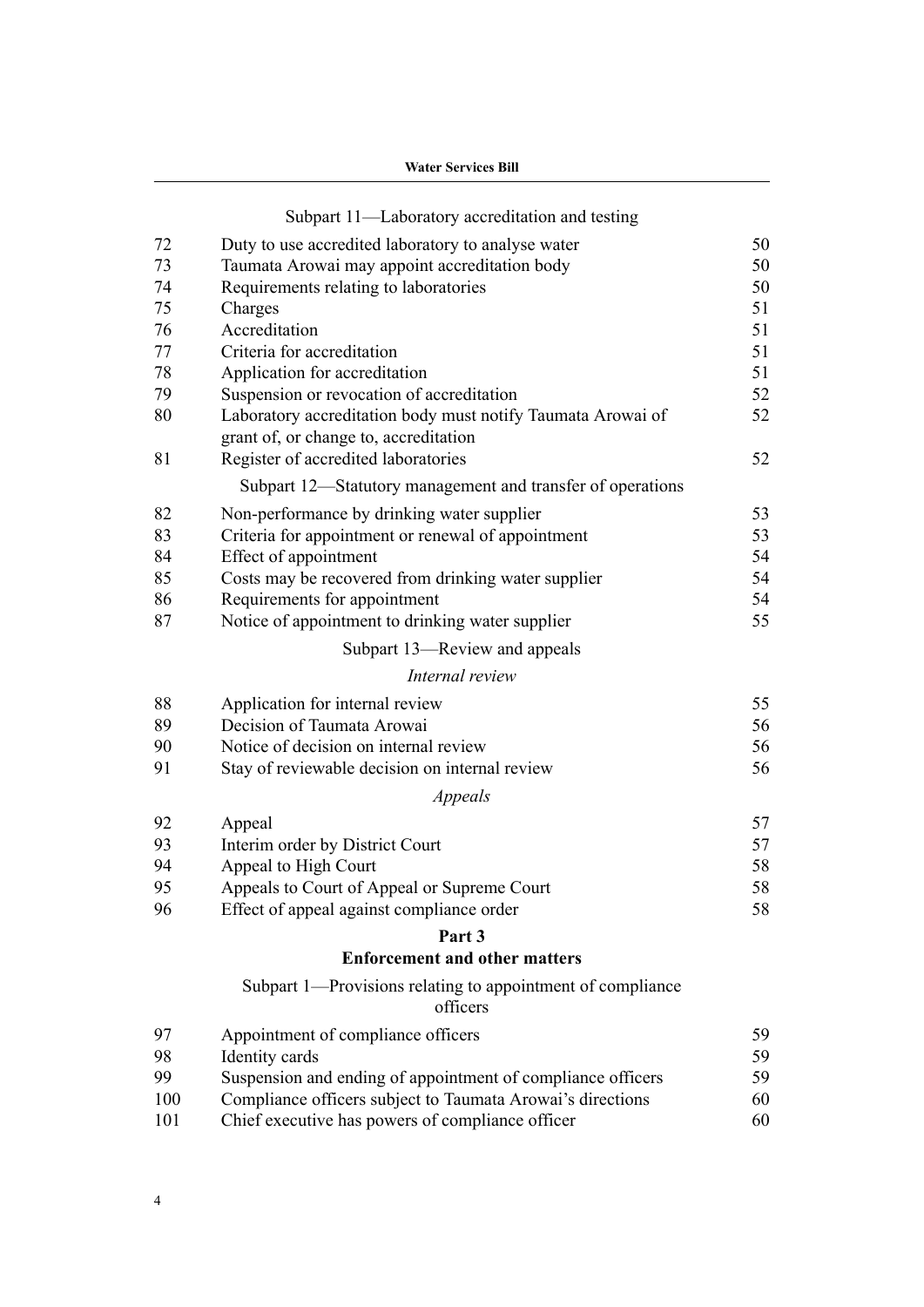|      | <b>Water Services Bill</b><br>Subpart 2—Powers of compliance officers     |    |  |
|------|---------------------------------------------------------------------------|----|--|
|      |                                                                           |    |  |
|      | Purpose                                                                   |    |  |
| 102  | Purpose of powers in this subpart                                         | 60 |  |
|      | <b>Directions</b>                                                         |    |  |
| 103  | Directions                                                                | 61 |  |
|      |                                                                           |    |  |
|      | Dealing with serious risk to public health                                |    |  |
| 104  | Compliance officer powers where serious risk to public health<br>exists   | 61 |  |
| 105  | Requirements relating to exercise of section 104 powers                   | 62 |  |
|      | Power to take samples                                                     |    |  |
| 106  | Power to take and test samples                                            | 62 |  |
|      | Power to obtain information                                               |    |  |
| 107  | Power to obtain information                                               | 63 |  |
| 108  | Power to require name and address                                         | 63 |  |
| 109  | Power to question drinking water supplier                                 | 64 |  |
| 109A | Powers of entry and inspection                                            | 64 |  |
| 110  | Power to enter without search warrant                                     | 65 |  |
| 111  | Notice of entry                                                           | 65 |  |
| 112  | Power of Taumata Arowai to authorise making of applications for           | 66 |  |
|      | search warrants                                                           |    |  |
| 113  | Continuation of powers of entry and inspection without search<br>warrants | 67 |  |
| 114  | Conditions of entry, search, and seizure                                  | 67 |  |
| 115  | Building Act 2004                                                         | 67 |  |
| 116  | Power to ask for assistance                                               | 67 |  |
| 117  | Protection of persons acting under authority of Act                       | 68 |  |
|      | Subpart 3—Compliance orders                                               |    |  |
| 118  | Power to issue compliance order                                           | 68 |  |
| 119  | Compliance with compliance order                                          | 69 |  |
| 120  | Form and content of compliance order                                      | 69 |  |
| 121  | Chief executive may vary or cancel order                                  | 69 |  |
| 122  | Formal irregularities or defects in order                                 | 69 |  |
| 123  | General provisions relating to directions and orders                      | 69 |  |
|      | Subpart 4-Remedial action                                                 |    |  |
| 124  | When chief executive may carry out remedial action                        | 70 |  |
| 125  | Power of chief executive to take other remedial action                    | 70 |  |
| 126  | Costs of remedial or other action                                         | 70 |  |
| 127  | Civil proceedings relating to non-compliance with compliance<br>order     | 71 |  |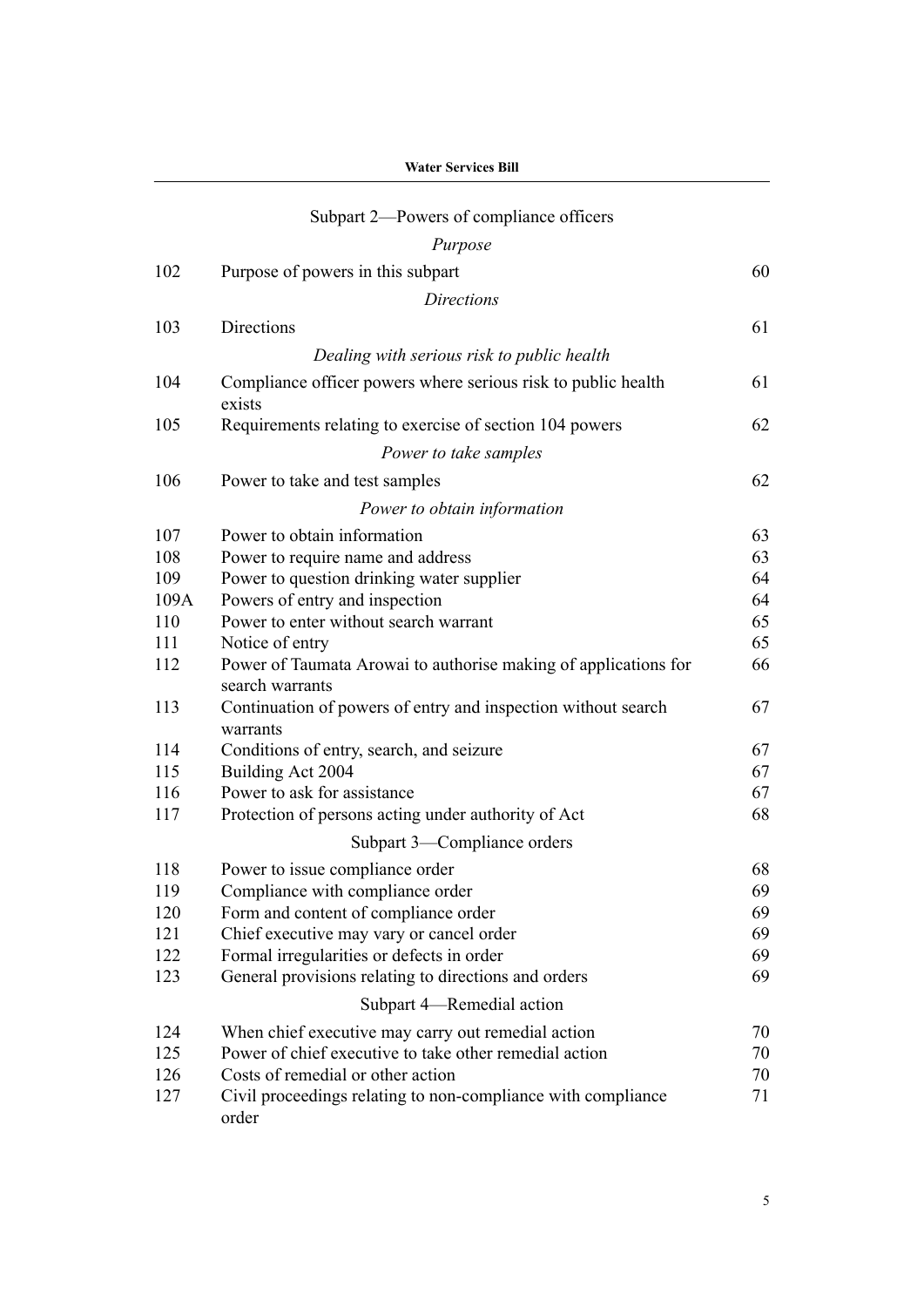|                  | Subpart 5—Enforceable undertakings                                                                                                                                             |                |
|------------------|--------------------------------------------------------------------------------------------------------------------------------------------------------------------------------|----------------|
| 128              | Chief executive may accept enforceable undertakings                                                                                                                            | 71             |
| 129              | Notice of decision and reasons for decision                                                                                                                                    | 71             |
| 130              | When enforceable undertaking is enforceable                                                                                                                                    | 72             |
| 131              | Contravention of enforceable undertaking                                                                                                                                       | 72             |
| 132              | Withdrawal or variation of enforceable undertaking                                                                                                                             | 72             |
| 133              | Proceedings for alleged contravention                                                                                                                                          | 73             |
|                  | Subpart 6—Planning and reporting requirements of Taumata<br>Arowai                                                                                                             |                |
| 134              | Drinking water compliance, monitoring, and enforcement strategy                                                                                                                | 73             |
| 135              | Taumata Arowai to publish annual drinking water regulation report                                                                                                              | 74             |
|                  |                                                                                                                                                                                |                |
|                  | Subpart 6A—Provisions relating to wastewater networks                                                                                                                          |                |
| 135A             | Wastewater environmental performance standards                                                                                                                                 | $\frac{75}{2}$ |
| 135B             | Wastewater network risk management plans                                                                                                                                       | 75             |
|                  | Subpart 7-Monitoring and reporting on infrastructure<br>performance of wastewater and stormwater networks Monitoring<br>and reporting on environmental performance of networks |                |
|                  | 136AAA Interpretation                                                                                                                                                          | $\frac{76}{1}$ |
| $\overline{136}$ | Monitoring and reporting on infrastructure performance of                                                                                                                      | 77             |
|                  | wastewater and stormwater networks                                                                                                                                             |                |
| <u>136</u>       | Monitoring and reporting on environmental performance of                                                                                                                       | 77             |
|                  | networks                                                                                                                                                                       |                |
| 137              | Collection of information for monitoring and reporting on                                                                                                                      | 78             |
|                  | infrastructure performance environmental performance                                                                                                                           |                |
| $+38$            | Civil proceedings relating to non-compliance with section 137                                                                                                                  | 78             |
| <u>138</u>       | Civil proceedings relating to non-compliance with section 137                                                                                                                  | <u>78</u>      |
|                  | or 140A                                                                                                                                                                        |                |
| 139              | Network registers                                                                                                                                                              | 79             |
| $+40$            | Infrastructure performance measures for networks                                                                                                                               | 79             |
| 140              | Environmental performance measures and targets for networks                                                                                                                    | 79             |
| 140A             | Record-keeping requirements for monitoring and reporting                                                                                                                       | <u>80</u>      |
|                  | purposes                                                                                                                                                                       |                |
| $+4+$            | Annual reporting on wastewater and stormwater networks                                                                                                                         | 80             |
| <u>141</u>       | Annual reporting on networks                                                                                                                                                   | <u>81</u>      |
| 142              | Further provisions relating to reporting                                                                                                                                       | 81             |
|                  | Subpart 8-Infringement offences                                                                                                                                                |                |
| 143              | Interpretation                                                                                                                                                                 | 81             |
| 144              | Infringement offences                                                                                                                                                          | 82             |
| 144A             | When infringement notice may be issued                                                                                                                                         | 82             |
| 144B             | How infringement notice may be served                                                                                                                                          | 82             |
| 145              | What infringement notice must contain                                                                                                                                          | 83             |
| 146              | Revocation of infringement notice before payment is made                                                                                                                       | 83             |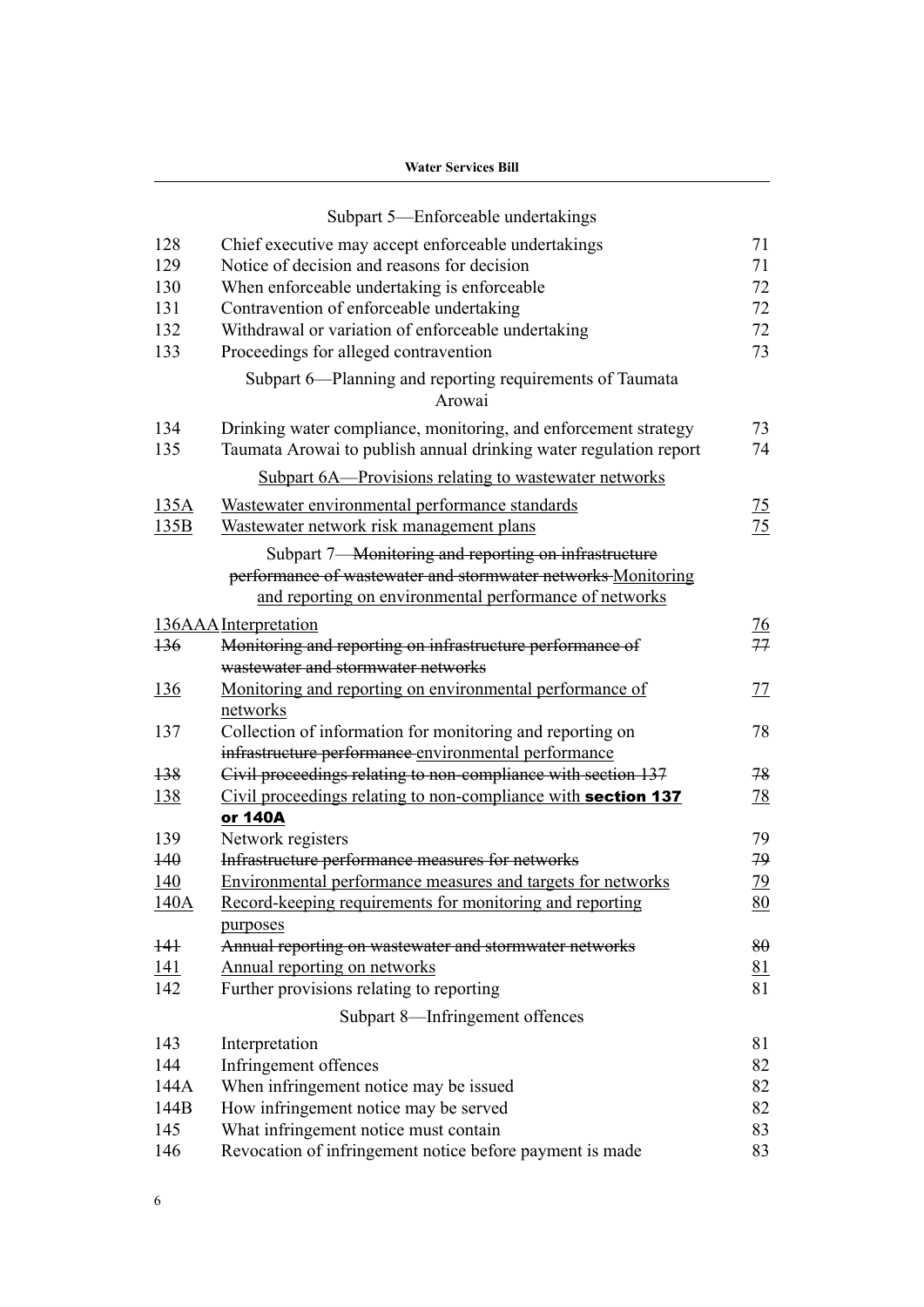|             | <b>Water Services Bill</b>                                                                                   |          |  |
|-------------|--------------------------------------------------------------------------------------------------------------|----------|--|
| 147<br>147A | Payment of infringement fees<br>Reminder notices                                                             | 84<br>84 |  |
|             | Subpart 9-Criminal proceedings                                                                               |          |  |
| 148         | Meaning of enforcement action                                                                                | 84       |  |
| 149         | Person may notify chief executive of interest in knowing of<br>enforcement action                            | 84       |  |
| 150         | Prosecutions by chief executive                                                                              | 85       |  |
| 151         | Private prosecutions                                                                                         | 85       |  |
| 152         | Continuing or repeated matters                                                                               | 85       |  |
|             | Limitation periods for prosecutions                                                                          |          |  |
| 153         | Limitation period for prosecutions brought by chief executive                                                | 85       |  |
| 154         | Extension of time if chief executive needs longer to decide<br>whether to bring prosecution                  | 86       |  |
| 155         | Certain proceedings may be brought after end of limitation period<br>if fresh evidence discovered            | 87       |  |
|             | Defence for strict liability offences                                                                        |          |  |
| 156         | Defence in prosecution for strict liability offence                                                          | 87       |  |
|             | Liability of certain persons                                                                                 |          |  |
| 157         | Liability of body corporate or unincorporated body                                                           | 88       |  |
| 158         | Liability of body corporate, unincorporated body, principal, or<br>individual                                | 88       |  |
| 159         | Liability of officers, employees, and agents of drinking water<br>supplier                                   | 89       |  |
| 160         | Liability of volunteers                                                                                      | 89       |  |
| 161         | Liability of elected officials                                                                               | 89       |  |
|             | Subpart 10-Offences                                                                                          |          |  |
|             | Offences relating to supply of unsafe drinking water                                                         |          |  |
| 162         | Offence involving recklessness in supply of unsafe drinking water                                            | 90       |  |
| 163         | Offence involving negligence in supply of unsafe drinking water                                              | 90       |  |
| 163A        | Offence involving contamination of raw water or drinking water                                               | 91       |  |
|             | Offences relating to failure to take immediate action to protect<br>public health when drinking water unsafe |          |  |
| 164         | Offence involving recklessness in failure to take immediate action<br>when drinking water unsafe             | 91       |  |
| 165         | Offence involving negligence in failure to take immediate action<br>when drinking water unsafe               | 91       |  |
|             | Offence relating to duty to notify notifiable risk or hazard                                                 |          |  |
| 166         | Offence involving failure to notify Taumata Arowai of notifiable<br>risk or hazard                           | 92       |  |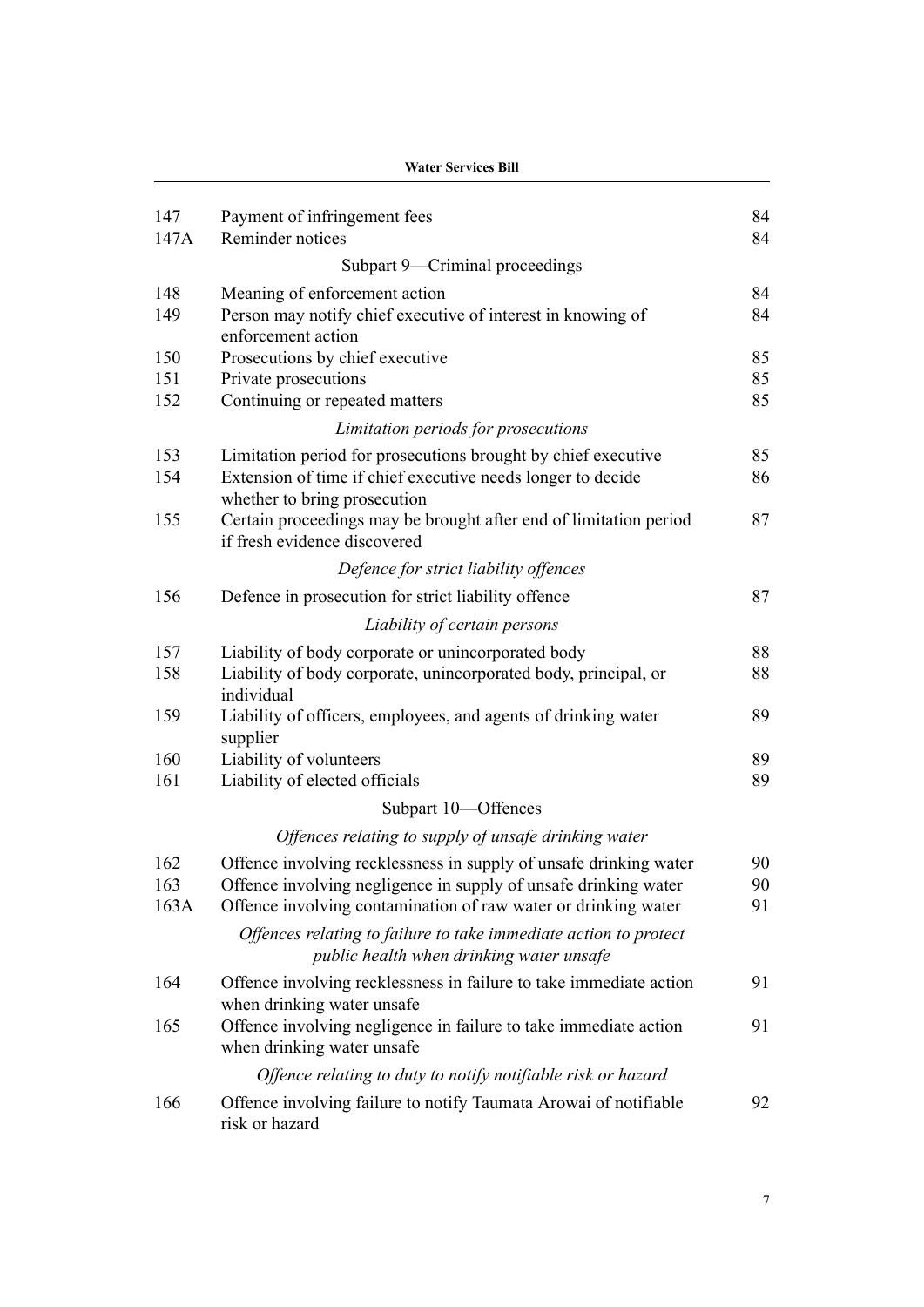|            | Offence relating to duty to provide sufficient quantity of drinking<br>water                                                                   |          |
|------------|------------------------------------------------------------------------------------------------------------------------------------------------|----------|
| 167        | Offence involving failure to provide sufficient quantity of drinking<br>water                                                                  | 92       |
|            | Offences relating to duty to register drinking water supply                                                                                    |          |
| 168        | Offence involving supply of drinking water from unregistered<br>supply                                                                         | 92       |
| 169<br>170 | Offence involving provision of false or misleading information<br>Offence involving failure to notify changes in details on register           | 93<br>93 |
|            | Offence relating to drinking water safety plans                                                                                                |          |
| 171        | Offence involving drinking water safety plan                                                                                                   | 94       |
|            | Offences relating to exemptions, directions, and compliance orders                                                                             |          |
| 172<br>173 | Offence involving failure to comply with condition or direction<br>Offence involving failure to comply with compliance order or<br>court order | 94<br>94 |
|            | Offence involving failure to keep and maintain records                                                                                         |          |
| 174        | Offence involving failure to keep and maintain records                                                                                         | 95       |
|            | Offence involving failure to comply with emergency directions                                                                                  |          |
| 175        | Offence involving failure to comply with emergency directions or<br>conditions                                                                 | 95       |
|            | Offence relating to authorisations                                                                                                             |          |
| 176        | Offence involving breach of requirements relating to authorisations                                                                            | 95       |
|            | Offence relating to planned events or unplanned supply of drinking<br>water                                                                    |          |
| 177        | Offence relating to planned events or unplanned supply of drinking<br>water                                                                    | 96       |
|            | Offence relating to consumer complaints                                                                                                        |          |
| 178        | Offence involving failure to advise consumers about, provide, and<br>report on complaint process                                               | 96       |
|            | Offences relating to duties associated with administration of Act                                                                              |          |
| 179        | Offence involving hindering or obstructing Taumata Arowai                                                                                      | 97       |
| 180        | Offence involving threatening or assaulting employee or agent of<br>Taumata Arowai                                                             | 97       |
| 181        | Offence involving deception by pretending to be employee or<br>agent of Taumata Arowai, or authorised person                                   | 97       |
| 182        | Offence for failing to comply with duty of due diligence                                                                                       | 98       |
|            | Subpart 11—Sentencing for offences                                                                                                             |          |
| 183        | Application of subpart                                                                                                                         | 98       |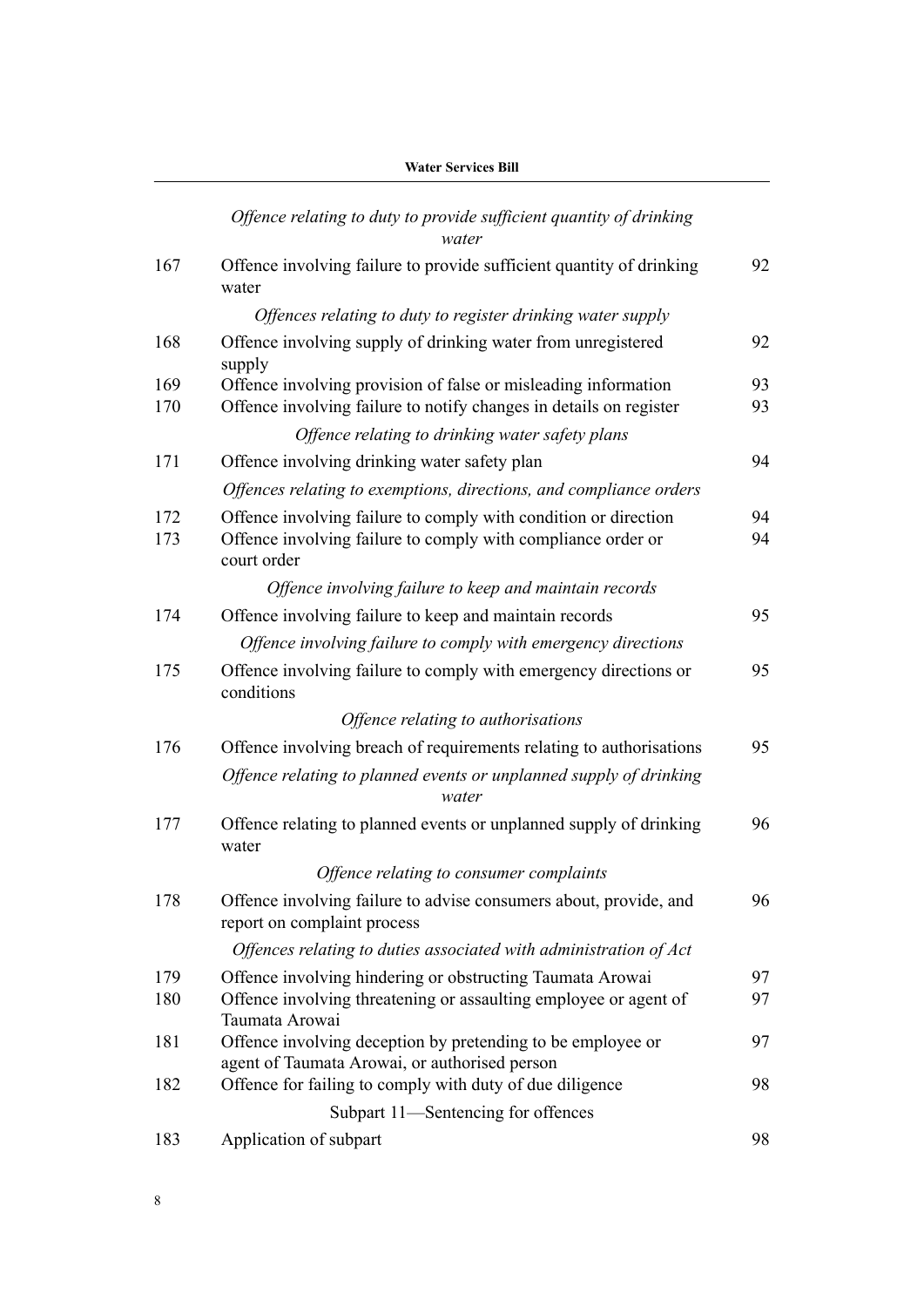| 186        | Release on giving of court-ordered enforceable undertaking | 99         |
|------------|------------------------------------------------------------|------------|
| 187<br>188 | Injunctions<br>Supervision and training orders             | 100<br>100 |
| 189        | Restriction or prohibition                                 | 100        |
|            |                                                            |            |

#### **[Part 4](#page-104-0)**

# **[Miscellaneous provisions](#page-104-0)**

| 190 | Regulations                                  | 101 |
|-----|----------------------------------------------|-----|
| 191 | Levy                                         | 102 |
| 192 | Recovery of fees and levies                  | 103 |
| 193 | Delegations                                  | 103 |
| 194 | Information sharing with regulatory agencies | 104 |
| 195 | Publication of instruments                   | 105 |
| 196 | Amendments and revocation                    | 106 |

# **[Part 5](#page-109-0)**

# **[Amendments to Local Government Act 2002](#page-109-0)**

|      | <b>Schedule 1</b>                                                                                                                                                          | 113        |
|------|----------------------------------------------------------------------------------------------------------------------------------------------------------------------------|------------|
| 201  | Schedule 10 amended                                                                                                                                                        | 112        |
|      | Requirements in subpart 1 of Part 7<br>23                                                                                                                                  | <u>112</u> |
| 200  | Schedule 1AA amended                                                                                                                                                       | 112        |
|      | authorities)                                                                                                                                                               |            |
| 199A | services)<br>Section 146 amended (Specific bylaw-making powers of territorial                                                                                              | 111        |
| 199  | Section 131 amended (Power to close down or transfer small water                                                                                                           | 111        |
| 198A | Section 130 amended (Obligation to maintain water services)                                                                                                                | 111        |
|      | 128<br>Requirement to assess wastewater and other sanitary<br>services                                                                                                     | 111        |
|      | 127<br>Duty to ensure communities have access to drinking<br>water if existing suppliers facing significant problems                                                       | 109        |
|      | Requirements following assessment of community<br>126<br>drinking water service                                                                                            | 109        |
|      | 125<br>Requirement to assess drinking water services                                                                                                                       | 107        |
|      | 124<br>Interpretation                                                                                                                                                      | 106        |
|      | Subpart 1—Specific obligations to make assessments of<br>drinking water, wastewater, and sanitary services and to<br>ensure communities have access to safe drinking water |            |
| 198  | Subpart 1 of Part 7 replaced                                                                                                                                               | 106        |
| 197  | Amendments to Local Government Act 2002                                                                                                                                    | 106        |

# **[Transitional, savings, and related provisions](#page-116-0)**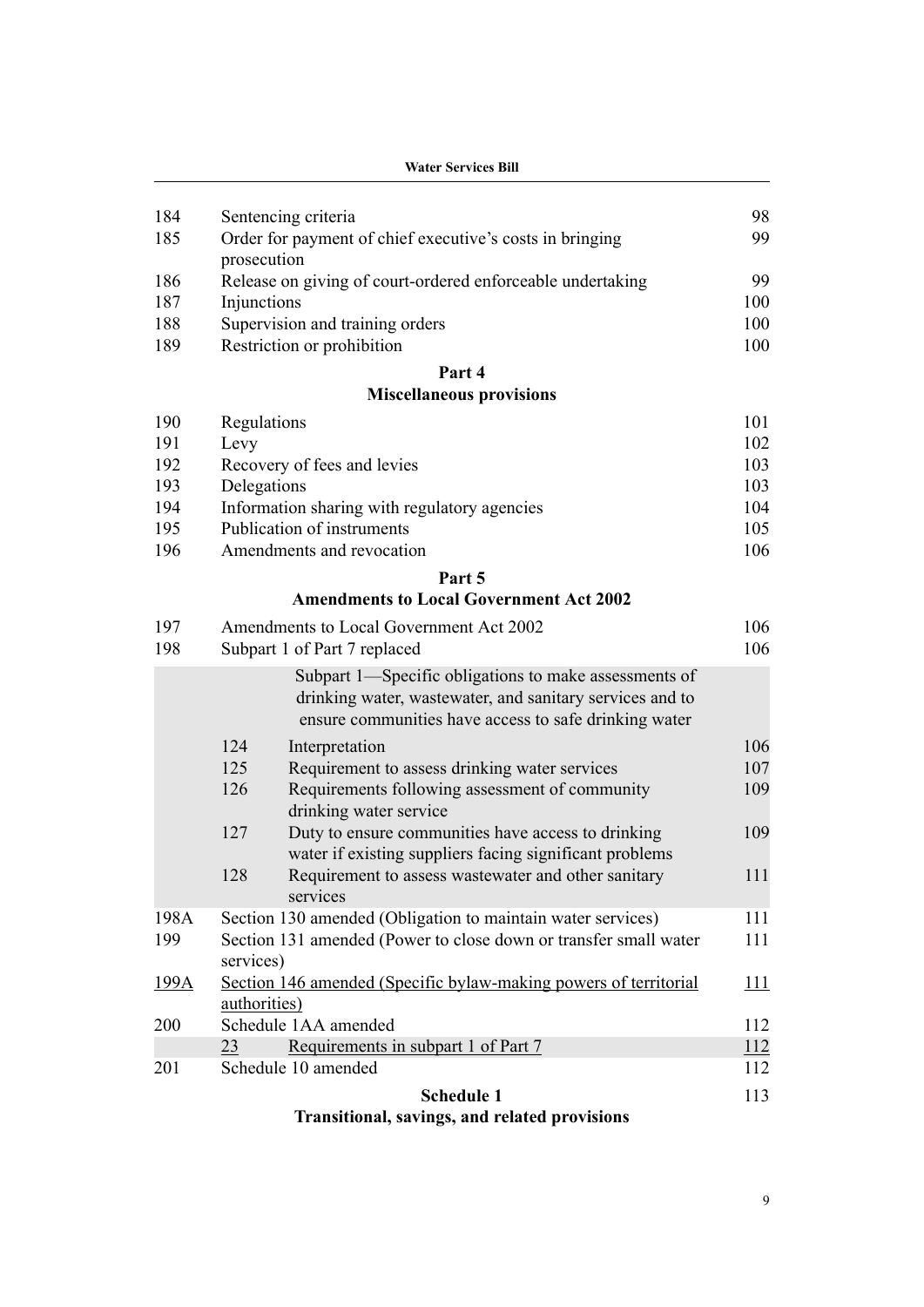#### **[Schedule 2](#page-123-0) [Amendments and revocation](#page-123-0)**

#### <span id="page-13-0"></span>**The Parliament of New Zealand enacts as follows:**

#### **1 Title**

This Act is the Water Services Act 2020.

#### **2 Commencement**

(1) This Act comes into force on the earlier of— 5

- (a) a date appointed by the Governor-General by Order in Council; and
- (b) the date that is 2 years after the date on which this Act receives the Royal assent.
- (2) One or more Orders in Council may be made under **subsection (1)(a)** appointing different dates for different provisions. 10
- (3) An Order in Council made under this section is secondary legislation (*see* Part 3 of the Legislation Act 2019 for publication requirements).

# **Part 1**

# **Preliminary provisions**

Subpart 1—Purpose and overview 15

#### **3 Purpose of this Act**

- (1) The main purpose of this Act is to ensure that drinking water suppliers provide safe drinking water to consumers by—
	- (a) providing a drinking water regulatory framework that is consistent with internationally accepted best practice, including a duty on drinking water 20 suppliers to—
		- (i) have a drinking water safety plan; and
		- (ii) comply with legislative requirements (such as drinking water standards) on a consistent basis; and
	- (b) providing a source water risk management framework that, together with 25 the Resource Management Act 1991, regulations made under that Act, and the National Policy Statement for Freshwater Management, enables risks to source water to be properly identified, managed, and monitored; and
	- (c) providing mechanisms that enable the regulation of drinking water to be 30 proportionate to the scale, complexity, and risk profile of each drinking water supply.
- (2) This Act has the following additional purposes:

10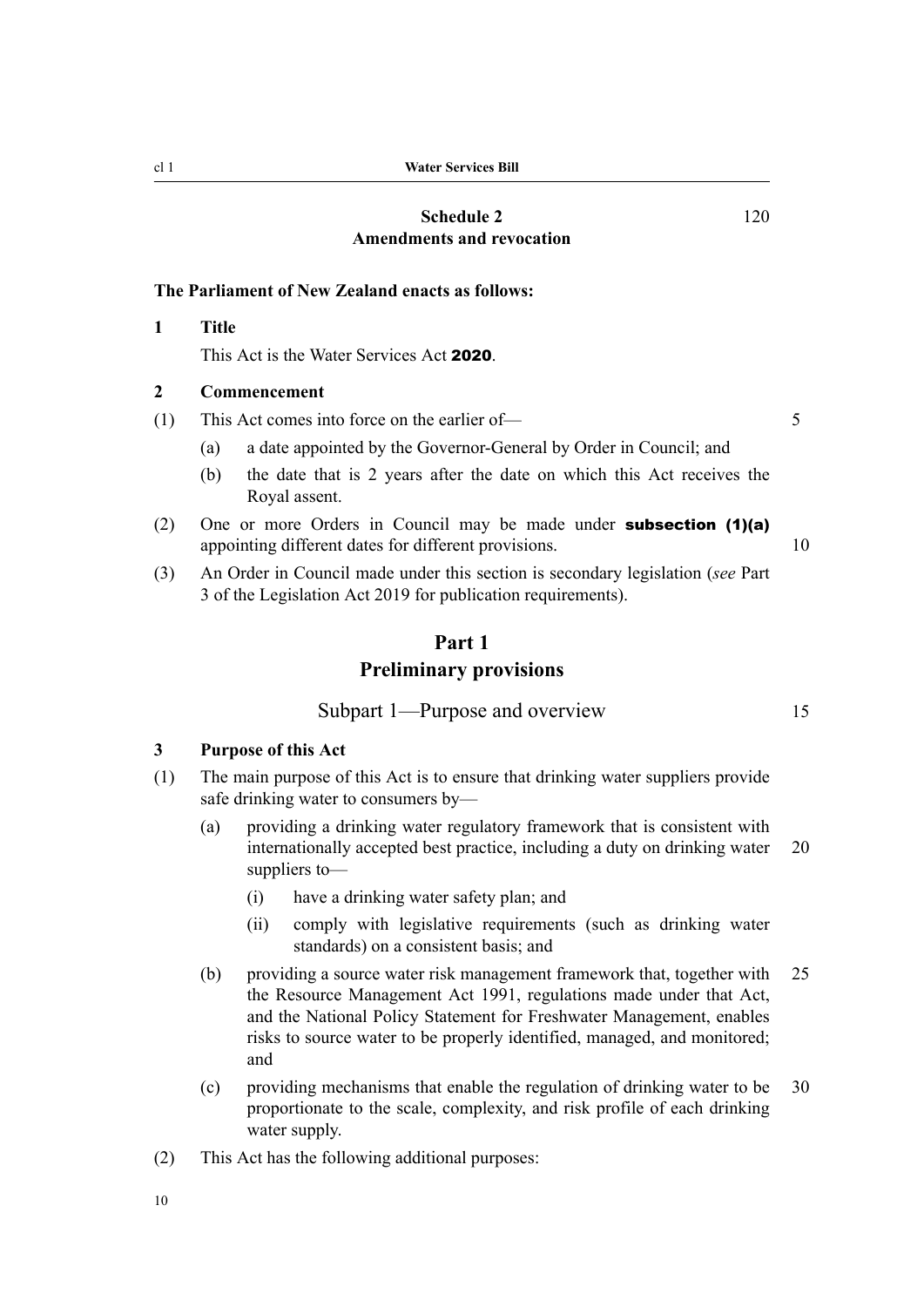- <span id="page-14-0"></span>(a) to establish a framework to provide transparency about the performance of wastewater and stormwater infrastructure the performance of drinking water, wastewater, and stormwater networks and network operators; and
- (b) to provide mechanisms that build and maintain capability among drink‐ ing water suppliers and across the wider water services sector; and 5
- (c) to establish a framework for the continuous and progressive improve‐ ment of the quality of water services in New Zealand.

### **4 Overview of this Act**

- $(1)$  In this Act,—
	- (a) this Part contains the purpose of this Act, definitions, key terms and key 10 principles, and other preliminary provisions:
	- (b) Part 2—
		- (i) contains provisions relating to the supply of drinking water:
		- (ii) includes occupational regulation provisions in subpart 10 that apply to the operators of both drinking water supplies and waste- 15 water networks:
	- (c) Part 3 contains monitoring, compliance, and enforcement provisions:
	- (d) Part 4 contains regulation-making powers and miscellaneous provisions:
	- (e) Part 5 contains amendments to the Local Government Act 2002. 20
- (2) This section is only a guide to the general scheme and effect of this Act.

# Subpart 2—Interpretation

# *General*

# **5 Interpretation**

| In this Act, unless the context otherwise requires,—                                                                                                                                                              | 25 |
|-------------------------------------------------------------------------------------------------------------------------------------------------------------------------------------------------------------------|----|
| abstraction point means the location at which source water is abstracted for<br>use in a drinking water supply (for example, the location at which water is<br>abstracted from a river, stream, lake, or aquifer) |    |
| acceptable solution or verification method means a drinking water accepta-<br>ble solution or verification method issued under <b>section 49</b>                                                                  | 30 |
| <b>agent</b> includes a contractor                                                                                                                                                                                |    |
| approved form means a form provided by Taumata Arowai                                                                                                                                                             |    |
| <b>backflow</b> means the unplanned reversal of flow of water or mixtures of water<br>and contaminants into the water supply system                                                                               |    |
| <b>backflow prevention device</b> means a device that prevents backflow                                                                                                                                           | 35 |
| <b>chief executive</b> means the chief executive of Taumata Arowai                                                                                                                                                |    |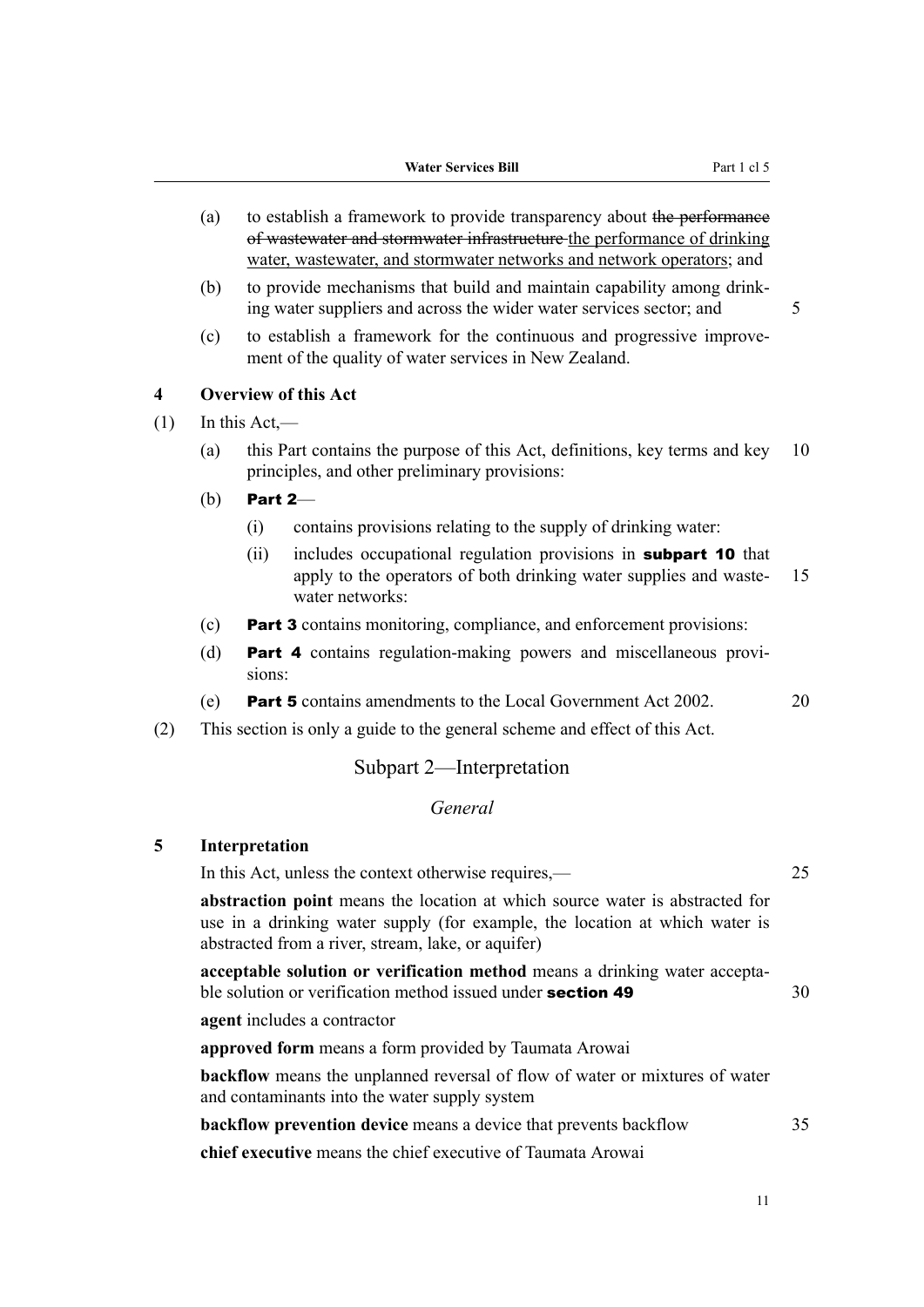|                                                                                                                     |                                                           | compliance, monitoring, and enforcement strategy means the compliance,<br>monitoring, and enforcement strategy developed under section 134                  |    |  |  |
|---------------------------------------------------------------------------------------------------------------------|-----------------------------------------------------------|-------------------------------------------------------------------------------------------------------------------------------------------------------------|----|--|--|
|                                                                                                                     |                                                           | compliance officer means a compliance officer appointed under section 97                                                                                    |    |  |  |
|                                                                                                                     |                                                           | compliance rules means compliance rules made under section 48                                                                                               |    |  |  |
| <b>consumer</b> means a person who consumes or uses drinking water supplied by a<br>drinking water supplier         |                                                           |                                                                                                                                                             |    |  |  |
|                                                                                                                     |                                                           | council-controlled organisation has the meaning given to it by section 6 of<br>the Local Government Act 2002                                                |    |  |  |
| Crown organisation has the same meaning as in section 4 of the Crown<br>Organisations (Criminal Liability) Act 2002 |                                                           |                                                                                                                                                             |    |  |  |
|                                                                                                                     | Service Act 2020                                          | department means a department listed in Part 1 of Schedule 2 of the Public                                                                                  |    |  |  |
|                                                                                                                     |                                                           | domestic dwelling has the meaning set out in section 10                                                                                                     |    |  |  |
|                                                                                                                     |                                                           | domestic self-supply has the meaning set out in section 10                                                                                                  |    |  |  |
|                                                                                                                     | drinking water has the meaning set out in section 6<br>15 |                                                                                                                                                             |    |  |  |
|                                                                                                                     | section 30                                                | drinking water safety plan means the drinking water safety plan required by                                                                                 |    |  |  |
|                                                                                                                     |                                                           | drinking water standards means the standards made under section 46                                                                                          |    |  |  |
|                                                                                                                     |                                                           | drinking water supplier has the meaning set out in section 8                                                                                                |    |  |  |
|                                                                                                                     |                                                           | drinking water supply has the meaning set out in section 9                                                                                                  | 20 |  |  |
|                                                                                                                     |                                                           | end-point treatment means treatment of drinking water at the final point of<br>the supply at which the consumer can consume, use, or collect drinking water |    |  |  |
|                                                                                                                     |                                                           | end-point treatment device means a device used for end-point treatment as<br>part of an acceptable solution or verification method                          |    |  |  |
|                                                                                                                     |                                                           | illness means any acute or chronic illness                                                                                                                  | 25 |  |  |
|                                                                                                                     |                                                           | legislative requirement means a requirement imposed by-                                                                                                     |    |  |  |
|                                                                                                                     | $(a)$ this Act; or                                        |                                                                                                                                                             |    |  |  |
| $\biguplus$                                                                                                         |                                                           | secondary legislation made under this Act; or                                                                                                               |    |  |  |
| $\left(\mathrm{d}\right)$                                                                                           |                                                           | a direction issued by a compliance officer under section 103; or                                                                                            |    |  |  |
| $\left(\mathrm{e}\right)$                                                                                           |                                                           | a compliance order issued under section 118                                                                                                                 | 30 |  |  |
|                                                                                                                     |                                                           | legislative requirement-                                                                                                                                    |    |  |  |
| (a)                                                                                                                 | means a requirement imposed by-                           |                                                                                                                                                             |    |  |  |
|                                                                                                                     | $\Omega$                                                  | this Act; or                                                                                                                                                |    |  |  |
|                                                                                                                     | (ii)                                                      | secondary legislation made under this Act; or                                                                                                               |    |  |  |
|                                                                                                                     | (iii)                                                     | a direction issued by a compliance officer under <b>section 103</b> ; or                                                                                    | 35 |  |  |
|                                                                                                                     | (iv)                                                      | a compliance order issued under section 118; but                                                                                                            |    |  |  |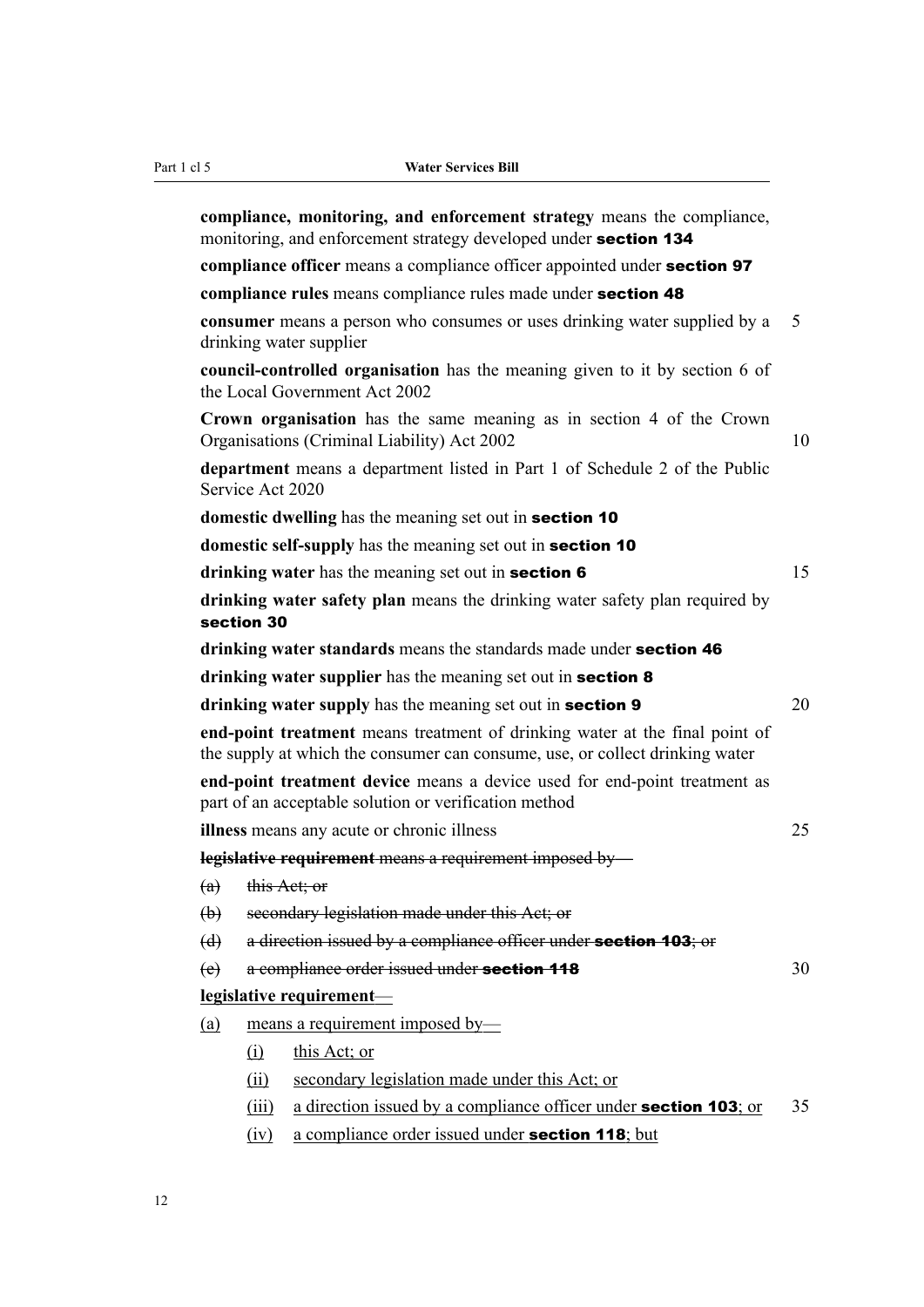- (b) does not include a requirement in—
	- (i) a wastewater environmental performance standard made under section 135A; or
	- (ii) an environmental performance measure or target for networks made under section 140 5

**local authority** has the same meaning as in section 5(1) of the Local Government Act 2002

**medical officer of health** means a medical officer of health appointed under the Health Act 1956

**Minister** means the Minister of the Crown who, under the authority of any 10 warrant or with the authority of the Prime Minister, is responsible for the administration of this Act

**National Policy Statement for Freshwater Management** means the National Policy Statement for Freshwater Management issued in 2020 under section 52 of the Resource Management Act 1991 and any statement issued under that 15 section that amends or replaces the 2020 statement

**New Zealand Defence Force** has the same meaning as the term Defence Force in section 2(1) of the Defence Act 1990

**officer**, in relation to a drinking water supply,—

- (a) if the owner or operator is a company,— $20$ 
	- (i) means any person occupying the position of a director of the com‐ pany by whatever name called; and
	- (ii) includes any other person occupying a position in relation to the company that allows the person to exercise significant influence over the management of the drinking water supply (for example, a 25 chief executive):
- (b) if the owner or operator is a partnership (other than a limited partner‐ ship), means any partner:
- (c) if the owner or operator is a limited partnership, means any general part‐ ner:  $30$

(d) if the owner or operator is a body corporate or an unincorporated body, other than a company, partnership, or limited partnership,—

- (i) means any person occupying a position in the body that is com‐ parable with that of a director of a company; and
- (ii) includes any other person occupying a position in relation to the 35 body that allows the person to exercise significant influence over the management of the drinking water supply (for example, a chief executive):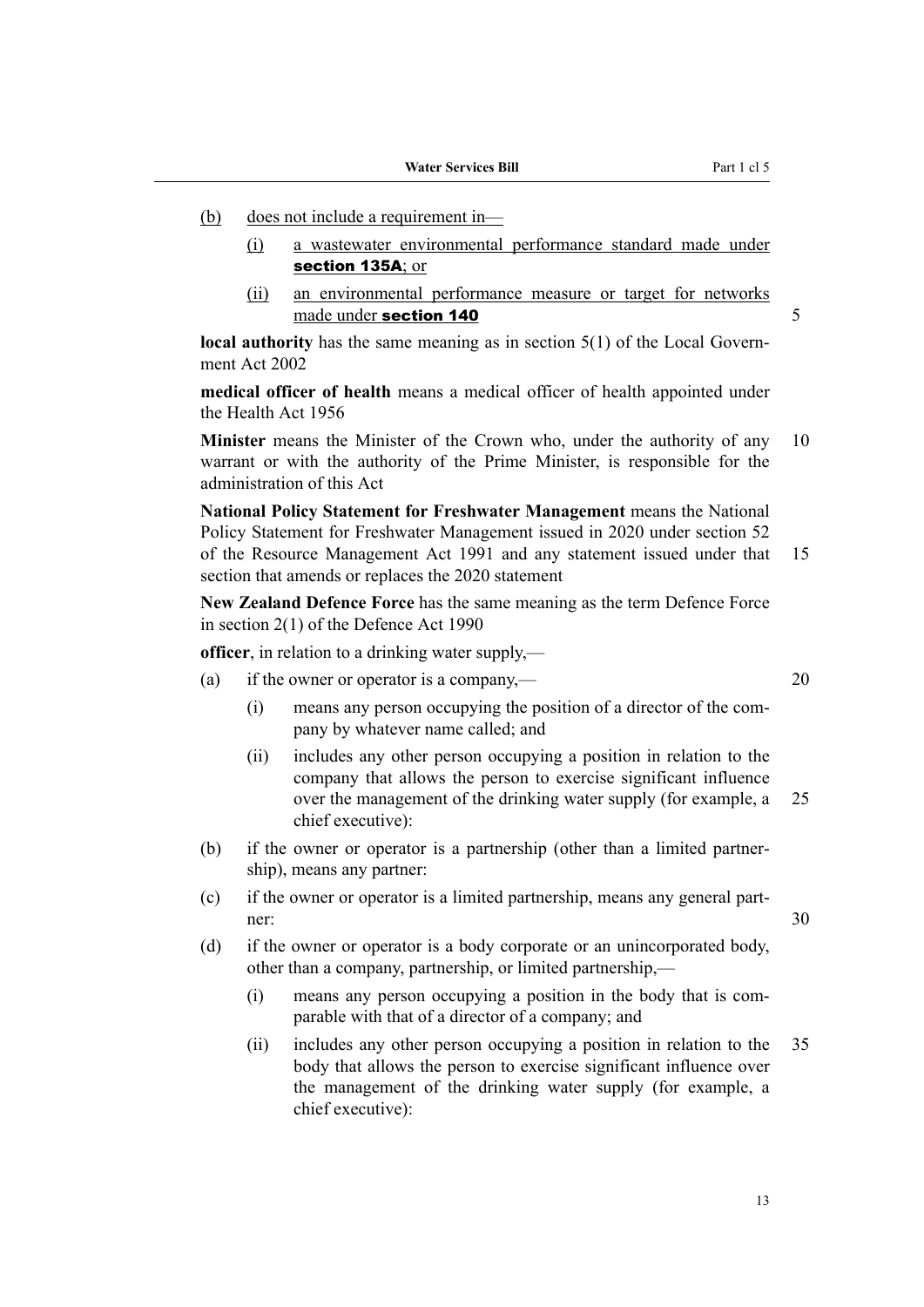(e) does not include a person who merely advises or makes recommenda‐ tions to a person referred to in any of **paragraphs (a) to (d)**, or who completes discrete operational tasks concerning the supply: (f) does not include a Minister of the Crown acting in that capacity **operator** has the meaning set out in **section 11** 5 **owner** has the meaning set out in **section 12 point of supply** has the meaning set out in **section 13 raw water** means water that has been abstracted from a source, but has not

been subject to any treatment or other processes that may be required to make it safe to consume 10

**registered**, in relation to a drinking water supply, means a drinking water supply registered in accordance with the requirements of **subpart 7 of Part 2** 

safe, in relation to drinking water, has the meaning set out in **section 7** 

#### **source**, **source water**, and **source of a drinking water supply** mean—

- (a) the water body from which water is abstracted for use in a drinking 15 water supply (for example a river, stream, lake, or aquifer); and
- (b) rainwater
- **source water risk management plan** means a plan required by section 42

**stormwater network** means the infrastructure and processes that are used to collect, treat, drain, and discharge stormwater from an urban area 20

**stormwater network** means the infrastructure and processes that—

- (a) are used to collect, treat, drain, store, reuse, or discharge stormwater in an urban area; and
- (b) are operated by, for, or on behalf of one of the following:
	- (i) a local authority, council-controlled organisation, or subsidiary of 25 a council-controlled organisation:
	- (ii) a department:
	- (iii) the New Zealand Defence Force

#### **stormwater network operator** means—

- (a) each of the following, to the extent that they operate a stormwater net‐ 30 work or supervise its operation or aspects of its operation:
	- (i) a local authority, council-controlled organisation, or subsidiary of a council-controlled organisation:
	- (ii) a department:
	- (iii) the New Zealand Defence Force; and 35
- (b) any person who operates a stormwater network, or any aspect of a stormwater network, for, or on behalf of, an organisation specified in paragraph (a)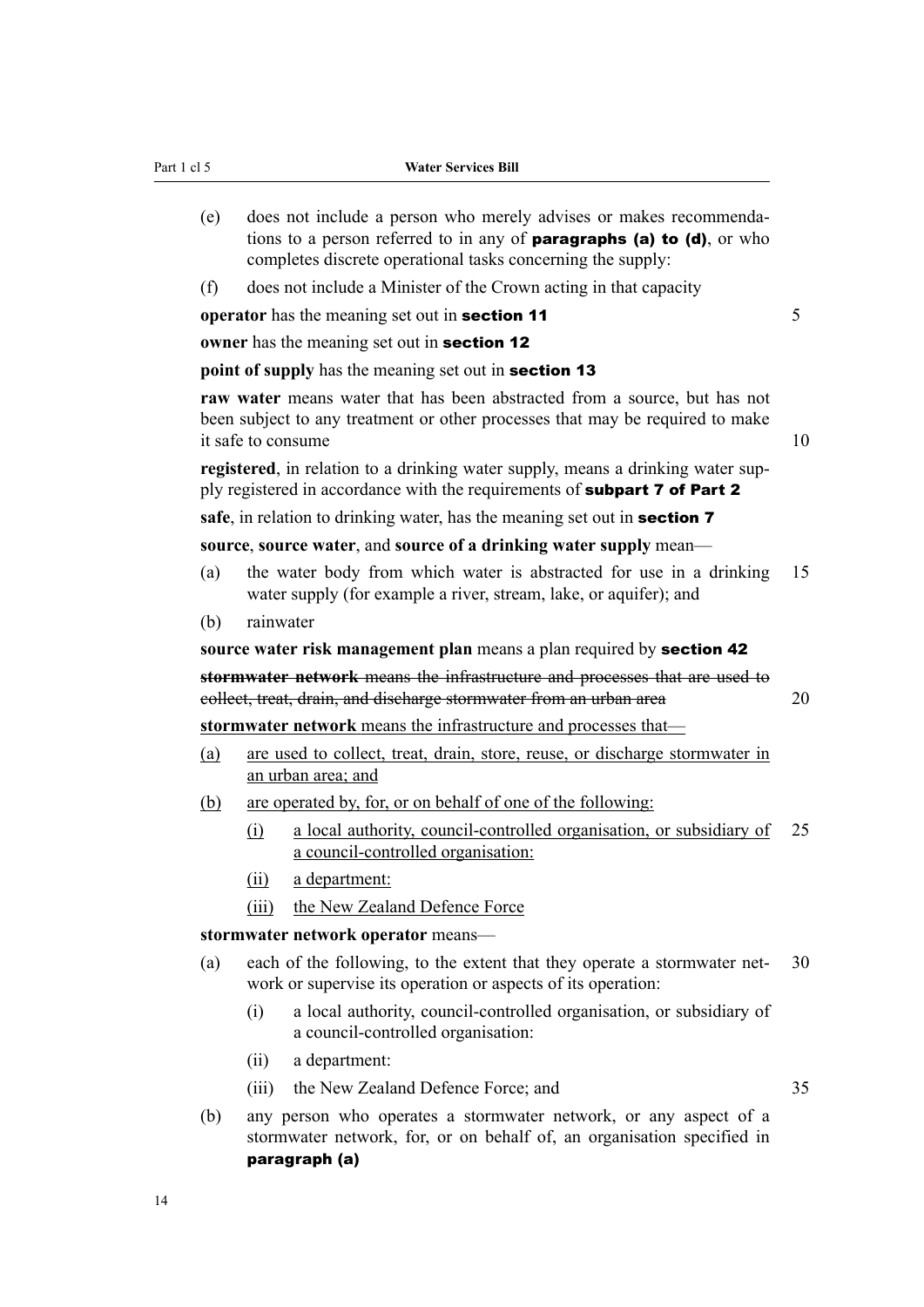|  | <b>Water Services Bill</b> |  |
|--|----------------------------|--|
|--|----------------------------|--|

**sufficient quantity**, in relation to the drinking water supplied to a point of supply, has the meaning set out in section 25(2)

**Taumata Arowai** means Taumata Arowai–the Water Services Regulator estab‐ lished by section 8 of the Taumata Arowai–the Water Services Regulator Act 2020  $\overline{5}$ 

**unplanned**, in relation to the supply of drinking water, has the meaning set out in section 34(2)

#### **urban area**—

- (a) means an area identified in a district plan or proposed district plan as being primarily zoned for residential, industrial, or commercial activ- 10 ities, together with adjoining special-purpose and open-space zones, however described; but
- (b) does not include an area zoned primarily for rural or rural-residential activities, however described

**wastewater network** means the infrastructure and processes used to collect, 15 store, transmit through reticulation, treat, and discharge wastewater

# **wastewater network** means the infrastructure and processes that—

- (a) are used to collect, store, transmit through reticulation, treat, or dis‐ charge wastewater; and
- (b) are operated by, for, or on behalf of one of the following: 20
	- (i) a local authority, council-controlled organisation, or subsidiary of a council-controlled organisation:
	- (ii) a department:
	- (iii) the New Zealand Defence Force

#### **wastewater network operator** means— 25

- (a) each of the following, to the extent that they operate a wastewater network or supervise its operation or aspects of its operation:
	- (i) a local authority, council-controlled organisation, or subsidiary of a council-controlled organisation that operates a wastewater net‐ work:  $30$
	- (ii) a department:
	- (iii) the New Zealand Defence Force; and
- (b) any person who operates a wastewater network, or any aspect of a wastewater network, for, or on behalf of, an organisation specified in **paragraph (a)**; and 35
- (c) an organisation or individual involved in the operation of a wastewater network if the organisation or individual is authorised or included on a register in accordance with regulations made under section 190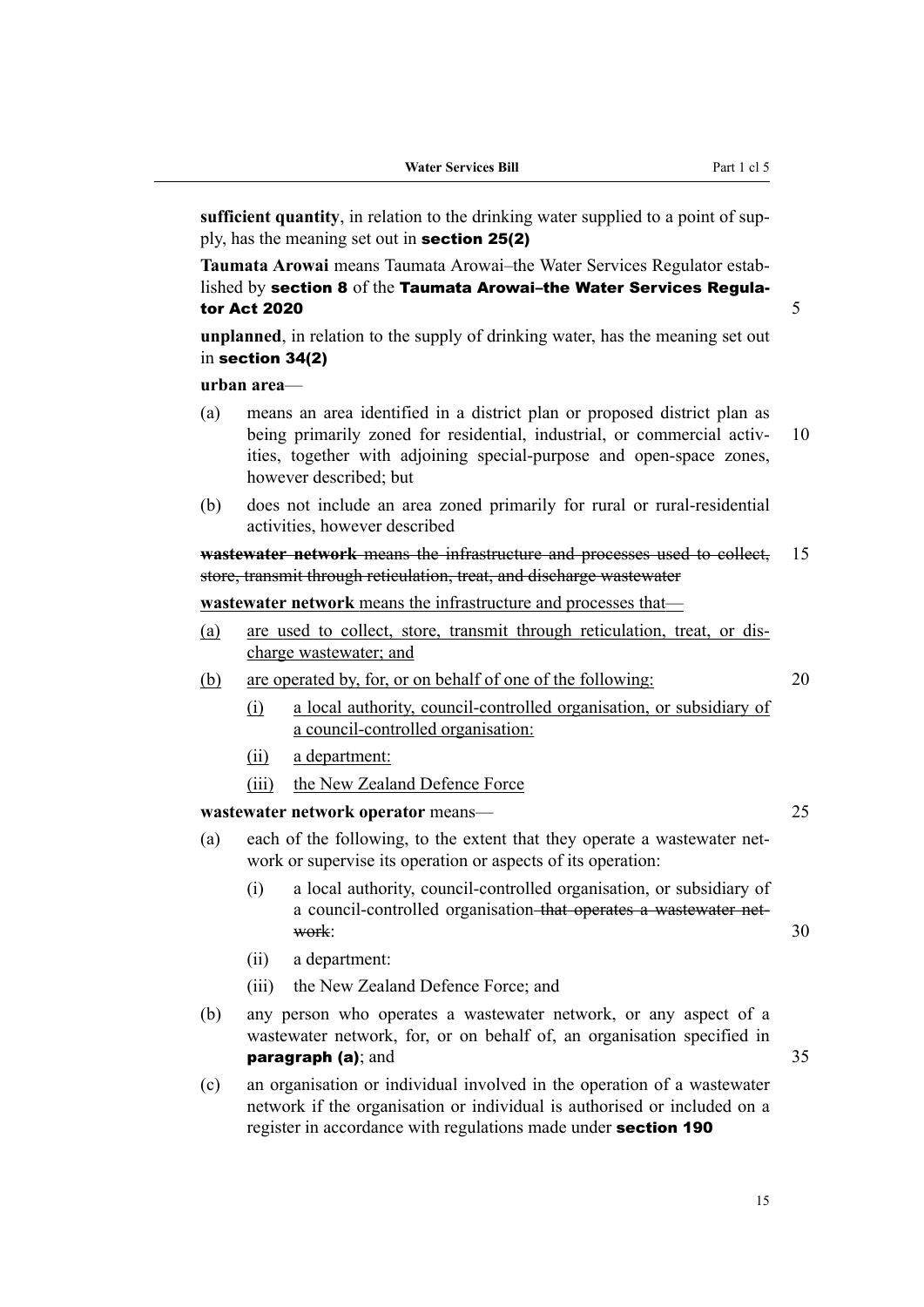<span id="page-19-0"></span>**water carrier** means a drinking water supplier that transports drinking water (other than by reticulation) for the purpose of supplying it to consumers or another drinking water supplier.

#### *Key terms*

# **6 Meaning of drinking water** 5

In this Act, unless the context otherwise requires, **drinking water**—

- (a) means water that is used for—
	- (i) human consumption; or
	- (ii) oral hygiene; or
	- (iii) preparing food, drink, or other products for human consumption; 10 or
	- (iv) washing utensils that are used for eating and drinking, or for pre‐ paring, serving, or storing food or drink for human consumption; but
- (b) does not include— 15
	- (i) bottled water that is prepared or manufactured by a food business, and is regulated, under the Food Act 2014; and
	- (ii) water, if its use is regulated under the Food Act 2014, the Animal Products Act 1999, or the Wine Act 2003.

#### **Examples** 20

Water that is used for washing potatoes by a horticultural business, where the use is regulated under the Food Act 2014, is not drinking water.

Water that is used for the cleaning of processing machines by a poultry processor or by a business that operates under a registered risk management programme under the Animal Products Act 1999 is not drinking water if the use of the water is 25 regulated under that Act.

#### **7 Meaning of safe in relation to drinking water**

- (1) In this Act, unless the context otherwise requires, **safe**, in relation to drinking water, means drinking water that is unlikely to cause a serious risk of death, injury, or illness,— 30
	- (a) immediately or over time; and
	- (b) whether or not the serious risk is caused by—
		- (i) the consumption or use of drinking water; or
		- (ii) other causes together with the consumption or use of drinking water. 35
- (2) For the purposes of **subsection (1)**, the assessment of serious risk must take into account, among other factors, compliance with drinking water standards.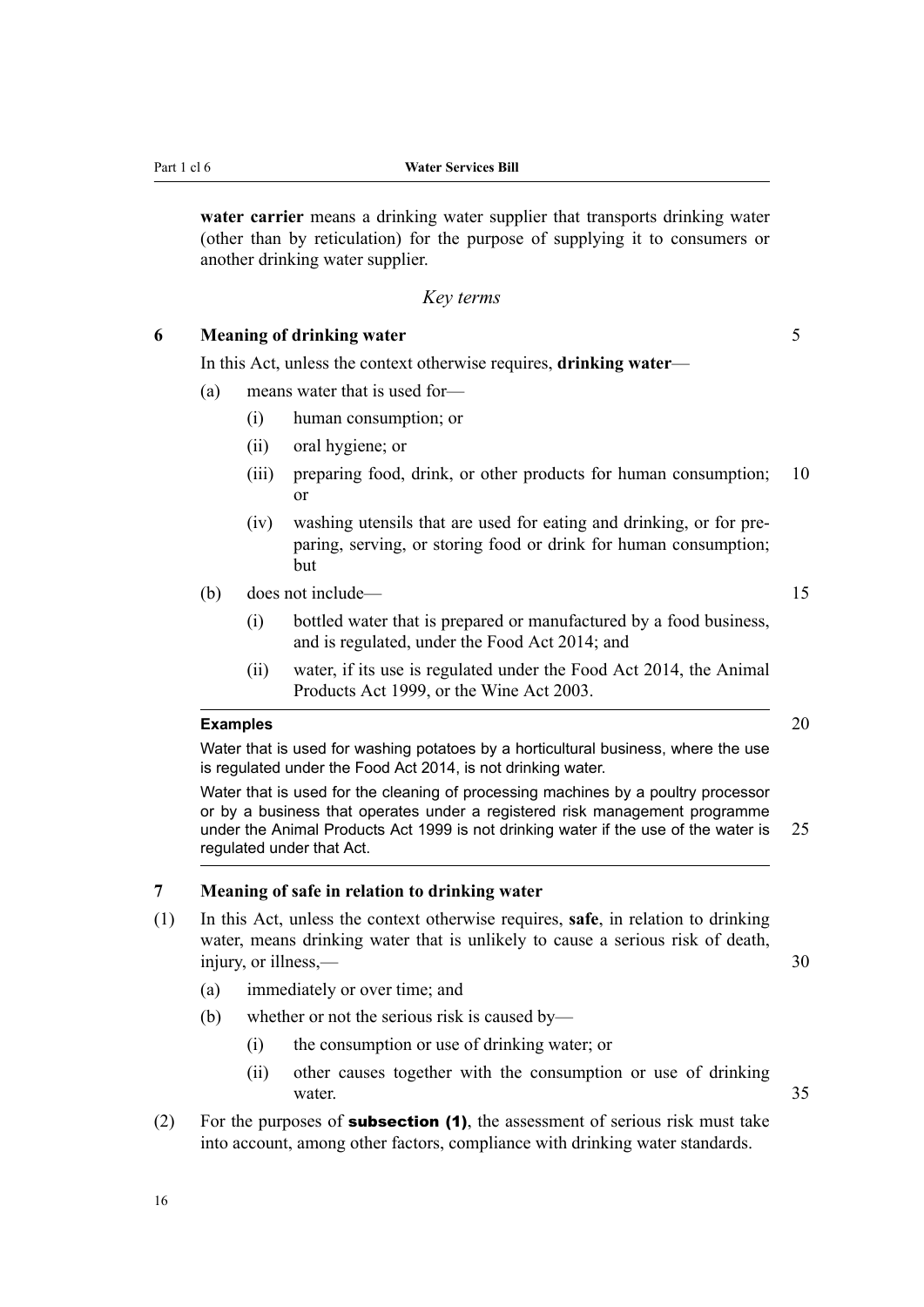- <span id="page-20-0"></span>(3) Drinking water is not unsafe merely because—
	- (a) a person objects to it, or substances in it, because of personal preference; or
	- (b) it does not comply with aesthetic values; or
	- $\epsilon$  it contains substances that comply with minimum or maximum accepta- 5 ble values for chemical, radiological, microbiological, or other characteristics of drinking water in the drinking water standards.

#### **8 Meaning of drinking water supplier**

In this Act, unless the context otherwise requires, **drinking water supplier**—

- (a) means a person who supplies drinking water through a drinking water 10 supply; and
- (b) includes a person who ought reasonably to know that the water they are supplying is or will be used as drinking water; and
- (c) includes the owner and the operator of a drinking water supply; and
- (d) includes a person described in **paragraph (a), (b), or (c)** who supplies 15 drinking water to another drinking water supplier; but
- (e) does not include a domestic self-supplier.

#### **9 Meaning of drinking water supply**

- (1) In this Act, unless the context otherwise requires, **drinking water supply**
	- (a) means the infrastructure and processes used to abstract, store, treat, 20 transmit, or transport drinking water for supply to consumers or another drinking water supplier; and
	- (b) includes—
		- (i) the point of supply; and
		- (ii) any end-point treatment device; and 25
		- (iii) any backflow prevention device; but
	- (c) does not include a temporary drinking water supply provided for under section 33 or 34 or a domestic self-supply.
- (2) Taumata Arowai may, by notice in the *Gazette*, declare the provision of water by a person— $\sim$  30
	- (a) to be a drinking water supply if Taumata Arowai is satisfied, on reason‐ able grounds, that the water is or will be used as drinking water; or
	- (b) to not be a drinking water supply if Taumata Arowai is satisfied, on reasonable grounds, that the water is not or will not be used as drinking water. 35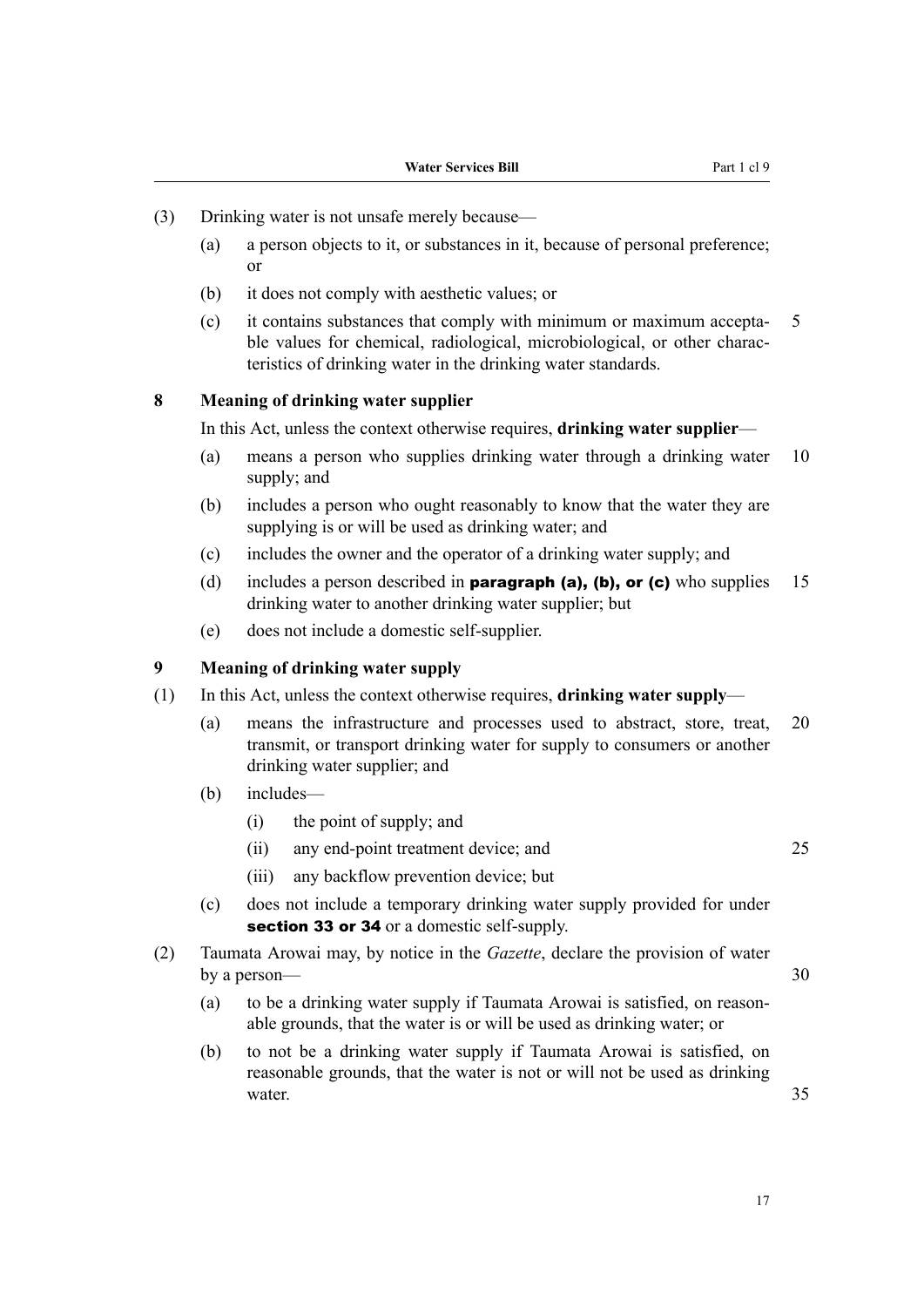#### <span id="page-21-0"></span>**10 Meaning of domestic self-supply and domestic dwelling**

- (1) In this Act, unless the context otherwise requires, **domestic self-supply** means a stand-alone domestic dwelling that has its own supply of drinking water, and **domestic self-supplier** has a corresponding meaning.
- (2) In this Act,  $\frac{1}{2}$  5

**domestic dwelling** means a building that is used as a single household unit, whether it is—

- (a) tenanted on a long- or short-term basis; or
- (b) occupied permanently or temporarily (for example, a holiday home)

**household unit** has the meaning given to it by section 7 of the Building Act 10 2004.

#### **Examples**

A single property with tenants on a lease that is supplied by a rainwater tank is a domestic self-supply.

A single holiday house that is supplied by a rainwater tank and is rented to tourists  $15$ on a short-term basis is a domestic self-supply.

A multi-dwelling building (for example, multiple separate apartments contained in a single building) that has its own bore water supply is not a domestic self-supply.

A marae wharekai (dining hall) or community hall that has its own river water supply is not a domestic self-supply. 20

A café building supplied by a rainwater tank is not a domestic self-supply.

# **11 Meaning of operator**

In this Act, unless the context otherwise requires, **operator**, in relation to a drinking water supply,—

- (a) means the person who operates the supply or supervises its operation or 25 aspects of its operation; and
- (b) includes an organisation or individual involved in the operation of a drinking water supply if the organisation or individual is authorised or included on a register in accordance with regulations made under **sec**tion 190.  $\sim$  30

#### **12 Meaning of owner**

- (1) In this Act, unless the context otherwise requires, **owner**, in relation to a drink‐ ing water supply, means the person who has effective control of the drinking water supply.
- (2) The matters that may be considered for the purpose of determining whether a 35 person has effective control of a drinking water supply include whether the per‐ son—
	- (a) owns the drinking water infrastructure; or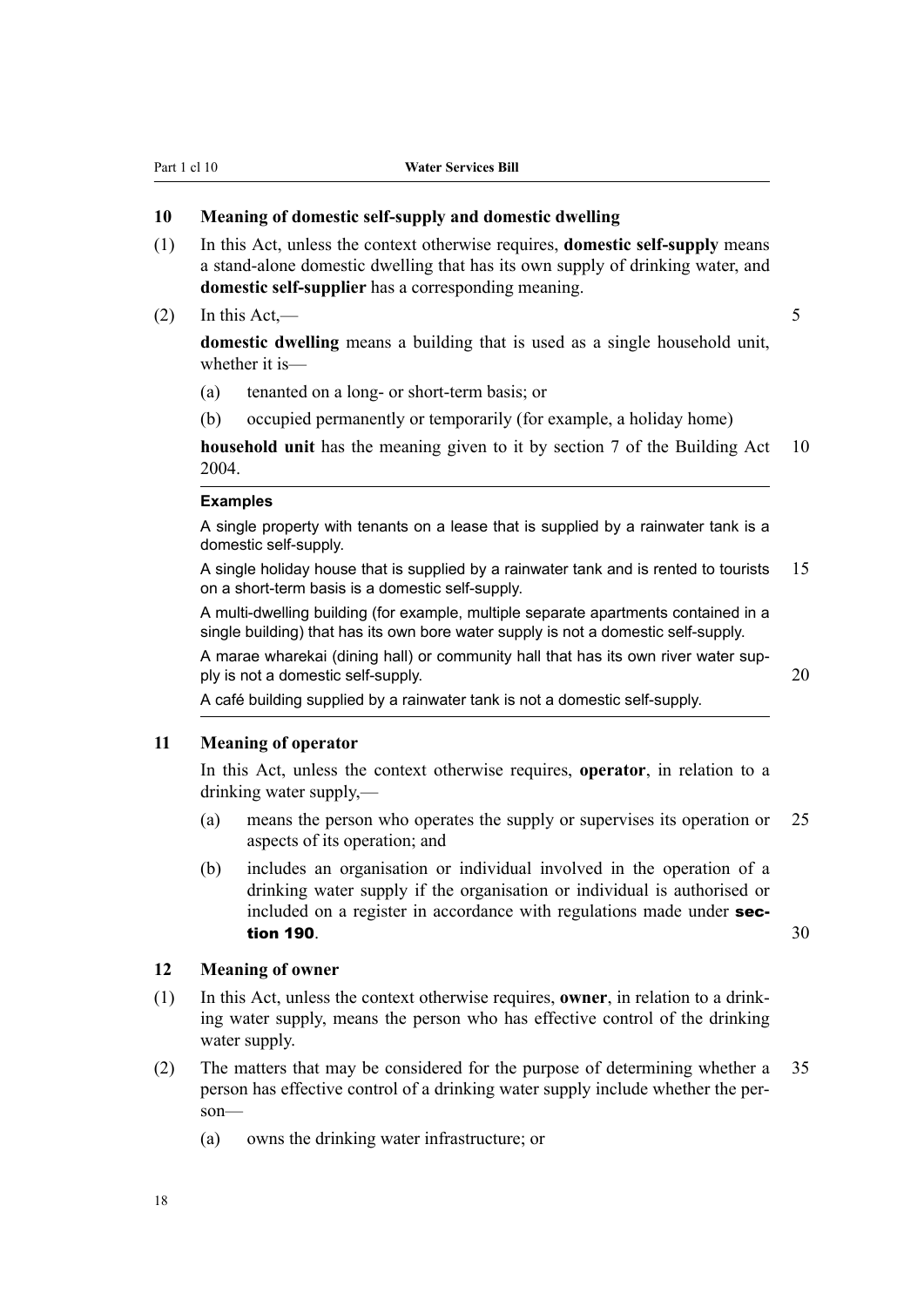- <span id="page-22-0"></span>(b) owns or has long-term control of the land on which the drinking water infrastructure is based; or
- (c) directs or has control over decisions about the funding or maintenance of the drinking water infrastructure, or collects fees, levies, or other charges from consumers in relation to the infrastructure; or 5
- (d) controls how the management of the supply is resourced (for example, has the power to subcontract work).

### **13 Meaning of point of supply**

In this Act, unless the context otherwise requires, **point of supply**, in relation to a drinking water supply, means,— 10

- (a) if the supply is a reticulated network, the toby, reservoir float valve, or other final point of the supply to which the consumer's or another drink‐ ing water supplier's own infrastructure connects; or
- (b) if the supply is from a non-reticulated supply, community water tap, or other type of supply, the final point of the supply at which the consumer 15 or another drinking water supplier can consume, use, or collect drinking water; or
- (c) if the supply includes an end-point treatment device, the end-point treat‐ ment device; or
- (d) if the supply is from a water carrier, the final point at which drinking 20 water is supplied to the consumer's or another drinking water supplier's own infrastructure.

Subpart 3—Key principles relating to functions, powers, and duties

#### **14 Effect and interpretation of Te Mana o te Wai**

- (1) In this Act, **Te Mana o te Wai** has the meaning set out in the National Policy 25 Statement for Freshwater Management.
- (2) When exercising or performing a function, power, or duty under this Act, a per‐ son must give effect to Te Mana o te Wai, to the extent that Te Mana o te Wai applies to the function, power, or duty.

#### **15 Duties not transferable** 30

A duty imposed on a person by or under this Act may not be transferred to another person.

Compare: 2015 No 70 s 31

#### **16 Person may have more than 1 duty**

A person may have more than 1 duty imposed on the person by or under this 35 Act if—

(a) the person belongs to more than 1 class of duty holder; or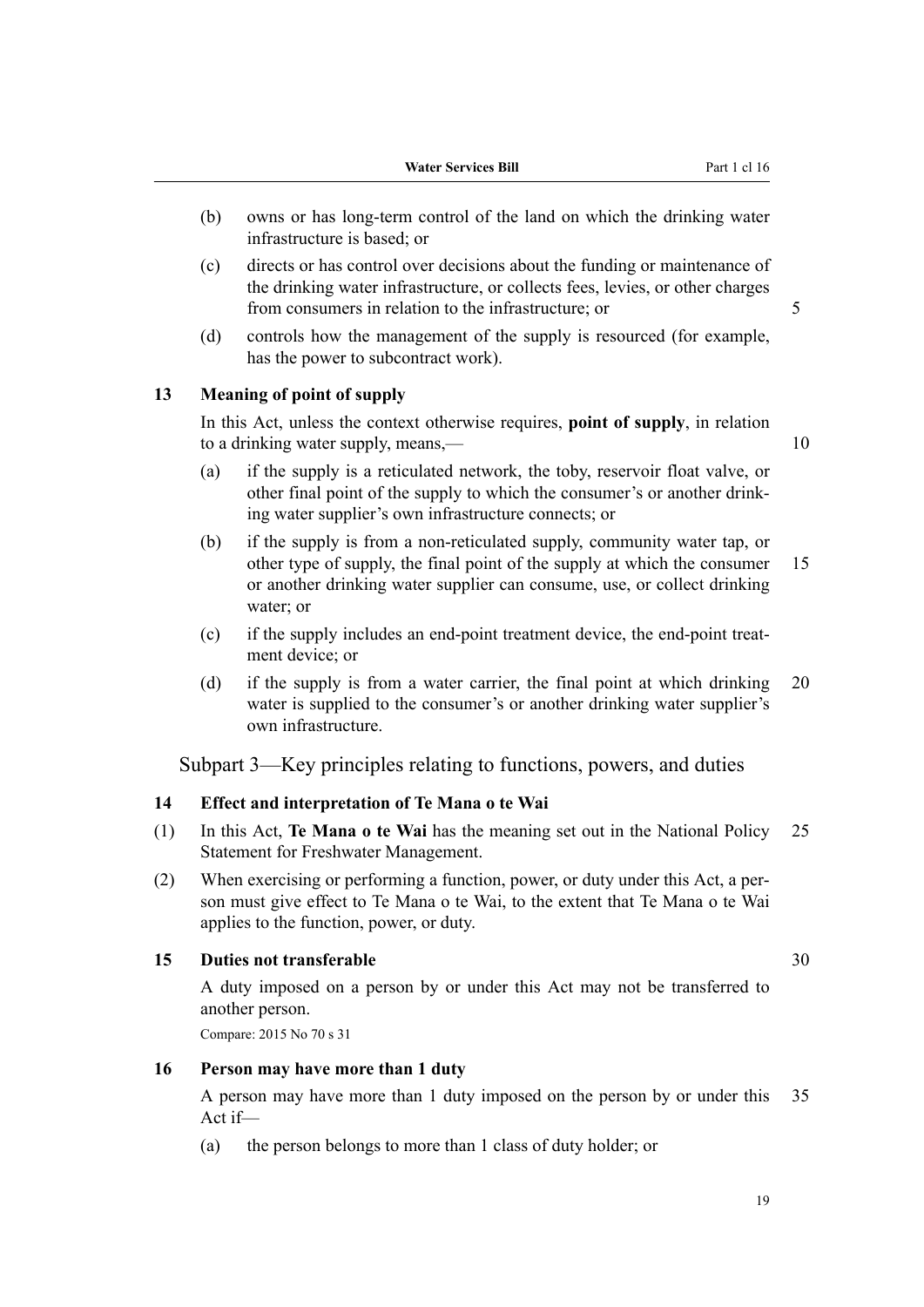20

<span id="page-23-0"></span>Part 1 cl 17 **Water Services Bill**

(b) the Act otherwise imposes more than 1 duty on the person. Compare: 2015 No 70 s 32

#### **17 More than 1 person may have same duty**

- (1) More than 1 person may have the same duty imposed by or under this Act at the same time. 5
- (2) Each duty holder must comply with that duty to the standard required by or under this Act even if another duty holder has the same duty.
- (3) If more than 1 person has a duty for the same matter, each person—
	- (a) retains responsibility for that person's duty in relation to the matter; and
	- (b) must discharge that person's duty to the extent to which the person has 10 the ability to influence and control the matter, or would have had that ability but for an agreement or arrangement purporting to limit or remove that ability.

Compare: 2015 No 70 s 33

Subpart 4—General 15

#### **18 Transitional, savings, and related provisions**

The transitional, savings, and related provisions set out in **Schedule 1** have effect according to their terms.

# **19 Act binds the Crown**

- (1) This Act binds the Crown. 20
- (2) An instrument of the Crown that is a Crown organisation (whether or not a body corporate)—
	- (a) must be treated as if it were a separate legal personality for the purpose of complying with this Act; and
	- (b) may be a drinking water supplier in its own right. 25
- (3) An instrument of the Crown that is not a Crown organisation or a body corpo‐ rate—
	- (a) does not have separate legal personality; and
	- (b) must not be a drinking water supplier in its own right.
- (4) This section is subject to **section 20**.  $30$ Compare: 2015 No 70 s 5

#### **20 Enforcement of Act against the Crown**

(1) This Act may be enforced against the Crown only in the manner provided in this section.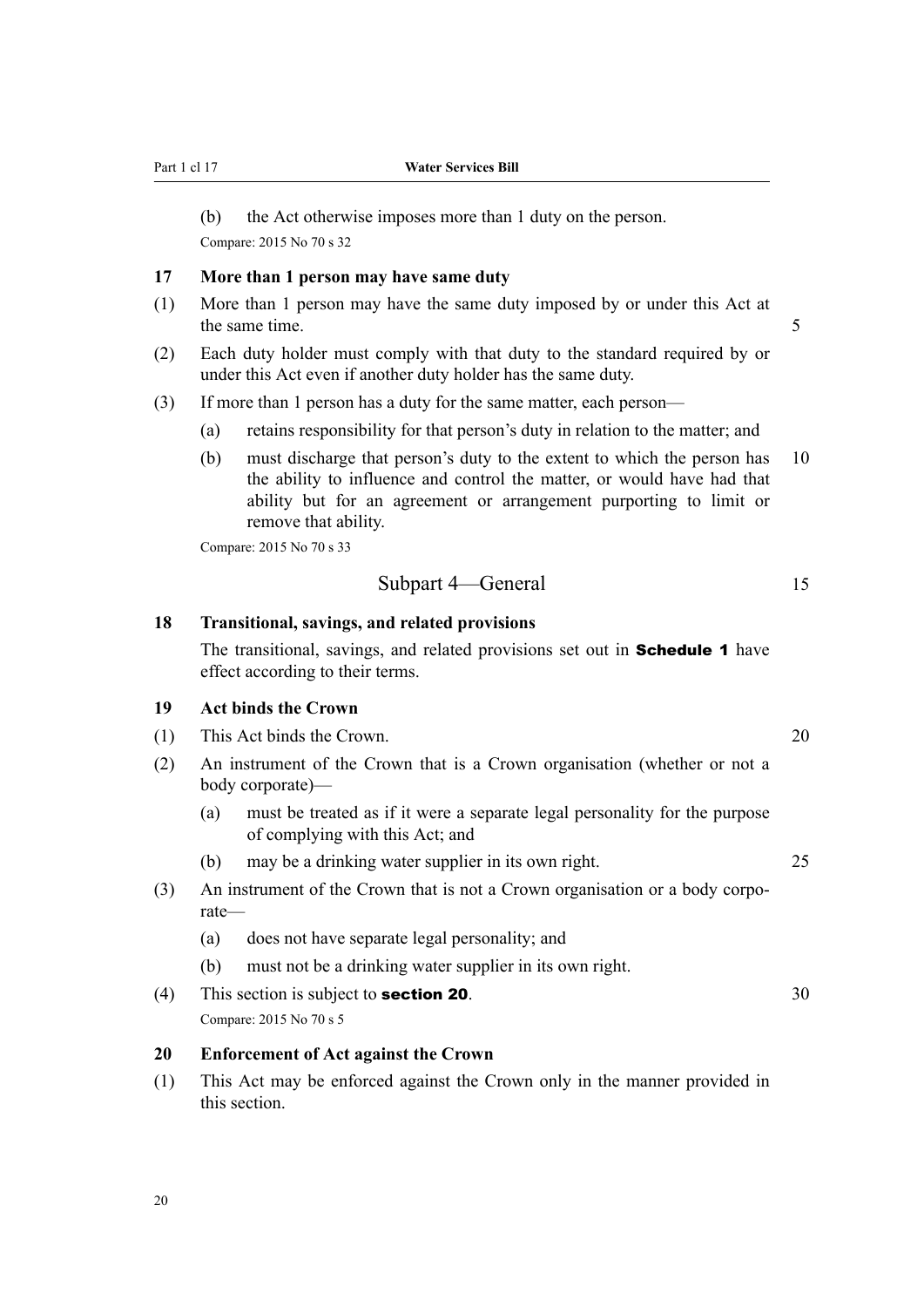*Prosecution of offences*

- (2) An instrument of the Crown may be prosecuted for an offence against this Act, but only if—
	- (a) the instrument is a Crown organisation; and
	- (b) the proceedings are commenced— 5
		- (i) against the Crown organisation in its own name and the proceedings do not cite the Crown as a defendant; and
		- (ii) in accordance with the Crown Organisations (Criminal Liability) Act 2002.

*Issue of infringement notices* 10

- (3) An infringement notice may be served on an instrument of the Crown in accordance with this Act, but only if—
	- (a) the instrument is a Crown organisation; and
	- (b) the instrument is liable to be proceeded against for the alleged offence under subsection  $(2)$ ; and  $15$
	- (c) the notice is served on the Crown organisation in its own name.

*Injunctions*

- (4) Despite section 17(1)(a) of the Crown Proceedings Act 1950, an injunction may be granted or another order made against an instrument of the Crown in accordance with this Act, but only if— 20
	- (a) the instrument is a Crown organisation; and
	- (b) the order or injunction is made against the Crown organisation in its own name.

*Directions and compliance orders issued under this Act*

- (5) A direction issued under **section 103** may be issued against an instrument of  $25$ the Crown, but only if—
	- (a) the instrument is a Crown organisation; and
	- (b) the direction is issued against the Crown organisation in its own name.
- (6) A compliance order served under **section 118** may be served on an instrument of the Crown in accordance with this Act, but only if— 30
	- (a) the instrument is a Crown organisation; and
	- (b) the order is served on the Crown organisation in its own name.

*District Court orders*

- (7) An order may be made by the District Court against an instrument of the Crown in accordance with this Act, but only if— 35
	- (a) the instrument is a Crown organisation; and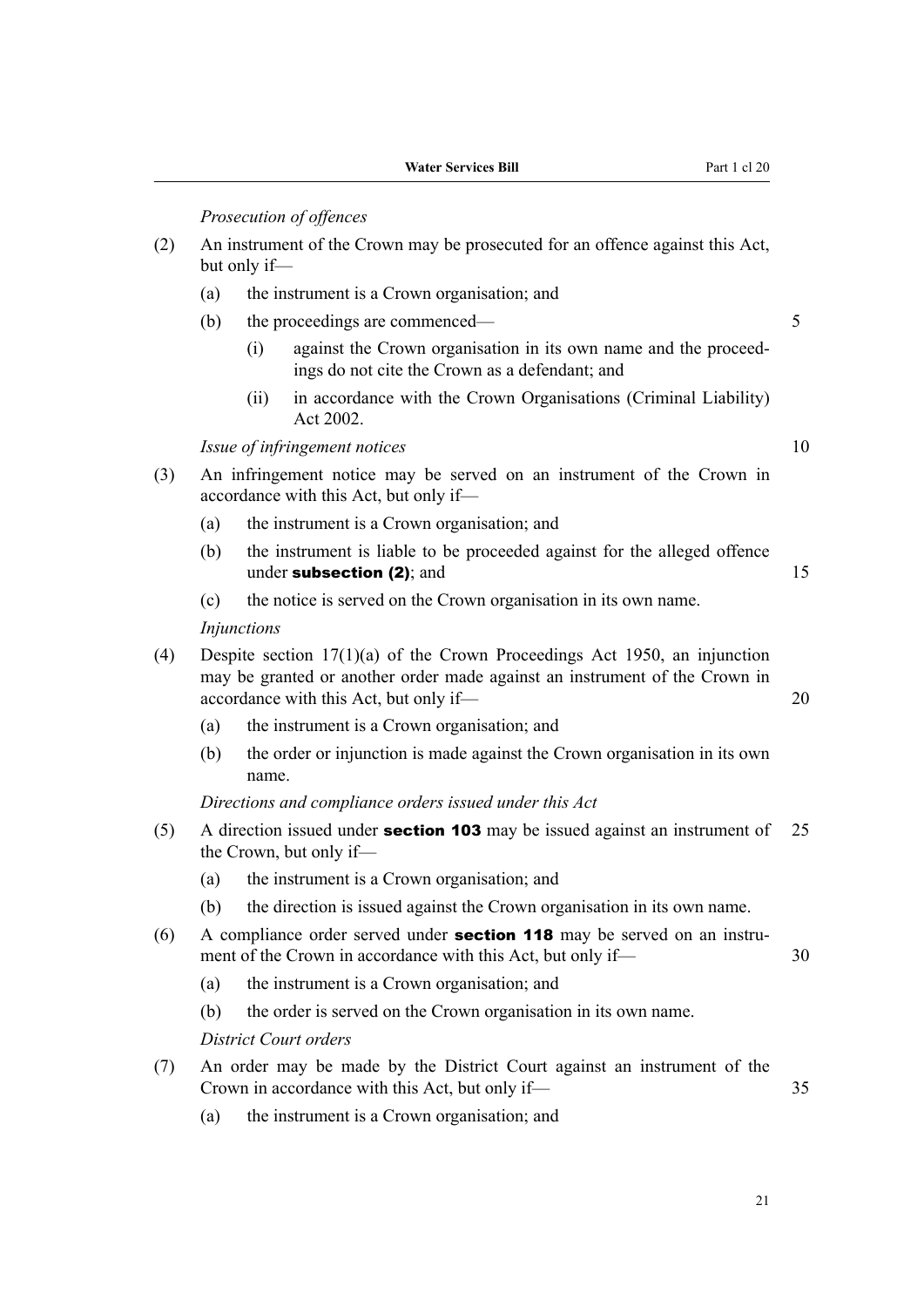(b) the order is made against the Crown organisation in its own name. Compare: 2015 No 70 s 6

# **Part 2 Provisions relating to supply of drinking water**

Subpart 1—Duties of drinking water suppliers 5

# **21 Duty to supply safe drinking water**

- (1) A drinking water supplier must ensure that the drinking water supplied by the supplier is safe.
- (2) If there is a reasonable likelihood that a supplier's drinking water is or may be unsafe, the supplier must— $10$ 
	- (a) take immediate action to ensure that public health is protected; and
	- (b) notify Taumata Arowai that the drinking water is or may be unsafe; and
	- (c) investigate the source or cause of the problem; and
	- (d) take remedial action to rectify the problem; and
	- (e) identify and implement measures required to ensure that the problem 15 does not reoccur; and
	- (f) take all practicable steps, to the satisfaction of Taumata Arowai, to advise affected consumers and drinking water suppliers that drinking water is or may be unsafe and what measures should be taken to protect public health (for example, boiling). 20
- (3) The duty under **subsection (1)** does not apply beyond the point of supply.

# **22 Duty to comply with drinking water standards**

- (1) A drinking water supplier must ensure that the drinking water supplied by the supplier complies with the drinking water standards.
- (2) If a supplier's drinking water does not comply with the drinking water stand‐ 25 ards, the supplier must—
	- (a) take immediate action to ensure that public health is protected; and
	- (b) notify Taumata Arowai of the non-compliance; and
	- (c) investigate the source or cause of the non-compliance; and
	- (d) take remedial action to rectify the situation; and  $30$
	- (e) identify and implement measures required to ensure that the event does not reoccur; and
	- (f) take all practicable steps, to the satisfaction of Taumata Arowai, to advise affected consumers and drinking water suppliers that drinking water does not comply with the drinking water standards and what meas-<br>35 ures should be taken to protect public health (for example, boiling).

<span id="page-25-0"></span>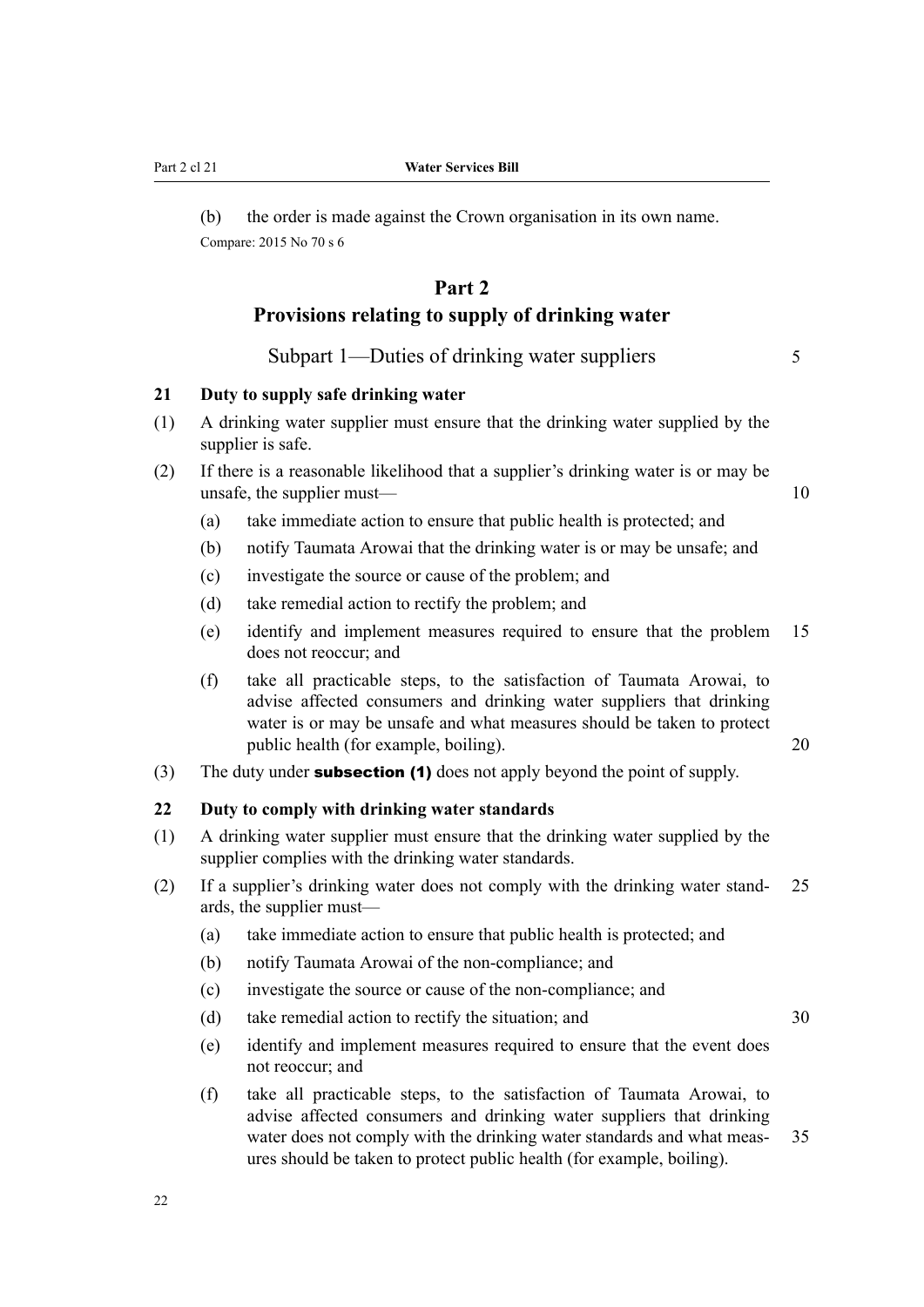<span id="page-26-0"></span>(3) The duty under **subsection (1)** does not apply beyond the point of supply. Compare: 1956 No 65 s 69V

#### **23 Duty of owner of drinking water supply to register supply**

- $(1)$  Every individual drinking water supply must be registered under **section 54**.
- (2) The owner of a drinking water supply must ensure that the supply is registered 5 in accordance with the requirements of **subpart 7**. Compare: 1956 No 65 s 69K(1), (2)

# **24 Duty to take reasonable steps to supply aesthetically acceptable drinking water**

A drinking water supplier must take all reasonably practicable steps to supply 10 drinking water that complies with aesthetic values issued by Taumata Arowai under section 47.

# **25 Duty to provide sufficient quantity of drinking water**

- $(1)$  A drinking water supplier (other than a water carrier) must ensure that a sufficient quantity of drinking water is provided to each point of supply to which 15 that supplier supplies drinking water.
- (2) In this Act, **sufficient quantity**, in relation to the drinking water supplied to a point of supply, means—
	- (a) the quantity of drinking water that is sufficient to support the ordinary drinking water needs of consumers at the point of supply; or 20
	- (b) if compliance rules have been made prescribing the quantity of drinking water or a formula for determining the quantity of drinking water that is sufficient to support the ordinary drinking water needs of consumers at a point of supply, the amount specified in, or calculated according to the formula set out in, those rules. 25
- (3) Subsection (1) does not prevent a drinking water supplier restricting or interrupting the provision of drinking water to a point of supply if, in the opinion of the supplier, the action is necessary because of—
	- (a) maintenance, improvement, or repairs to the drinking water supply or related infrastructure; or 30
	- (b) risks to public health; or
	- (c) environmental factors affecting a source of a drinking water supply; or
	- (d) an emergency; or
	- (e) cultural factors affecting a source of a drinking water supply (for example, a rāhui). 35

#### **Examples**

A drinking water supplier may need to restrict or interrupt the supply of drinking water where infrastructure such as a pipeline or treatment plant is damaged.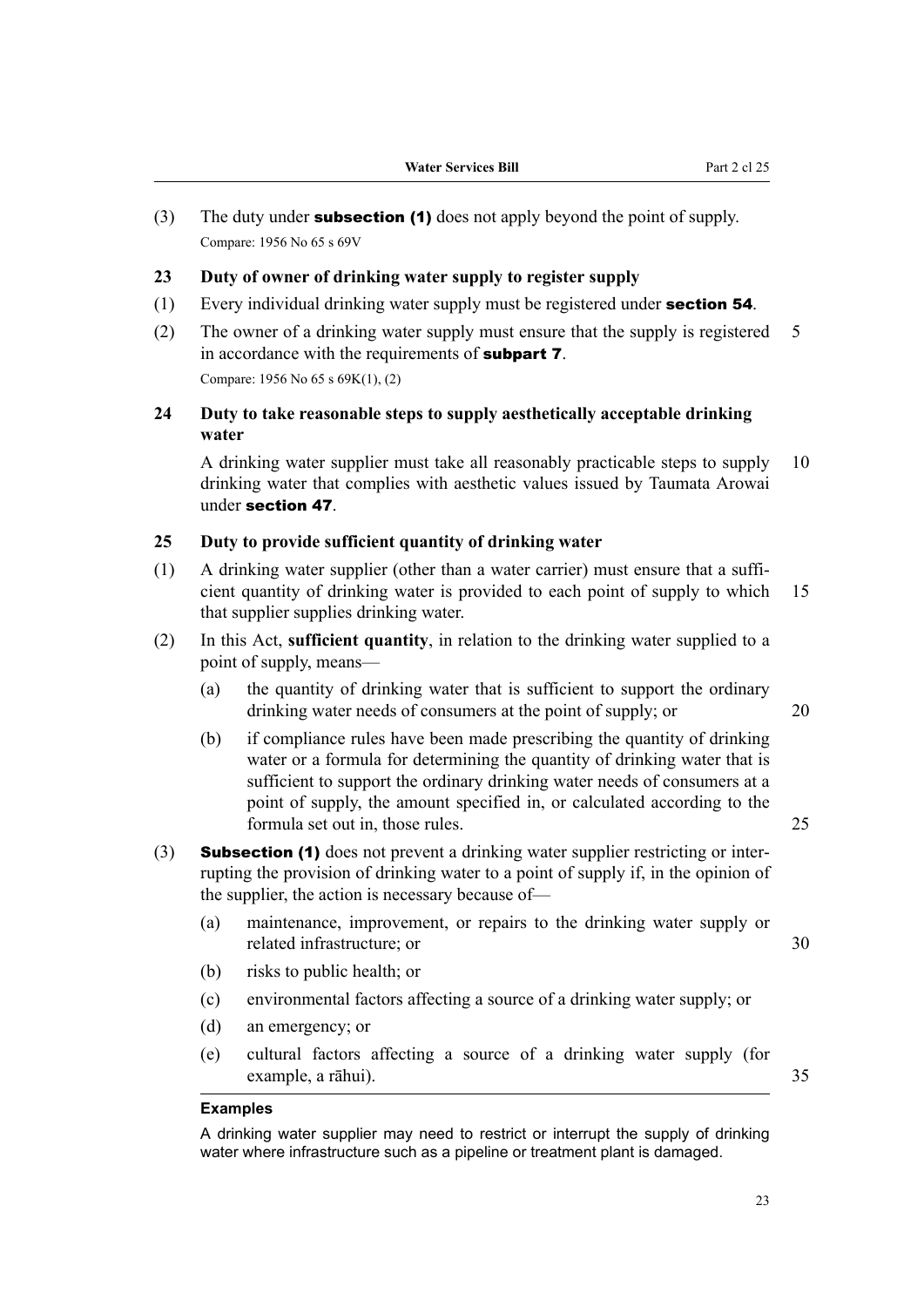A drinking water supplier may need to restrict or interrupt supply of drinking water where contamination of the supply occurs and public health is at risk.

A drinking water supplier may need to restrict or interrupt supply of drinking water where a drought occurs and the source of the drinking water supply can no longer support continuous supply to consumers.  $\frac{1}{5}$ 

A drinking water supplier may need to restrict or interrupt supply of drinking water in case of a fire emergency.

A drinking water supplier may need to restrict or interrupt supply of drinking water where a person has drowned and a rāhui is placed over the source of a drinking water supply.  $10$ 

- (4) Any planned restriction or interruption of the supply of drinking water by a drinking water supplier must not exceed 8 hours on any 1 occasion unless—
	- (a) the supplier—
		- (i) has obtained the prior approval of Taumata Arowai; or
		- (ii) complies with a compliance rule that relates to the restriction or 15 interruption of supply for more than 8 hours and that applies to the supplier; and
	- (b) the supplier has taken, and continues to take, all practicable steps to advise affected consumers of the interruption or restriction.
- (5) A restriction or interruption of the supply of drinking water that is unforeseen 20 or due to an emergency must not exceed 8 hours on any 1 occasion unless the drinking water supplier—
	- (a) has notified Taumata Arowai of the reasons for the interruption or restriction as soon as practicable and, in any event, no later than 24 hours after the commencement of the interruption or restriction; and 25
	- (b) has taken, and continues to take, all practicable steps to advise affected consumers of the interruption or restriction.
- (6) In any event where the restriction or interruption of the supply of drinking water exceeds 8 hours, the drinking water supplier must make arrangements to ensure that a sufficient quantity of drinking water is available to affected con-<br>30 sumers through an alternative supply (for example, by water carrier).
- (7) To avoid doubt, a drinking water supplier—
	- (a) may restrict supply to a point of supply if the relevant customer has unpaid accounts for any previous supply of drinking water or has failed to remedy water leaks that the customer is obliged to remedy; but 35
	- (b) must, despite any non-payment or failure referred to in **paragraph (a)**, continue to provide a sufficient quantity of drinking water in accordance with subsection (1).
- (8) This section is subject to **section 26** and to any contrary provisions in the Civil Defence Emergency Management Act 2002. 40 Compare: 1956 No 65 s 69S

24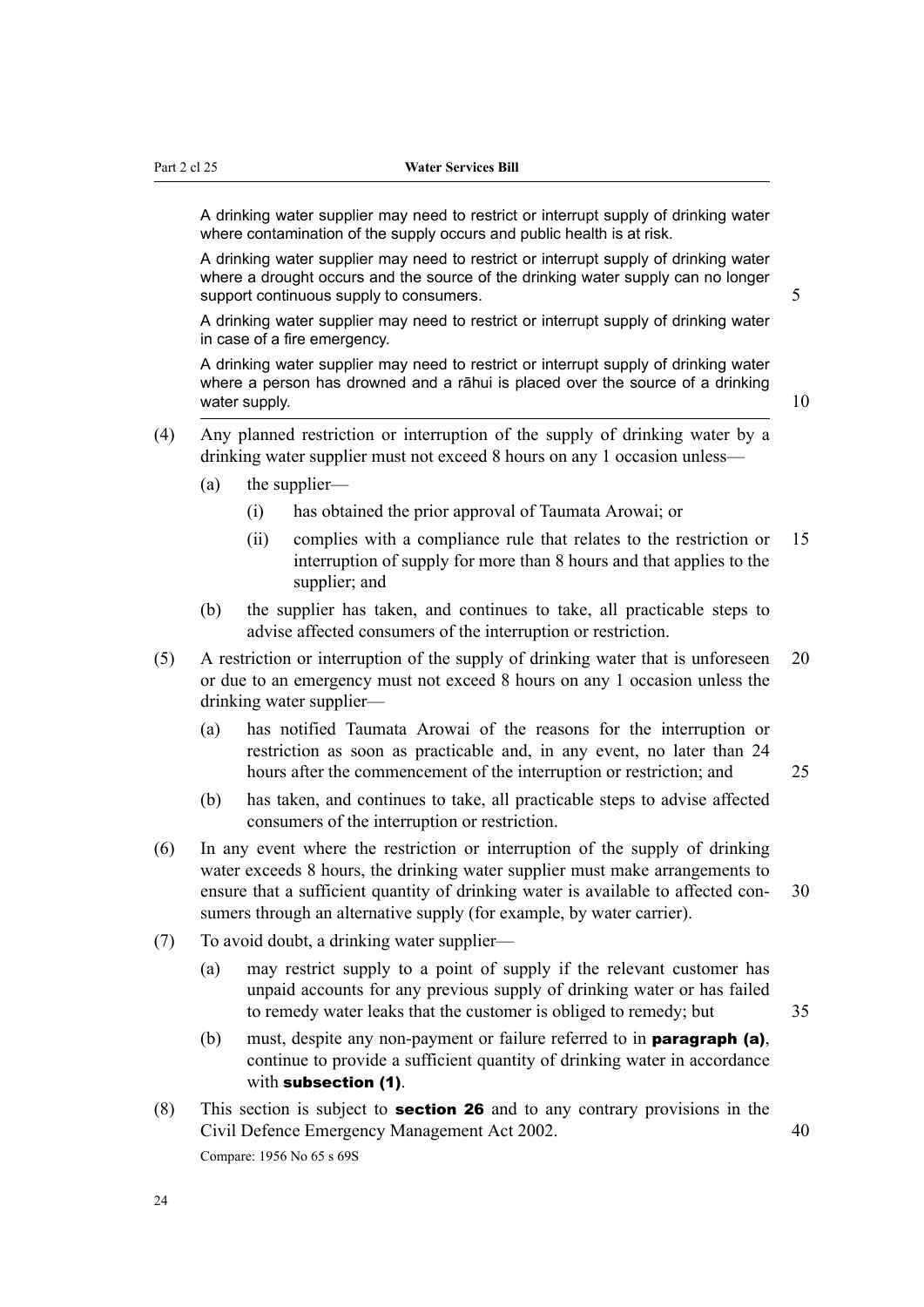## <span id="page-28-0"></span>**26 Duties where sufficient quantity of drinking water at imminent risk**

- (1) If any drinking water supplier considers that the supplier's ability to maintain a sufficient quantity of drinking water in accordance with **section 25** is or may be at imminent risk for any reason, the supplier must—
	- (a) notify Taumata Arowai, Fire and Emergency New Zealand, and the local 5 authorities in the area where the water is supplied of the circumstances giving rise to the risk; and
	- (b) request that 1 or more of those local authorities exercise their powers under any enactment (for example, by making a bylaw to restrict the use of water for other than essential purposes) to assist that supplier to con- 10 tinue to provide a sufficient quantity of drinking water; and
	- (c) if the supplier supplies drinking water to another drinking water supplier, notify that other drinking water supplier of the circumstances giving rise to the risk.
- (2) The supplier must also notify further parties if so required by Taumata Arowai. 15 Compare: 1956 No 65 s 69T

# **27 Duty to protect against risk of backflow**

- (1) If a drinking water supply includes reticulation, the drinking water supplier must ensure that the supply arrangements protect against the risk of backflow.
- (2) If there is a risk of backflow in a reticulated drinking water supply, the drinking 20 water supplier may—
	- (a) install a backflow prevention device and require the owner of the premises to reimburse the supplier for the cost of installation, maintenance, and ongoing testing of the device; or
	- (b) require the owner of the premises to install, maintain, and test a back‐ 25 flow prevention device that incorporates a verifiable monitoring system in accordance with any requirements imposed by the supplier.
- (3) A person who installs a backflow protection device must take all reasonable steps to ensure it operates in a way that does not compromise the operation of any fire extinguisher system connected to the drinking water supply. 30 Compare: 1956 No 65 s 69ZZZ

## **28 Duties relating to end-point treatment**

- (1AAA) A drinking water supplier may only use end-point treatment of a drinking water supply if the end-point treatment is used to satisfy an acceptable solution or verification method. 35
- (1) If a drinking water supply includes end-point treatment, the drinking water sup‐ plier is responsible for the installation, maintenance, and ongoing testing of an end-point treatment device.
- (2) A drinking water supplier may,—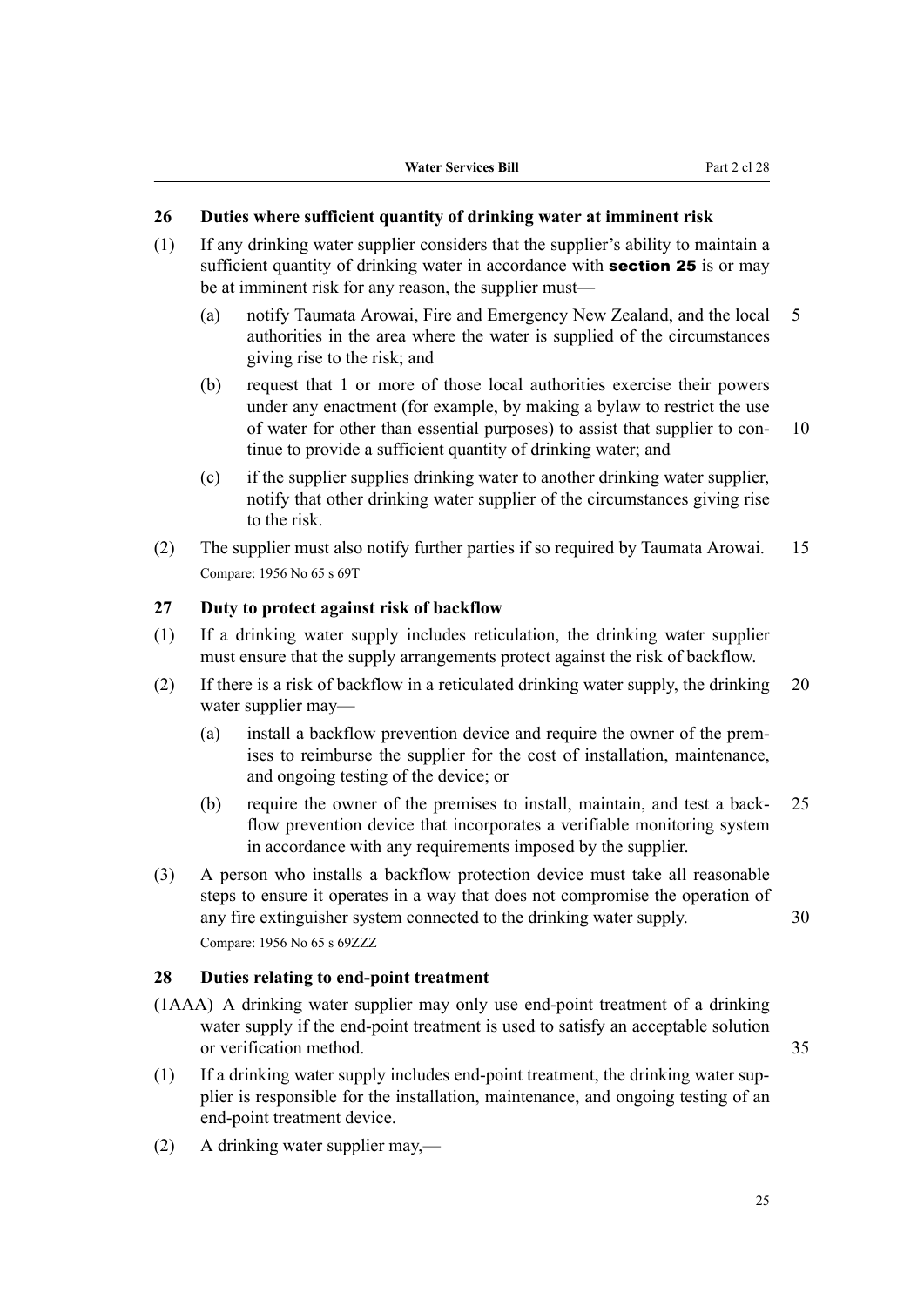- <span id="page-29-0"></span>(a) install an end-point treatment device and require the owner of the premises to reimburse the supplier for the cost of installation, maintenance, and ongoing testing of the device; or
- (b) require the owner of the premises to install, maintain, and test an endpoint treatment device that incorporates a verifiable monitoring system 5 that complies with an acceptable solution or verification method.
- (3) A person who installs an end-point treatment device must take all reasonable steps to ensure that it operates in a way that does not compromise the operation of any fire extinguisher system connected to the drinking water supply. Compare:  $1956$  No  $65$  s  $69ZZZ$   $10$

### **29 Duty of officers, employees, and agents to exercise due diligence**

- (1) If a drinking water supplier has a duty under a legislative requirement, every officer, employee, and agent of the drinking water supplier must exercise due diligence to ensure that the drinking water supplier complies with that duty.
- (2) For the purposes of **subsection (1)**, an officer, employee, or agent of a drink-  $15$ ing water supplier must exercise the care, diligence, and skill that a reasonable officer, employee, or agent would exercise in the same circumstances, taking into account (without limitation)—
	- (a) the scale, complexity, and risk of the drinking water supply; and
	- (b) the position of the officer, employee, or agent and the nature of the 20 responsibilities they undertake.
- (3) Despite **subsection (1)**, a member of the governing body of a local authority elected in accordance with the Local Electoral Act 2001 does not have a duty to exercise due diligence to ensure that any council-controlled organisation complies with its duties under legislative requirements, unless that member is 25 also an officer of that council-controlled organisation.
- (4) In this section, **due diligence** includes taking reasonable steps—
	- (a) to acquire, and keep up to date, knowledge of the supply of safe drinking water and other drinking water supply matters; and
	- (b) to gain an understanding of— 30

- (i) the nature of the relevant drinking water supply, its source water, its drinking water safety plan and its implementation, and the consumers the supply serves; and
- (ii) the hazards and risks associated with the drinking water supply and its operation; and 35
- (iii) how to identify, minimise, and control or eliminate the hazards or risks as part of the operation of the drinking water supply; and
- (c) to ensure that the drinking water supplier—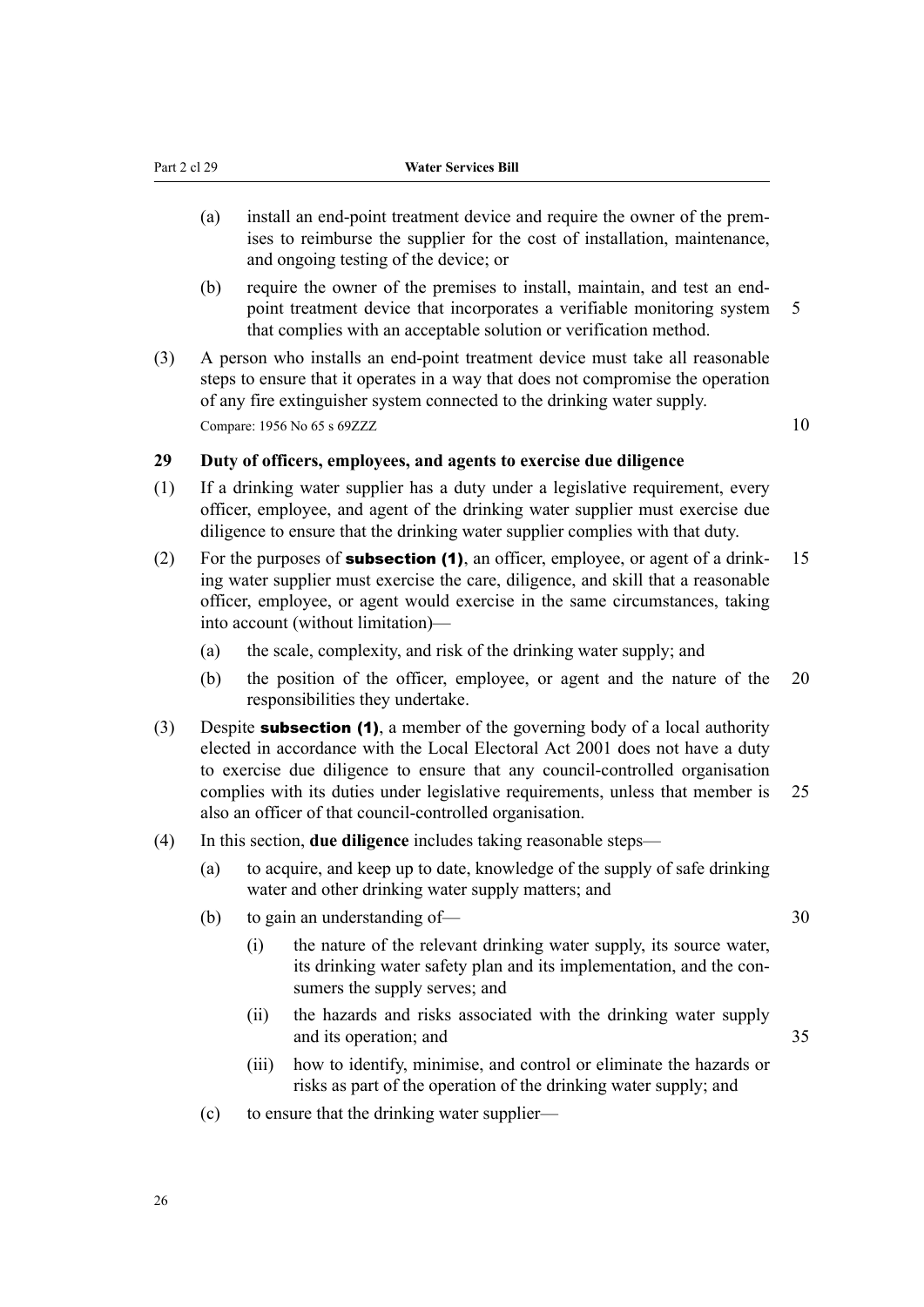- <span id="page-30-0"></span>(i) has available for use, and uses, appropriate resources and pro‐ cesses to implement its drinking water safety plan; and
- (ii) has appropriate processes for identifying and considering informa‐ tion regarding hazards and risk, and for responding to them; and
- (iii) has, and implements, processes for complying with any duty of 5 the supplier under any legislative requirement.

Compare: 2015 No 70 s 44

# Subpart 2—Drinking water safety plans

#### **30 Owner must have drinking water safety plan**

- (1) An owner of a drinking water supply must prepare a drinking water safety plan 10 in relation to the owner's supply that complies with legislative requirements.
- (2) The owner must lodge with Taumata Arowai—
	- (a) a copy of the plan; and
	- (b) if the owner makes material changes to, or replaces, the plan, a copy of the amended or replacement plan as soon as is reasonably practicable 15 after the amendment or replacement is made.
- (3) The owner must—
	- (a) implement the plan; and
	- (b) ensure that the owner's drinking water supply is operated in accordance with the plan. 20
- (4) An owner of a drinking water supply may satisfy the requirement in **subsec**tion (3)(b) in respect of a drinking water plan or an aspect of the plan by employing or engaging an operator.

Compare: 1956 No 65 s 69Z(1), (4), (5)

# **31 Drinking water safety plans** 25

- (1) A drinking water safety plan must—
	- (a) be proportionate to the scale and complexity of, and the risks that relate to, the drinking water supply; and
	- (b) identify any hazards that relate to the drinking water supply, including emerging or potential hazards; and  $30$
	- (c) assess any risks that are associated with those hazards; and
	- (d) identify how those risks will be managed, controlled, or eliminated to ensure that drinking water is safe and complies with legislative requirements; and
	- (e) identify how the drinking water safety plan will be reviewed on an 35 ongoing basis, and how its implementation will be amended, if neces-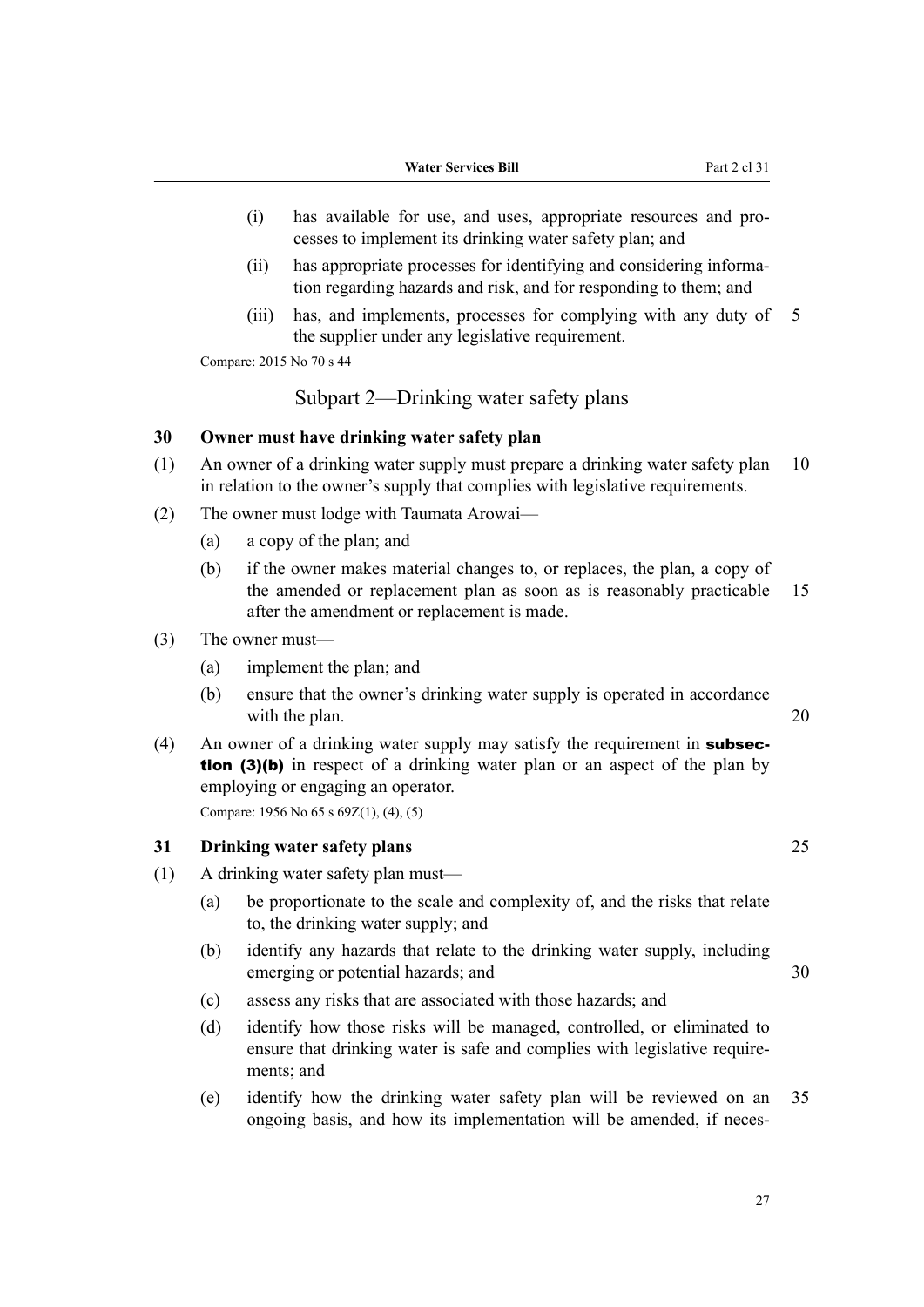<span id="page-31-0"></span>sary, to ensure that drinking water is safe and complies with legislative requirements; and

- (f) identify how the drinking water supply will be monitored to ensure that drinking water is safe and complies with legislative requirements; and
- (g) include procedures to verify that the drinking water safety plan is work-  $5$ ing effectively; and
- (h) include a multi-barrier approach to drinking water safety that will be implemented as part of the plan; and
- (i) include a source water risk management plan if required by **section 42**; and  $10$
- (j) where a drinking water supply includes reticulation, require, and provide for the use of, residual disinfection in the supply unless an exemption is obtained under section 57; and
- $(k)$  identify how a supplier will meet the supplier's duty under **section 25** to ensure that a sufficient quantity of drinking water is provided to each 15 point of supply; and
- (l) identify how a supplier will respond to events and emergencies; and
- (m) comply with any requirements set out in compliance rules.
- (2) A **multi-barrier approach to drinking water safety** is one that Taumata Aro‐ wai considers will— 20
	- (a) prevent hazards from entering the raw water; and
	- (b) remove particles, pathogens, and chemical and radiological hazards from the water by physical treatment; and
	- (c) kill or inactivate pathogens in the water-by-disinfection; and
	- (d) maintain the quality of water in the reticulation system. 25

Compare: 1956 No 65 s 69Z(2), (3)

#### **32 Taumata Arowai to review drinking water safety plans and monitor compliance**

- (1) Taumata Arowai must perform the following functions in accordance with the compliance, monitoring, and enforcement strategy: 30
	- (a) review drinking water safety plans, including for compliance with legislative requirements:
	- (b) monitor compliance with drinking water safety plans by drinking water suppliers:
	- (c) monitor compliance with source water risk management plans, including 35 any undertakings made by third parties to the plan, by drinking water suppliers: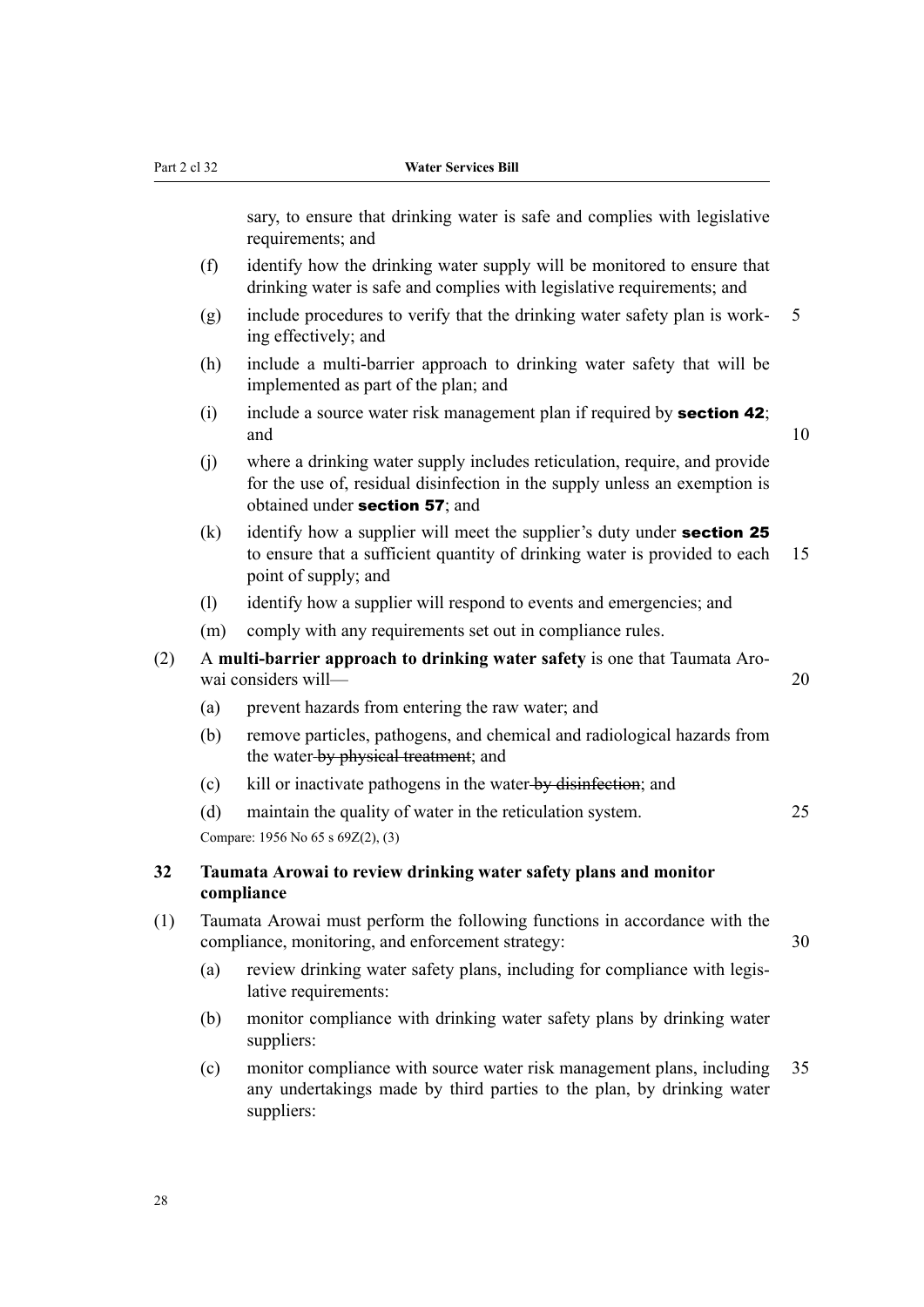- <span id="page-32-0"></span>(d) monitor compliance with other legislative requirements, including (for example) acceptable solutions or verification methods, by drinking water suppliers:
- (e) establish ongoing monitoring and review arrangements to ensure that risks and hazards that relate to drinking water supplies are being appro- 5 priately identified and assessed by drinking water suppliers and (if necessary) changes to drinking water safety plans are made to reflect changes in the risks and hazards.
- (e) establish ongoing monitoring and review arrangements to ensure that drinking water suppliers— 10
	- (i) appropriately identify and assess risks and hazards that relate to drinking water supplies; and
	- (ii) make changes, if necessary, to drinking water safety plans to reflect changes in the risks and hazards.
- (2) Taumata Arowai must have regard to the scale, complexity, and risk profile of 15 drinking water supplies when performing the functions in **subsection (1)**.

# **33 Planned events**

- (1) This section applies to a planned event, such as a festival or other organised gathering or camp, where the organiser intends to supply drinking water to per‐ sons attending the event. 20
- (2) If this section applies, the event organiser must—
	- (a) arrange for drinking water to be supplied from a registered drinking water supply, (for example, by a water carrier); or
	- (b) apply to Taumata Arowai for registration of a temporary drinking water supply. 25
- (3) An applicant for registration of a temporary drinking water supply must lodge with the application a temporary drinking water safety plan in an approved form.
- (4) Taumata Arowai may register a temporary drinking water supply, subject to any conditions it considers necessary to ensure that the drinking water is safe 30 and complies with drinking water standards.
- (5) If the event organiser supplies drinking water from a temporary drinking water supply, the event organiser must ensure that the drinking water is supplied in accordance with—
	- (a) the requirements of the temporary drinking water safety plan; and 35

(b) any conditions imposed by Taumata Arowai.

Compare: 1956 No 65 ss 69G, 69ZI, 69ZJ

# **34 Unplanned supply of drinking water**

(1) This section applies if drinking water is supplied on an unplanned basis.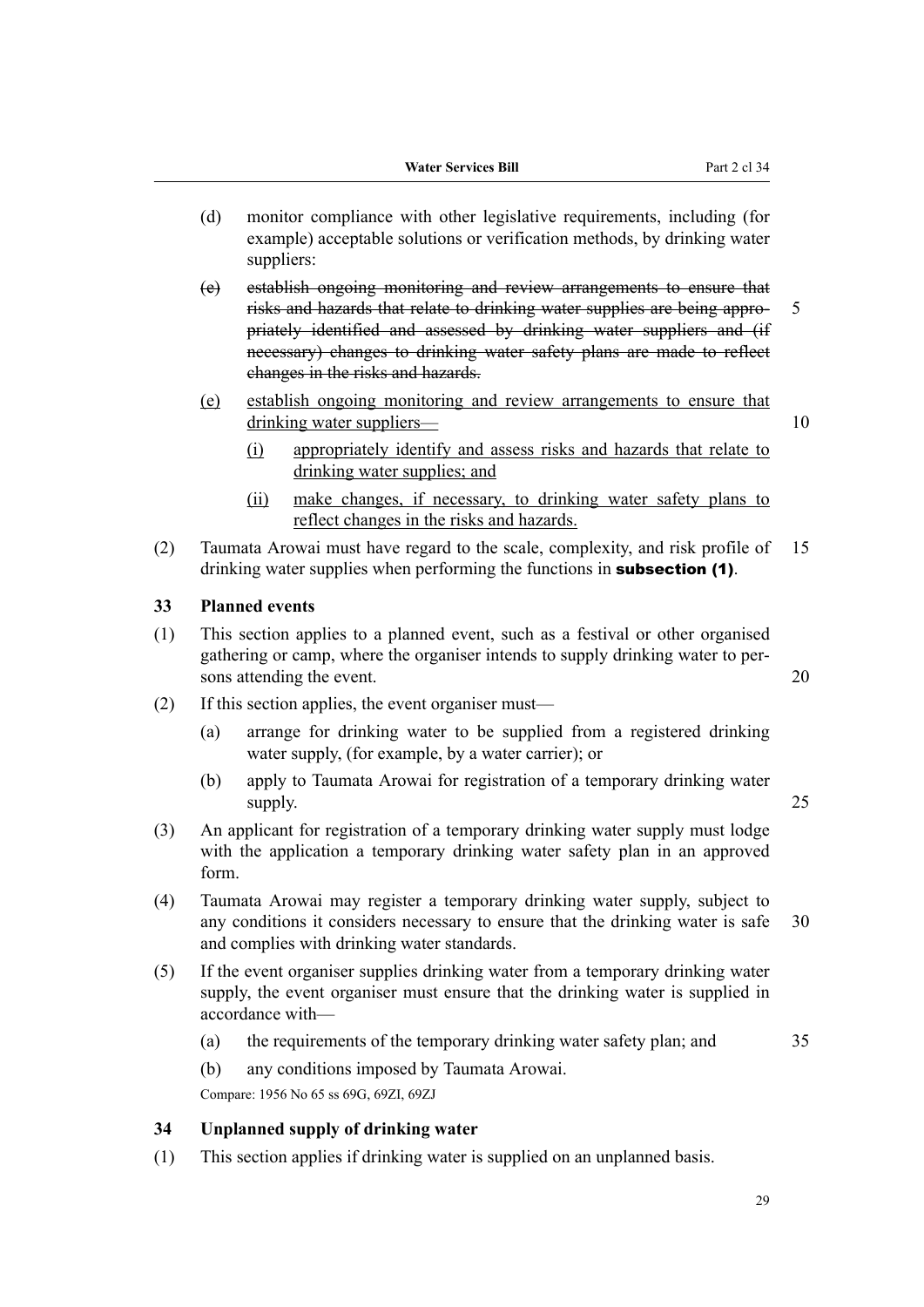to any place where—

(a) the usual drinking water supply to that place has failed or is unsafe to drink: and 5

temporary supply of drinking water from an unregistered drinking water supply

<span id="page-33-0"></span>(2) In this Act, **unplanned**, in relation to the supply of drinking water, means the

- (b) the persons at that place cannot reasonably access a sufficient quantity of drinking water from a registered drinking water supply.
- (3) A person who supplies drinking water on an unplanned basis must—
	- (a) comply with **sections 21 and 22**, as far as is reasonably practicable; and  $10$
	- (b) notify Taumata Arowai immediately of the temporary drinking water supply arrangement and comply with any directions issued by Taumata Arowai under section 103.
- (4) If a person supplies drinking water from an unregistered drinking water supply on an unplanned basis for more than 60 days in any 12-month period, they 15 must register the supply and comply with legislative requirements (except if a state of emergency declaration or transition period under the Civil Defence Emergency Management Act 2002 is in effect).

Subpart 3—Requirements relating to notifications and record keeping

# **35 Duty to notify Taumata Arowai of notifiable risk or hazard** 20

- (1) Taumata Arowai may, by notice, declare risks or hazards that relate to or affect the supply of drinking water to be notifiable risks or hazards.
- (2) A drinking water supplier must, immediately after becoming aware that a notifiable risk or hazard exists,—
	- (a) take immediate action to ensure that public health is protected; and 25
	- (b) notify Taumata Arowai of the notifiable risk or hazard in an approved form; and
	- (c) investigate the source or the cause of the notifiable risk or hazard; and
	- (d) take action to prevent, reduce, or eliminate the risk or hazard; and
	- (e) take all practicable steps, to the satisfaction of Taumata Arowai, to 30 advise affected consumers and drinking water suppliers about the notifi‐ able risk or hazard; and
	- (f) identify and implement measures required to ensure that the notifiable risk or hazard does not reoccur.
- (3) Taumata Arowai must, on receiving notification under **subsection (2)(b)**,  $35$ notify the relevant medical officer of health that a notifiable risk or hazard exists.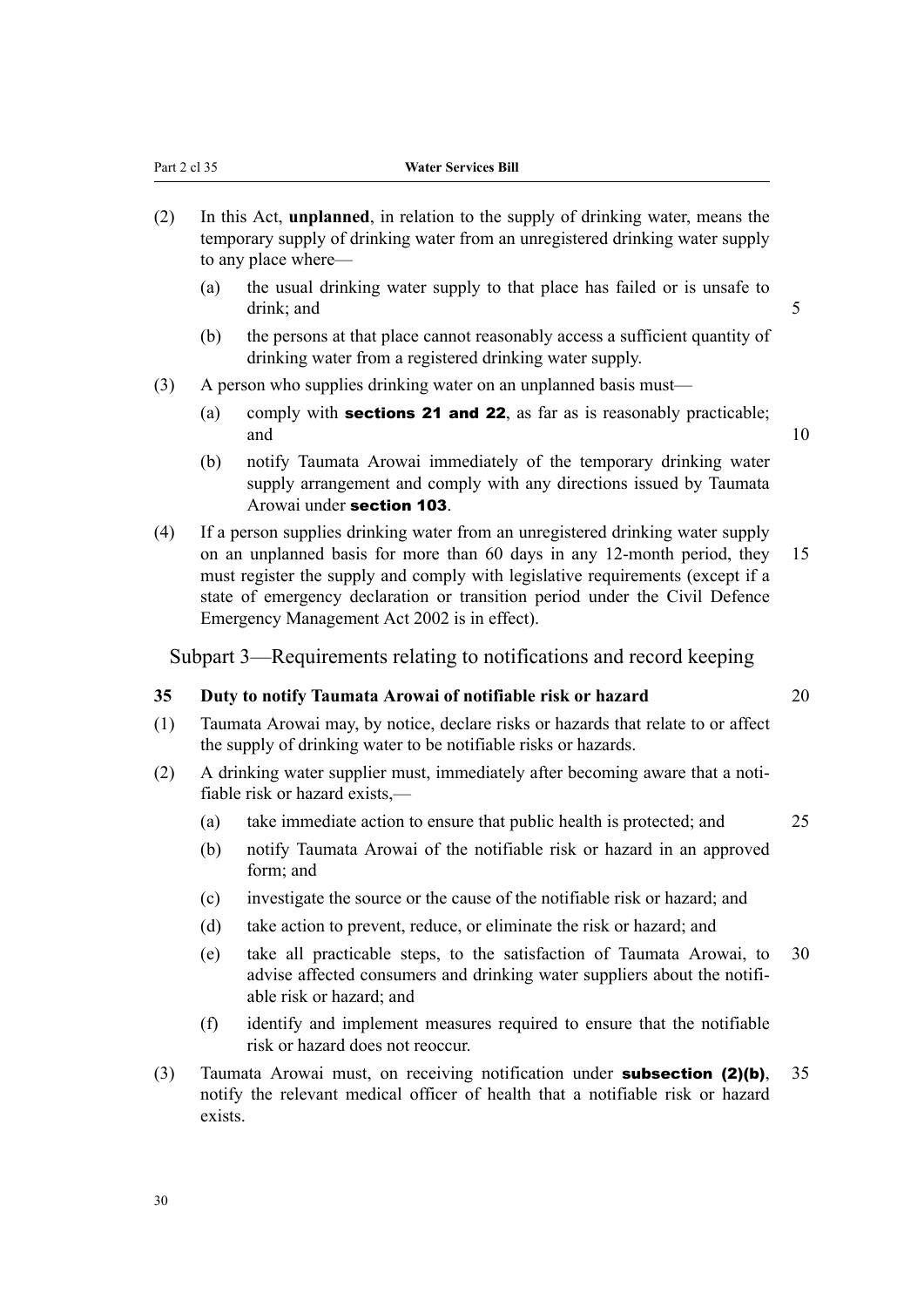<span id="page-34-0"></span>(4) A declaration made under this section is secondary legislation (*see* Part 3 of the Legislation Act 2019 for publication requirements).

#### **36 Notification duties of drinking water supplier**

*Notification regarding cessation or reduction of supply*

- (1) A drinking water supplier must notify Taumata Arowai, and every territorial 5 authority whose district contains consumers or drinking water suppliers supplied by the supplier, of the supplier's intention or proposal—
	- (a) to cease to be the owner of a registered drinking water supply, including the details of the intended new owner if ownership of the supply is to be transferred; or 10
	- (b) to cease supply of drinking water to consumers or drinking water suppli‐ ers; or
	- (c) to limit connections to the supply; or
	- (d) to reduce or limit the volume of drinking water supplied to consumers or drinking water suppliers. 15

 $(1A)$  Subsection (1)(b) and (d) does not apply to a restriction or an interruption of supply of drinking water to which **section 25(4), (5), or (7)** applies. *Notification regarding operation of other suppliers*

(2) A drinking water supplier must notify Taumata Arowai of—

- (a) instances known to the supplier of persons being supplied drinking water 20 from an unregistered drinking water supply; and
- (b) material instances known to the supplier of the failure of another drink‐ ing water supplier to supply drinking water in accordance with the requirements of the drinking water safety plan, the drinking water stand‐ ards, any enforceable undertaking entered into with the chief executive, 25 or the requirements of any compliance order or other direction issued by Taumata Arowai or a compliance officer; and
- (c) any material concern they have regarding the ability of the operator of a drinking water supply to maintain authorisation in accordance with sections 67 and 70.  $\sim$  300 set of  $\sim$  300 set of  $\sim$  300 set of  $\sim$  300 set of  $\sim$  300 set of  $\sim$  300 set of  $\sim$  300 set of  $\sim$  300 set of  $\sim$  300 set of  $\sim$  300 set of  $\sim$  300 set of  $\sim$  300 set of  $\sim$  300 set
- (3) A notification must be made in an approved form, and if made—
	- (a) under **subsection (1)**, must be made at least 30 days before the event is intended or proposed to occur; and
	- (b) under **subsection (2)**, must be made as soon as practicable in the circumstances. 35

Compare: 1956 No 65 s 69ZH

# **37 Drinking water suppliers to keep records**

- (1) A drinking water supplier must keep and maintain records of—
- 31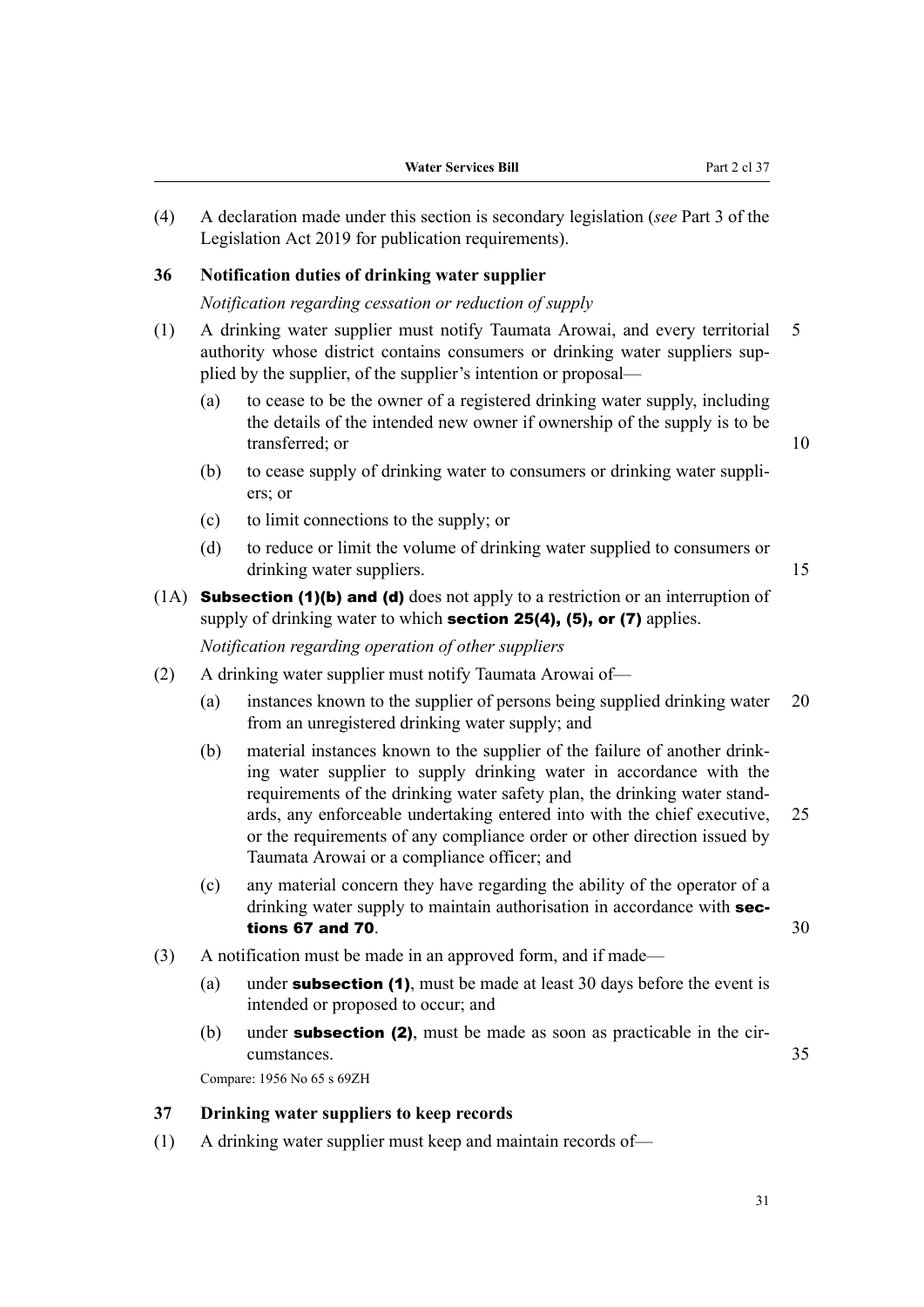- <span id="page-35-0"></span>(a) the supplier's drinking water supply, its operation, and its compliance with legislative requirements; and
- (b) the results of any monitoring to ensure that drinking water is safe and complies with legislative requirements; and
- (c) the supplier's actions in response to any direction, enforceable under‐ 5 taking, or compliance order issued or accepted under this Act; and
- (d) any other matter specified in compliance rules.
- (2) Taumata Arowai may require, on request, records under **subsection (1)** to be made available to Taumata Arowai—
	- (a) as soon as is reasonably practicable; or 10

- (b) at particular times (for example, according to a schedule); or
- (c) continuously.

Compare: 1956 No 65 s 69ZD

# Subpart 4—Consumer complaints

#### **38 Requirement for supplier to provide information to consumers and have** 15 **complaints process**

- (1) A drinking water supplier must, in accordance with regulations that apply to the supplier,—
	- (a) provide any prescribed information to consumers; and
	- (b) establish, maintain, and administer a consumer complaints process; and 20
	- (c) report annually to Taumata Arowai on its consumer complaints process.
- (2) A drinking water supplier must ensure that complaints are dealt with—
	- (a) in accordance with its consumer complaints process; and
	- (b) in an efficient and effective manner.

#### **39 Review by Taumata Arowai** 25

- $(1)$  A drinking water consumer who is not satisfied with the outcome of a complaint under this subpart may, in the approved form, request Taumata Arowai to review the complaint.
- (2) Taumata Arowai must—
	- (a) investigate the drinking water supplier's handling of the complaint; and 30
	- (b) take any action that Taumata Arowai considers necessary as a result of Taumata Arowai's investigation findings.
- (2A) Taumata Arowai may appoint a person to provide a dispute resolution process on its behalf for the purposes of subsection (2).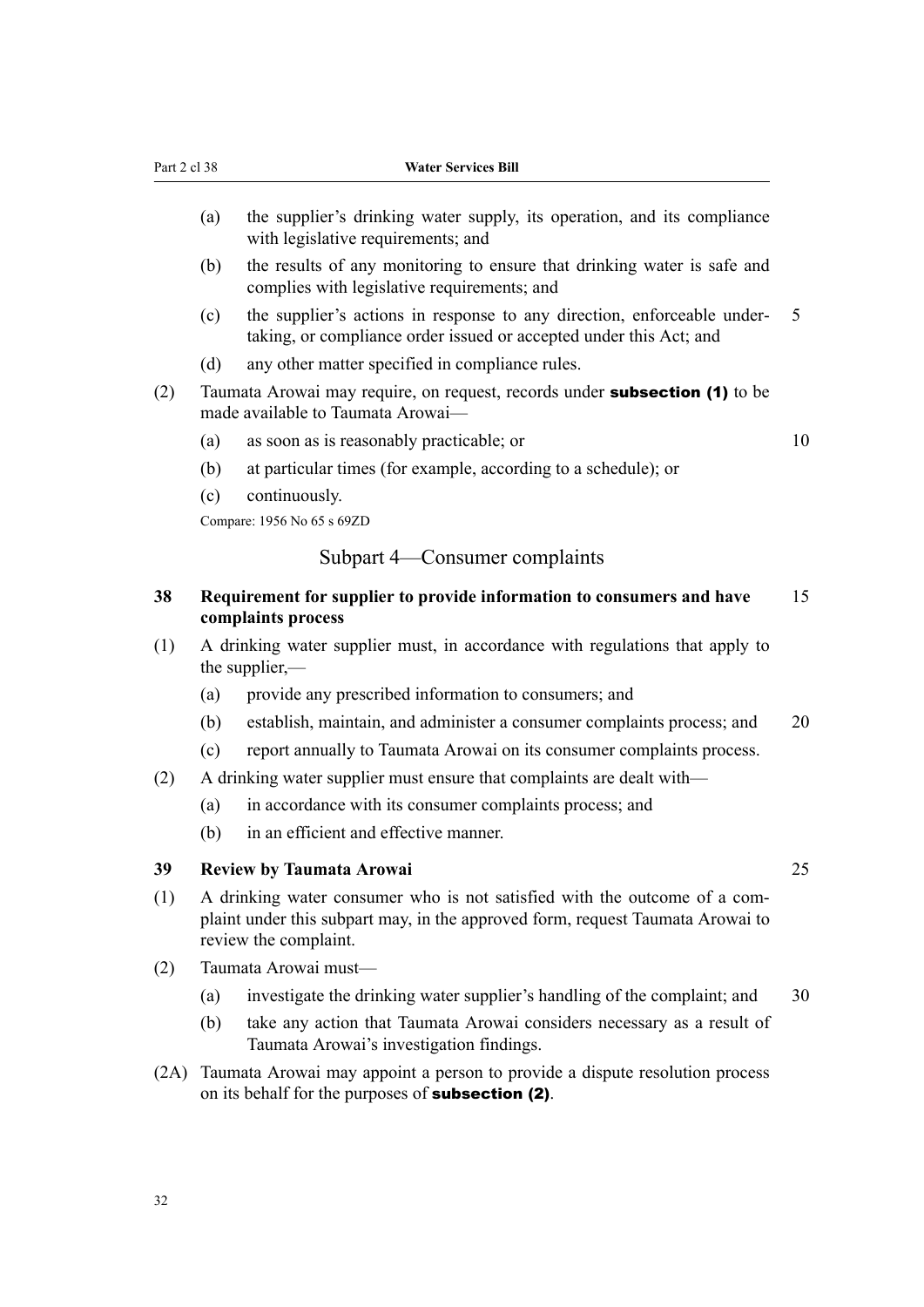- (3) Taumata Arowai may, at its discretion, decide to take no action or, as the case may require, no further action on any complaint if, in the opinion of Taumata Arowai,—
	- (a) the length of time that has elapsed between the date when the subject matter of the complaint arose and the date when the complaint was made 5 is such that an investigation of the complaint is no longer practicable or desirable; or
	- (b) the complaint is trivial, frivolous, or vexatious, or is not made in good faith; or
	- (c) the person alleged to be aggrieved does not want action to be taken or, as 10 the case may be, continued; or
	- (d) the complainant does not have sufficient personal interest in the subject matter of the complaint; or
	- (e) there is in all the circumstances an adequate remedy or right of appeal, other than the right to petition the House of Representatives or to make a 15 complaint to an Ombudsman, that it would be reasonable for the aggrieved person to exercise.

## **40 Taumata Arowai to monitor compliance with complaints process**

Taumata Arowai must—

- (a) monitor compliance with this subpart; and 20
- (b) have regard to the scale, complexity, and risk profile of a drinking water supplier when performing the functions in this subpart.

## Subpart 5—Source water

### **41 Purpose of subpart**

The purpose of this subpart is to provide a framework to ensure that, together 25 with measures set out in the Resource Management Act 1991, regulations made under that Act, and the National Policy Statement for Freshwater Management,—

- (a) the risks and hazards to source water are identified, assessed, managed, and monitored by drinking water suppliers and local authorities; and 30
- (b) information on source water, and measures to manage risks and hazards to source water, are published on a regular basis by regional councils.

## **41A Application**

**Sections 42 and 43** do not apply to a drinking water supplier whose drinking water supply arrangement does not have a source. 35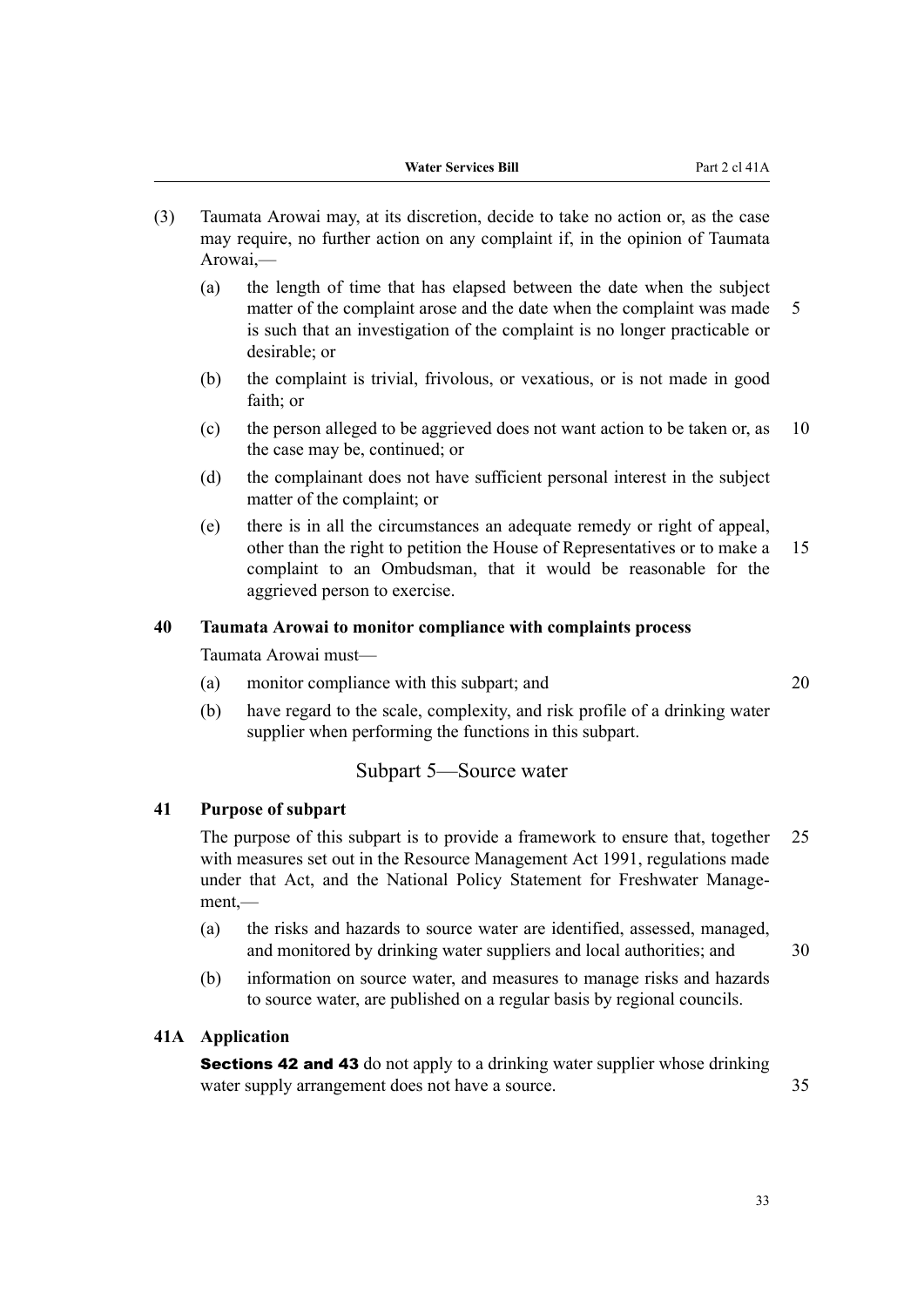#### **Examples**

Sections 42 and 43 do not apply to a water carrier that fills tankers from another drinking water supplier's reticulated supply.

Sections 42 and 43 do not apply to a drinking water supplier that is supplied by another drinking water supplier's reticulated supply. 5

## **42 Source water risk management plans**

- (1) A drinking water supplier must prepare and implement a source water risk management plan based on the scale, complexity, and risk of the drinking water supply.
- (2) A source water risk management plan must—<br>10
	- (a) identify any hazards that relate to the source water, including emerging or potential hazards; and
	- (b) assess any risks that are associated with those hazards; and
	- (c) identify how those risks will be managed, controlled, monitored, or eliminated as part of a drinking water safety plan; and 15
	- (d) have regard to any values identified by local authorities under the National Policy Statement for Freshwater Management that relate to a freshwater body that the supplier uses as a source of a drinking water supply.
- (3) A source water risk management plan is part of the supplier's drinking water 20 safety plan and, unless the context otherwise requires, references in this Act to a drinking water safety plan must be read as including a reference to a source water risk management plan.
- (4) Local authorities must contribute to the development and implementation of source water risk management plans prepared by drinking water suppliers, 25 including by—
	- (a) providing information to suppliers in accordance with compliance rules, including information about—
		- (i) land-use activities, potential sources of contamination, and other water users that could directly or indirectly affect the quality or 30 quantity of the source of a drinking water supply; and
		- (ii) water quality monitoring of the source of a drinking water supply conducted by a regional council; and
		- (iii) any known risks or hazards that could affect the source of a drink‐ ing water supply; and 35
	- (b) undertaking any actions to address risks or hazards to the source of a drinking water supply that local authorities have agreed to undertake on behalf of a drinking water supplier, as specified in a schedule attached to a source water risk management plan or otherwise agreed in writing.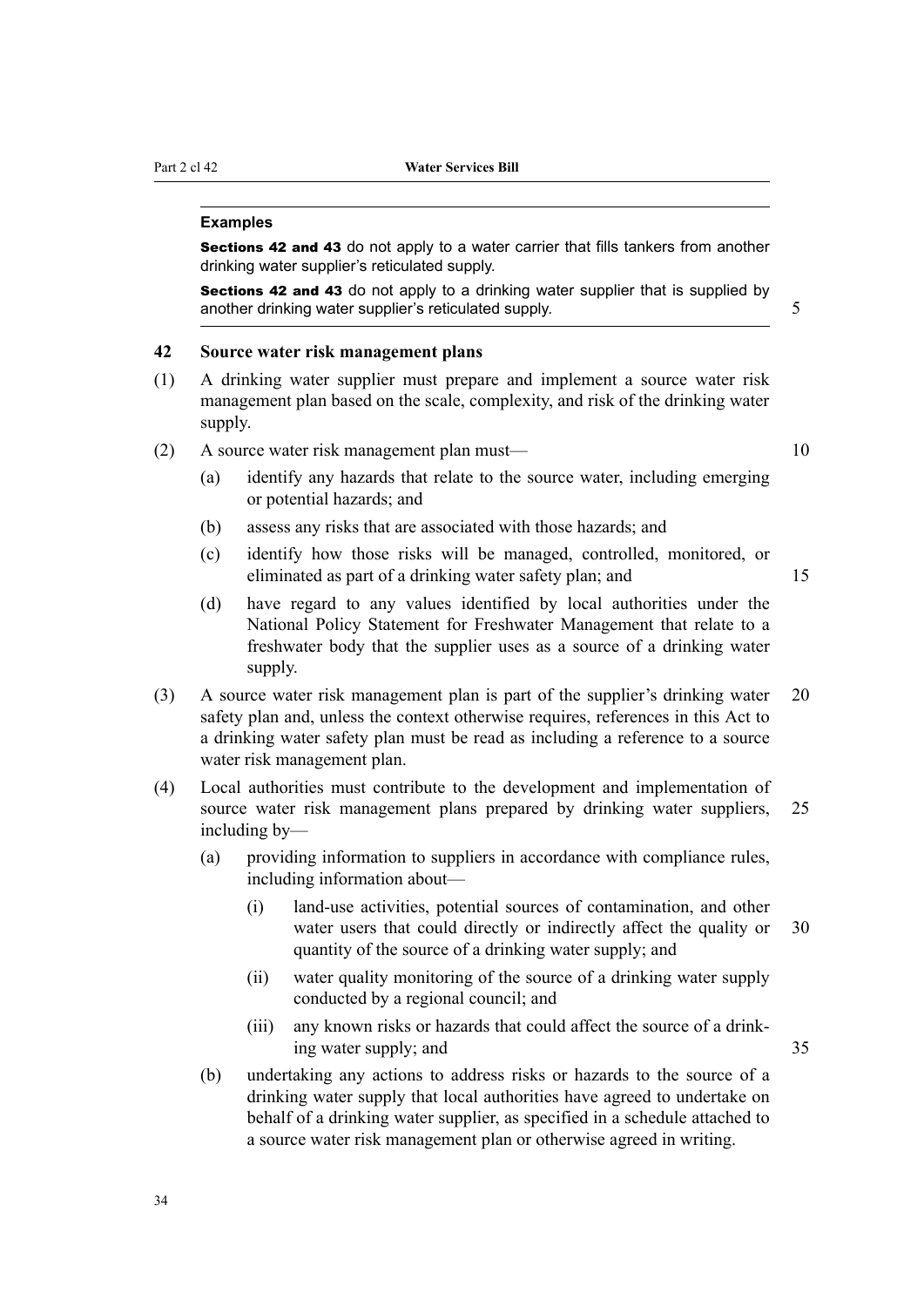## **43 Suppliers to monitor source water quality**

- (1) A drinking water supplier must monitor the quality of the supplier's source water at the abstraction point in accordance with a programme set out in the supplier's drinking water safety plan.
- (2) Compliance rules may specify the monitoring requirements for source water 5 that are proportionate to the scale and complexity of each drinking water sup‐ ply and any known risks or hazards to the source of a drinking water supply.
- (3) A drinking water supplier must report the results of the supplier's source water quality monitoring to Taumata Arowai, and Taumata Arowai must provide regional councils with monitoring results annually. 10

#### **44 Information sharing with local authorities**

## *Information sharing between Taumata Arowai and local authorities*

- (1) Taumata Arowai must provide local authorities with information on the loca‐ tion of drinking water abstraction points provided by drinking water suppliers.
- (2) Local authorities must inform Taumata Arowai of any inaccuracies they con‐ 15 sider exist in the information on the location of drinking water abstraction points.

## *Information sharing between suppliers and local authorities*

- (3) A drinking water supplier must inform the appropriate local authorities, as soon as practicable, of any known risks or hazards to a source of a drinking water 20 supply or related infrastructure that could affect the provision of safe drinking water, including the risks or hazards identified in source water risk management plans.
- (4) Local authorities must inform drinking water suppliers, as soon as practicable, of any known risks or hazards that could affect a source of a drinking water 25 supply or related infrastructure.

## **45 Regional councils to publish information about source water**

- (1) Regional councils must publish and provide Taumata Arowai with information on source water quality and quantity in their region annually, including any changes to source water quality and quantity. 30
- (2) Regional councils must assess the effectiveness of regulatory and non-regula‐ tory interventions to manage risks or hazards to source water in their region at least once every 3 years and make this information available to the public on Internet sites maintained by or on behalf of the councils.
- (3) Taumata Arowai may make compliance rules for regional councils on the for‐ 35 mat and content of the information they are required to publish under this section.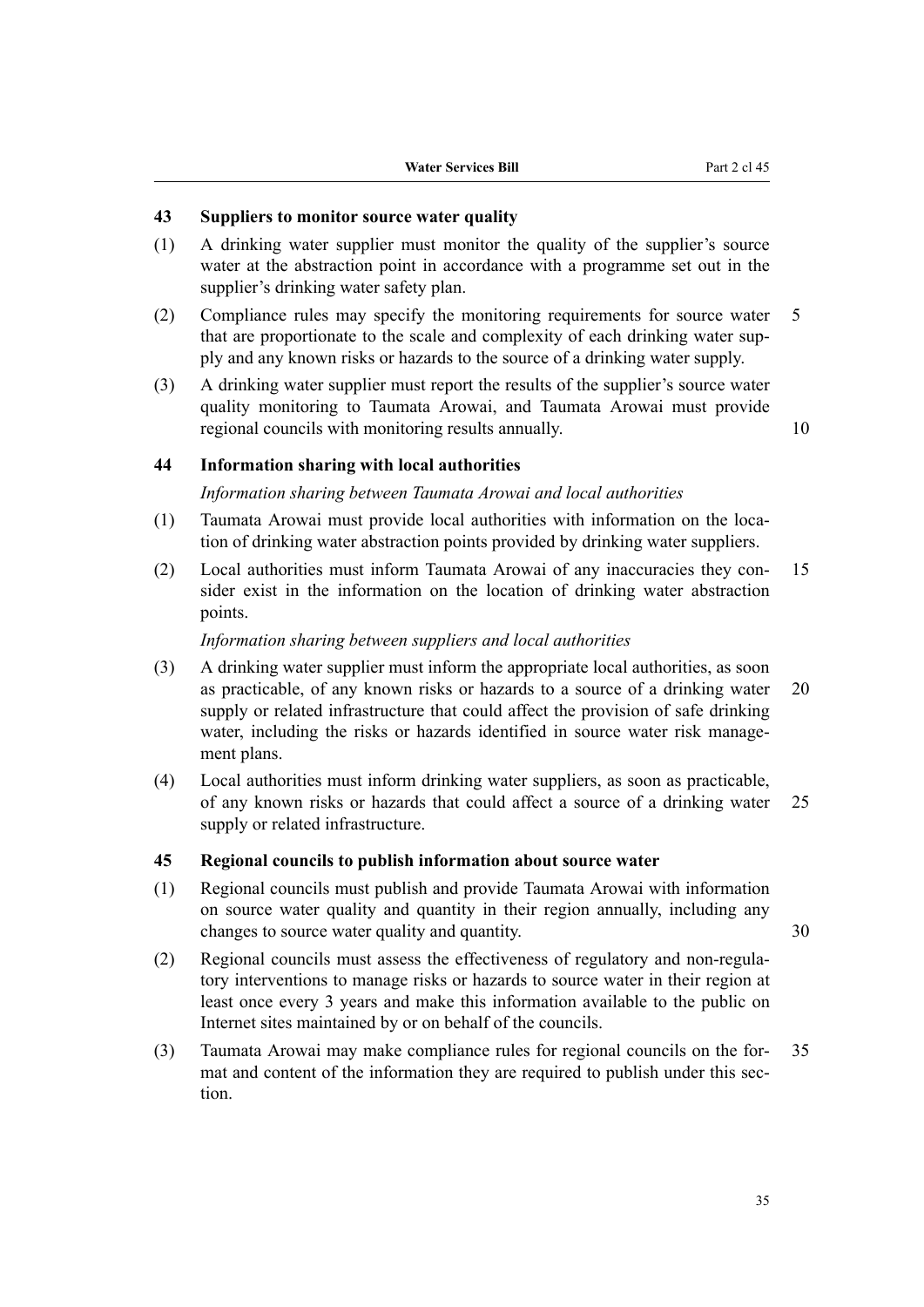Subpart 6—Standards, rules, directions, and other instruments

## **46 Power to make drinking water standards**

- (1) The Governor-General may, by Order in Council made on the recommendation of the Minister, and following consultation undertaken in accordance with section 52, make regulations to set standards (**drinking water standards**) that 5 relate to either or both of the following:
	- (a) drinking water composition:
	- (b) outcomes of the treatment of drinking water.
- (2) Drinking water standards may, without limitation, specify or provide for—
	- (a) minimum or maximum amounts of substances that may be present in 10 drinking water; and
	- (b) minimum or maximum acceptable values for chemical, radiological, microbiological, and other characteristics of drinking water.
- (3) Drinking water standards must not include any requirement that fluoride be added to drinking water. 15
- (4) Regulations made under this section are secondary legislation (*see* Part 3 of the Legislation Act 2019 for publication requirements). Compare: 1956 No 65 s 69O

## **47 Aesthetic values for drinking water**

- (1) Taumata Arowai must, by notice, issue aesthetic values that relate to drinking 20 water.
- (3) Aesthetic values may, without limitation, specify or provide for minimum or maximum values for substances and other characteristics that relate to the acceptability of drinking water to consumers (such as appearance, taste, or odour). 25
- (4) A notice made under this section is secondary legislation (*see* Part 3 of the Legislation Act 2019 for publication requirements).

## **48 Compliance rules**

- (1) Taumata Arowai may make compliance rules setting out requirements relating to the performance of functions or duties under this Part by— 30
	- (a) drinking water suppliers; and
	- (b) other persons who have functions or duties under this Part (for example, local authorities).
- (2) To avoid doubt,—
	- (a) the power in **subsection (1)** is not limited by any other provision in  $35$ this Part; and
	- (b) a compliance rule may—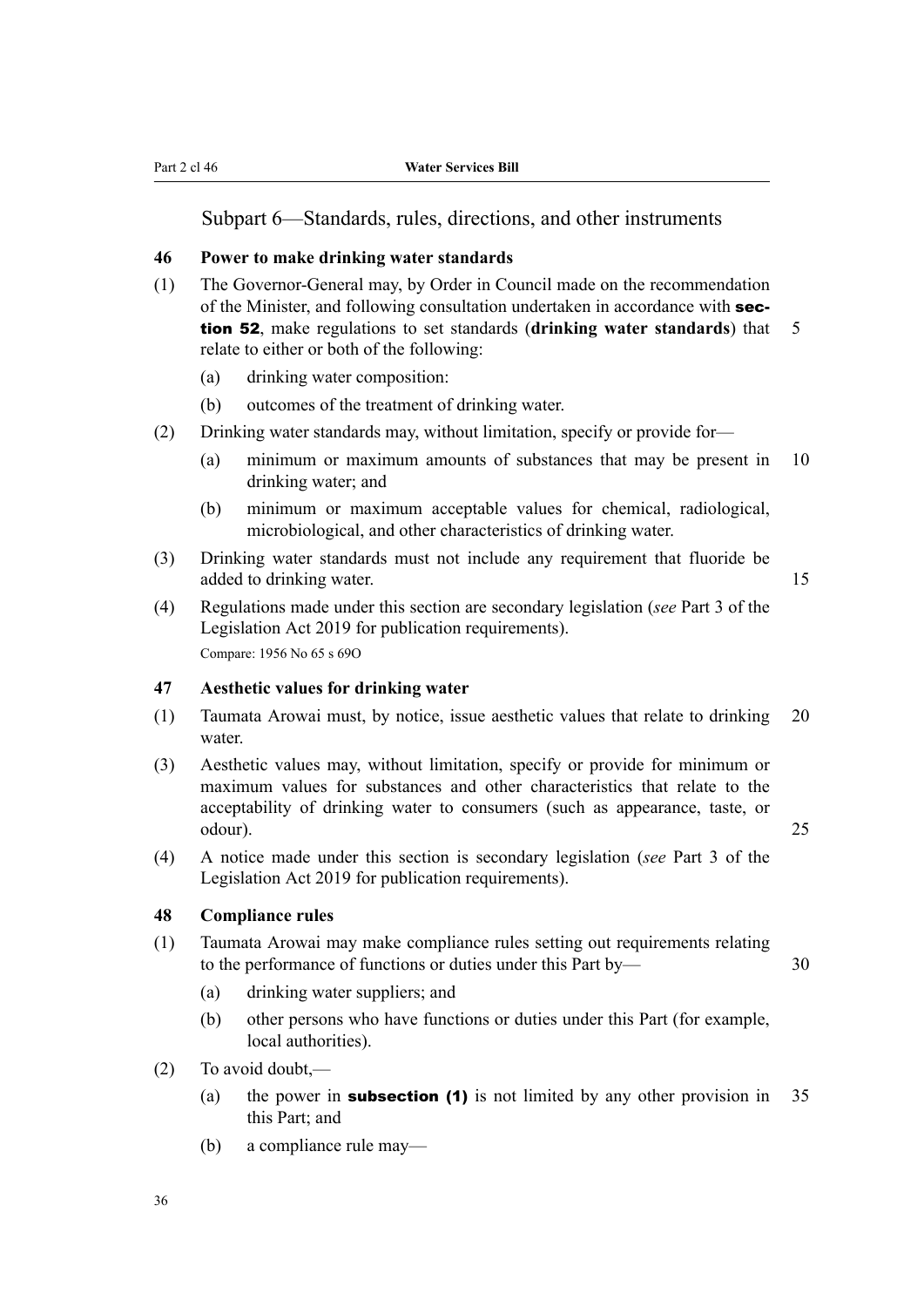- (i) require the treatment of drinking water in a particular way; or
- (ii) prohibit the treatment of drinking water in a particular way.
- (3) A person with a function or duty under this Part must comply with all applic‐ able compliance rules made under subsection (1).
- (4) Compliance rules— 5
	- (a) may apply in respect of all drinking water supplies or classes of drinking water supply; but
	- (b) must not apply in respect of an individual water supply or local authority.
- (5) Compliance rules made under this section are secondary legislation (*see* Part 3 10 of the Legislation Act 2019 for publication requirements).

#### **49 Acceptable solutions or verification methods for drinking water**

- (1) Taumata Arowai may, by notice, issue a drinking water acceptable solution or verification method for use in establishing compliance with legislative require‐ ments. 15
- (3) A drinking water acceptable solution or verification method may—
	- (a) provide an alternative to the requirements in **section 30** for a specified class of drinking water supplier; and
	- (b) require the treatment of drinking water by a specified class of drinking water supplier. 20
- (4) Taumata Arowai must not issue a drinking water acceptable solution or verifi‐ cation method unless satisfied that the solution or method is consistent with the main purpose of this Act (other than the duty to have a drinking water safety plan).
- (5) A drinking water acceptable solution or verification method issued under this 25 section is secondary legislation (*see* Part 3 of the Legislation Act 2019 for publication requirements).

Compare: 2004 No 72 s 22

## **50 Compliance with acceptable solution or verification method for drinking water** 30

- (1) A person who complies with an applicable acceptable solution or verification method must, for the purposes of this Act, be treated as having complied with the legislative requirements to which that acceptable solution or verification method relates (other than the duties under sections 21 and 22).
- (1A) A person who complies with an applicable acceptable solution or verification 35 method that provides an alternative to the requirements in **section 30** must be treated as having complied with those requirements.
- (2) A person may comply with an acceptable solution or verification method in order to comply with the legislative requirements to which that acceptable sol‐

37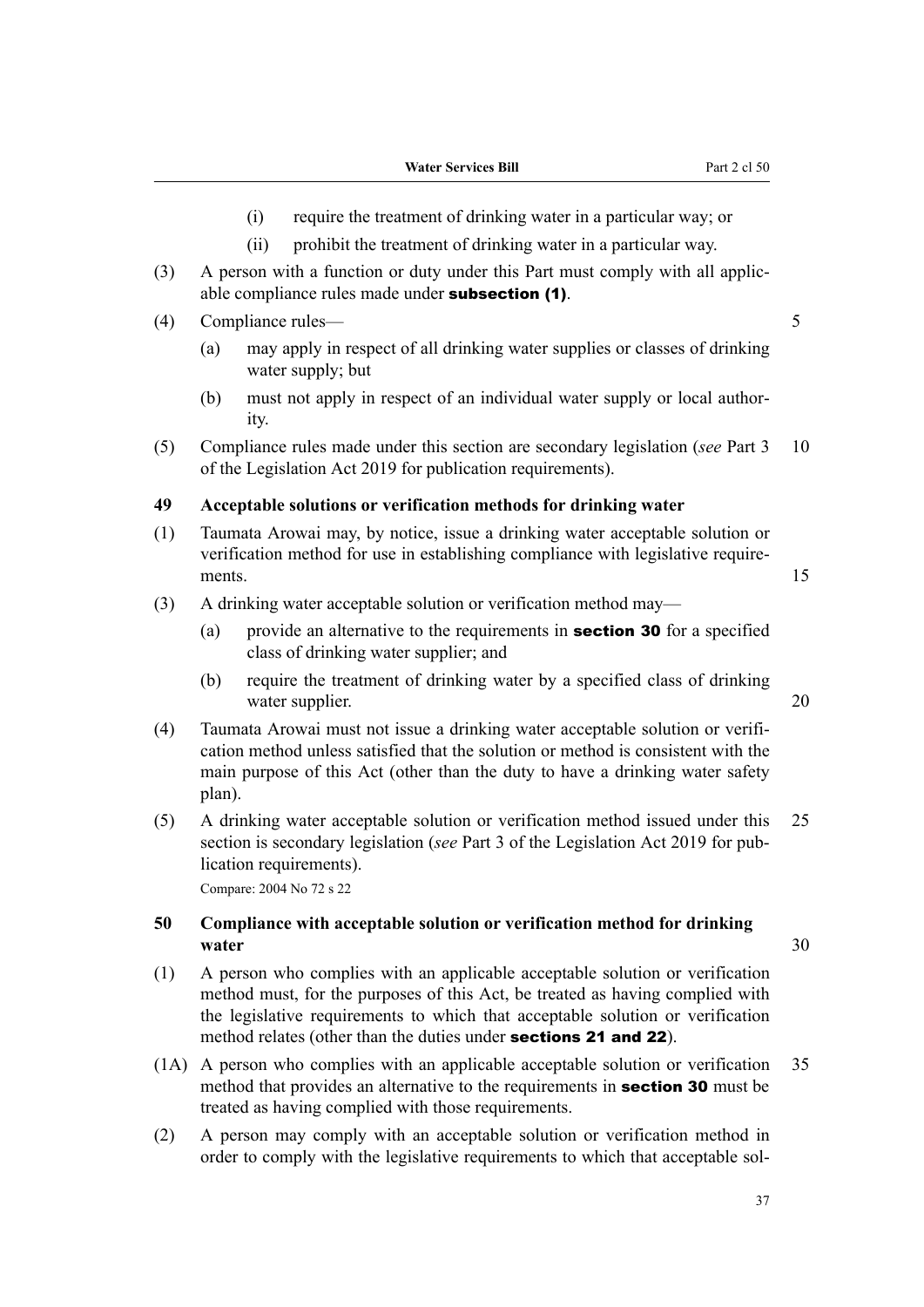ution or verification method relates, but doing so is not the only means of com‐ plying with those legislative requirements. Compare: 2004 No 72 s 23

## **51 Templates and models**

- (1) Taumata Arowai may, by notice in the *Gazette*, issue a template or model for 5 drinking water safety plans or components of plans.
- (2) Templates and models issued under **subsection (1)** must be published in accordance with section 195.

## **52 Taumata Arowai consultation requirements**

- (1) Taumata Arowai must ensure that public consultation has been carried out 10 before the following instruments are made:
	- (a) drinking water standards:
	- (b) aesthetic values:
	- (c) compliance rules:
	- (d) acceptable solutions or verification methods. 15
- (2) Public consultation must include—
	- (a) adequate and appropriate notice of the content of the proposed instrument; and
	- (b) a reasonable opportunity for interested persons to make submissions; and 20
	- (c) appropriate consideration of any submissions received.
- (3) Despite **subsection (1)**, Taumata Arowai need not consult the public if Taumata Arowai is satisfied that—
	- (a) the instrument needs to be made—
		- (i) urgently; or 25
		- (ii) to deal with transitional issues; or
	- (b) an amendment to an instrument is minor and will not adversely and sub‐ stantially affect the interest of any person.
- (4) A failure to comply with this section does not affect the validity of any of the instruments to which it applies. 30 Compare: 1956 No 65 s 69P

# Subpart 7—Drinking water supply register

## **53 Application to register drinking water supply**

- (1) An application to register a drinking water supply must be in an approved form. 35
- (2) The application must include the following information:
- 38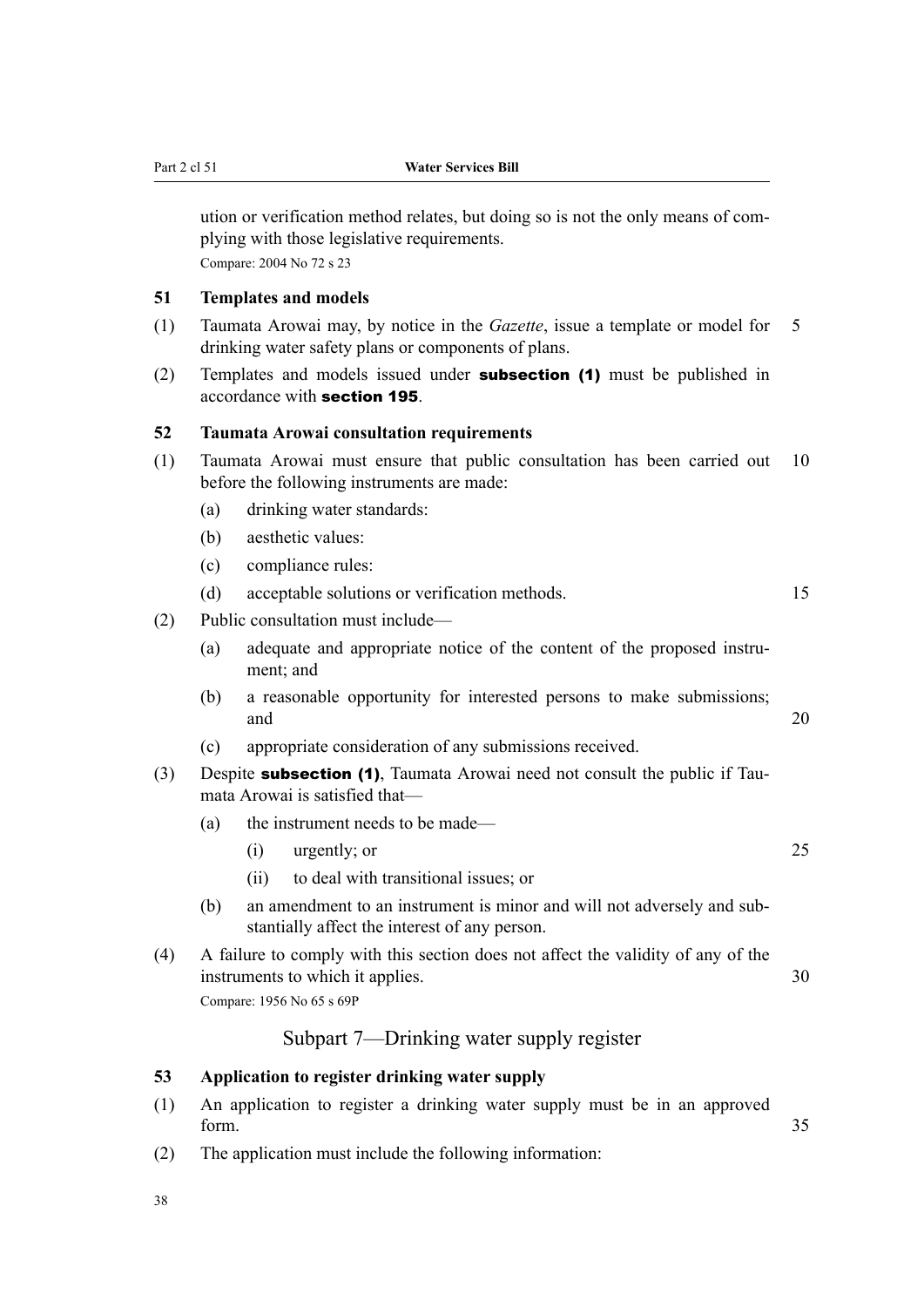- (a) the legal name and contact details of the owner of the drinking water supply, and the owner's trading name (if applicable):
- (b) the location of the drinking water supply, including, if applicable, the location of each abstraction point for the drinking water supply:
- (c) the area the drinking water supply supplies: 5
- (d) the estimated number of consumers:
- (e) a description of the drinking water supply:
- (f) the legal name and contact details of the drinking water supply operator (if different from the owner), and the operator's trading name (if applic‐ able): 10
- (g) the information that relates to the authorisation of the operator of the drinking water supply (if any):
- (h) any other information prescribed by Taumata Arowai by notice in the *Gazette*.
- (3) The information required by **subsection (2)** must be provided in accordance 15 with any requirements specified by Taumata Arowai by notice in the *Gazette*.
- (4) The application must be accompanied by the fee or levy (if any) prescribed in regulations made under section 190 or 191.
- (5) Taumata Arowai must register the supply within 20 working days after receiv‐ ing the application unless Taumata Arowai considers that the application is 20 incomplete or requires amendment.

Compare: 1956 No 65 s 69K(3), (4)

#### **54 Register of drinking water supplies**

- (1) Taumata Arowai must keep and maintain a register of drinking water supplies that contains the information specified in **section 53(2)**. 25
- (2) Taumata Arowai must also keep and maintain a separate publicly available ver‐ sion of the register that contains only—
	- (a) the information specified in section 53(2)(a), (c), (d), (f), and (g); and
	- (b) any other information about a registered drinking water supply that Tau- 30 mata Arowai considers is in the public interest to disclose.
- (3) Taumata Arowai may withhold any information from the publicly available version of the register if it considers it is in the public interest to do so, which may include the protection of—
	- (a) the privacy of natural persons; or 35
		-

(b) the security of a drinking water supply.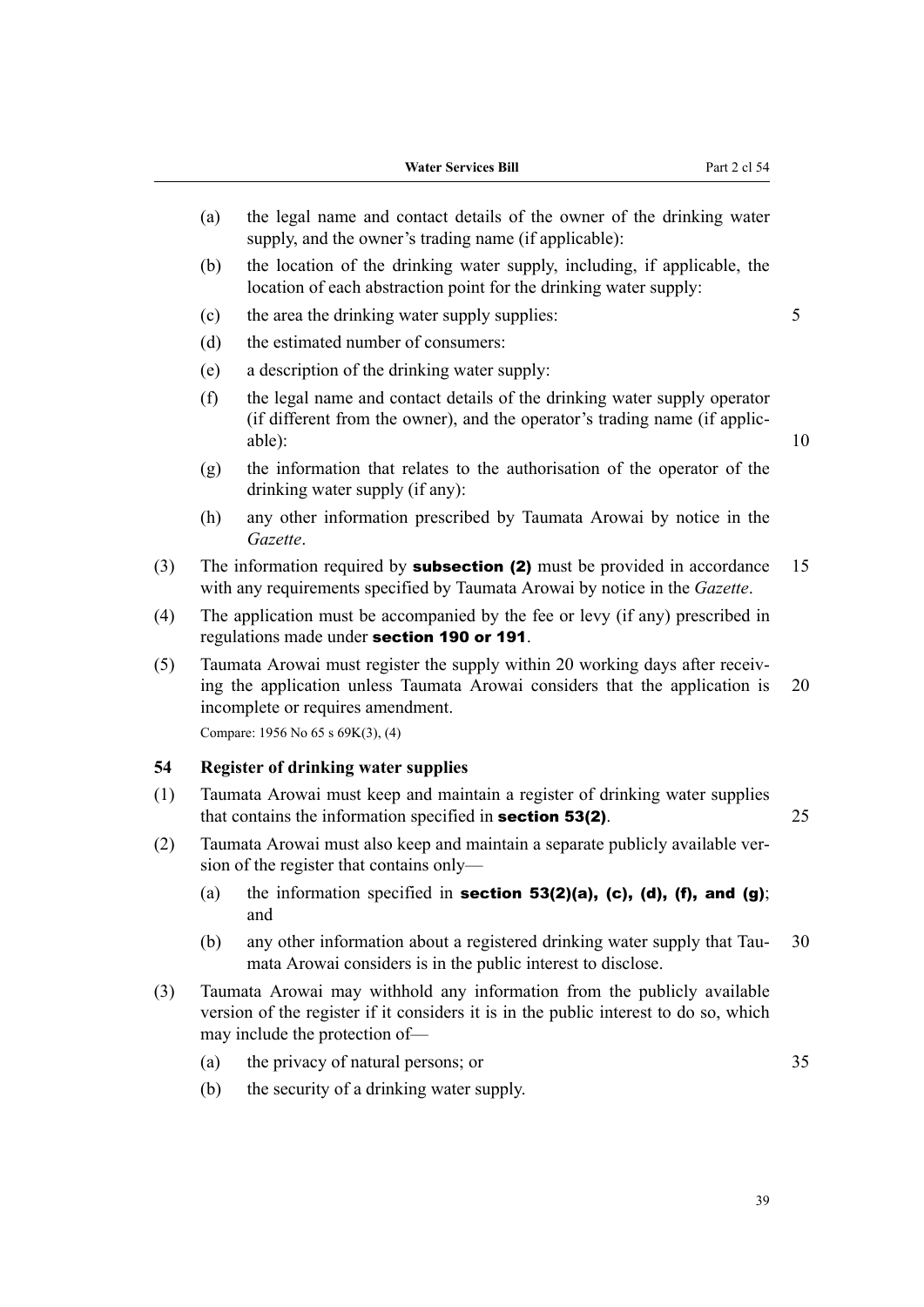| (4) | Taumata Arowai may maintain the register and the publicty available version in<br>any form, including as a single register or in different parts for different classes<br>or categories of owners, operators, or supplies. |    |  |  |
|-----|----------------------------------------------------------------------------------------------------------------------------------------------------------------------------------------------------------------------------|----|--|--|
| (5) | Registration of a drinking water supply is valid for 12 months.                                                                                                                                                            |    |  |  |
|     | Compare: 1956 No 65 s 69J                                                                                                                                                                                                  |    |  |  |
| 55  | Duty to renew annual registration and notify changes                                                                                                                                                                       |    |  |  |
| (1) | The owner of a registered drinking water supply must, in each 12-month<br>period, during a month allocated for the purpose by Taumata Arowai, apply for<br>a renewal of registration of the owner's supply.                |    |  |  |
| (2) | At the time of applying to Taumata Arowai for renewal of registration of a<br>drinking water supply, the owner of the drinking water supply must—                                                                          | 10 |  |  |

- (a) confirm that the information provided under **section 53(2)** is correct at the time of registration renewal; and
- (b) confirm that the drinking water safety plan is still current and, if not, lodge a new or amended plan. 15

- (3) The owner of a drinking water supply must immediately notify Taumata Aro‐ wai of any change to the information provided under **section 53(2)**.
- (4) An application and a notification under this section must be in an approved form.
- (5) An application under this section must be accompanied by the prescribed fee or 20 levy (if any).

Compare: 1956 No 65 s 69M

Part 2 cl 55 **Water Services Bill**

Subpart 8—Exemptions to requirements on drinking water suppliers

## **56 General exemptions**

- (1) The chief executive may exempt a drinking water supplier or class of drinking 25 water supplier from compliance with the following requirements in this Act:
	- (a) to supply safe drinking water (*see* section 21):
	- (b) to comply with drinking water standards (*see* section 22):
	- (c) to take reasonable steps to provide aesthetically acceptable drinking water (*see* section 24): 30
	- (d) to provide a sufficient quantity of drinking water to consumers at each point of supply (*see* section 25):
	- (e) to protect against the risk of backflow (*see* section 27):
	- (f) requirements relating to end-point treatment (*see* section 28):
	- (g) to have a drinking water safety plan (*see* section 30): 35
	- (h) to keep records (*see* section 37):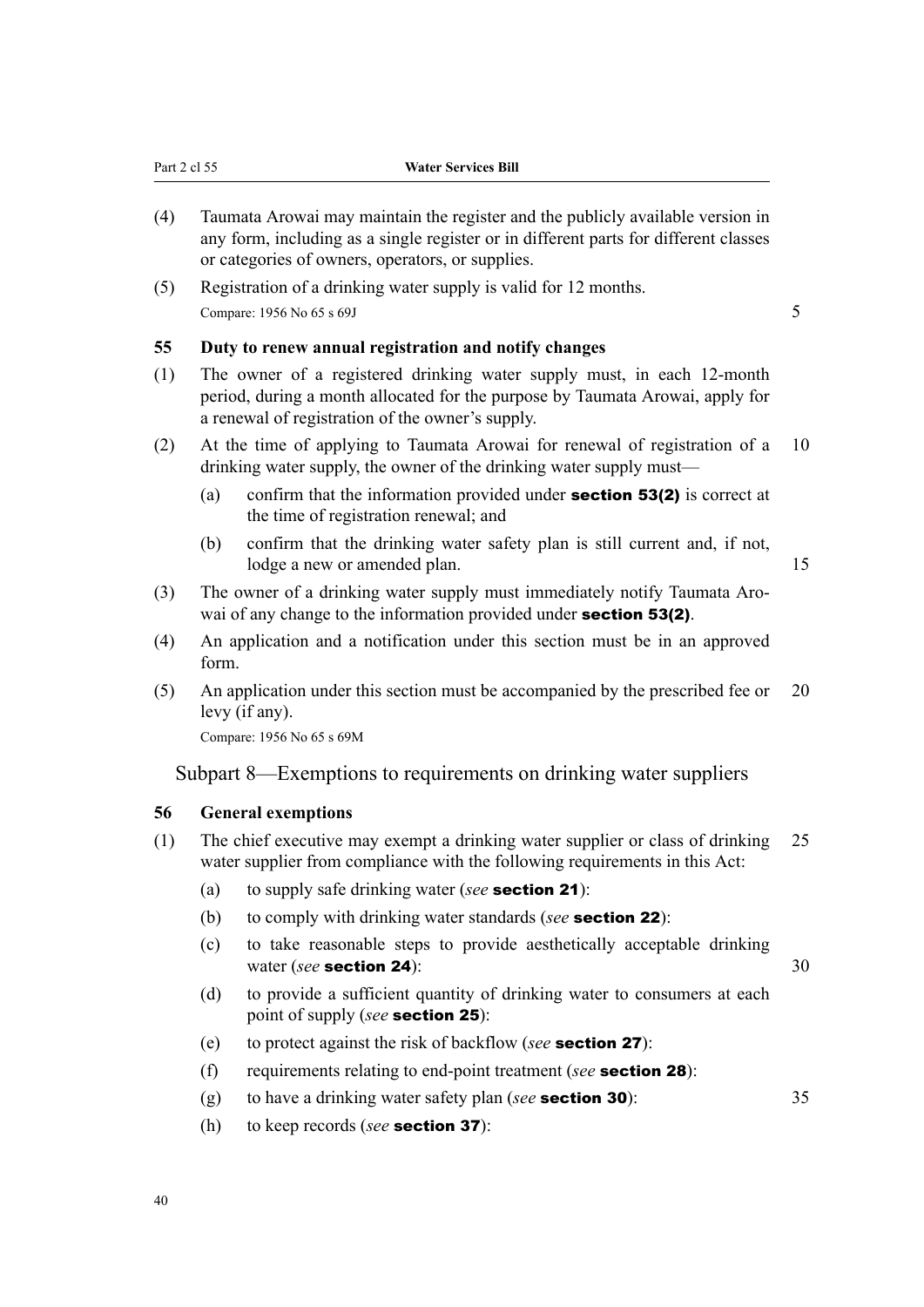(i) to provide information to consumers and have a consumer complaints process (*see* section 38).

#### **Example**

A person who supplies drinking water at backcountry huts or isolated campsites in a district, where it is impractical to provide safe drinking water and water may have  $5$ to be boiled, could be exempted from requirements under a class exemption.

- (2) An exemption must exempt a drinking water supplier, or class of supplier, from all the requirements described in subsection (1).
- (3) An application for an exemption under this section must be accompanied by the prescribed fee (if any).  $10$ 
	-

- (4) The chief executive must not grant an exemption unless—
	- (a) satisfied that the exemption is consistent with the main purpose of this Act (other than the duty to have a drinking water safety plan); and
	- (b) for an exemption in respect of a class of drinking water supplier, the chief executive has consulted the public in accordance with **section** 15 52(2) and (3).
- (5) The chief executive may grant the exemption on any conditions that the chief executive thinks fit.
- (6) Without limiting the power in **subsection (5)**, the conditions may include a requirement— 20
	- (a) that the drinking water supplier take appropriate measures to minimise the risk to public health; and
	- (b) that the drinking water supplier take appropriate measures to warn consumers of the need to boil any drinking water from the water supply before it is consumed, including requirements about appropriate signs at 25 taps; and
	- (c) relating to the composition of the drinking water; and
	- (d) to monitor the quality of the drinking water; and
	- (e) that, where land is supplied with drinking water, the exemption and any conditions will be notified by Taumata Arowai to the relevant territorial 30 authority for inclusion on the land information memorandum.
- (8) An exemption may continue in force for not more than 5 years (and at the close of the date that is 5 years after the exemption first comes into force, the exemp‐ tion must be treated as having been revoked unless it is sooner revoked or expires). 35
- (9) An exemption granted under this section is secondary legislation (*see* Part 3 of the Legislation Act 2019 for publication requirements).
- (10) The chief executive's reasons for granting the exemption must be published with the exemption.

41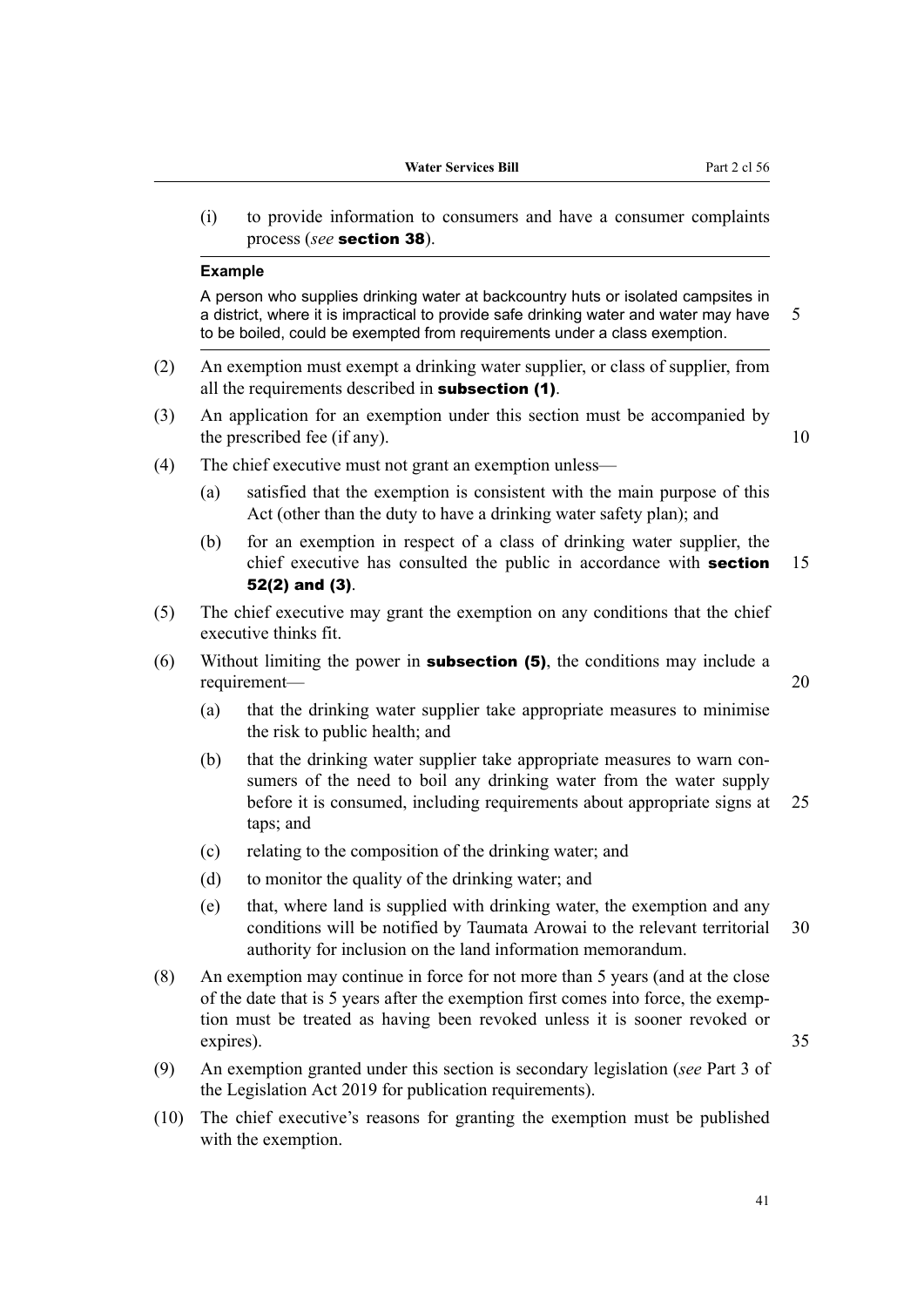## **57 Exemption: residual disinfection**

- (1) The chief executive may exempt a drinking water supplier or class of drinking water supplier from the requirement to use residual disinfection in—
	- (a) a supply that includes reticulation; or
	- (b) any part of a supply that includes reticulation.

- (2) The chief executive may grant the exemption on any conditions that the chief executive thinks fit.
- (3) The chief executive must not grant the exemption unless—
	- (a) satisfied that the exemption is consistent with the main purpose of this Act; and 10

- (b) for an exemption in respect of an individual drinking water supplier, the supplier satisfies the chief executive that drinking water supplied by the supplier will comply with all other legislative requirements and the drinking water safety plan on an ongoing basis; and
- (c) for an exemption in respect of a class of drinking water supplier, the 15 chief executive has consulted the public in accordance with **section** 52(2) and (3).
- (4) An application for an exemption under this section must be accompanied by the prescribed fee (if any).
- (5) An exemption may continue in force for not more than 5 years (and at the close 20 of the date that is 5 years after the exemption first comes into force, the exemp‐ tion must be treated as having been revoked unless it is sooner revoked or expires).
- (6) The chief executive must publish an exemption granted in respect of an indi‐ vidual drinking water supplier on an Internet site maintained by or on behalf of 25 Taumata Arowai.
- (7) An exemption granted in respect of a class of drinking water supplier under this section is secondary legislation (*see* Part 3 of the Legislation Act 2019 for publication requirements).
- (8) The chief executive's reasons for granting an exemption must be published 30 with the exemption.

# Subpart 9—Emergency powers

## **58 Taumata Arowai may declare drinking water emergency**

- (1) Taumata Arowai may declare a drinking water emergency if it believes, on reasonable grounds, that there is a serious risk to public health. 35
- (2) In this subpart, **serious risk to public health** means a serious risk to public health relating to—
	- (a) the drinking water supplied to consumers; or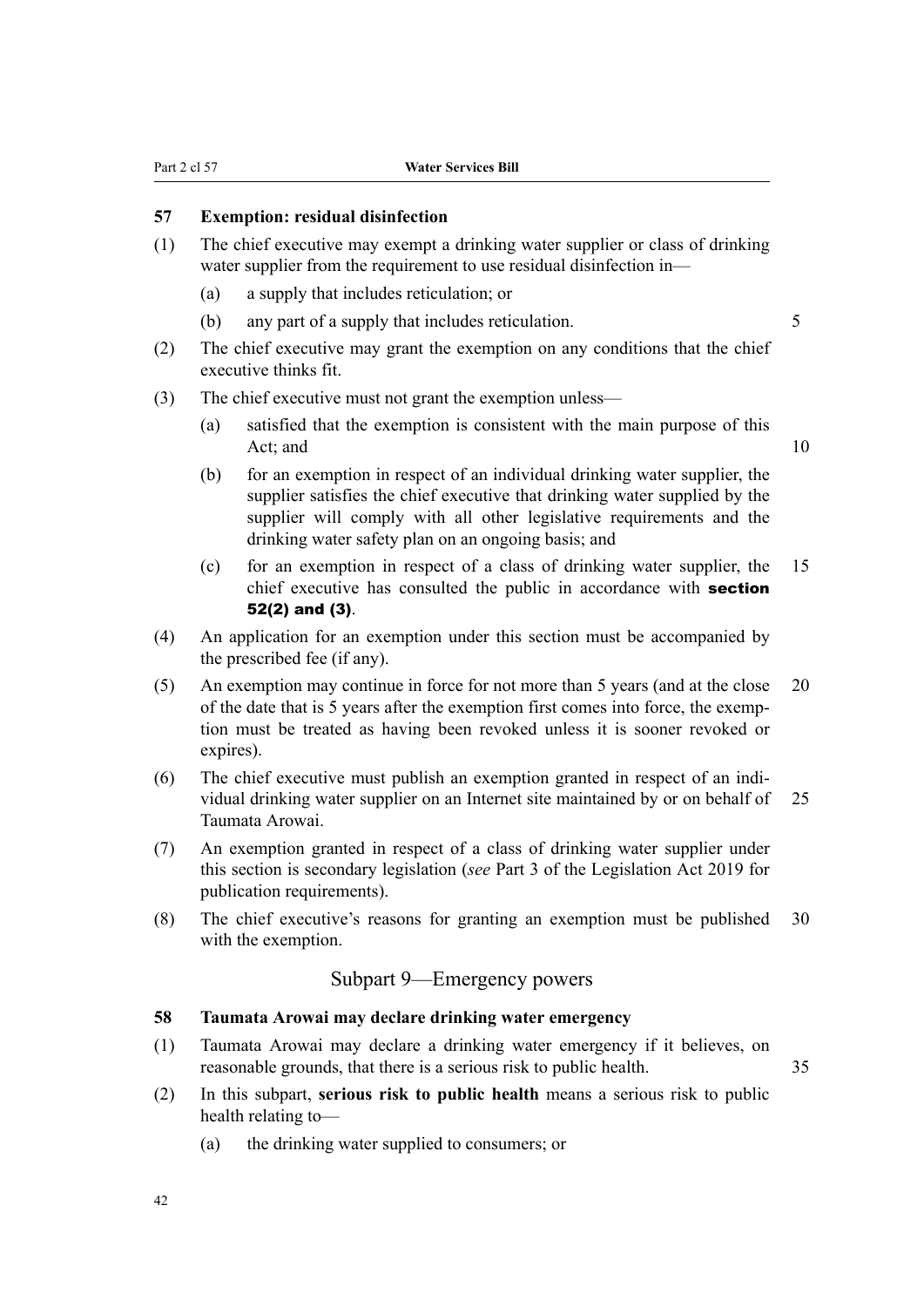- (b) the ongoing supply (including domestic self-supplies) of a sufficient quantity of drinking water in a geographical area.
- (3) Taumata Arowai must consult the Minister before declaring a drinking water emergency or amending a drinking water emergency declaration.
- (4) A drinking water emergency declaration must specify— 5
	- (a) the nature of the emergency; and
	- (b) the purpose of the declaration; and
	- (c) the geographical area or specific drinking water supply to which the dec‐ laration relates; and
	- (d) the period of time during which the declaration remains in force. 10
- (5) Taumata Arowai may amend a drinking water emergency declaration.
- (6) As soon as practicable after making or amending a drinking water emergency declaration, Taumata Arowai must—
	- (a) give a copy of the declaration or amended declaration to every affected drinking water supplier and territorial authority and the relevant medical 15 officer of health; and
	- (b) publish a copy of the declaration or amended declaration in the *Gazette*; and
	- (c) take all practicable steps, working with affected drinking water supplies and territorial authorities, to ensure that consumers are informed about 20 the drinking water emergency.
- (7) After receiving a drinking water emergency declaration, a drinking water sup‐ plier and a territorial authority must advise, to the satisfaction of Taumata Arowai, affected consumers about the drinking water emergency. Compare: 1956 No 65 s 69ZZA 25

## **59 Maximum duration of drinking water emergency declaration**

No drinking water emergency declaration may remain in force for longer than 28 days unless regulations are made under **section 65** extending the period of the drinking water emergency declaration.

Compare: 1956 No 65 s 69ZZB 30

## **60 Drinking water emergency may be declared or continued even if other emergency declared**

- (1) A drinking water emergency—
	- (a) may be declared even if an emergency has been declared under another enactment: 35
	- (b) remains in force in accordance with **section 59**, even if an emergency has been declared under another enactment.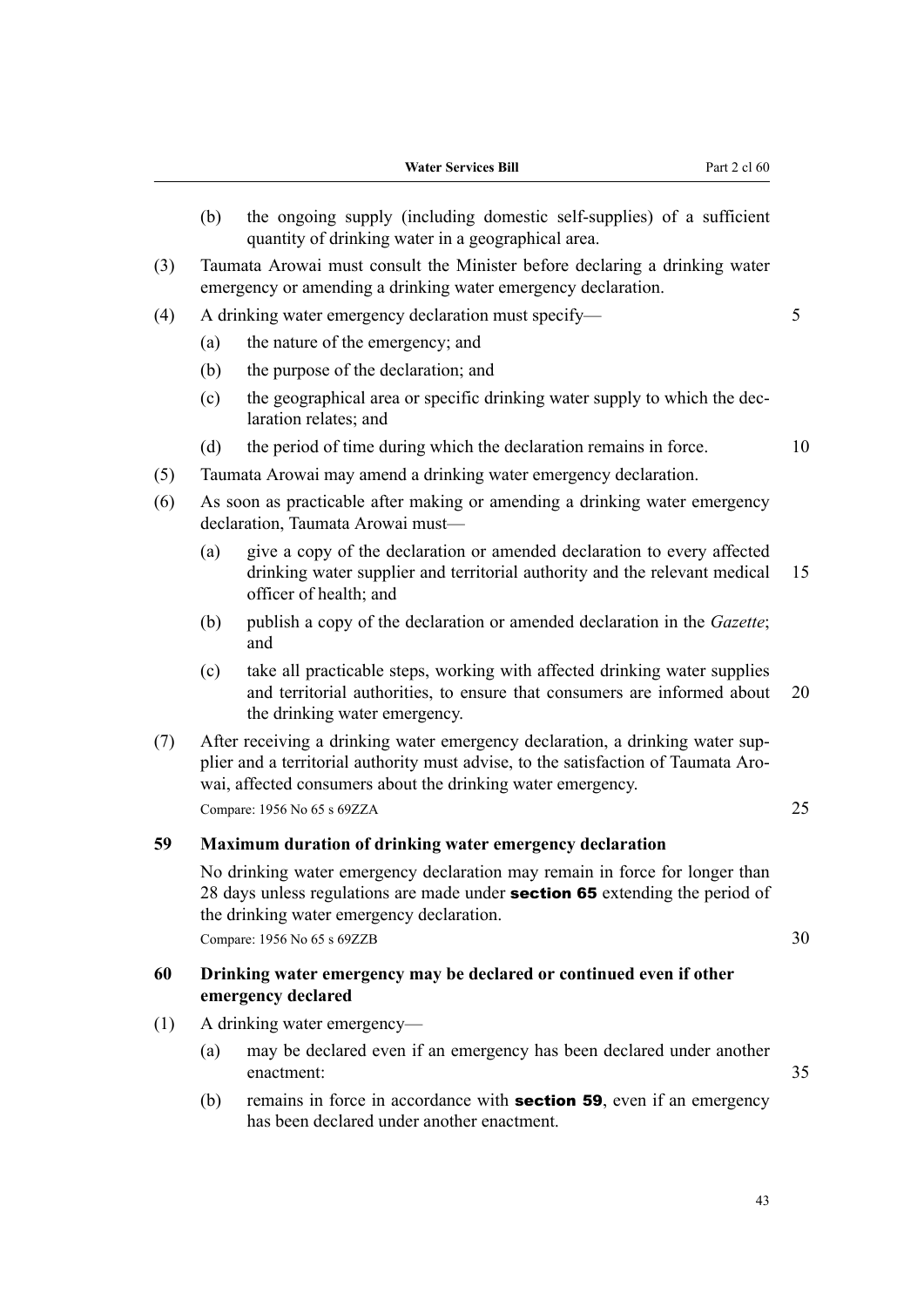- (2) Despite subsection (1), if an emergency is declared under the Civil Defence Emergency Management Act 2002 or the Hazardous Substances and New Organisms Act 1996, or a biosecurity emergency is declared under the Bio‐ security Act 1993, any compliance officer or employee of Taumata Arowai is, when exercising any powers conferred by **section 61**, subject to the direction  $\overline{5}$  $of$ —
	- (a) in the case of an emergency declared under the Civil Defence Emergency Management Act 2002, the Controller (within the meaning of sec‐ tion 4 of that Act); or
	- (b) in the case of an emergency declared under section 136 of the Hazardous 10 Substances and New Organisms Act 1996, the relevant office holder who appointed the enforcement officer who declared the emergency under that Act, unless Taumata Arowai directs otherwise; or
	- (c) in the case of a biosecurity emergency declared under section 144 of the Biosecurity Act 1993, the Minister (within the meaning of section 145 of 15 that Act), unless Taumata Arowai directs otherwise.

Compare: 1956 No 65 s 69ZZC

#### **61 Special powers of Taumata Arowai during drinking water emergency**

- (1) If a drinking water emergency declaration is in force, Taumata Arowai may exercise all or any of the powers in **subsection (2)** for the purpose of prevent-  $20$ ing, reducing, or eliminating the serious risk to public health.
- (2) The powers are to—
	- (a) take immediate action, or direct any person to take immediate action, that Taumata Arowai believes, on reasonable grounds, will prevent, reduce, or eliminate the serious risk to public health: 25
	- (b) direct any person to stop, or prohibit any person from starting, anything that Taumata Arowai believes, on reasonable grounds, is a cause of, or contributes to, the serious risk to public health:
	- (c) requisition any property in order to prevent, reduce, or eliminate the ser‐ ious risk to public health: 30
	- (d) destroy any property or any other thing in order to prevent, reduce, or eliminate the serious risk to public health:
	- (e) require all persons within a specified area to use an alternative drinking water supply:
	- (f) do emergency work, or direct a territorial authority to do emergency 35 work, to ensure that an alternative supply of drinking water is available to affected persons:
	- (g) direct a territorial authority to supply drinking water to affected persons (whether in the district of that territorial authority or in the district of another territorial authority): 40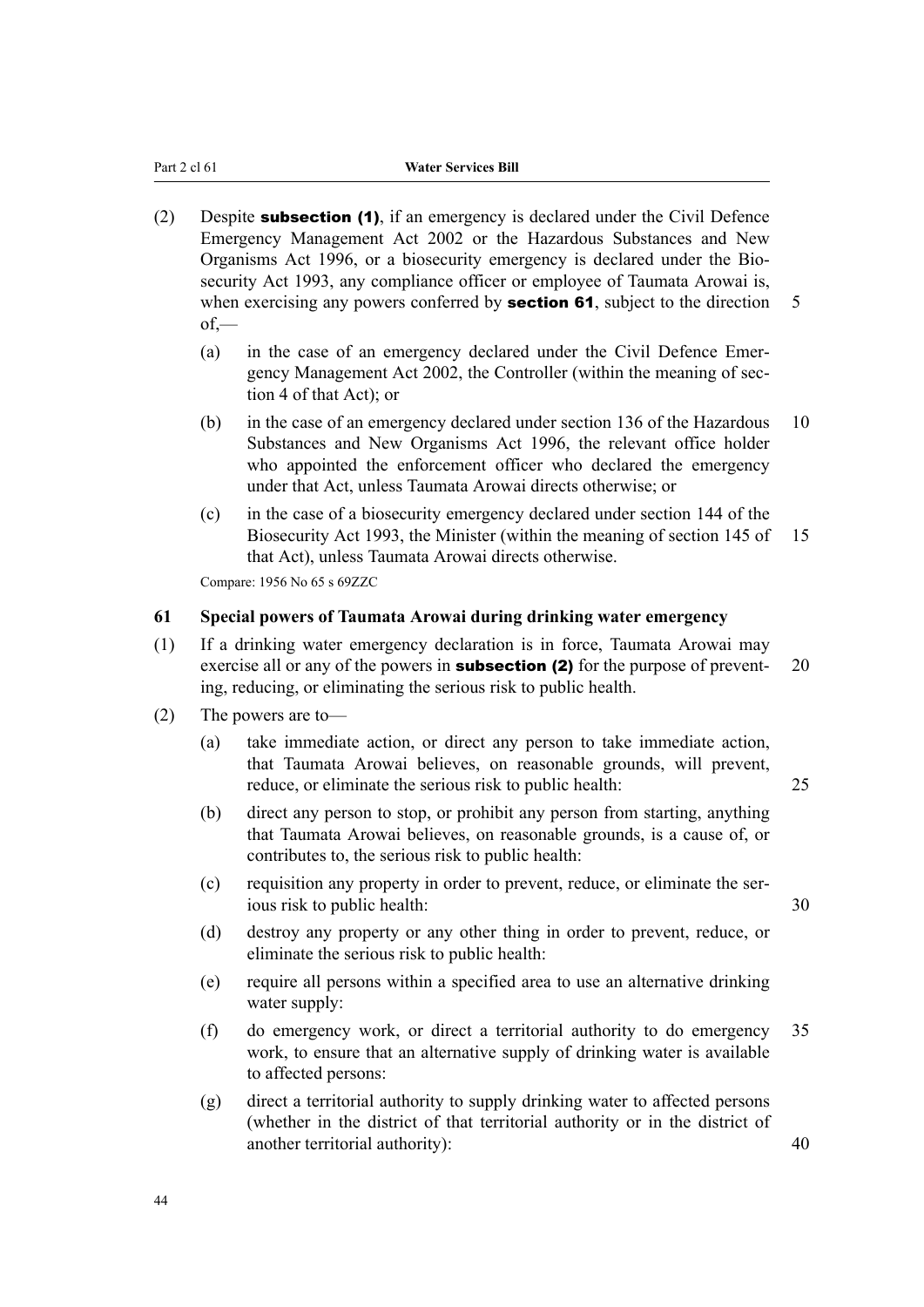- (h) direct a drinking water supplier to make arrangements to ensure that an alternative drinking water supply is available to affected consumers (for example, by water carrier):
- (i) direct the closure of any public place, or any part of a public place:
- (j) direct the cancellation of any public event, function, or gathering at any 5 place:
- (k) take any other action that Taumata Arowai believes is reasonably necessary to prevent, reduce, or eliminate the serious risk to public health.
- (3) Taumata Arowai must consult the Minister before exercising a power under subsection (2)(f) or (g) in relation to a territorial authority.  $10$
- (4) Every person who receives a direction, prohibition, or requirement from Tau‐ mata Arowai under **subsection (2)** must comply with that direction, prohibition, or requirement.
- (5) Taumata Arowai must issue a direction, prohibition, or requirement under subsection (2)(a) to (h), or (k) in accordance with the requirements in section  $15$ 123.
- (6) A direction given under subsection (2)(i) or (j) is secondary legislation (*see* Part 3 of the Legislation Act 2019 for publication requirements). Compare: 1956 No 65 s 69ZZD

### **62 Exemption during drinking water emergency** 20

- (1) If a drinking water emergency declaration is in force, Taumata Arowai may exempt any drinking water supplier, or class of drinking water supplier, from compliance with any or all of the requirements in sections 21, 22, 24, 25, 27, 28, 30, 37, and 38.
- (2) Taumata Arowai may grant an exemption from the requirements on any condi‐ 25 tions that Taumata Arowai thinks fit.
- (3) Without limiting the power in **subsection (2)**, the conditions may include a requirement—
	- (a) that the drinking water supplier take appropriate measures to minimise the serious risk to public health; and  $30$
	- (b) that the drinking water supplier advise affected consumers and drinking water suppliers of measures that they should take to protect public health; and
	- (c) relating to the composition of the drinking water; and
	- (d) to monitor the quality of the drinking water. 35
- (5) The exempt drinking water supplier and the territorial authority that is respon‐ sible for the geographical area to which the exemption relates must take all practicable steps to inform affected consumers of the exemption for the period during which it remains in force.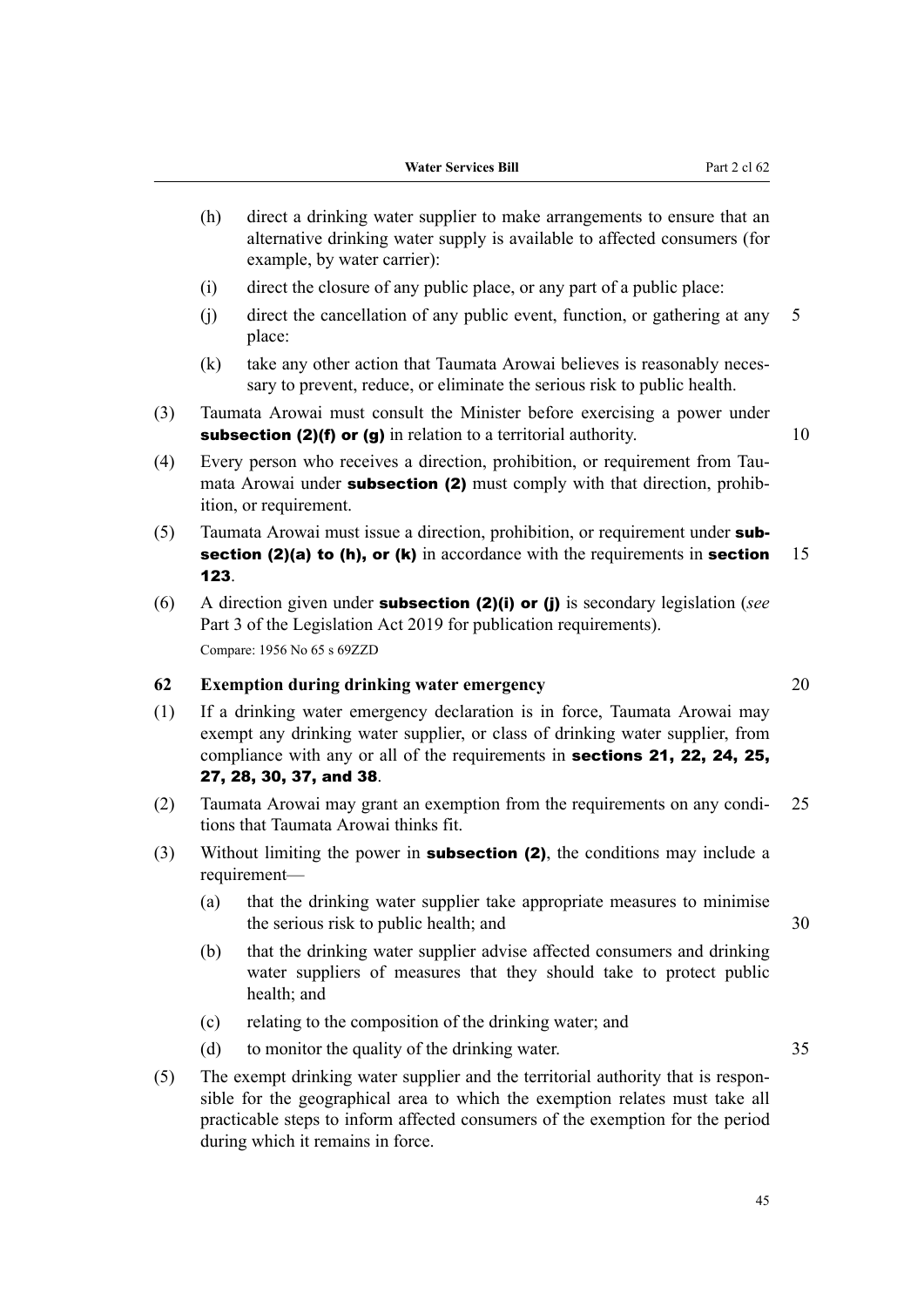- (7) An exemption expires when the drinking water emergency to which it relates is no longer in force, unless earlier revoked.
- (8) An exemption granted under this section is secondary legislation (*see* Part 3 of the Legislation Act 2019 for publication requirements).

#### **63 Compensation for property requisitioned or destroyed** 5

- (1) Reasonable compensation is payable for any loss or destruction of property if Taumata Arowai, or any person acting at Taumata Arowai's direction under section 61,—
	- (a) requisitions any property from any person for use in a drinking water emergency; or 10
	- (b) destroys any property in order to prevent, reduce, or eliminate the serious risk to public health.
- (2) Reasonable compensation under **subsection (1)** is payable, on written application by any person having an interest in the property, by Taumata Arowai out of money appropriated by Parliament for the purpose. 15
- (3) Compensation is not payable under this section to any person who caused or contributed substantially to the duty that brought about the requisition or destruction.
- (4) Taumata Arowai may require a drinking water supplier who has caused or con‐ tributed substantially to an emergency to reimburse Taumata Arowai for all or 20 part of any compensation paid by Taumata Arowai under this section in relation to that emergency.
- (5) A person may appeal to the District Court under **section 92**-in accordance with section 92(2) and (4) against-
	- (a) Taumata Arowai's decision to pay or refuse to pay compensation under 25 this section; or
	- (b) the amount of compensation determined to be payable under this section; or
	- (c) the determination of liability of any person to reimburse Taumata Aro‐ wai under **subsection (4)**. 30

Compare: 1956 No 65 s 69ZZE

## **64 Actions taken under emergency powers may be exempted from requirements of Part 3 of Resource Management Act 1991**

- (1) If any action under **section 61** is an activity that breaches the provisions of Part 3 of the Resource Management Act 1991, Taumata Arowai may exempt 35 the action taken from those provisions during the period specified under section 58(4)(d).
- (2) Before granting an exemption, Taumata Arowai—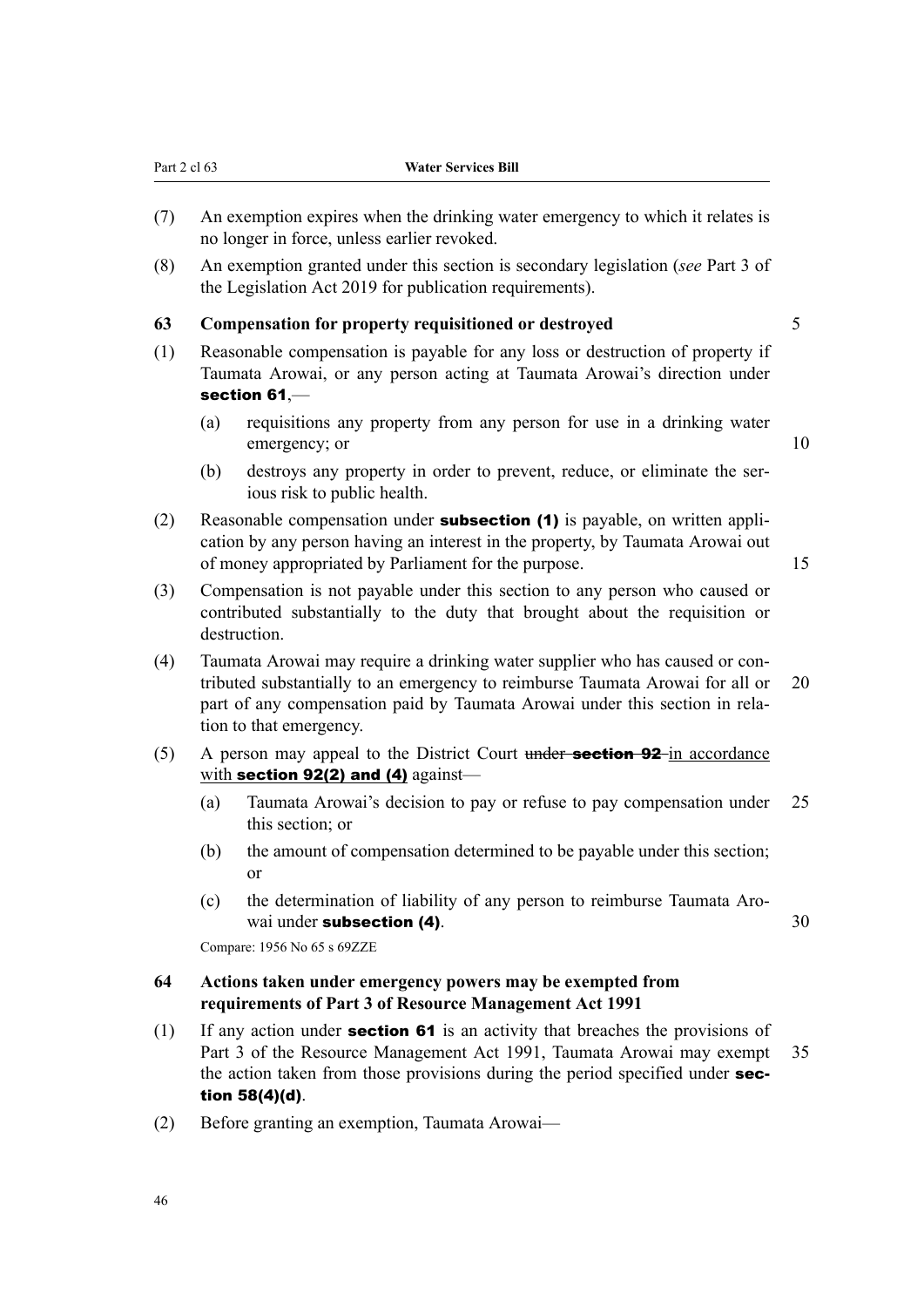- (a) must consult the relevant consent authority (to the extent that is practic‐ able in the circumstances); and
- (b) may consult any other persons that Taumata Arowai considers appropri‐ ate.
- (3) A failure to comply with **subsection (2)** does not affect the validity of any 5 exemption given under this section.
- (4) Despite **subsection (1)**, if, during any period in which an exemption by Taumata Arowai is in force, a consent authority refuses to issue a resource consent in respect of the action which is the subject of the exemption, the exemption, if not expiring earlier, expires at the close of 5 working days after the date of the 10 decision of the consent authority unless—
	- (a) regulations extending the exemption are made under section 65; or
	- (b) any appeal is lodged against the decision of the consent authority, in which case the exemption expires on the determination of the appeal or at the time specified by the court that determines the appeal. 15

Compare: 1956 No 65 s 69ZZF(1)–(3)

## **65 Regulations relating to emergency situations**

- (1) If any action has been exempted from Part 3 of the Resource Management Act 1991 under section 64 and Taumata Arowai considers that it is necessary, on the grounds prescribed in **section 58(1)**, to continue the action beyond the 20 period specified under section 58(4)(d),—
	- (a) Taumata Arowai may request the Minister to recommend the making of regulations that extend the exemption; and
	- (b) the Minister may recommend that the regulations be made; and
	- (c) the Governor-General may, by Order in Council, make regulations for 25 that purpose.
- (2) If Taumata Arowai considers that it is necessary, on the grounds prescribed in section 58(1), to extend a drinking water emergency declaration beyond the period specified under section 58(4)(d),—
	- (a) Taumata Arowai may request the Minister to recommend the making of 30 regulations that extend the period, up to a maximum of 2 years, during which a drinking water emergency declaration under **section 58** remains in force; and
	- (b) the Minister may recommend that the regulations be made; and
	- (c) the Governor-General may, by Order in Council, make regulations for 35 that purpose.
- (3) The regulations are revoked at the close of the day that is 2 years after the date on which they first come into force, unless they are earlier revoked.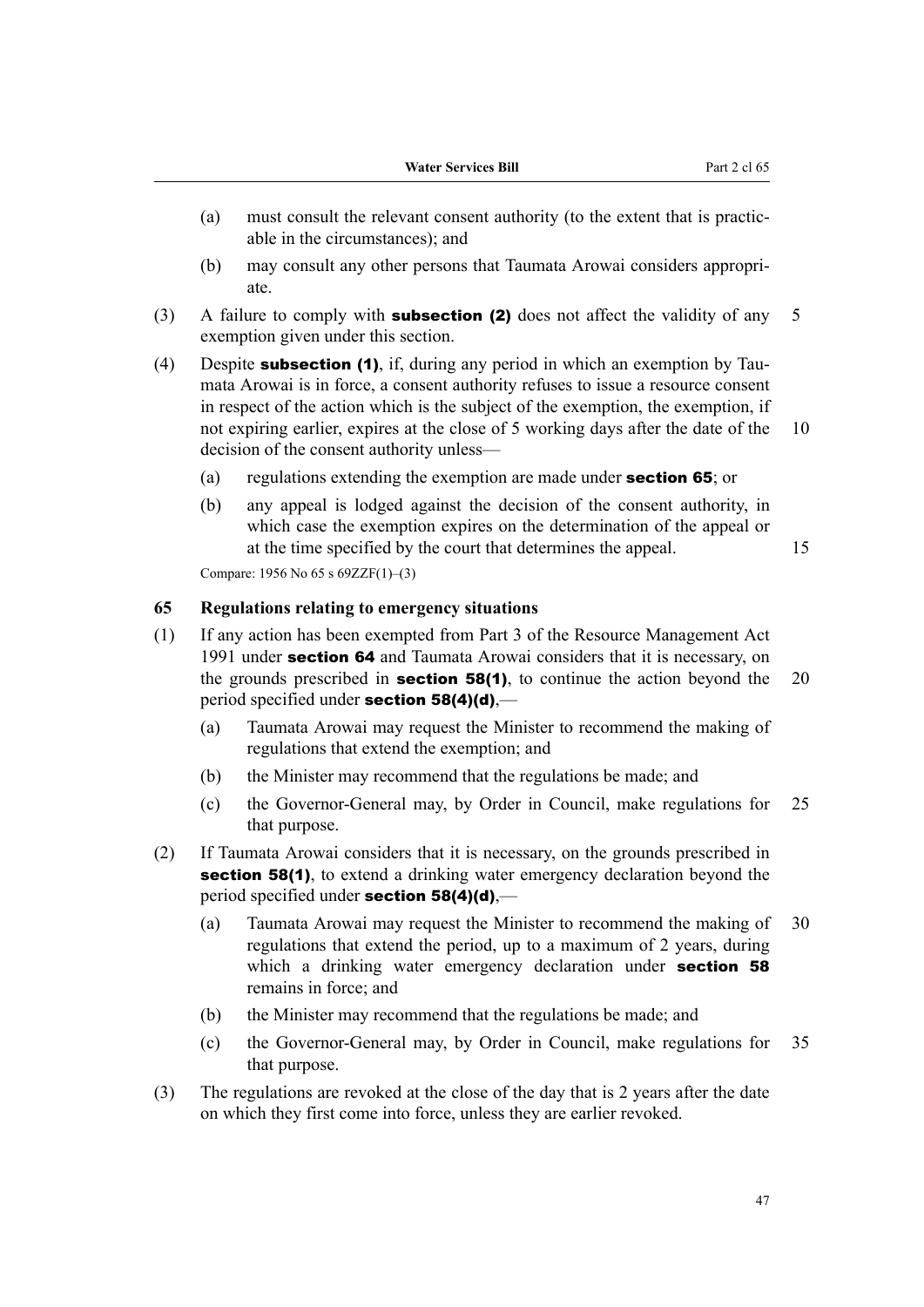(4) Regulations made under this section are secondary legislation (*see* Part 3 of the Legislation Act 2019 for publication requirements). Compare: 1956 No 65 s 69ZZF(5), (6)

## **66 Effect of exemption**

If an exemption is granted under **section 64** or extended under **section** 5 65(1), the provisions of Part 3 of the Resource Management Act 1991 do not apply to the actions taken under **section 61** to which the exemption relates while the exemption remains in force.

Compare: 1956 No 65 s 69ZZG

## Subpart 10—Authorisations 10

## **67 Requirement for operators to be authorised**

A person must not operate a drinking water supply, a wastewater network, or a class of drinking water supply or wastewater network if—

- (a) regulations require the operator to be authorised; and
- (b) the person is not authorised in accordance with the regulations. 15 Compare: 2015 No 70 s 206(1)

## **68 Requirement for prescribed skills, qualifications, or experience in respect of drinking water supply or wastewater network**

A person must not certify, assess, test, or operate a drinking water supply, a wastewater network, or a class of drinking water supply or wastewater network 20 if regulations require that, in order to do so, the person must—

- (a) have prescribed skills, qualifications, or experience and the person does not have the prescribed skills, qualifications, or experience; or
- (b) be supervised by a person with prescribed skills, qualifications, or experience, and the person is not supervised by a person with the pre- 25 scribed skills, qualifications, or experience.

Compare: 2015 No 70 s 207

## **69 Requirement for prescribed skills, qualifications, or experience for water sampling**

A person must not sample source water, raw water, or drinking water if regula- 30 tions require that, in order to do so, the person must—

- (a) have prescribed skills, qualifications, or experience and the person does not have the prescribed skills, qualifications, or experience; or
- (b) be supervised by a person with the prescribed skills, qualifications or experience, and the person is not supervised by a person with the pre- 35 scribed skills, qualifications, or experience.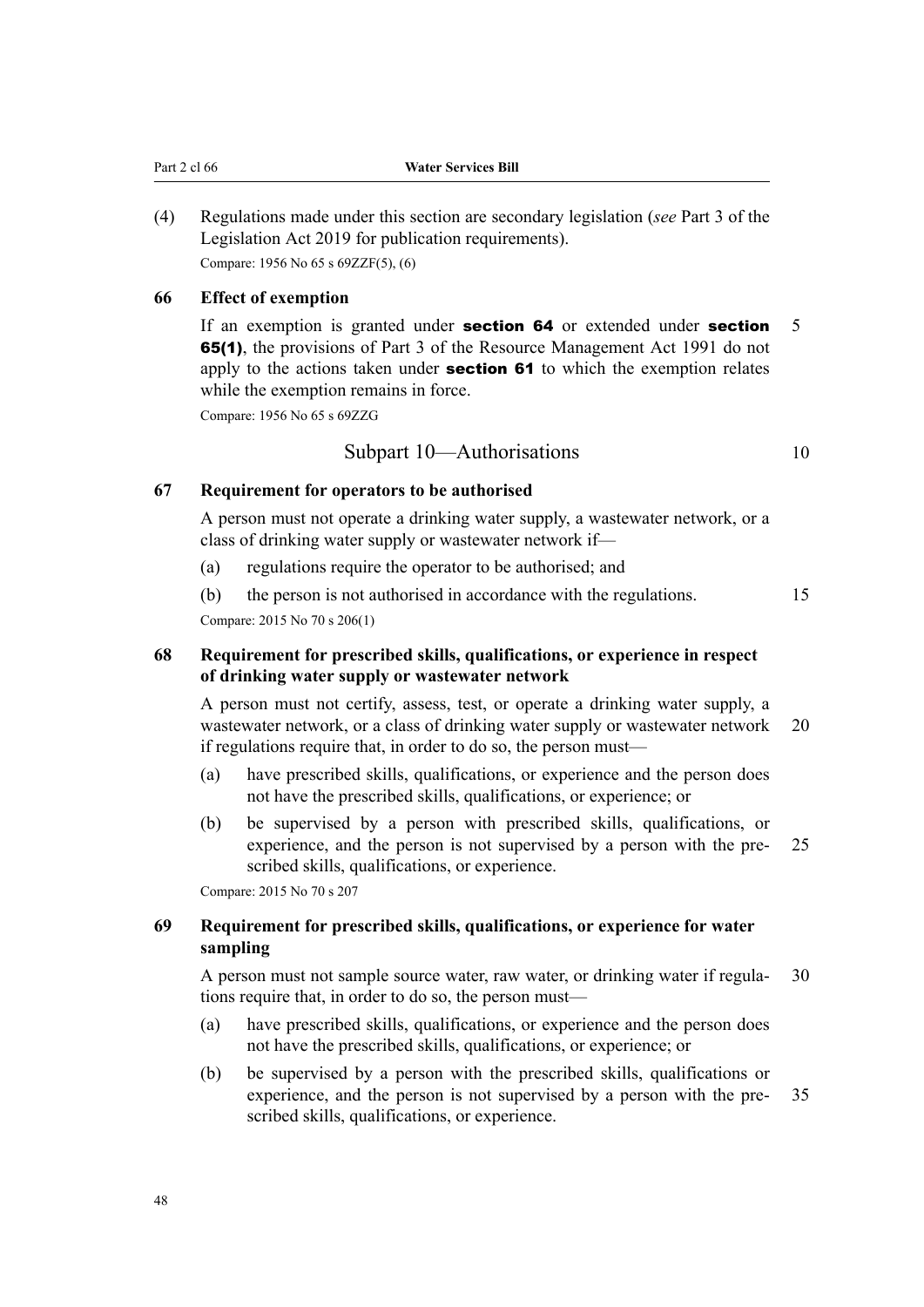## **70 Requirement to comply with conditions of authorisation**

A person must comply with the conditions of any authorisation given to that person that are prescribed in or under regulations.

Compare: 2015 No 70 s 208

## **71 Regulations relating to authorisations** 5

Regulations made under **section 190** may prescribe matters relating to authorisations (including licences, certifications, registrations, and permits), qualifications, skills, and experience for the purposes of this subpart, including providing for—

- (a) requirements to be authorised: 10
- (b) the grant, issue, renewal, variation, suspension, cancellation, expiry, and replacement of authorisations:
- (c) the evidence and information to be provided in relation to applications (for example, statutory declarations, qualifications, or compliance certif‐ icates): 15
- (d) exemptions from a requirement to be authorised:
- (e) variations of authorisations by Taumata Arowai, whether on application or otherwise:
- (f) the authorisation of persons who are to be involved in the authorisation of other persons (for example, as trainers, assessors, auditors, reviewers, 20 or compliance certifiers):
- (g) the authorisation of persons to authorise other persons (for example, through accreditation, certification, or verification):
- (h) the grant, issue, renewal, suspension, or cancellation of authorisations granted by persons referred to in **paragraph (f)**: 25
- (i) processes for the review of or appeal against decisions in respect of authorisations, including ensuring that the person concerned is given a reasonable opportunity to be heard:
- (j) the eligibility requirements for applicants for authorisations:
- (k) the grounds and processes for regular monitoring, auditing, or review of 30 authorisations, including powers to request or require information from authorised persons:
- (l) the grounds and processes for training or supervision in relation to authorisations:
- (m) conditions of authorisations: 35
- (n) fees for the applications for the grant, issue, renewal, variation, audit, or review of authorisations, or the basis on which the amount of fee is to be calculated or ascertained: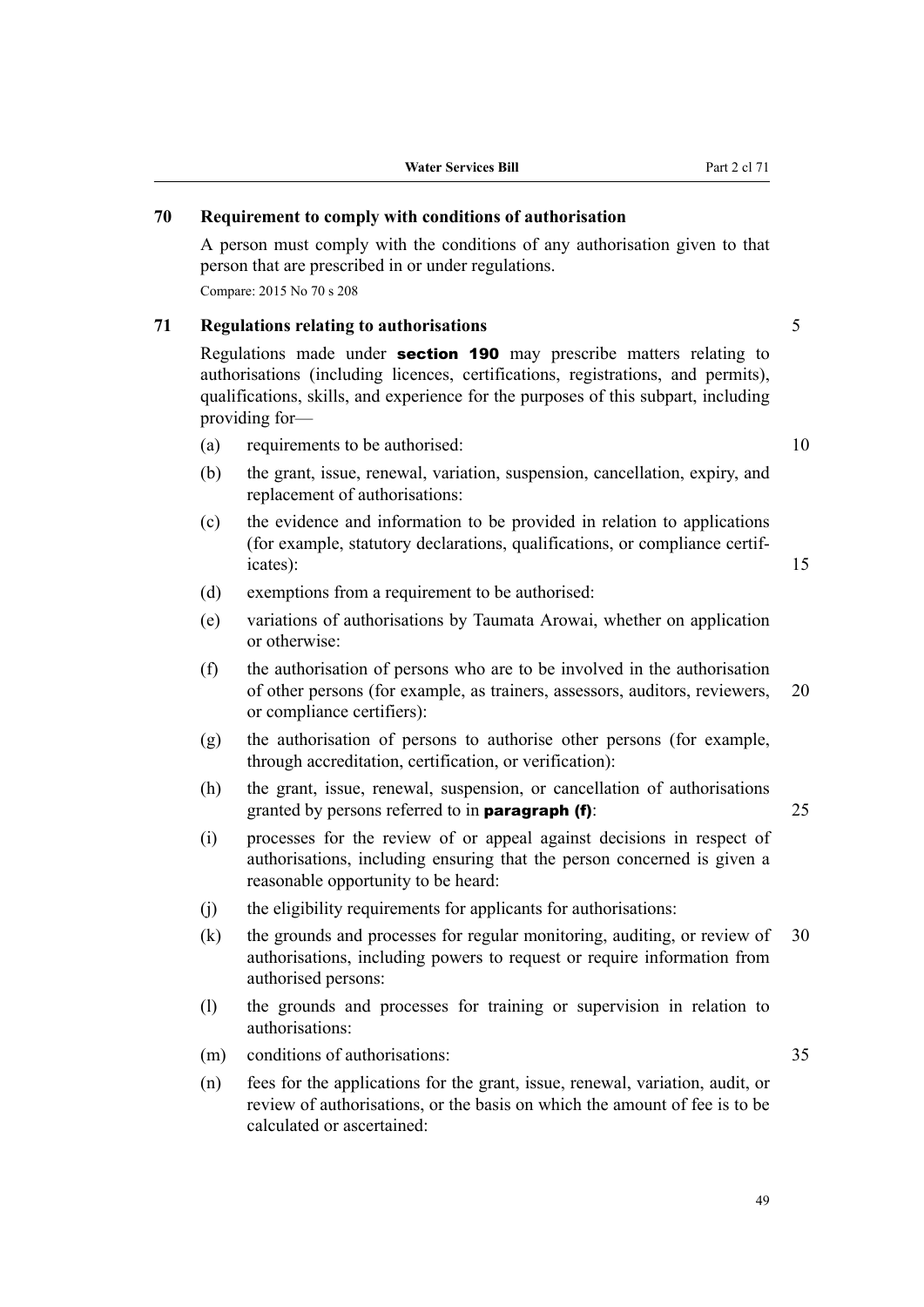- (o) the keeping of 1 or more registers of authorisations, and for access to those registers:
- (p) the recognition of authorisations granted under other enactments or by other jurisdictions, and any exceptions to such recognition:
- (q) time frames within which persons must obtain authorisations. 5

Subpart 11—Laboratory accreditation and testing

## **72 Duty to use accredited laboratory to analyse water**

- (1) A drinking water supplier must use an accredited laboratory to analyse source water, raw water, and drinking water as part of any monitoring requirements in compliance rules or a drinking water safety plan. 10
- (2) If the results of an accredited laboratory's analysis (whether or not the analysis has been requested to comply with **subsection (1)** indicate that drinking water does not comply with the drinking water standards or compliance rules, the laboratory must notify Taumata Arowai and the drinking water supplier as soon as practicable after the results are known. 15
- (3) In this subpart, **accredited laboratory** means a person accredited under section 76 to perform the functions of a laboratory that analyses source water, raw water, and drinking water.

#### **73 Taumata Arowai may appoint accreditation body**

- (1) Taumata Arowai may, by notice in the *Gazette*,— 20
	- (a) appoint a person as a laboratory accreditation body; and
	- (b) revoke the appointment at any time.
- (2) A reference in this subpart to a **laboratory accreditation body** is a reference to—
	- (a) the person appointed under **subsection (1)(a)**; or  $25$
	- (b) if no person is appointed, Taumata Arowai.

Compare: 1956 No 65 s 69ZY; 2004 No 72 s 248

# **74 Requirements relating to laboratories**

- (1) Taumata Arowai must, by notice, prescribe—
	- (a) the criteria and standards for accreditation of a laboratory; and 30
	- (b) different classes of accreditation, if Taumata Arowai thinks it appropri‐ ate; and
	- (c) the time frame for validity and required renewal of accreditation; and
	- (d) the minimum frequency of assessments that the laboratory accreditation body must conduct of laboratories that analyse source water, raw water, 35 and drinking water (which must be at least once every 3 years); and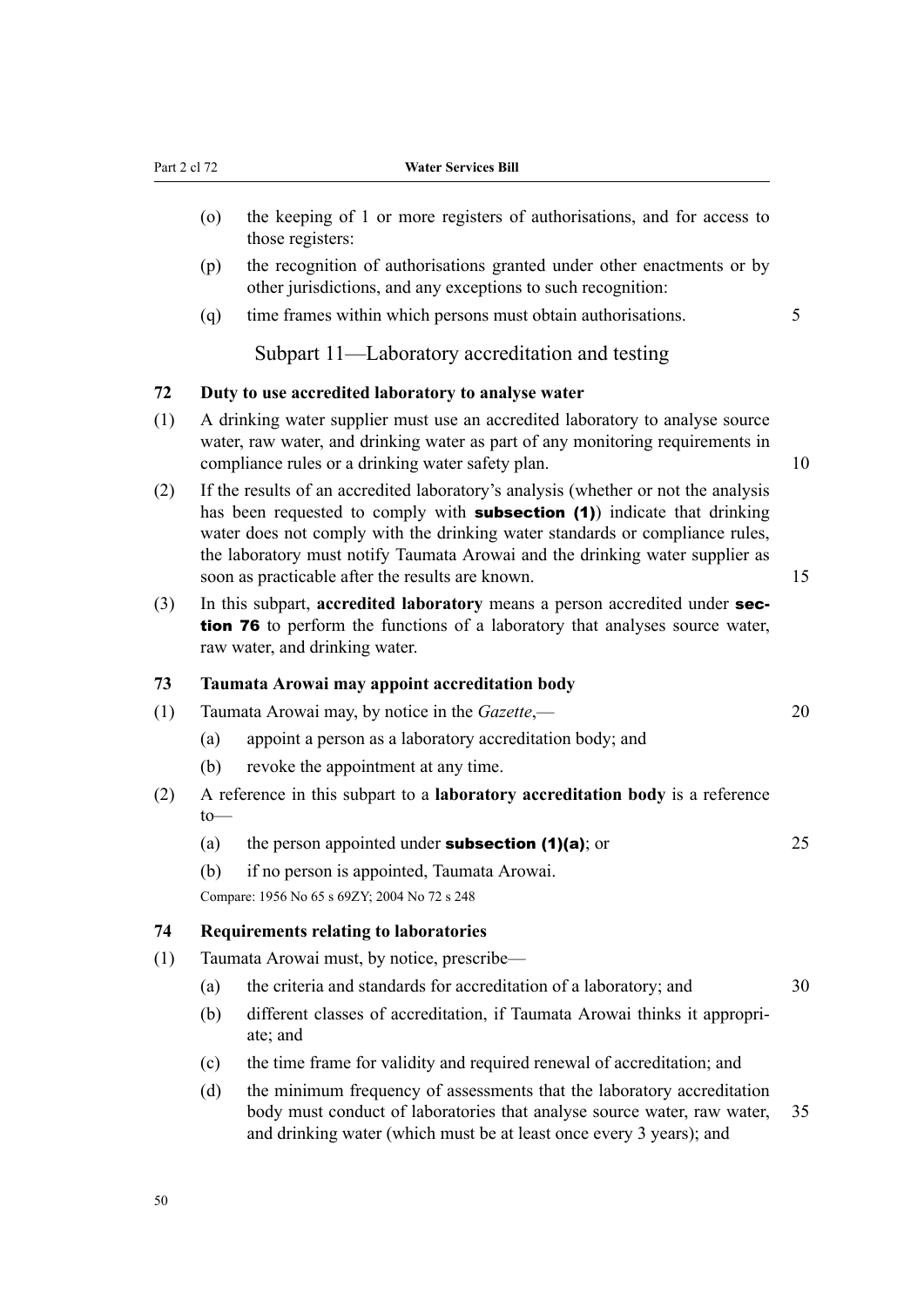- (e) forms and procedures that relate to accreditation; and
- (ea) procedures for the investigation by a laboratory accreditation body of complaints relating to laboratories; and
- (eb) notification requirements for laboratories relating to analysis of source water, raw water, or drinking water; and 5
- (f) any other matters Taumata Arowai considers necessary or appropriate.
- (2) A notice made under this section is secondary legislation (*see* Part 3 of the Legislation Act 2019 for publication requirements). Compare: 2004 No 72 s 249

#### **75 Charges** 10

- (1) A laboratory accreditation body may charge an accredited laboratory the fol‐ lowing fees prescribed by the laboratory accreditation body by notice:
	- (a) a fee for—
		- (i) an application for, or a renewal of, accreditation:
		- (ii) an assessment conducted under **section 74(1)(d)**:  $15$
		- (iii) an investigation conducted under **section 74(1)(ea)**:
	- (b) an annual fee for each full or partial year of accreditation:
	- (c) any other fee that is necessary to recover the costs associated with pro‐ viding accreditation services.
- (2) A notice made under this section is secondary legislation (*see* Part 3 of the 20 Legislation Act 2019 for publication requirements).

## **76 Accreditation**

The laboratory accreditation body may, on the application of a person made in accordance with section 78, accredit that person to perform the functions of a laboratory that analyses source water, raw water, and drinking water. 25 Compare: 2004 No 72 s 250

## **77 Criteria for accreditation**

Before granting accreditation, the laboratory accreditation body must be satisfied that the applicant meets the criteria and standards for accreditation pre‐ scribed by Taumata Arowai under **section 74**. 30

Compare: 2004 No 72 s 251

## **78 Application for accreditation**

An application for accreditation under **section 76** must—

- (a) be made in writing; and
- (b) be given in the manner (if any) prescribed by the laboratory accredit‐ 35 ation body; and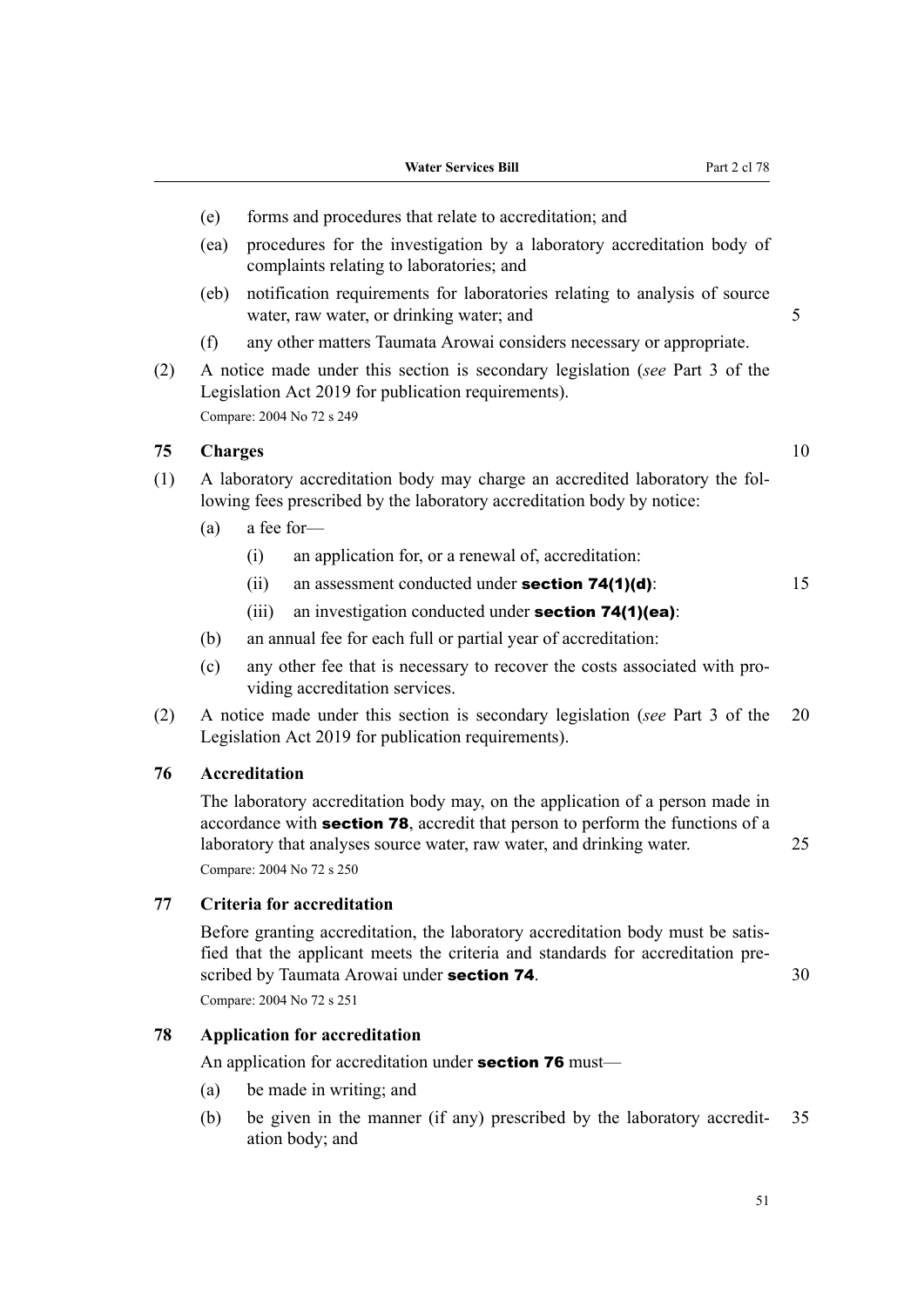(c) contain the information (if any) prescribed by the laboratory accredit‐ ation body.

Compare: 2004 No 72 s 253

## **79 Suspension or revocation of accreditation**

- (1) The laboratory accreditation body may suspend or revoke, or amend the scope 5 of, an accreditation under **section 76** in accordance with this section.
- (2) The laboratory accreditation body may suspend or revoke an accreditation only if it—
	- (a) is satisfied that the laboratory no longer meets the prescribed criteria and standards for accreditation; and 10
		-
	- (b) has first given the laboratory concerned a reasonable opportunity to be heard.
- (3) The laboratory accreditation body must notify Taumata Arowai if it has con‐ cerns that it believes could lead to the suspension or revocation of the accredit‐ ation of a laboratory. 15
- (4) Despite **subsection (2)(a)**, the laboratory accreditation body must not revoke the accreditation of a laboratory if—
	- (a) the prescribed criteria and standards for accreditation are amended; and
	- (b) the laboratory no longer meets those criteria and standards solely as a result of the amendments. 20
- (5) The limit in **subsection (4)** applies only during the period of 3 months after the date on which the amendments come into force. Compare: 2004 No 72 s 254

## **80 Laboratory accreditation body must notify Taumata Arowai of grant of, or change to, accreditation** 25

- (1) The laboratory accreditation body must notify Taumata Arowai when it grants, amends the scope of, renews, suspends, or revokes the accreditation of a laboratory.
- (2) The notification must be given—
	- (a) in the manner notified by Taumata Arowai to the laboratory accredit- 30 ation body from time to time; and
	- (b) within 7 working days after the action to which it relates.
- (3) Taumata Arowai must make the appropriate changes to the relevant entries in the register of accredited laboratories. Compare: 2004 No 72 s 255 35

## **81 Register of accredited laboratories**

Taumata Arowai must keep and maintain a register of accredited laboratories.

52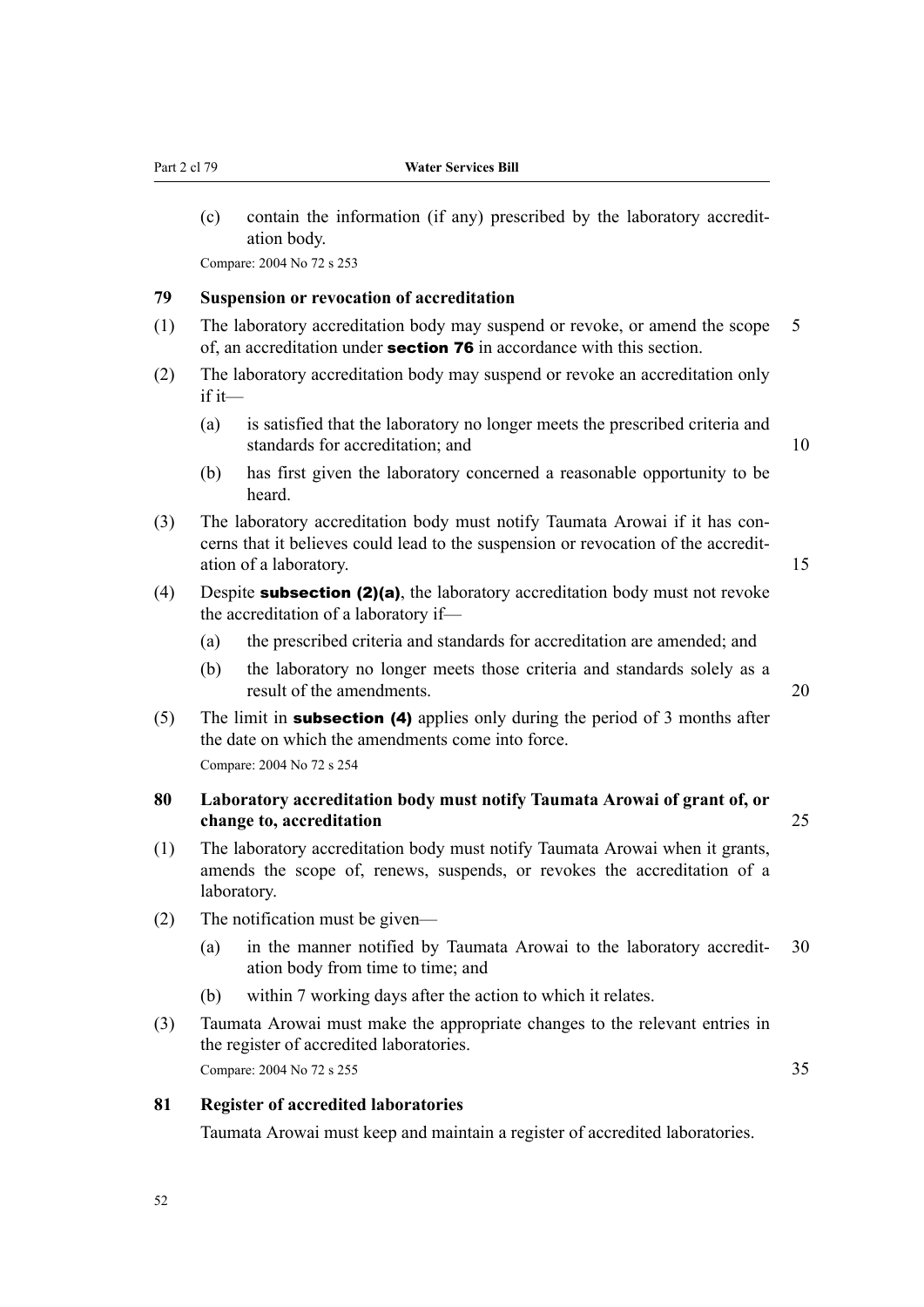## Subpart 12—Statutory management and transfer of operations

#### **82 Non-performance by drinking water supplier**

- $(1)$  This section applies if the chief executive considers, in accordance with **sec**tion 83, that—
	- (a) a drinking water supplier has persistently failed to comply with 1 or 5 more legislative requirements; or
	- (b) there is a serious risk to public health relating to a drinking water supply.
- (2) The chief executive may—
	- (a) appoint 1 or more operators to act in place of the supplier to perform all or any of the supplier's functions or duties as an operator under this Act; 10 or
	- (b) require the drinking water supplier to appoint 1 or more operators to act in place of the supplier to perform all or any of the supplier's functions or duties as an operator under this Act.

Compare: 2004 No 72 s 277 15

#### **83 Criteria for appointment or renewal of appointment**

- (1) In determining whether an appointment under **section 82** should be made, the chief executive must consider—
	- (a) the previous compliance record of the drinking water supplier, including any compliance action or prosecution initiated by the chief executive and 20 the outcome; and
	- (b) the likelihood that the drinking water supplier will be able to comply with the supplier's functions or duties as an operator under this Act; and
	- (c) the risk to public health posed by the drinking water supplier's previous compliance record and likely compliance in the future; and 25
	- (d) the extent to which the requirements in sections 67, 68, and 70, and the requirements prescribed by regulations made under section 190, have been met in respect of the drinking water supply; and
	- (e) the likelihood that the drinking water supplier will be able to meet the requirements in **sections 67, 68, and 70**, and the requirements pre- 30 scribed by regulations made under **section 190**, in respect of the drinking water supply; and
	- (f) the results of any assessment under **section 125** of the Local Government Act 2002.
- (2) If **section 82(1)** applies in respect of a drinking water supplier that is not a  $35$ territorial authority, the chief executive must consult the territorial authority or authorities responsible for the area in which the drinking water supply is located before making an appointment under **section 82(2)**.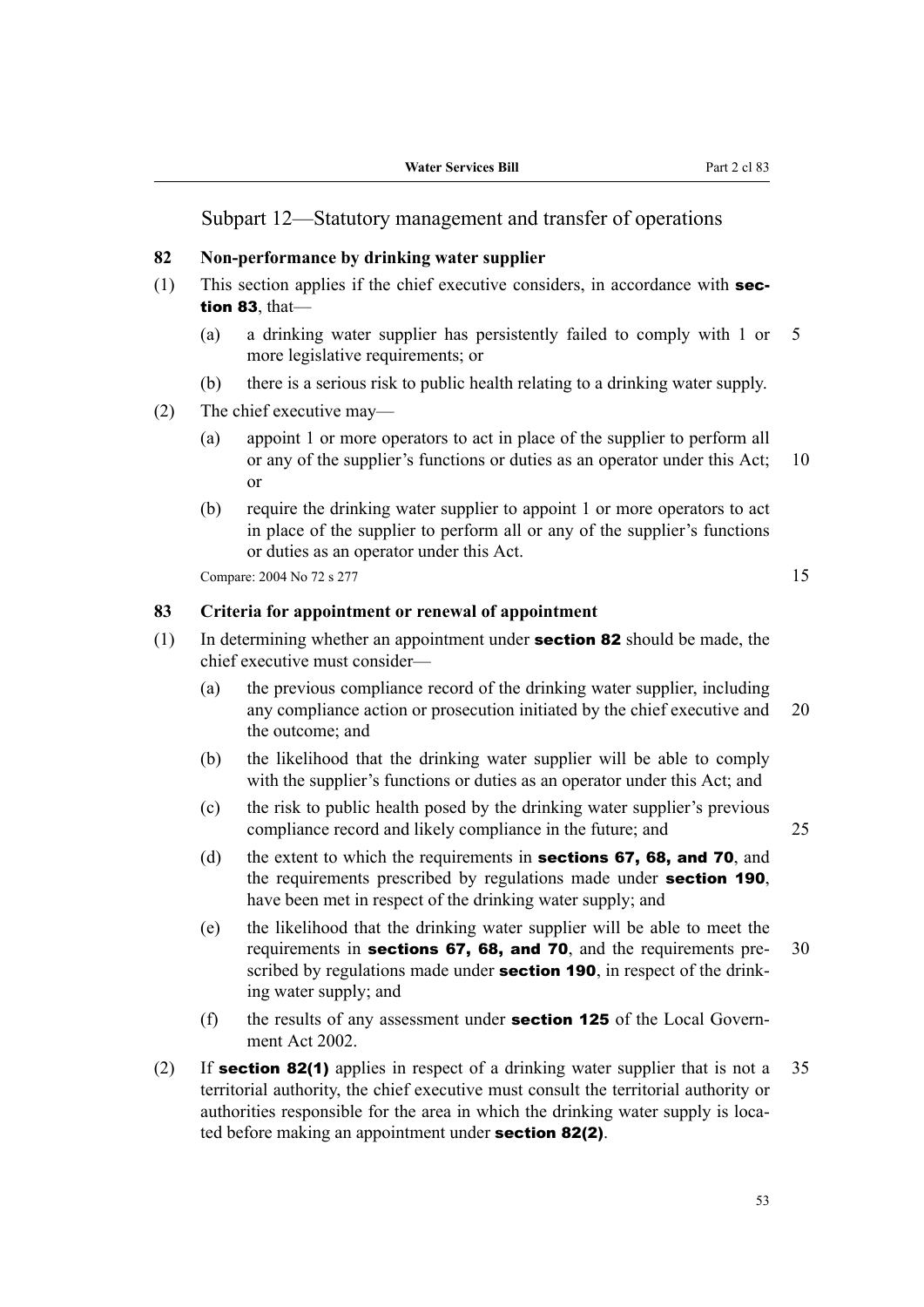- (3) In deciding whether to renew an appointment made under **section 82(2)**, the chief executive must—
	- (a) consider—
		- (i) the matters specified in **subsection (1)**; and
		- (ii) the results of any consultation undertaken under **subsection (2)**; 5 and
	- (b) revoke the appointment and direct the supplier to resume the performance of the supplier's functions or duties if the chief executive considers that the supplier is capable of doing so.
- (4) If **subsection (3)(b)** applies, the chief executive must give the person appoin-  $10$ ted under **section 82(2)** notice of the revocation of that person's appointment. Compare: 2004 No 72 s 278

#### **84 Effect of appointment**

If a person is appointed under **section 82**,—

- (a) that person has all the drinking water supplier's functions and duties spe‐ 15 cified in the appointment, and the powers necessary to perform those functions or duties, as if they had been imposed or conferred on that person directly by this Act and not by the appointment; and
- (b) this Act applies accordingly.

Compare: 2004 No 72 s 279 20

#### **85 Costs may be recovered from drinking water supplier**

- (1) This section applies to all costs, charges, and expenses incurred by—
	- (a) Taumata Arowai, for the purposes of section 82; and
	- (b) a person appointed under **section 82**, in respect of their functions and duties under section 84. 25
- (2) The costs, charges, and expenses may be recovered from the drinking water supplier concerned as a debt due to Taumata Arowai. Compare: 2004 No 72 s 280

#### **86 Requirements for appointment**

- (1) The chief executive must specify in writing— 30
	- (a) the period for which the appointment is made; and
	- (b) the supplier's functions and duties under this Act that the appointed per‐ son is required to perform.
- (2) The appointment may—
	- (a) be on any conditions that the chief executive thinks fit; and 35
	- (b) be renewed in accordance with **section 83**.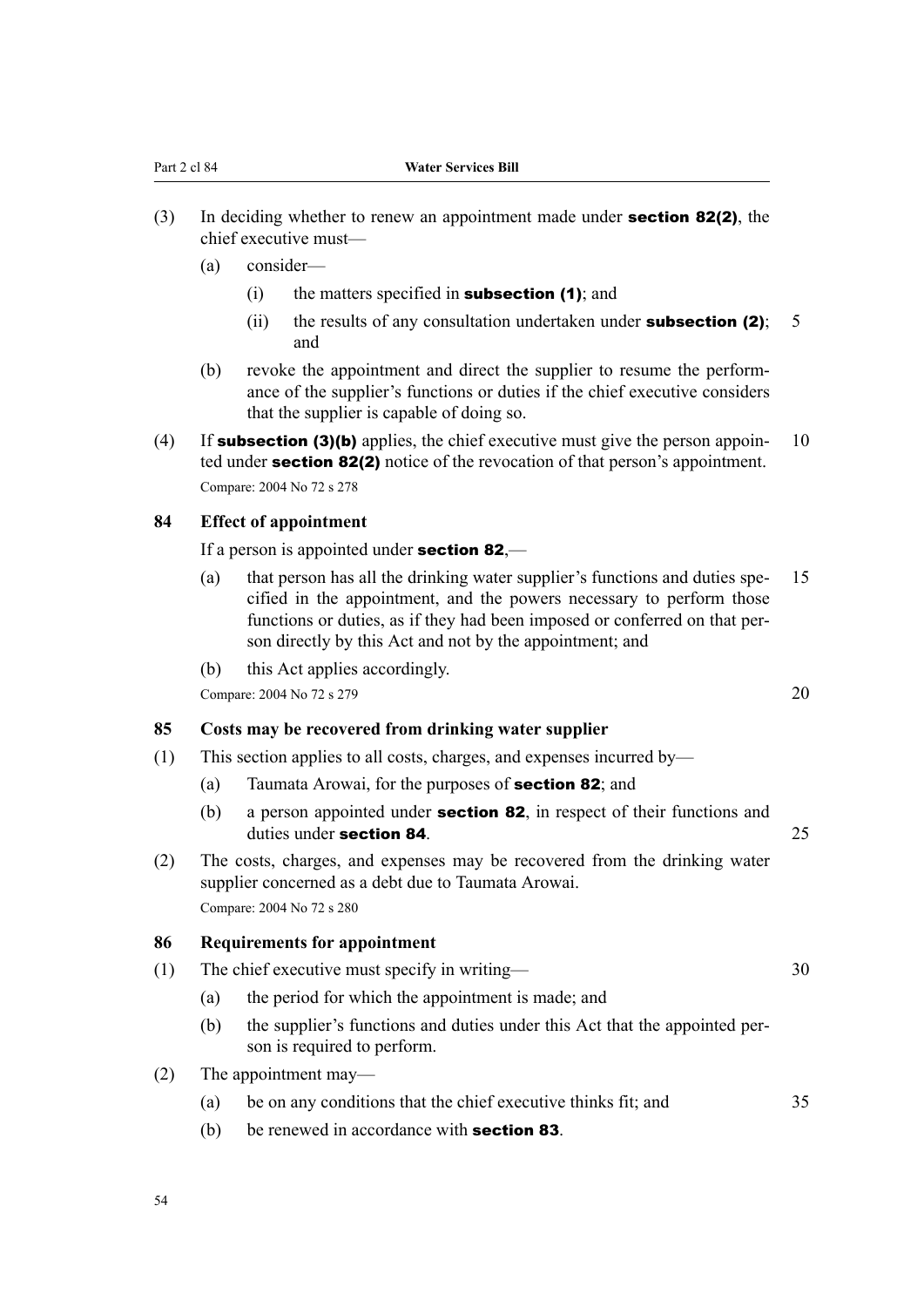(3) A person appointed under **section 82** may resign from the person's appointment by giving not less than 90 working days' written notice of the intention to resign to the chief executive.

Compare: 2004 No 72 s 281

## **87 Notice of appointment to drinking water supplier** 5

- (1) The chief executive must notify a drinking water supplier of an appointment under **section 82** not less than 90 days before the commencement of the appointment.
- (2) The notice must—
	- (a) be in writing; and  $10$
	- (b) specify the period for which the appointment is made; and
	- (c) specify the supplier's functions and duties under this Act that the appoin‐ ted person is required to perform; and
	- (d) contain the contact information for the chief executive of Taumata Arowai described in **section 123(2)**. 15

Subpart 13—Review and appeals

#### *Internal review*

## **88 Application for internal review**

- (1) A person affected by a decision to which this section applies (the **reviewable decision**) or the person's representative may apply to Taumata Arowai for a 20 review (an **internal review**) of the decision within—
	- (a) 20 working days after the day on which the decision first came to the affected person's notice; or
	- (b) any longer period that Taumata Arowai allows.

## (2) This section applies to the following decisions: 25

- (a) any directions issued by Taumata Arowai or a compliance officer:
- (b) any conditions issued by Taumata Arowai under section 33 that apply to a temporary drinking water supply:
- (c) any decision by the chief executive to grant or refuse to grant an exemp‐ tion under section 56 or 57:  $30$
- (d) any decision to refuse to authorise, or to amend, suspend, or revoke, an authorisation under regulations made under section 190.
- (3) The application must be made in the manner and form required by Taumata Arowai.

Compare: 2015 No 70 s 131 35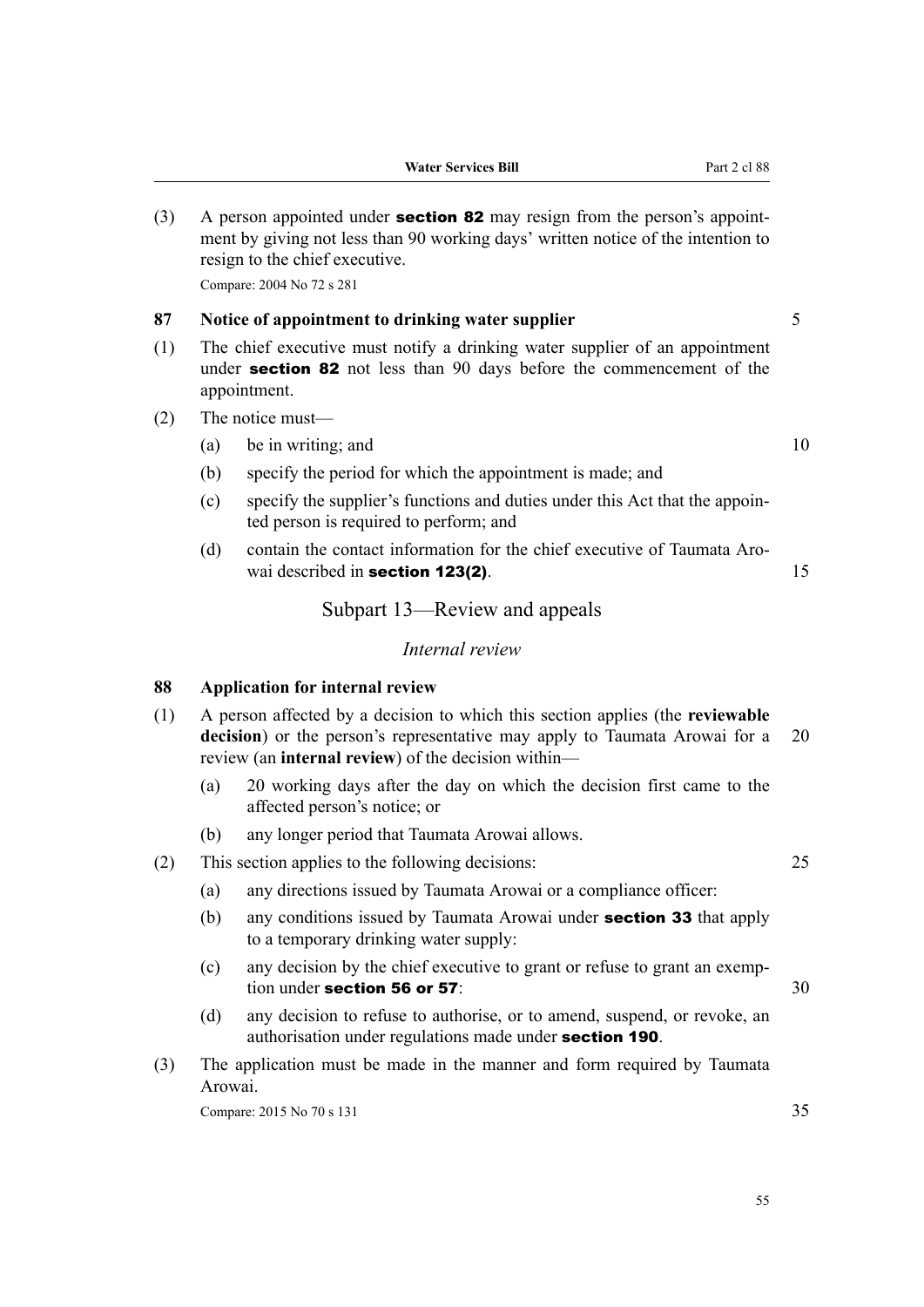# **89 Decision of Taumata Arowai**

- (1) Taumata Arowai must review the reviewable decision and make a decision—
	- (a) as soon as practicable; and
	- (b) in any case, within 20 working days after the application for internal review is received. 5
- (2) However, the individual who made the reviewable decision must not review the decision.
- (3) Taumata Arowai's decision may—
	- (a) confirm or vary the reviewable decision; or
	- (b) set aside the reviewable decision; or 10
	- (c) set aside the reviewable decision and substitute another decision that Taumata Arowai considers appropriate.
- (4) Taumata Arowai may seek further information from the applicant, and, if it does,—
	- (a) the applicant must provide the information within the period (not less 15 than 7 working days) specified by Taumata Arowai in the request for information; and
	- (b) the period specified in **subsection (1)(b)** ceases to run until the applicant provides the information to Taumata Arowai.
- (5) If the applicant does not provide the further information within the required 20 time, Taumata Arowai may make a decision on the internal review on the basis of the information held by Taumata Arowai.
- (6) If the reviewable decision is not varied or set aside within the period specified in subsection (1)(b), the decision is to be treated as having been confirmed by Taumata Arowai. 25

Compare: 2015 No 70 s 132

#### **90 Notice of decision on internal review**

As soon as practicable after making a decision in accordance with **section 89**, Taumata Arowai must give the applicant in writing—

- (a) the decision on the internal review; and 30
- (b) the reasons for the decision.

Compare: 2015 No 70 s 133

## **91 Stay of reviewable decision on internal review**

- (1) If an application is made for an internal review of a decision, Taumata Arowai may stay the operation of the decision. 35
- (2) Taumata Arowai may stay the operation of a decision—
	- (a) on Taumata Arowai's own initiative; or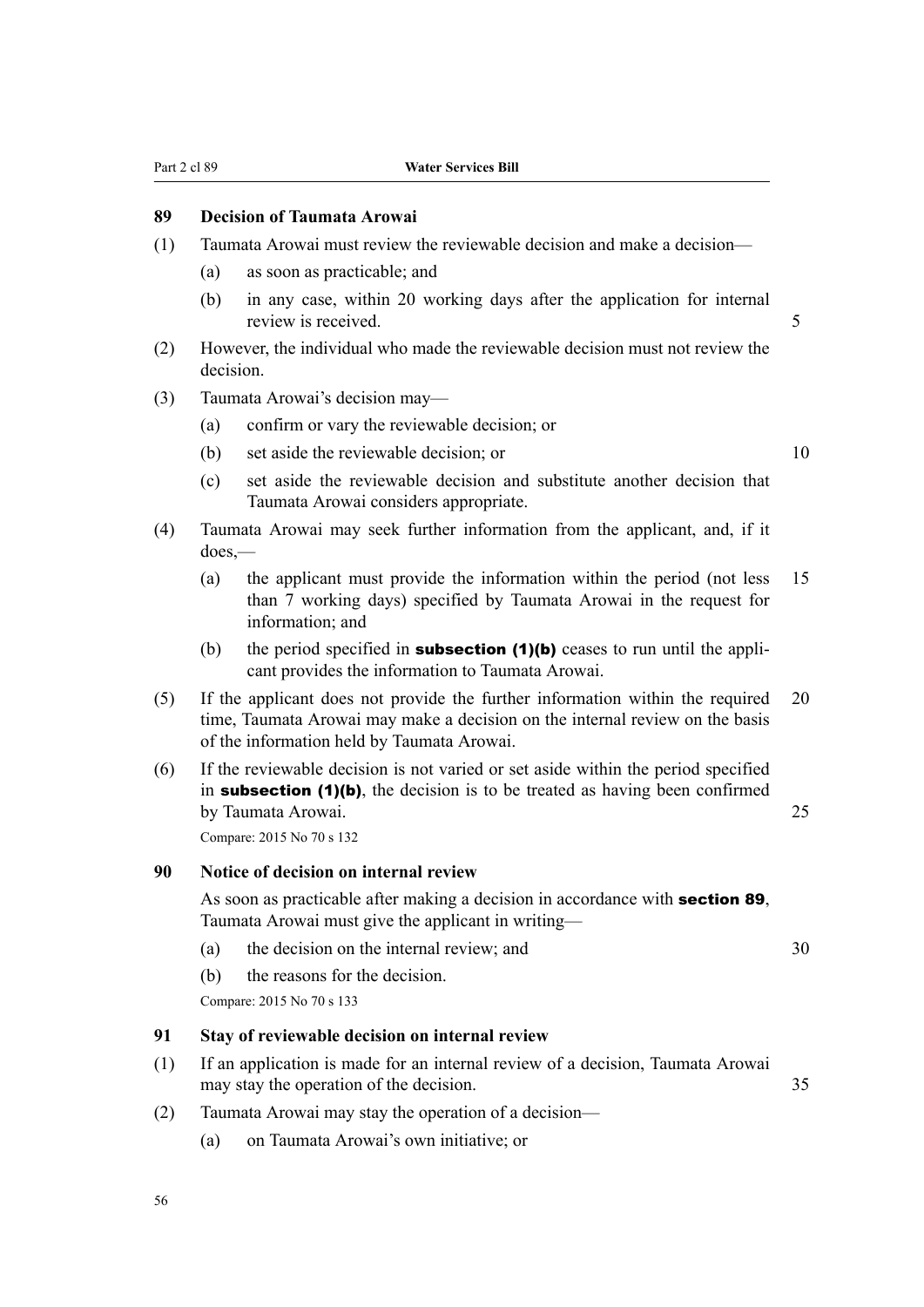- (b) on the application of the applicant for review.
- (3) Taumata Arowai must make a decision on an application for a stay within 3 working days after Taumata Arowai receives the application.
- (4) If Taumata Arowai has not made a decision on an application under **subsection (2)(b)** within the time set out in **subsection (3)**, Taumata Arowai is to  $5$ be treated as having made a decision to grant a stay.
- (5) A stay of the operation of a decision pending a decision on an internal review continues until the reviewer has made a decision on the review. Compare: 2015 No 70 s 134

## *Appeals* 10

## **92 Appeal**

- (1) A person may appeal to the District Court against any of the following on the grounds that it is unreasonable:
	- (a) a decision or determination specified in **section 63(5)**:
	- (b) Taumata Arowai's decision under **section 89** on an internal review:  $15$
	- (c) the whole or any part of a compliance order issued under **section 118**.
- (2) The appeal must be lodged within 20 working days after the day on which the decision or determination first came to the person's notice or the compliance order was served on the person.
- (4) On an appeal under **subsection (1)**, the court must inquire into the decision,  $20$ determination, or compliance order and may—
	- (a) confirm or vary the decision, determination, or compliance order; or
	- (b) set aside the decision or determination, or cancel the compliance order; or
	- (c) set aside the decision or determination and substitute another decision or 25 determination that the court considers appropriate; or
	- (d) cancel the compliance order and substitute another compliance order that the court considers appropriate; or
	- (e) refer the decision, determination, or compliance order back to the decision maker with the court's opinion, together with any directions as to 30 how the matter should be dealt with.

Compare: 2015 No 70 s 135

## **93 Interim order by District Court**

- (1) At any time before the final determination of an appeal, the District Court may make an interim order. 35
- (2) An interim order may be subject to any conditions that the District Court thinks fit.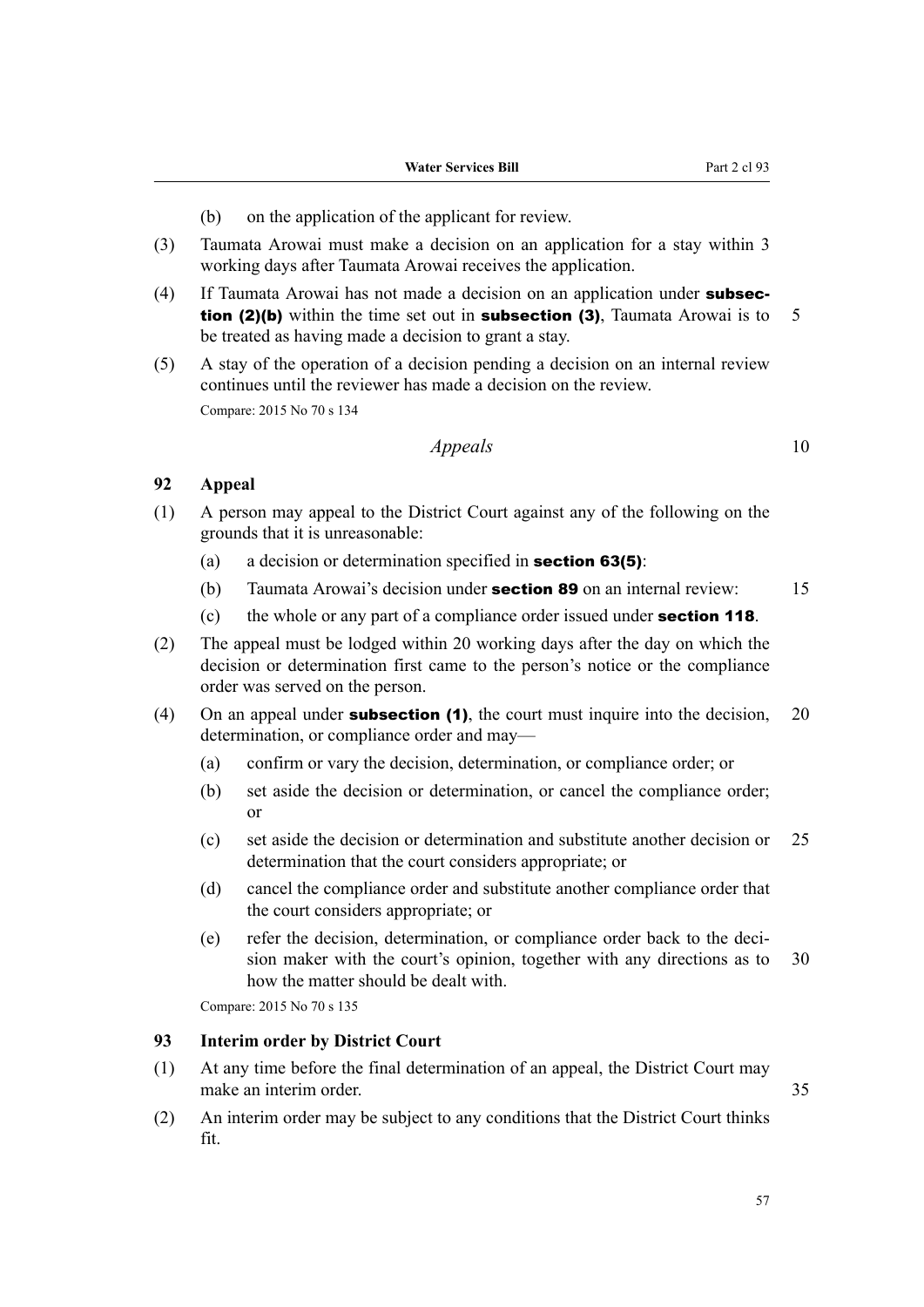(3) If the District Court makes an interim order, the Registrar of that court must send a copy of the order to Taumata Arowai. Compare: 2013 No 148 s 23

## **94 Appeal to High Court**

- (1) A person may appeal to the High Court on a question of law only from a decision by the District Court that determines an appeal under **section 92(1) sec**tion 63(5) or 92(1).
- (2) An appeal must be made by giving notice of appeal no later than 20 working days after the date on which notice of the decision was communicated to the appellant or any further time that the High Court may allow. 10
	-
- (3) However, nothing in this section affects the right of any person to apply for judicial review.

Compare: 2013 No 148 s 22

## **95 Appeals to Court of Appeal or Supreme Court**

- (1) A party to an appeal under **section 94** may appeal to the Court of Appeal or 15 the Supreme Court against any determination of the High Court on a question of law arising in that appeal, with the leave of the court appealed to.
- (2) The Court of Appeal or the Supreme Court hearing an appeal under this section has the same power to adjudicate on the appeal as the High Court had.
- (3) Subsection (1) is subject to section 75 of the Senior Courts Act 2016 (which 20 provides that the Supreme Court must not give leave to appeal directly to it against a decision made in a court other than the Court of Appeal unless it is satisfied that there are exceptional circumstances that justify taking the proposed appeal directly to the Supreme Court).

## **96 Effect of appeal against compliance order** 25

An appeal under sections 92 to 95 against a compliance order has the following effects:

- (a) the chief executive whose compliance order is appealed against must not revoke or amend the order while the order is the subject of an appeal or while the time for the person's appeal rights is running; and 30
- (b) an appeal against a compliance order does not operate as a stay of that order unless the court orders otherwise.

Compare: 1999 No 142 s 156H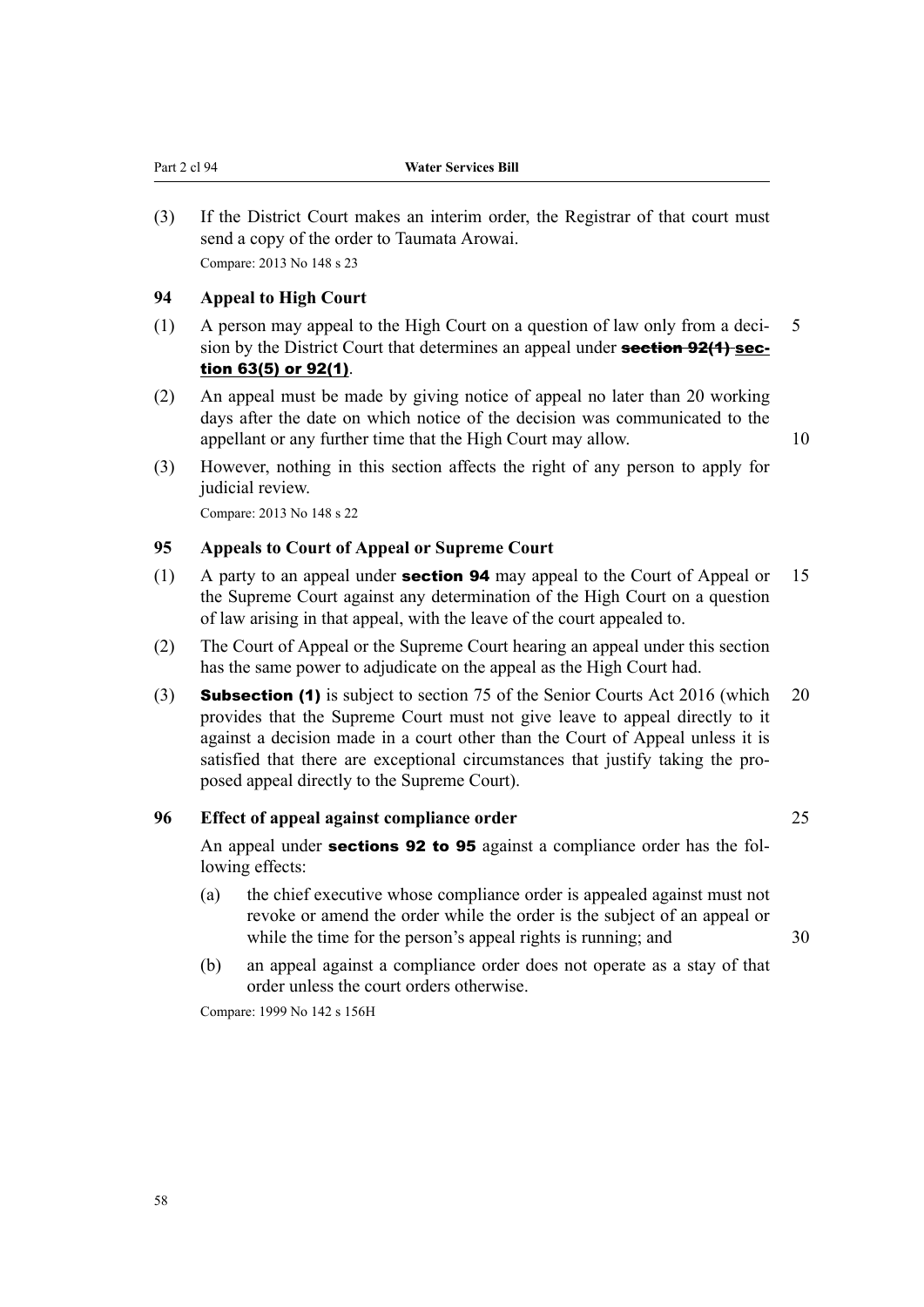# **Part 3 Enforcement and other matters**

Subpart 1—Provisions relating to appointment of compliance officers

#### **97 Appointment of compliance officers**

- (1) Taumata Arowai may, by notice in writing, appoint any of the following as a 5 compliance officer:
	- (a) an employee of Taumata Arowai:
	- (b) an employee of a department (within the meaning of the State Sector Act 1988):
	- (c) an employee of the State services (within the meaning of the State Sector 10 Act 1988):
	- (d) any other person who Taumata Arowai is satisfied—
		- (i) is suitably qualified and trained:
		- (ii) belongs to a class of persons who are suitably qualified and trained to exercise any or all of the powers of, and carry out any 15 or all of the duties of, a compliance officer.
- (2) A compliance officer's compliance powers are subject to any conditions or limitations specified in the notice of the officer's appointment.
- (3) However, the exercise of a compliance power by a compliance officer is not invalid merely because it did not comply with the conditions specified in the 20 notice of the officer's appointment.

Compare: 2015 No 70 s 163

## **98 Identity cards**

- (1) Taumata Arowai must give each compliance officer an identity card that—
	- (a) states the person's name and appointment as a compliance officer; and 25
	- (b) includes any other matter prescribed by regulations made under **section** 190.
- (2) A compliance officer must, when exercising compliance powers under this Act, produce their identity card for inspection on request.
- (3) A person who ceases to be a compliance officer must as soon as practicable 30 return the identity card to Taumata Arowai. Compare: 2015 No 70 s 164

### **99 Suspension and ending of appointment of compliance officers**

(1) Taumata Arowai may suspend or end the appointment of a compliance officer at any time. 35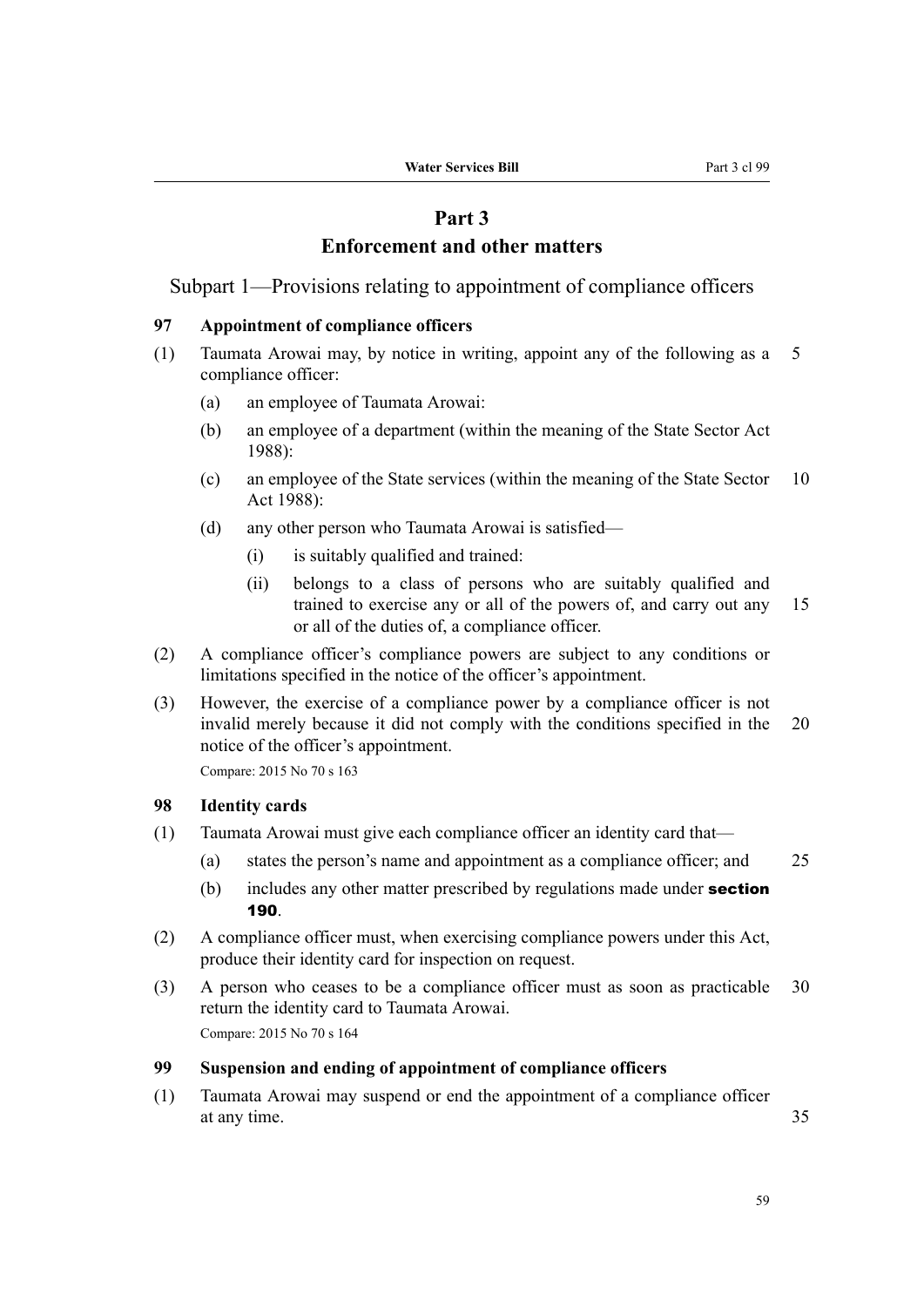| (2) | To avoid doubt, a person's appointment as a compliance officer ends when the<br>person ceases to be eligible for appointment as a compliance officer.<br>Compare: 2015 No 70 s 165 |                |
|-----|------------------------------------------------------------------------------------------------------------------------------------------------------------------------------------|----------------|
| 100 | <b>Compliance officers subject to Taumata Arowai's directions</b>                                                                                                                  |                |
| (1) | A compliance officer (whether or not an employee) is subject to directions<br>from Taumata Arowai in the exercise of the officer's compliance powers.                              | $\overline{5}$ |
| (2) | A direction under <b>subsection (1)</b> may be of a general nature or may relate to<br>a specified matter or specified class of matter.                                            |                |

(3) A failure to comply with a direction under **subsection (1)** does not invalidate the exercise of a compliance officer's compliance power. 10 Compare: 2015 No 70 s 166

## **101 Chief executive has powers of compliance officer**

Part 3 cl 100 **Water Services Bill**

The chief executive has all the powers that a compliance officer has under this Act.

Compare: 2015 No 70 s 167 15

## Subpart 2—Powers of compliance officers

## *Purpose*

## **102 Purpose of powers in this subpart**

A compliance officer may exercise a power under this subpart only for 1 or more of the following purposes: 20

- (a) to ensure that legislative requirements have been, are being, or will be complied with:
- (b) to ensure that a drinking water supplier has been, is, or will be comply‐ ing with a drinking water safety plan:
- (c) to ensure that local authorities and others are complying with any under‐ 25 takings made as part of a source water risk management plan:
- (d) to respond to serious risks to public health relating to drinking water:
- (e) to investigate anything that might have contaminated drinking water and poses a risk to human life or public health:
- (f) to investigate the commission of offences under this Act: 30
- (g) to bring proceedings in relation to any compliance orders, enforceable undertakings, or offences under this Act.

Compare: 1956 No 65 s 69ZN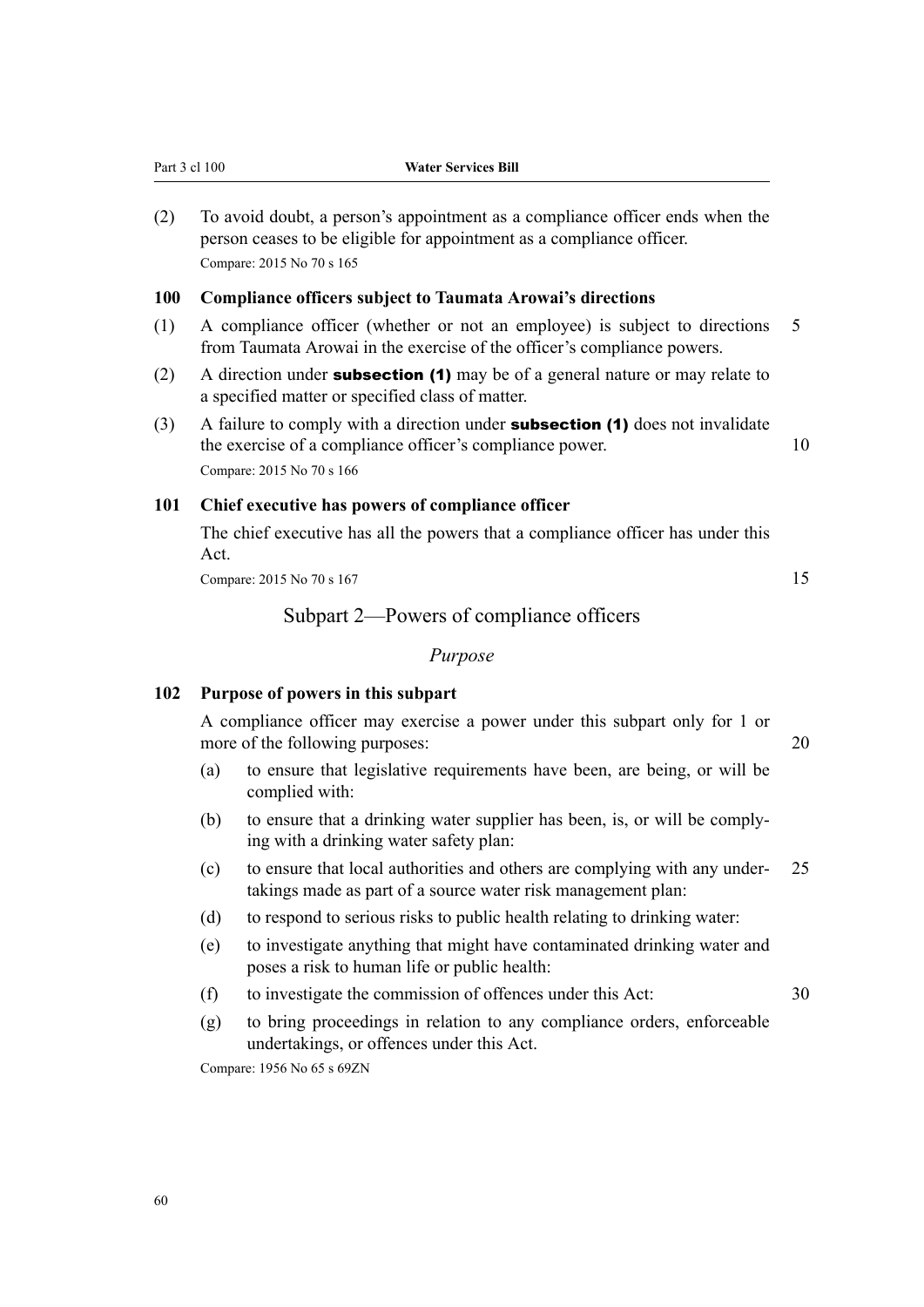#### *Directions*

## **103 Directions**

- (1) A compliance officer may issue a direction to a drinking water supplier, or to any person supplying drinking water under **section 34**, for the purposes in section 102(a) to (d).  $5$
- (2) A drinking water supplier or other person to whom a direction is issued must comply with the direction within any time frame (including immediately) specified in the direction (if any).
- (3) A direction may be amended or revoked at any time.
- (4) The amendment or revocation of a direction does not have retrospective effect. 10
- (5) A compliance officer must issue a direction under this section in accordance with the requirements in **section 123**.
- (6) To avoid doubt, a direction issued under this section may require the treatment of drinking water.

## *Dealing with serious risk to public health* 15

#### **104 Compliance officer powers where serious risk to public health exists**

- (1) This section applies if a compliance officer believes, on reasonable grounds, that there is a serious risk to public health.
- (2) In this subpart, **serious risk to public health** means a serious risk relating to—
	- (a) the drinking water supplied to consumers; or 20
	- (b) the ongoing supply of a sufficient quantity of drinking water to consumers.
- (3) If this section applies, the compliance officer may—
	- (a) take immediate action, or direct any person to take immediate action, to prevent, reduce, or eliminate the serious risk to public health: 25
	- (b) direct any person to stop, or prohibit any person from starting, anything that Taumata Arowai believes, on reasonable grounds, is a cause of, or contributes to, the serious risk to public health:
	- (c) direct all persons within a specific area to use an alternative drinking water supply: 30
	- (d) direct a drinking water supplier to make arrangements to ensure that an alternative drinking water supply is available to affected persons (for example, by water carrier).
- (4) Every person who is directed by a compliance officer under subsection (3) must comply with that direction. 35
- (5) A compliance officer must issue a direction under this section in accordance with the requirements in **section 123**.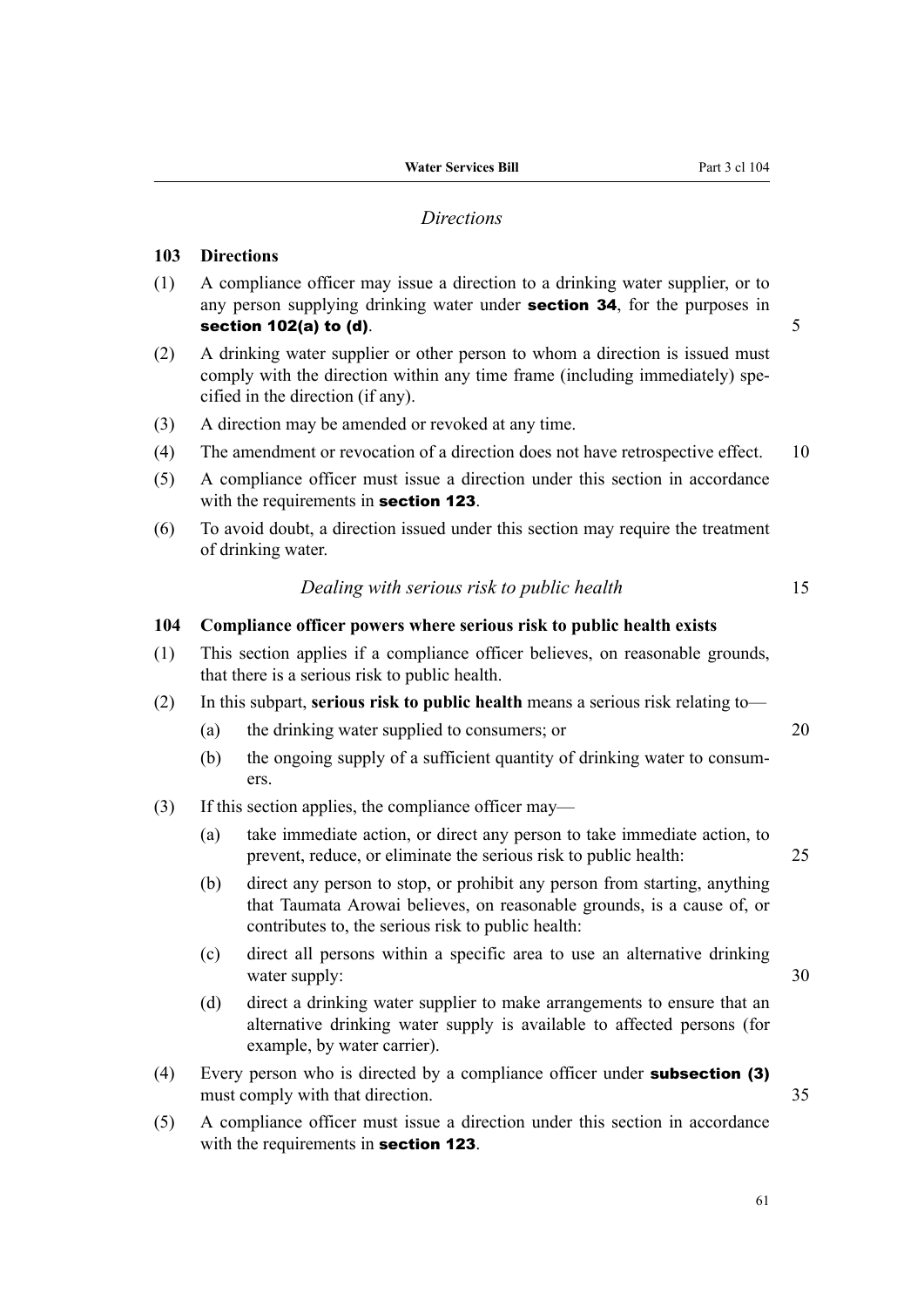(6) To avoid doubt, a direction issued under this section may require the treatment of drinking water.

Compare: 1956 No 65 s 69ZO(1), (2)

## **105 Requirements relating to exercise of section 104 powers**

- (1) The exercise of any power referred to in **section 104(3)** that would otherwise  $\overline{\phantom{a}}$  5 involve the contravention of any of sections 9, 12, 13, 14, and 15 of the Resource Management Act 1991 is not a contravention of any of those sections if, before the exercise of the power, the compliance officer—
	- (a) consults the relevant consent authority and takes account of any views expressed by the authority about the way in which the power is to be 10 exercised; and
	- (b) obtains the consent of Taumata Arowai to the exercise of the power.
- (2) A compliance officer must—
	- (a) take all practicable steps to consult affected drinking water suppliers before exercising a power referred to in **section 104(3)**; and 15
		-
	- (b) in every case, take all reasonable steps to comply with rules that relate to health and safety at any place, while the officer exercises any power referred to in **section 104(3)** in that case.
- (4) A direction imposed under **section 104(3)** ceases to have effect at the expiry of 72 hours after it is imposed unless, before the expiry of that period, Taumata 20 Arowai—
	- (a) is satisfied that the direction ought to continue in effect; and
	- (b) has declared a drinking water emergency under section 58 in relation to the risk of harm that was the reason for imposing that direction.

Compare:  $1956 \text{ No } 65 \text{ s } 69 \text{ZO}(3) - (5)$  25

### *Power to take samples*

#### **106 Power to take and test samples**

A compliance officer may, as they consider necessary,—

- (a) take and test samples of, and conduct inquiries or inspection in relation to, all or any of the following: 30
	- (i) a source of a drinking water supply:
	- (ii) raw water:
	- (iii) drinking water; and
- (b) direct any drinking water supplier to take a specified action referred to in **paragraph (a)** and to report to the officer with the results; and 35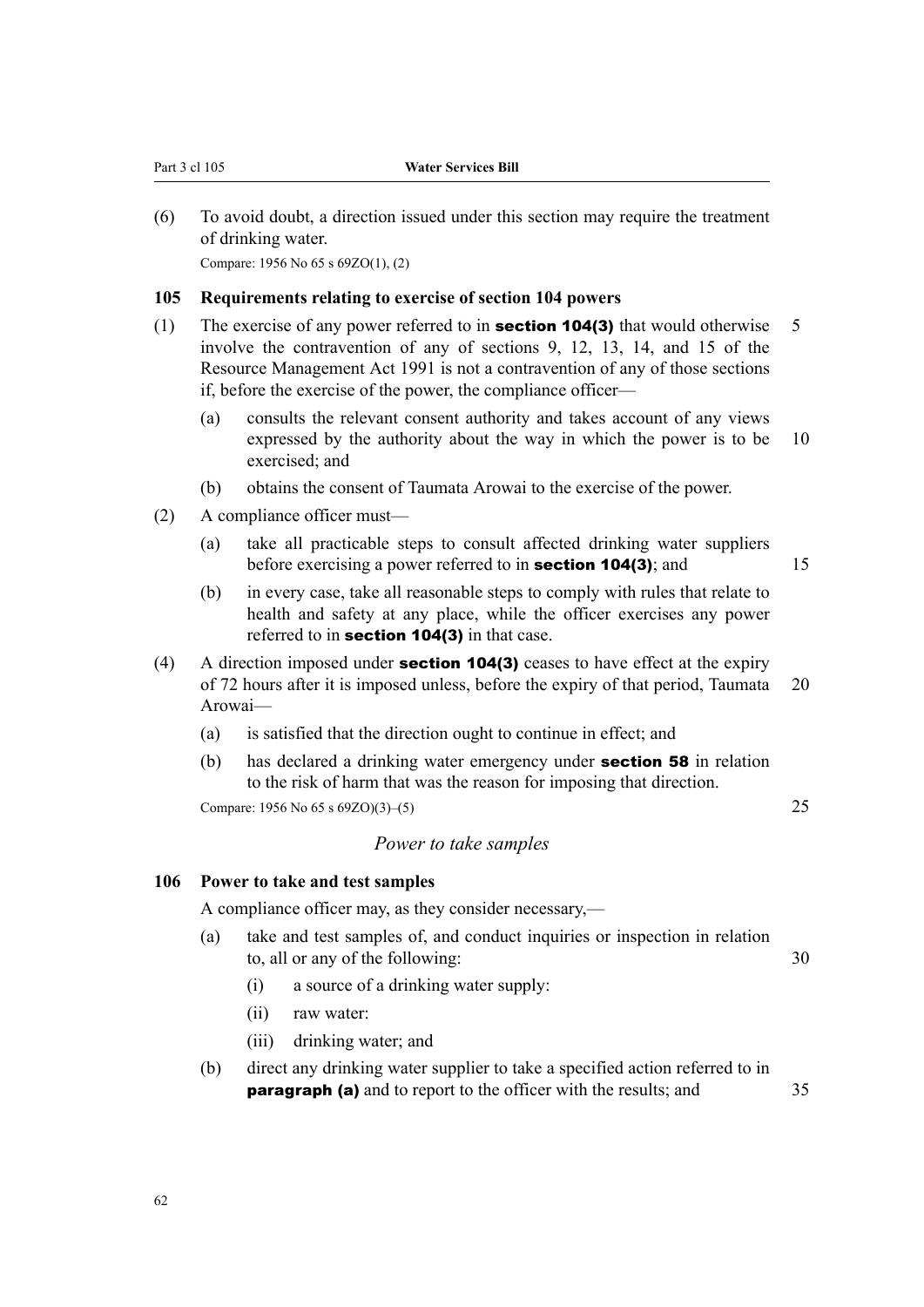(c) direct a drinking water supplier to test samples at any facility the officer considers necessary, such as an accredited laboratory. Compare: 1956 No 65 s 69ZP(1)(e)–(h)

## *Power to obtain information*

## **107 Power to obtain information** 5

- (1) A compliance officer may, for the purpose of performing or exercising their functions or powers,—
	- (a) inspect, at all reasonable times, all records and documents of every description in the possession or control of a drinking water supplier that are required to be kept under this Act; and 10
	- (b) make copies of, or take extracts from, those records and documents; and
	- (c) direct any person who has possession or control of those records and documents to supply to the compliance officer, in any reasonable manner that the officer specifies, all or any of those records or documents; and
	- (d) take photographs, video recordings, and other visual images; and 15
	- (e) take audio sound recordings; and
	- (f) make electronic records.
- (2) The compliance officer must, no later than 10 working days after directing a person to supply documents under this section, provide the person with an inventory of all documents taken. 20
- (3) Subpart 5 of Part 4 of the Search and Surveillance Act 2012 (privilege and con‐ fidentiality) applies to anything done under this section.
- (4) Nothing in this section limits any enactment that imposes a prohibition or restriction on the availability of any information. Compare: 1956 No 65 s 69ZP; 2014 No 32 s 300 25

## **108 Power to require name and address**

- (1) A compliance officer may require a person to provide the person's name and residential address if—
	- (a) the officer finds the person committing an offence against this Act; or
	- (b) the officer finds the person in circumstances that lead, or has information 30 that leads, the officer to reasonably suspect the person has committed an offence against this Act.
- (2) When asking a person to provide their name and residential address, the com‐ pliance officer must—
	- (a) tell the person the reason for the requirement to provide their name and 35 residential address; and

63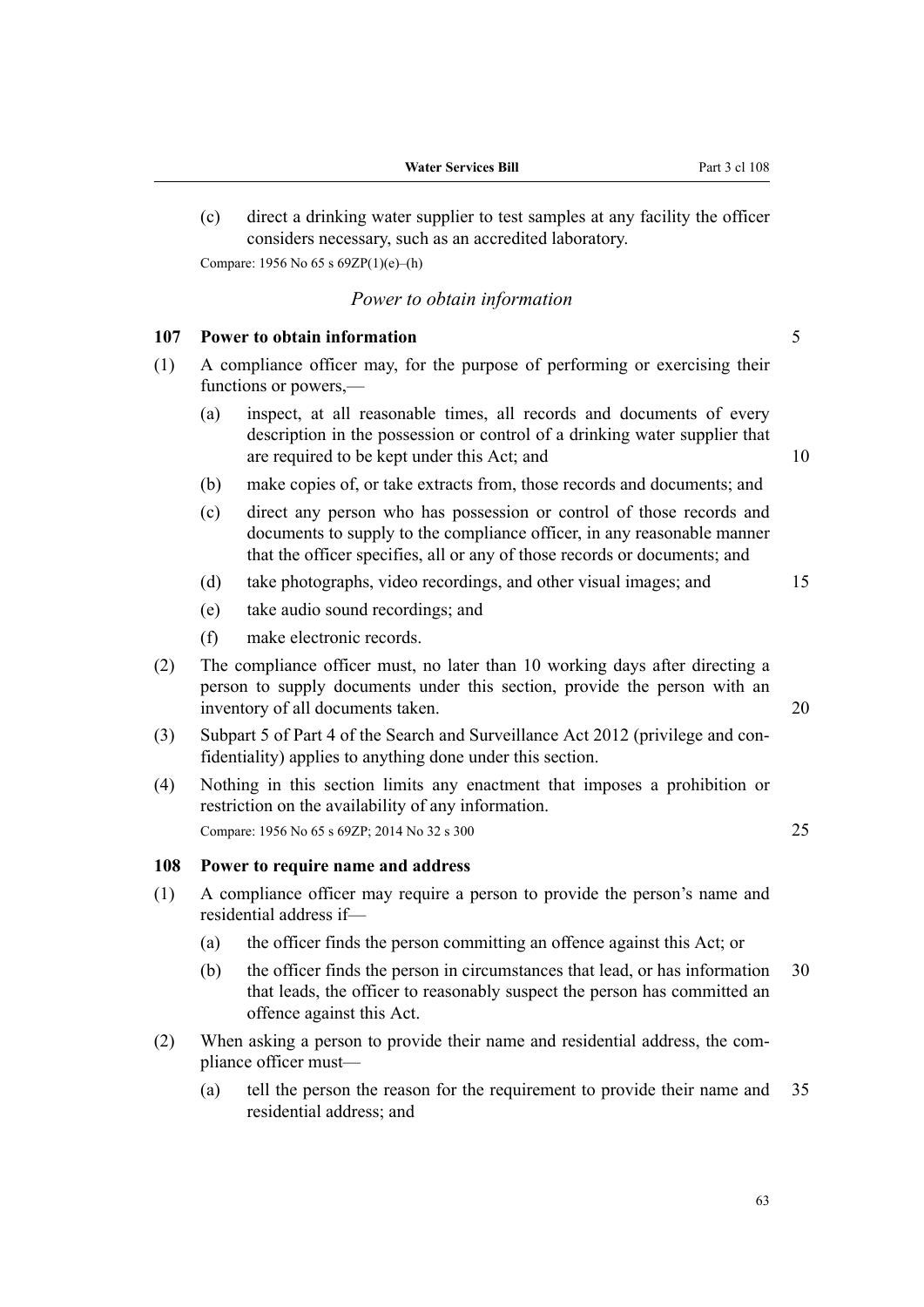- (b) warn the person that it is an offence to fail to provide their name and residential address, unless the person has a reasonable excuse.
- (3) If the compliance officer reasonably believes that the name and residential address a person provides are false, the compliance officer may require the per‐ son to give evidence of their correctness.  $\frac{5}{5}$
- (4) Subpart 5 of Part 4 of the Search and Surveillance Act 2012 (privilege and con‐ fidentiality) applies to anything done under this section.
- (5) Nothing in this section limits any enactment that imposes a prohibition or restriction on the availability of any information. Compare: 2015 No 70 s 175 10

## **109 Power to question drinking water supplier**

- (1) A compliance officer may direct a drinking water supplier to answer any ques‐ tion for the purpose of—
	- (a) ensuring that the legislative requirements have been, are being, or will be complied with; or 15
	- (b) ensuring that a drinking water supplier has been, is, or will be complying with a drinking water safety plan; or
	- (c) investigating anything that might have, or might potentially have, contaminated drinking water and poses a risk to human life or public health.
- (2) The supplier must answer the questions, subject to **subsections (3) and (4)**. 20
- (3) Subpart 5 of Part 4 of the Search and Surveillance Act 2012 (privilege and con‐ fidentiality) applies to anything done under this section.
- (4) Nothing in this section limits any enactment that imposes a prohibition or restriction on the availability of any information.

#### **109A Powers of entry and inspection** 25

- (1) A compliance officer may exercise a power under subsection (2) for 1 or more of the purposes in **section 102(a) to (e)**.
- (2) A compliance officer may, in respect of a place described in subsection  $(4)$ ,—
	- (a) enter the place; and 30
	- (b) inspect the place; and
	- (c) exercise the powers in section 106.
- (3) Before exercising the power to enter a place, the compliance officer must make reasonable efforts to contact the owner, occupier, or person in charge of the place. 35
- (4) The places are any area where infrastructure and processes are used to collect, treat, or transmit drinking water for supply to consumers, including—
	- (a) the point of supply: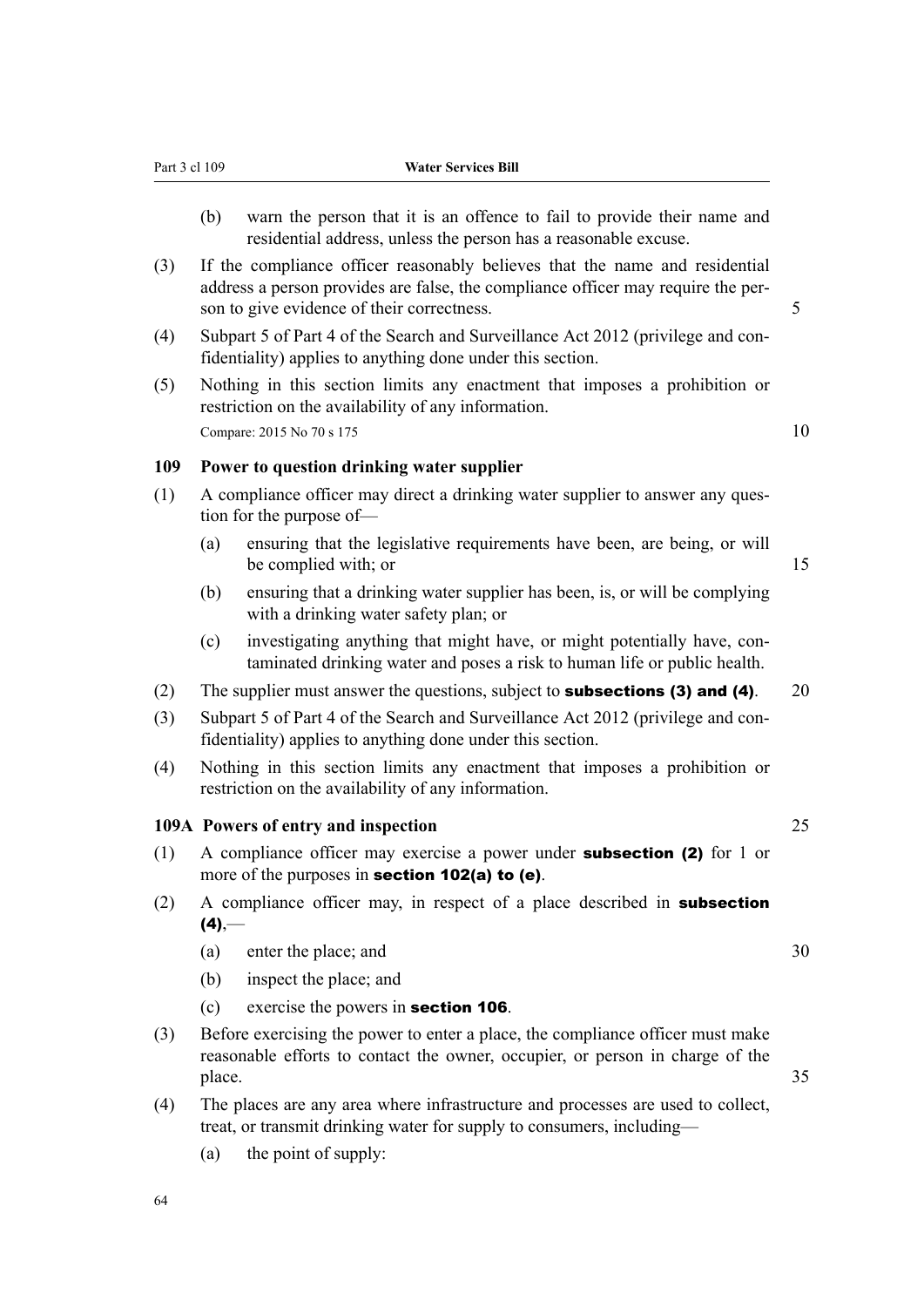- (b) any end-point treatment device:
- (c) any backflow prevention device.
- (5) A compliance officer must not enter a home or a marae under this section, except with the consent of an occupier.
- (6) A compliance officer must not enter a defence area (within the meaning of sec‐ 5 tion 2(1) of the Defence Act 1990) under this section, except in accordance with a written agreement between Taumata Arowai and the Chief of Defence Force.

## **110 Power to enter without search warrant**

- (1) A compliance officer may exercise a power under **subsection (1A)** if the offi- 10 cer believes, on reasonable grounds, that the exercise of the power is required in relation to a serious risk to public health.
- (1A) A compliance officer may, in respect of a place described in subsection  $(3)$ ,—
	- (a) enter the place without a search warrant; and 15
	- (b) search the place; and
	- (c) exercise any of the powers in sections 103 to 109.
- (2) Before exercising the power to enter a place without a search warrant, the com‐ pliance officer must make reasonable efforts to contact the owner, occupier, or person in charge of the place. 20
- (3) The places are any area where infrastructure and processes are used to collect, treat, or transmit drinking water for supply to consumers, including—
	- (a) the point of supply:
	- (b) any end-point treatment device:
	- (c) any backflow prevention device. 25
- (4) Part 4 of the Search and Surveillance Act 2012 (other than subparts 2, 3, 6, and 8 and sections 118 and 119) applies to anything done under this section.
- (6) A compliance officer must not enter a home or a marae under this section, except with the consent of an occupier.
- (7) A compliance officer must not enter a defence area (within the meaning of sec‐ 30 tion 2(1) of the Defence Act 1990) under this section, except in accordance with a written agreement between Taumata Arowai and the Chief of Defence Force.

Compare: 2014 No 32 s 311

## **111 Notice of entry** 35

(1) If a compliance officer enters any place under this Act and is unable, despite reasonable efforts, to find any person in charge, the officer must, before leaving the place, leave a written notice stating—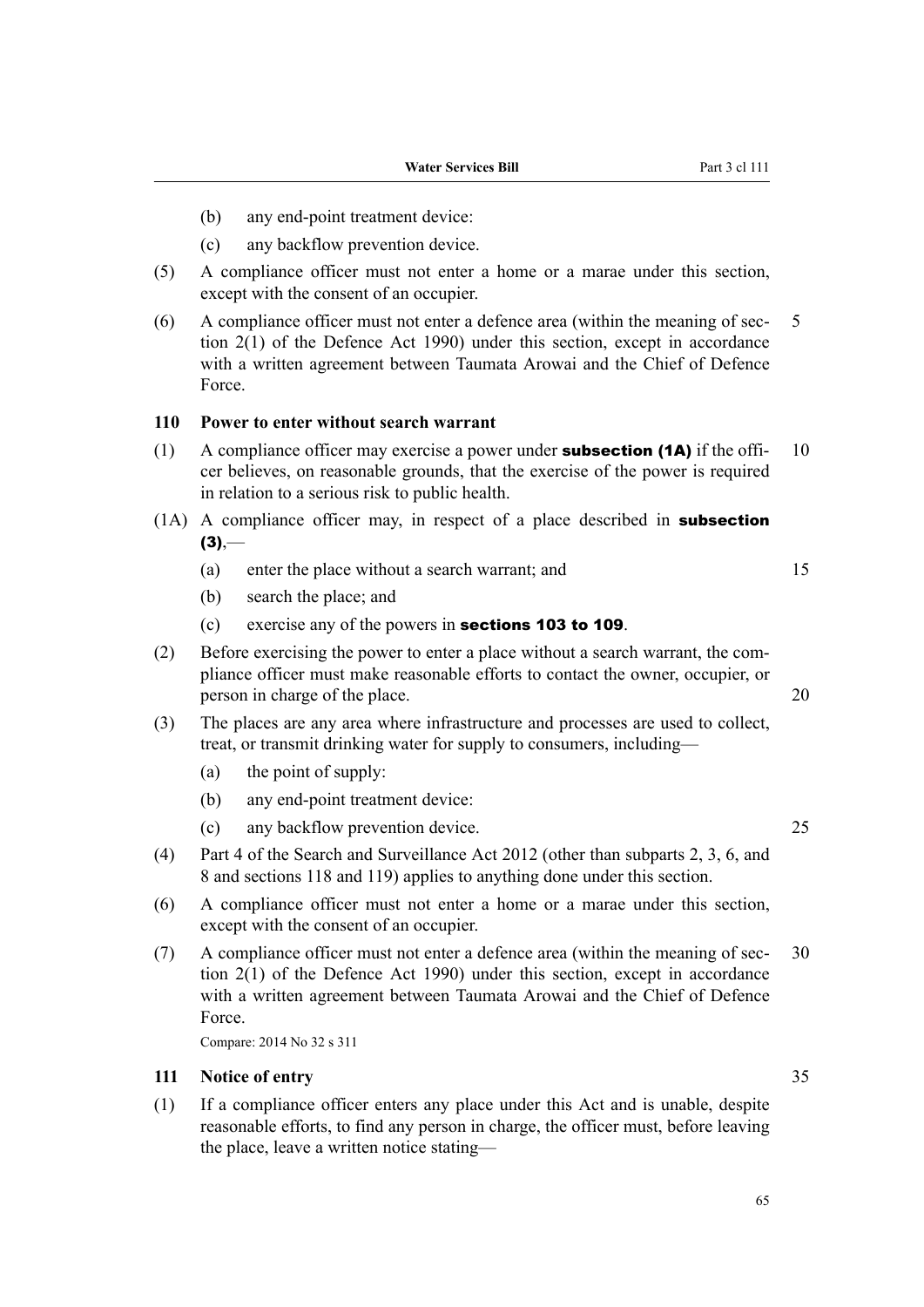- (a) the officer's identity; and
- (b) the officer's contact information; and
- (c) the date and time of entry; and
- (d) the officer's reasons for entering.
- (2) In this section, **contact information** includes— 5
	- (a) the name of the officer; and
	- (b) 1 or more of the following:
		- (i) telephone number:
		- (ii) email address:
		- (iii) physical or postal address. 10

Compare: 2015 No 70 s 171

# **112 Power of Taumata Arowai to authorise making of applications for search warrants**

- (1) Taumata Arowai may authorise a specified person to enter and search a place, vehicle, or other thing for the purpose of ascertaining whether a person has 15 engaged in or is engaging in conduct that contravenes or may contravene any legislative requirement or drinking water safety plan, if Taumata Arowai is satisfied that there are reasonable grounds—
	- (a) to suspect that person has engaged in or is engaging in conduct that con‐ stitutes or may constitute a contravention; and 20
	- (b) to believe that the search will find evidential material in or on any part of the place, vehicle, or thing.
- (2) A specified person authorised under **subsection (1)** may enter and search the place, vehicle, or other thing if—
	- (a) the occupier of the place, or the person in charge of the vehicle or thing, 25 (as the case may be) consents; or
	- (b) the specified person obtains a warrant under **subsection (3)**.
- (3) An issuing officer may issue a search warrant in relation to a place, vehicle, or thing on an application made in the manner provided by subpart 3 of Part 4 of the Search and Surveillance Act 2012 by a specified person authorised under 30 subsection (1), if the issuing officer is satisfied that there are reasonable grounds—
	- (a) to suspect that a person has engaged in or is engaging in conduct that contravenes or may contravene any legislative requirement or drinking water safety plan; and 35
	- (b) to believe that the search will find evidential material in or on any part of the place, vehicle, or thing.
- (4) In this section, **specified person** means—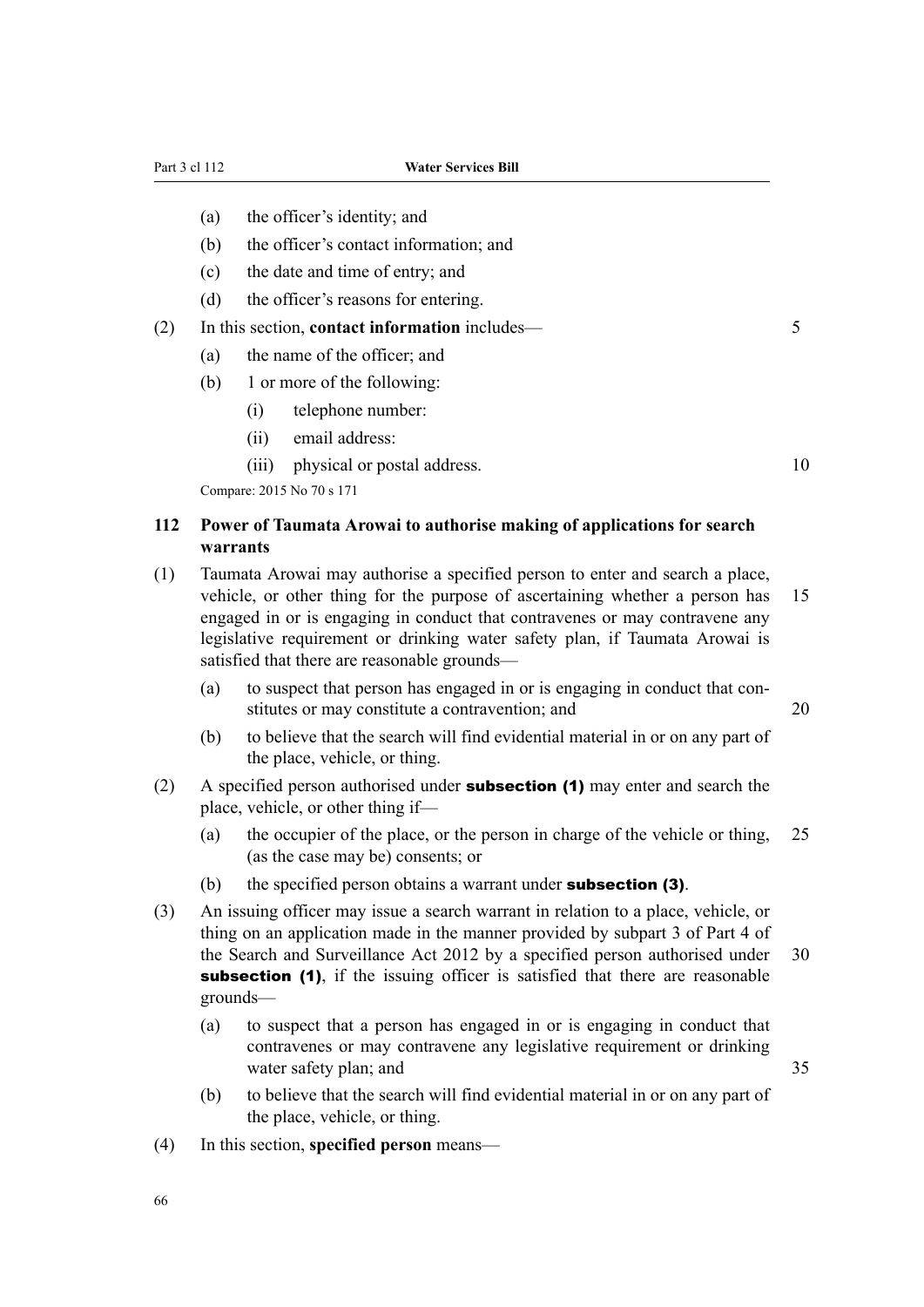- (a) a compliance officer; or
- (b) an employee of Taumata Arowai; or
- (c) any other person who Taumata Arowai is satisfied is suitably qualified and trained.
- (5) Despite **subsection (4)**, a constable may apply for a warrant to be issued 5 under **subsection (3)** without an authorisation from Taumata Arowai under subsection (1).
- (6) The provisions of subpart 2 of Part 3 and Part 4 of the Search and Surveillance Act 2012 (except section 118 and 119) apply, with any necessary modifications. 10

Compare: 2015 No 70 s 173

## **113 Continuation of powers of entry and inspection without search warrants**

A compliance officer who, in the course of exercising a power under **section** 110, finds evidence of contravention of any relevant legislative requirement or drinking water safety plan is not required to obtain a search warrant under **sec-** 15 tion 112 to continue exercising powers under section 110.

Compare: 2015 No 70 s 174

### **114 Conditions of entry, search, and seizure**

- (1) A compliance officer must take all reasonable steps to ensure that any equip‐ ment the officer has taken into a place is— 20
	- (a) free from contamination; and
	- (b) in good working order.
- (2) Section 110(e) of the Search and Surveillance Act 2012 applies. Compare: 2014 No 32 s 299

## **115 Building Act 2004** 25

- (1) If a compliance officer, in the course of performing functions or exercising powers under this Act, believes that any building or sitework that relates to the supply of drinking water does not comply with the Building Act 2004 or the building code, the officer must notify the appropriate territorial authority in writing and include details of the officer's opinion. 30
- (2) For the purposes of this section, **building**, **building code**, **sitework**, and **terri‐ torial authority** have the meanings given to them by section 7 of the Building Act 2004.

Compare: 1956 No 65 s 128A

## **116 Power to ask for assistance** 35

(1) A compliance officer who considers it necessary to do so may ask a person for assistance in performing the officer's functions or duties, or exercising the officer's powers (other than exercising a power of entry), under this Act.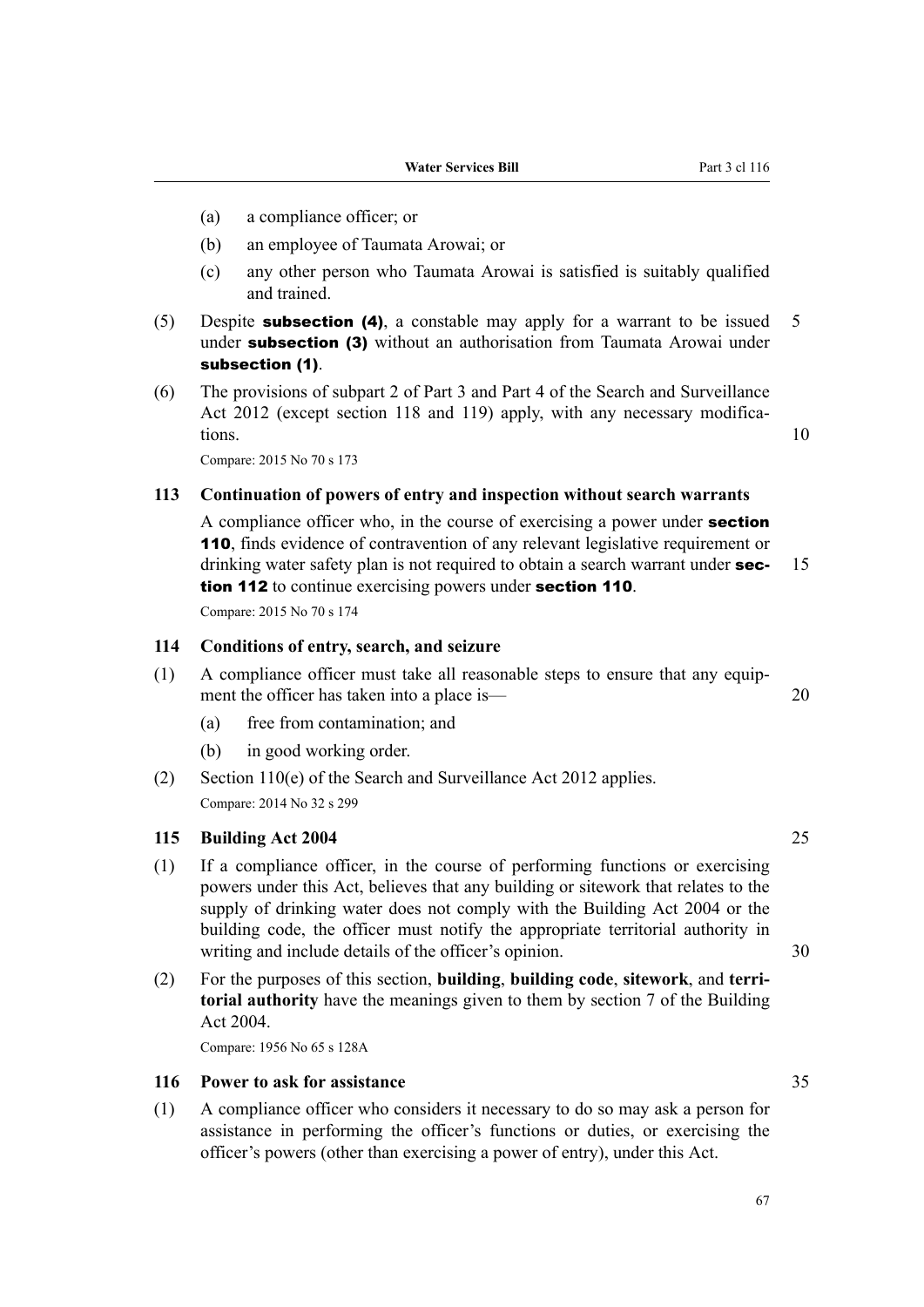| Part 3 cl 117 |                                                                                                                                                                                                                                                                                                                                       |      | <b>Water Services Bill</b>                                                                                                                                                                                           |    |  |  |  |
|---------------|---------------------------------------------------------------------------------------------------------------------------------------------------------------------------------------------------------------------------------------------------------------------------------------------------------------------------------------|------|----------------------------------------------------------------------------------------------------------------------------------------------------------------------------------------------------------------------|----|--|--|--|
| (2)           | (a)<br>(b)                                                                                                                                                                                                                                                                                                                            |      | If the person agrees to assist, they—<br>must act under the supervision of, and as instructed by, the officer; and<br>may accompany the officer into any place that the officer enters.<br>Compare: 2014 No 32 s 297 |    |  |  |  |
| 117           | Protection of persons acting under authority of Act                                                                                                                                                                                                                                                                                   |      |                                                                                                                                                                                                                      |    |  |  |  |
| (1)           | (a)<br>(b)<br>(c)                                                                                                                                                                                                                                                                                                                     |      | This section applies to the following persons:<br>a compliance officer:<br>the chief executive:<br>a person called to assist a compliance officer:                                                                   |    |  |  |  |
|               | (d)<br>(e)<br>(f)                                                                                                                                                                                                                                                                                                                     |      | Taumata Arowai:<br>an operator appointed under section $82(2)$ :<br>a specified person authorised under section 112(1).                                                                                              | 10 |  |  |  |
| (2)           | The person is protected from civil and criminal liability, however it may arise,<br>for any act that the person does or omits to do in the performance or purported<br>performance of the person's functions or duties, or the exercise or purported<br>exercise of the person's powers, under this Act-<br>in good faith; and<br>(a) |      |                                                                                                                                                                                                                      |    |  |  |  |
|               | (b)                                                                                                                                                                                                                                                                                                                                   |      | with reasonable cause.                                                                                                                                                                                               |    |  |  |  |
| (3)           |                                                                                                                                                                                                                                                                                                                                       |      | See also section 6 of the Crown Proceedings Act 1950.<br>Compare: 2014 No 32 s 351                                                                                                                                   | 20 |  |  |  |
|               |                                                                                                                                                                                                                                                                                                                                       |      | Subpart 3—Compliance orders                                                                                                                                                                                          |    |  |  |  |
| 118           | Power to issue compliance order                                                                                                                                                                                                                                                                                                       |      |                                                                                                                                                                                                                      |    |  |  |  |
| (1)           | The chief executive may serve a compliance order on any person—                                                                                                                                                                                                                                                                       |      |                                                                                                                                                                                                                      |    |  |  |  |
|               | requiring that person to stop, or prohibiting that person from starting,<br>(a)<br>anything done or to be done by, or on behalf of, that person that the chief<br>executive believes, on reasonable grounds,—                                                                                                                         |      |                                                                                                                                                                                                                      |    |  |  |  |
|               |                                                                                                                                                                                                                                                                                                                                       | (i)  | contravenes, or is likely to contravene, any legislative requirement<br>or drinking water safety plan (including any undertakings given<br>by third parties to the plan); or                                         |    |  |  |  |
|               |                                                                                                                                                                                                                                                                                                                                       | (ii) | will or may create a serious risk to public health that relates to a<br>drinking water supply; or                                                                                                                    | 30 |  |  |  |
|               | (b)                                                                                                                                                                                                                                                                                                                                   |      | requiring that person to do something that the chief executive believes,                                                                                                                                             |    |  |  |  |

- on reasonable grounds, will— (i) ensure compliance by, or on behalf of, that person with the legisla‐
	- tive requirements or drinking water safety plan (including any 35 undertakings given by third parties to the plan); or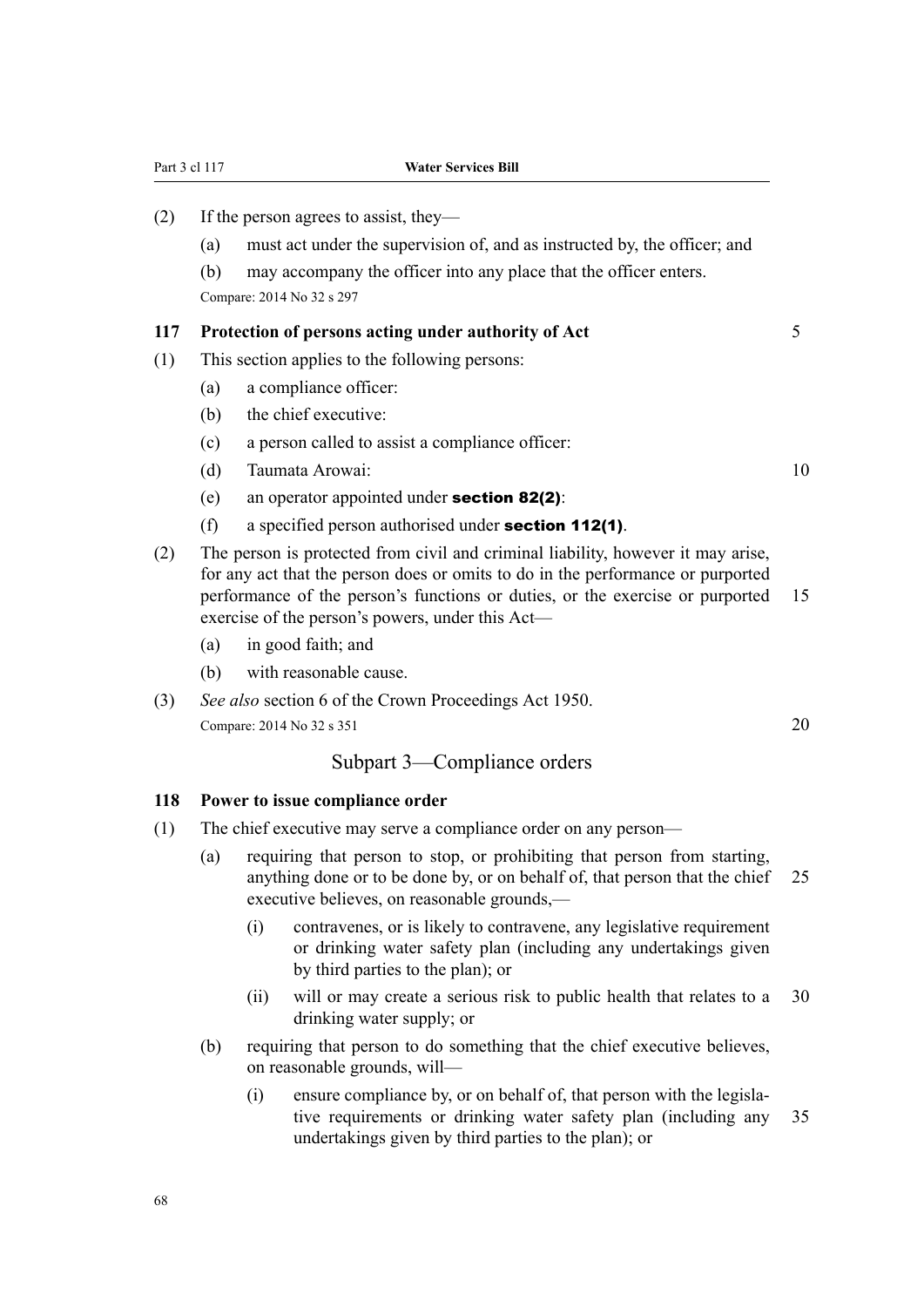- (ii) prevent, reduce, or eliminate any serious risk to public health that relates to a drinking water supply.
- (2) A compliance order may be made subject to directions and conditions (for example, directions to amend a drinking water safety plan).
- (3) To avoid doubt, a compliance order served under this section may require the 5 treatment of drinking water. Compare: 1956 No 65 s 69ZZH

#### **119 Compliance with compliance order**

- (1) A person on whom a compliance order is served must—
	- (a) comply with the order within the period specified in it; and  $10$
	- (b) unless the order directs otherwise, pay all the costs and expenses of complying with it.
- (2) This section is subject to the rights of appeal in sections 92 to 95. Compare: 1956 No 65 s 69ZZI

#### **120 Form and content of compliance order** 15

A compliance order must state—

- (a) the name of the person to whom it relates; and
- (b) the reasons for the order; and
- (c) the action required to be taken, stopped, or not taken; and
- (d) the period within which the action must be taken or stopped, being a 20 reasonable period within which to take the action required or to stop the action.

Compare: 1956 No 65 s 69ZZJ

### **121 Chief executive may vary or cancel order**

Except as provided in **section 96**, a compliance order may be amended or 25 revoked by the chief executive at any time. Compare: 2015 No 70 s 114

#### **122 Formal irregularities or defects in order**

A compliance order is not invalid merely because of any defect, irregularity, omission, or want of form in the order unless the defect, irregularity, omission, 30 or want of form causes or is likely to cause a miscarriage of justice. Compare: 2015 No 70 s 115

## **123 General provisions relating to directions and orders**

- (1) A direction, prohibition, or requirement issued under section 61, 103, or 104 and a compliance order issued under **section 118**— 35
	- (a) must be in writing; and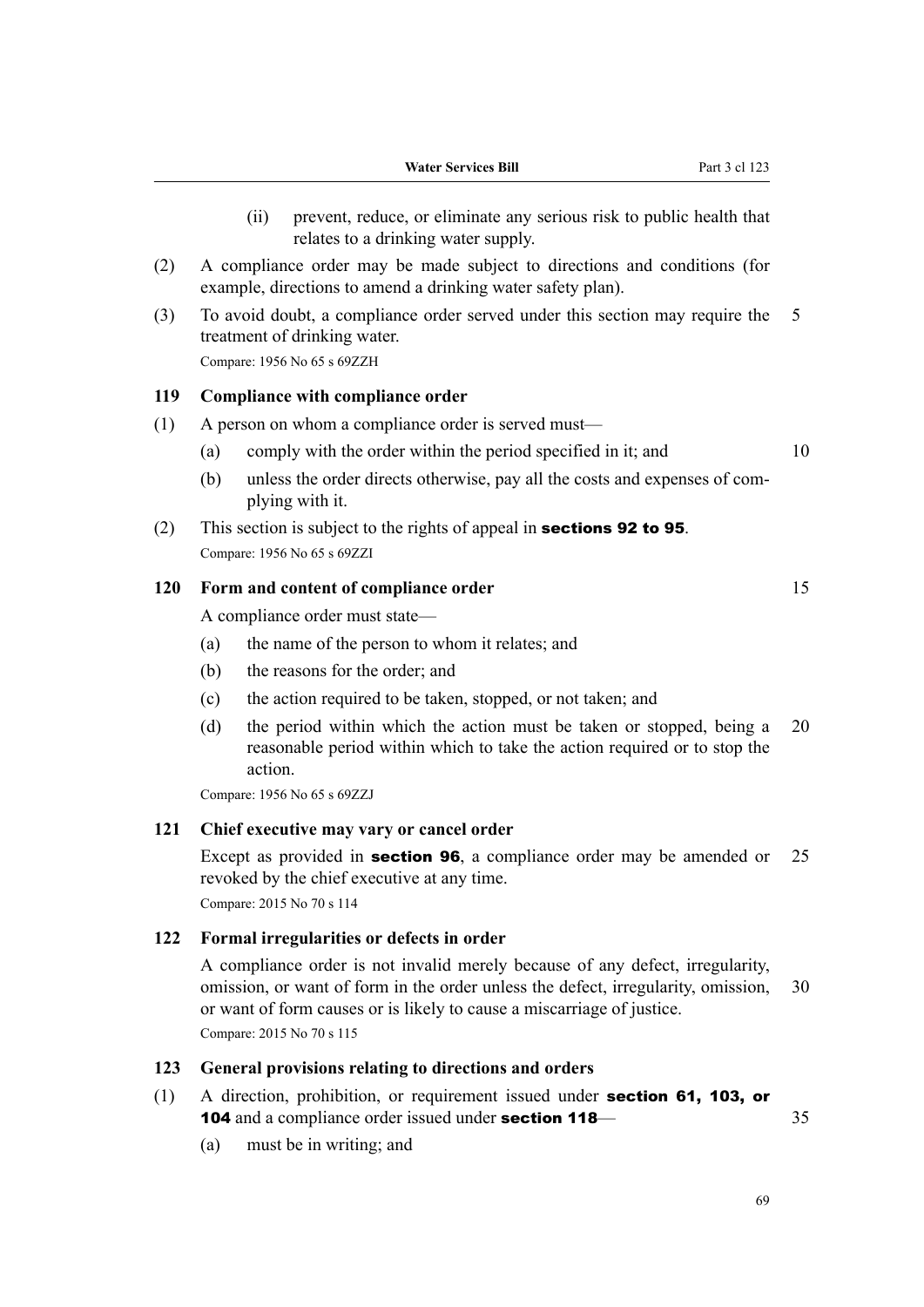- (b) must contain contact information for Taumata Arowai and the compliance officer (if applicable); and
- (c) must state that a person has a right of review under section 88 or a right of appeal under section 92; and
- (d) may be addressed to any person under the person's legal name or usual 5 business name or style.
- (2) In this section, **contact information** includes—
	- (a) the name of the chief executive, and the name of the compliance officer (if applicable); and
	- (b) 1 or more of the following:  $10$ 
		- (i) telephone number:
		- (ii) email address:
		- (iii) physical or postal address.

Compare: 2015 No 70 s 112

#### Subpart 4—Remedial action 15

#### **124 When chief executive may carry out remedial action**

- (1) This section applies if a person fails to comply with the whole or any part of a compliance order that is issued to the person.
- (2) The chief executive may take any remedial action the chief executive believes reasonable to address risks serious risks to public health after giving written 20 notice to the person of—
	- (a) the chief executive's intention to take that action; and
	- (b) the person's liability for the costs of that action.

Compare: 2015 No 70 s 119

#### **125 Power of chief executive to take other remedial action** 25

- (1) This section applies if the chief executive reasonably believes that—
	- (a) circumstances exist in which a compliance order can be issued; and
	- (b) a compliance order cannot be issued at a place because, after taking reasonable steps, the person to whom the order could be issued cannot be found.  $30$
- (2) The chief executive may take any remedial action necessary to address risks serious risks to public health.

Compare: 2015 No 70 s 120

### **126 Costs of remedial or other action**

Taumata Arowai may recover as a debt due to Taumata Arowai the reasonable 35 costs of any remedial action taken under—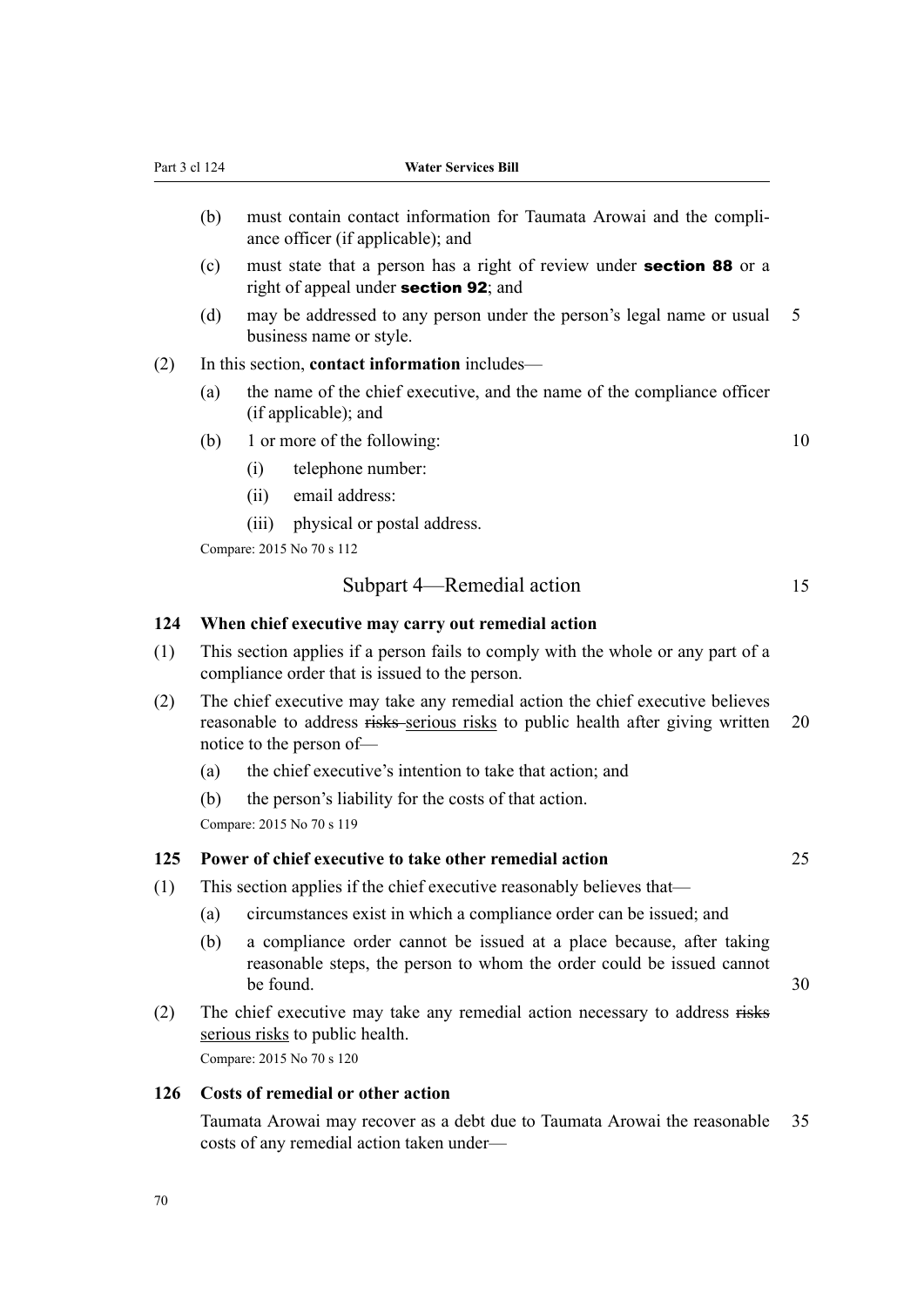- (a) section 124 from the person to whom a compliance order is issued; or
- (b) section 125 from any person to whom a compliance order could have been issued in relation to the matter.

Compare: 2015 No 70 s 121

### **127 Civil proceedings relating to non-compliance with compliance order** 5

- (1) On application by the chief executive, the District Court may make an order—
	- (a) compelling a person to comply with a compliance order; or
	- (b) restraining a person from contravening a compliance order.
- (2) The District Court may make an order—
	- (a) under **subsection (1)(a)** if it is satisfied that the person has refused or  $10$ failed to comply with a compliance order:
	- (b) under **subsection (1)(b)** if it is satisfied that the person has contravened, is contravening, or is likely to contravene a compliance order.
- (3) The District Court may make an order under this section—
	- (a) whether or not proceedings have been brought for an offence against this 15 Act in connection with any matter in relation to which the compliance order was issued; and
	- (b) whether or not the compliance period for the compliance order has expired.

Compare: 2015 No 70 s 122 20

## Subpart 5—Enforceable undertakings

### **128 Chief executive may accept enforceable undertakings**

- (1) The chief executive may accept an enforceable undertaking given by a person in writing in connection with a matter that relates to a contravention or an alleged contravention by the person of this Act, a legislative requirement, or a 25 drinking water safety plan.
- (2) The chief executive must not accept an enforceable undertaking under **sub**section (1) if the chief executive believes that the contravention or alleged contravention would amount to an offence against **section 162** section 162, **163A, or 164.** 30
- (3) The giving of an enforceable undertaking does not constitute an admission of guilt by the person giving it in relation to the contravention or alleged contra‐ vention to which the undertaking relates. Compare: 2015 No 70 s 123

# **129 Notice of decision and reasons for decision** 35

(1) The chief executive must give the person seeking to make an enforceable undertaking written notice of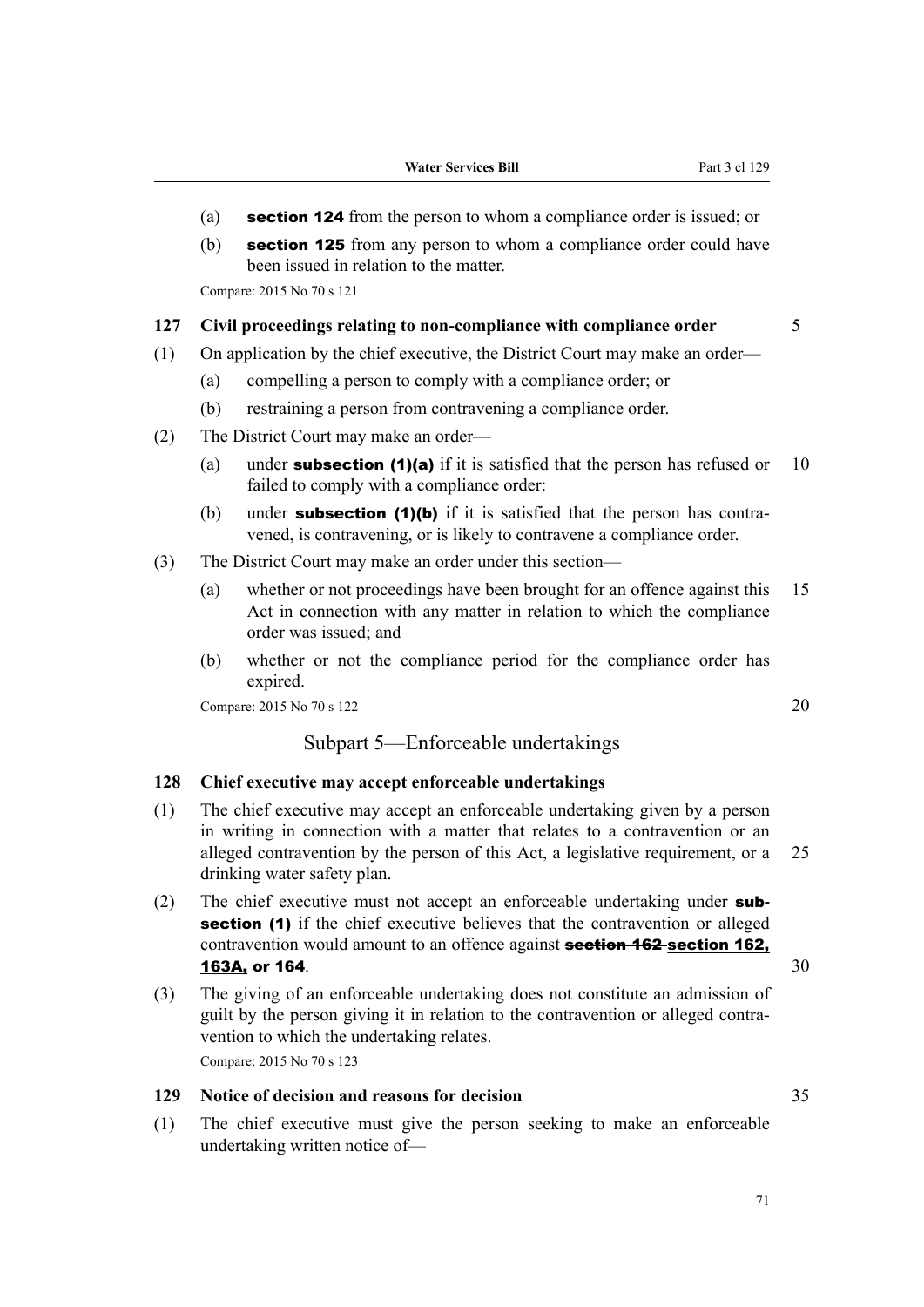Part 3 cl 130 **Water Services Bill**

- (a) the decision to accept or reject the undertaking; and
- (b) the reasons for the decision.
- (2) Taumata Arowai must make available to the public, on an Internet site main‐ tained by or on behalf of Taumata Arowai, notice of a decision to accept an enforceable undertaking and the reasons for that decision. 5
- (3) In the case of an enforceable undertaking given by a drinking water supplier, Taumata Arowai must take steps to bring the undertaking to the attention of the consumers and any drinking water supplier served by the supplier. Compare: 2015 No 70 s 124

## **130 When enforceable undertaking is enforceable** 10

An enforceable undertaking takes effect and becomes enforceable when the chief executive's decision to accept the undertaking is given to the person who made the undertaking, or at any later date specified by the chief executive. Compare: 2015 No 70 s 125

### **131 Contravention of enforceable undertaking** 15

- (1) The chief executive may apply to the High Court for an order if a person contravenes an enforceable undertaking.
- (2) If the court is satisfied that the person who made the enforceable undertaking has contravened the undertaking, the court may make either or both of the following orders: 20
	- (a) an order directing the person to comply with the undertaking:
	- (b) a civil pecuniary penalty not exceeding \$50,000 for an individual or \$300,000 in any other case:
	- (c) an order discharging the undertaking.
- (3) In addition to the orders referred to in **subsection (2)**, the court may make  $25$ any other order that the court considers appropriate in the circumstances, including orders directing the person to pay to Taumata Arowai—
	- (a) the reasonable costs of the proceedings; and
	- (b) the reasonable costs of Taumata Arowai in monitoring compliance with the enforceable undertaking in the future. 30
- (4) This section does not prevent proceedings being brought for the contravention or alleged contravention of this Act or regulations made under this Act to which the enforceable undertaking relates.

Compare: 2015 No 70 s 127

## **132 Withdrawal or variation of enforceable undertaking** 35

- (1) A person who has given an enforceable undertaking may at any time, with the written agreement of the chief executive,—
	- (a) withdraw the undertaking; or

72

- 
-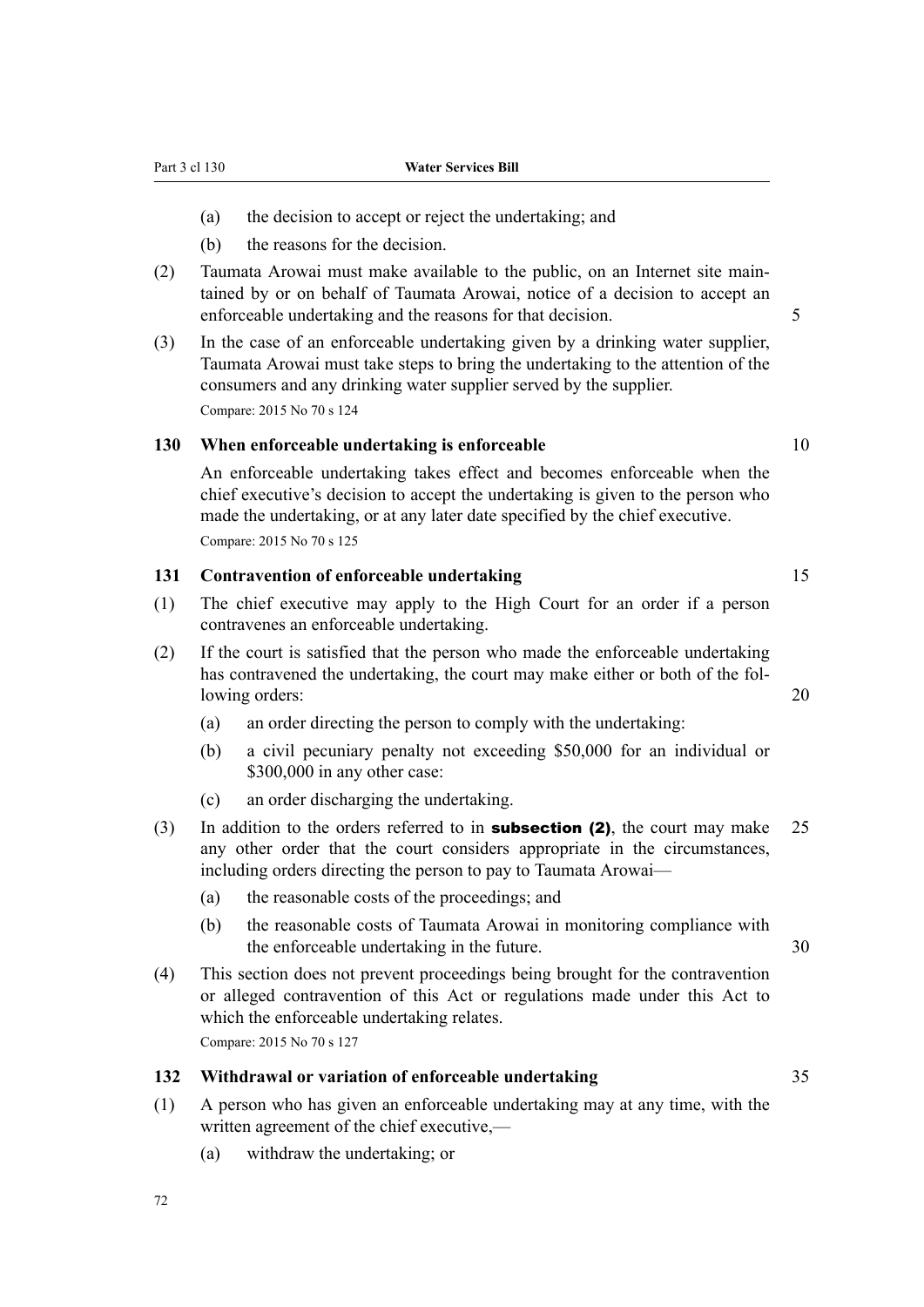- (b) vary the undertaking.
- (2) However, the provisions of the undertaking cannot be varied to provide for a different alleged contravention of this Act or regulations made under this Act.
- (3) Taumata Arowai must make available to the public, on an Internet site main‐ tained by or on behalf of Taumata Arowai, notice of the withdrawal or vari- 5 ation of an enforceable undertaking.
- (4) In the case of an enforceable undertaking given by a drinking water supplier, Taumata Arowai must take steps to bring the withdrawal or variation of the undertaking to the attention of the community served by the supplier. Compare: 2015 No 70 s 128  $10$

### **133 Proceedings for alleged contravention**

- (1) No proceedings (whether civil or criminal) for a contravention or an alleged contravention of this Act or regulations made under this Act may be brought against—
	- (a) a person who made an undertaking in relation to that contravention, 15 while the undertaking is enforceable and there is no contravention of the undertaking:
	- (b) a person who made, and has completely discharged, an enforceable undertaking in relation to that contravention.
- (2) The chief executive may accept an enforceable undertaking in relation to a 20 contravention or an alleged contravention before proceedings in relation to that contravention have been completed.
- (3) If the chief executive accepts an enforceable undertaking before the proceed‐ ings are completed, the chief executive must take all reasonable steps to have the proceedings discontinued as soon as practicable. 25 Compare: 2015 No 70 s 129

Subpart 6—Planning and reporting requirements of Taumata Arowai

### **134 Drinking water compliance, monitoring, and enforcement strategy**

- (1) The board of Taumata Arowai must prepare a drinking water compliance, monitoring, and enforcement strategy. 30
- (2) The board must review the strategy at least every 3 years.
- (3) The board may amend the strategy at any time.
- (4) The board may delegate to the chief executive the functions of preparing and amending the strategy.
- (5) The purpose of the strategy is to— 35
	- (a) provide transparency about Taumata Arowai's intended approach to ach‐ ieving compliance with drinking water regulatory requirements over a 3 year period, and the outcomes sought from that approach; and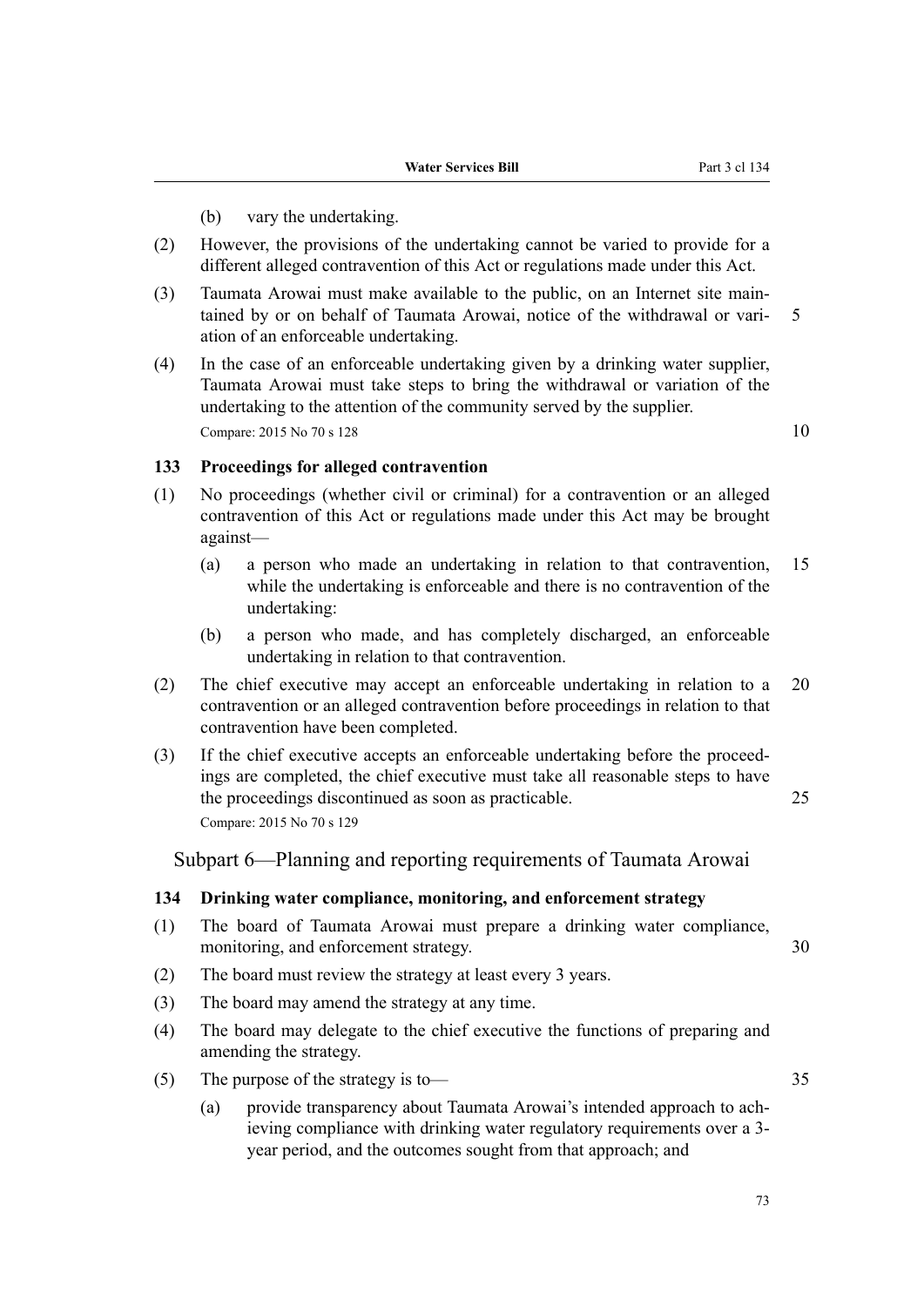- (b) provide the basis on which Taumata Arowai is accountable for the performance of its regulatory functions and the use of its regulatory powers.
- (6) The strategy must include Taumata Arowai's intended approach to—
	- (a) performing the functions in **section 32(1)**; and
	- (b) achieving and enforcing compliance with drinking water legislation and 5 standards, including how Taumata Arowai intends to—
		- (i) support drinking water suppliers of different types, sizes, and abil‐ ities to build and maintain capability to comply with their regula‐ tory responsibilities; and
		- (ii) target its activities and prioritise its resources to focus on the sup- 10 pliers, supplies, or practices that pose the greatest risk to drinking water safety; and
		- (iii) perform its regulatory functions and apply its regulatory powers; and
	- (c) exemptions issued under **sections 56 and 57**. 15
- (7) The chief executive must have regard to the strategy when performing the chief executive's functions.
- (8) Taumata Arowai must ensure that the strategy is published in accordance with section 195.

## **135 Taumata Arowai to publish annual drinking water regulation report** 20

- (1) Taumata Arowai must ensure that, before 1 July in each year, it prepares a report on—
	- (a) the extent to which persons (such as drinking water suppliers and local authorities) are complying with this Act and other enactments that relate to drinking water; and 25
	- (b) the safety of drinking water supplied by drinking water suppliers; and
	- (c) compliance rates of drinking water suppliers with the drinking water standards; and
	- (d) the extent to which the risks and hazards to source water are being iden‐ tified, managed, and monitored; and 30
	- (e) capability among drinking water suppliers and across the wider water services sector; and
	- (f) the performance of Taumata Arowai's functions, including Taumata Aro‐ wai's performance in achieving the objectives and targets of the compliance, monitoring, and enforcement strategy; and  $35$
	- (g) the extent to which this Act is meeting its main purpose.
- (2) Taumata Arowai must provide a copy of the report to the Minister and the report must be presented to the House of Representatives.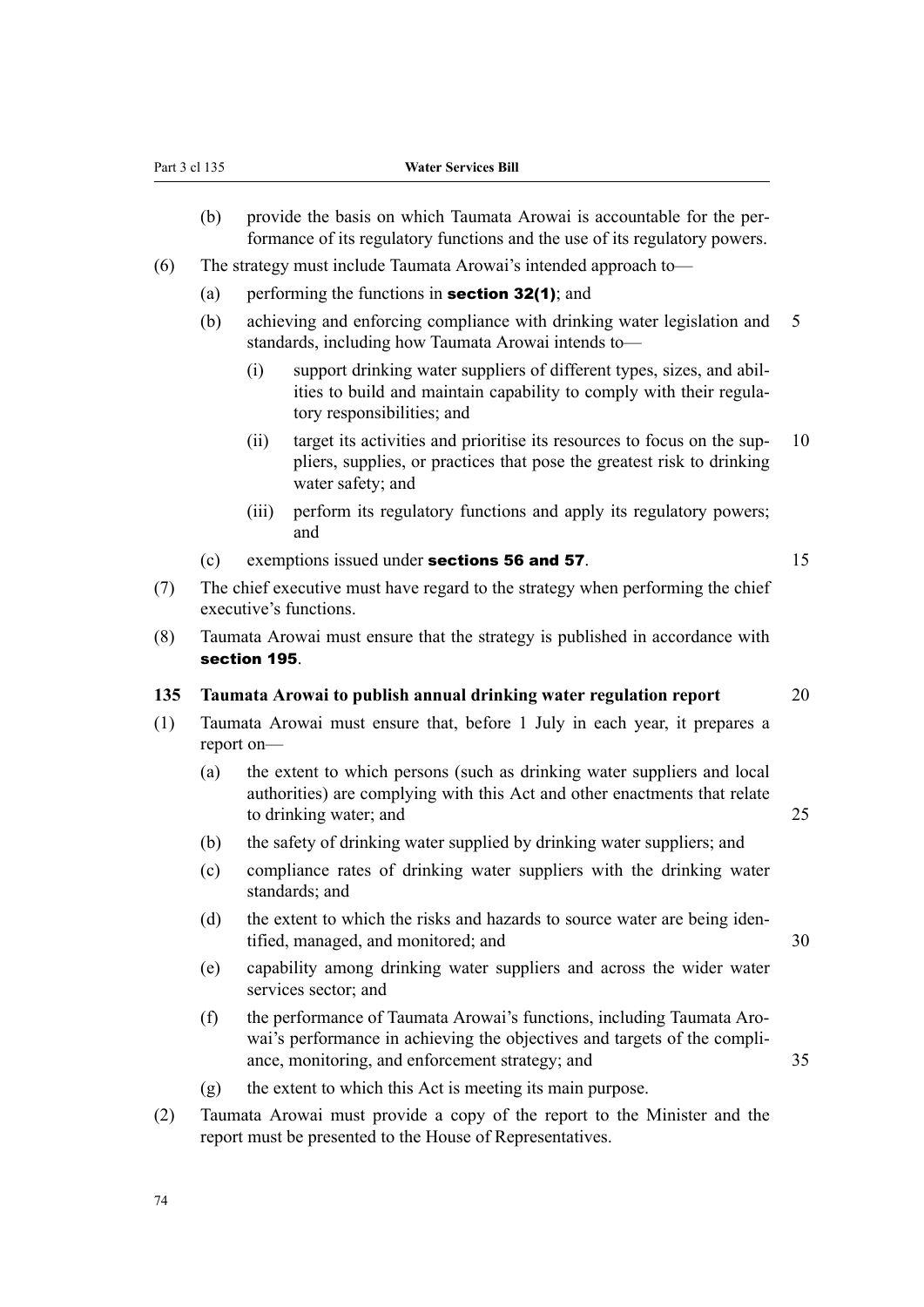| (3)              | Taumata Arowai must ensure that the report is published in accordance with<br>section 195.                                  |                                                                                                                                                                                                                                                                                              |    |  |  |
|------------------|-----------------------------------------------------------------------------------------------------------------------------|----------------------------------------------------------------------------------------------------------------------------------------------------------------------------------------------------------------------------------------------------------------------------------------------|----|--|--|
|                  |                                                                                                                             | Subpart 6A—Provisions relating to wastewater networks                                                                                                                                                                                                                                        |    |  |  |
|                  |                                                                                                                             | 135A Wastewater environmental performance standards                                                                                                                                                                                                                                          |    |  |  |
| (1)              |                                                                                                                             | Taumata Arowai may, following consultation undertaken in accordance with<br>section 52 with wastewater network operators, regional councils, and any<br>other person it considers appropriate, make wastewater environmental perform-<br>ance standards, including standards that relate to- | 5  |  |  |
|                  | (a)                                                                                                                         | discharges to air, water, or land:                                                                                                                                                                                                                                                           |    |  |  |
|                  | (b)                                                                                                                         | biosolids and any other byproducts from wastewater:                                                                                                                                                                                                                                          | 10 |  |  |
|                  | (c)                                                                                                                         | energy use:                                                                                                                                                                                                                                                                                  |    |  |  |
|                  | (d)                                                                                                                         | waste that is introduced by a third party into a wastewater network (for<br>example, trade waste).                                                                                                                                                                                           |    |  |  |
| (2)              |                                                                                                                             | Wastewater environmental performance standards may include (but are not<br>limited to) requirements, limits, conditions, or prohibitions.                                                                                                                                                    | 15 |  |  |
| (3)              | Wastewater environmental performance standards-                                                                             |                                                                                                                                                                                                                                                                                              |    |  |  |
|                  | (a)                                                                                                                         | $\frac{may$ apply—                                                                                                                                                                                                                                                                           |    |  |  |
|                  |                                                                                                                             | to all wastewater networks and their operators; or<br>(i)                                                                                                                                                                                                                                    |    |  |  |
|                  |                                                                                                                             | to classes of wastewater network and their operators; but<br>(ii)                                                                                                                                                                                                                            |    |  |  |
|                  | (b)                                                                                                                         | must not apply to an individual wastewater network or wastewater net-<br>work operator.                                                                                                                                                                                                      | 20 |  |  |
| $\left(4\right)$ |                                                                                                                             | Wastewater environmental performance standards made under this section are<br>secondary legislation (see Part 3 of the Legislation Act 2019 for publication<br>requirements).                                                                                                                |    |  |  |
|                  |                                                                                                                             | 135B Wastewater network risk management plans                                                                                                                                                                                                                                                | 25 |  |  |
| (1)              | A wastewater network operator must prepare and implement a risk manage-<br>ment plan for the operator's wastewater network. |                                                                                                                                                                                                                                                                                              |    |  |  |
| (2)              | A wastewater network risk management plan must-                                                                             |                                                                                                                                                                                                                                                                                              |    |  |  |
|                  | (a)                                                                                                                         | identify any hazards that relate to the wastewater network; and                                                                                                                                                                                                                              |    |  |  |
|                  | (b)                                                                                                                         | assess any risks that are associated with those hazards; and                                                                                                                                                                                                                                 | 30 |  |  |
|                  | (c)                                                                                                                         | identify how those risks will be managed, controlled, monitored, or<br>eliminated; and                                                                                                                                                                                                       |    |  |  |
|                  | (d)                                                                                                                         | include any wastewater environmental performance measures, standards,<br>or targets made by Taumata Arowai and how the measures, standards, or<br>targets will be met.                                                                                                                       | 35 |  |  |

(3) The wastewater network operator must—

75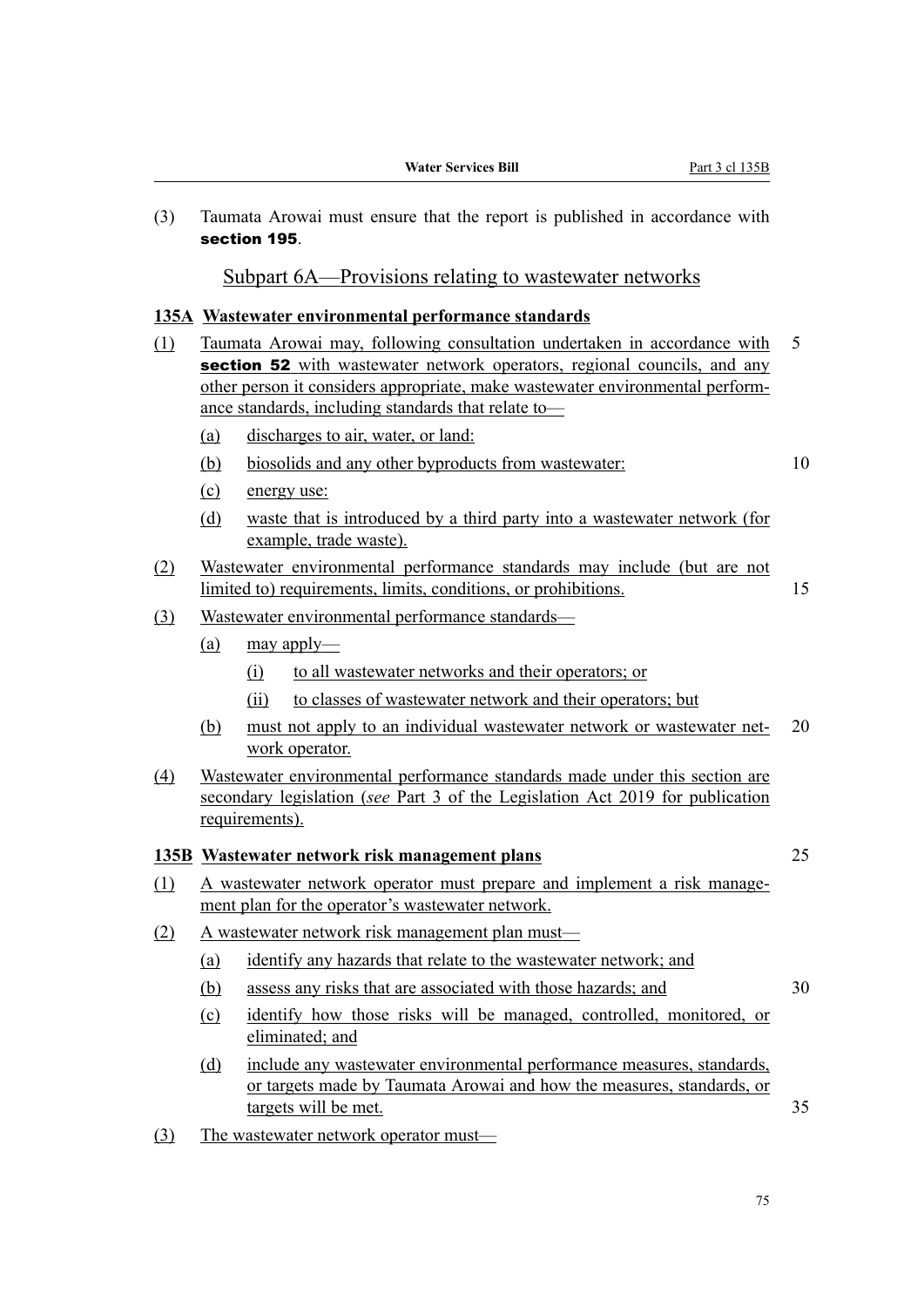|                  | Part 3 cl 136AAA | <b>Water Services Bill</b>                                                                                                                                      |    |
|------------------|------------------|-----------------------------------------------------------------------------------------------------------------------------------------------------------------|----|
|                  | (a)              | provide a draft risk management plan to Taumata Arowai within a time                                                                                            |    |
|                  |                  | frame notified in the Gazette by Taumata Arowai; and                                                                                                            |    |
|                  | (b)              | develop a final risk management plan that gives effect to any comments<br>made by Taumata Arowai on the draft plan; and                                         |    |
|                  | (c)              | provide a final risk management plan to Taumata Arowai within a time<br>frame notified in the Gazette by Taumata Arowai.                                        | 5  |
| $\left(4\right)$ |                  | The wastewater network operator must-                                                                                                                           |    |
|                  | (a)              | review its final risk management plan every 5 years; and                                                                                                        |    |
|                  | (b)              | provide the updated plan to Taumata Arowai as soon as practicable fol-<br>lowing the review.                                                                    | 10 |
|                  |                  | Subpart 7—Monitoring and reporting on infrastructure performance of                                                                                             |    |
|                  |                  | wastewater and stormwater networks Monitoring and reporting on                                                                                                  |    |
|                  |                  | environmental performance of networks                                                                                                                           |    |
|                  |                  | <b>136AAA</b> Interpretation                                                                                                                                    |    |
|                  |                  | In this subpart and in section 195,—                                                                                                                            | 15 |
|                  | <u>lowing:</u>   | drinking water network means a drinking water supply that is operated by, or<br>whose operation or aspects of whose operation is supervised by, one of the fol- |    |
|                  |                  |                                                                                                                                                                 |    |
|                  | (a)              | a local authority, council-controlled organisation, or subsidiary of a<br>council-controlled organisation:                                                      | 20 |
|                  | (b)              | a department:                                                                                                                                                   |    |
|                  | (c)              | the New Zealand Defence Force                                                                                                                                   |    |
|                  |                  | drinking water network operator means-                                                                                                                          |    |
|                  | (a)              | each of the following, to the extent that they operate a drinking water<br>network or supervise its operation or aspects of its operation:                      | 25 |
|                  |                  | a local authority, council-controlled organisation, or subsidiary of<br>$\Omega$<br>a council-controlled organisation:                                          |    |
|                  |                  | a department:<br>(ii)                                                                                                                                           |    |
|                  |                  | the New Zealand Defence Force; and<br>(iii)                                                                                                                     |    |
|                  | (b)              | any person who operates a drinking water network, or any aspect of a<br>drinking water network, for, or on behalf of, an organisation specified in              | 30 |
|                  |                  | paragraph (a)                                                                                                                                                   |    |
|                  |                  | network operators means drinking water network operators, stormwater net-<br>work operators, and wastewater network operators                                   |    |
|                  |                  |                                                                                                                                                                 | 35 |
|                  |                  | networks means drinking water networks, stormwater networks, and wastewa-                                                                                       |    |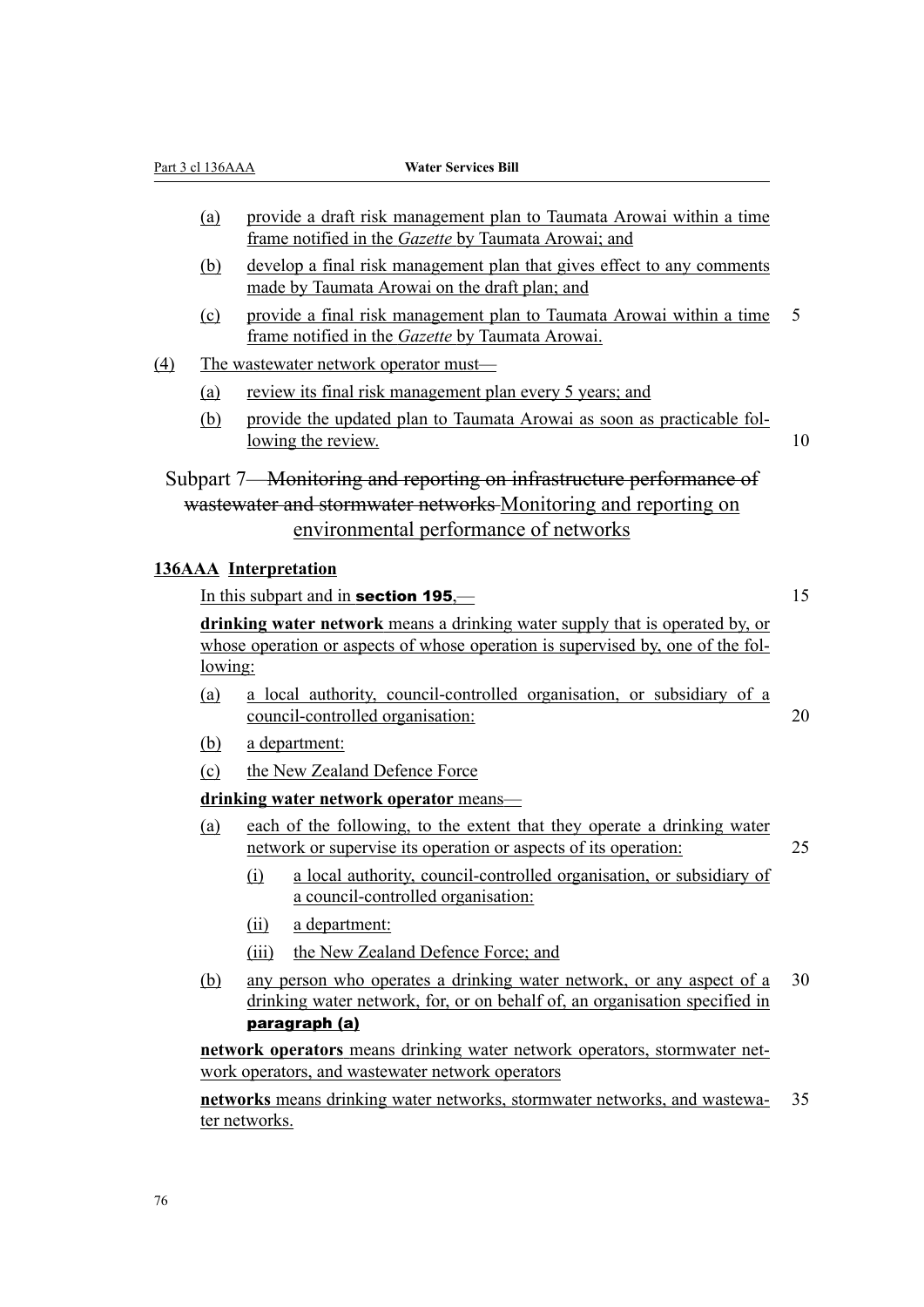## **136 Monitoring and reporting on infrastructure performance of wastewater and stormwater networks**

Taumata Arowai must monitor and report in accordance with this subpart on the infrastructure performance of wastewater and stormwater networks and network operators for the purposes of — 5

- (a) providing transparency about—
	- (i) the infrastructure performance of wastewater and stormwater networks and network operators; and
	- (ii) the extent to which wastewater and stormwater networks are complying with applicable standards, conditions, or requirements 10 (whether under legislation or as part of a resource consent); and
	- (iii) the extent to which wastewater and stormwater network operators are avoiding, remedying, or mitigating any adverse effects on the environment arising from the operation of wastewater and stormwater networks; and 15
- (b) enabling comparisons to be made between the performance of different wastewater networks and network operators; and
- (c) enabling comparisons to be made between the performance of different stormwater networks and network operators; and
- (d) enabling the identification of, and development of advice and guidance 20 on,—
	- (i) best practices that relate to the design, management, and operation of wastewater and stormwater networks; and
	- (ii) risks and issues that relate to performance and practice.

# **136 Monitoring and reporting on environmental performance of networks** 25

Taumata Arowai must monitor and report in accordance with this subpart on the environmental performance of networks and network operators for the purposes of—

- (a) providing transparency about—
	- (i) the environmental performance of networks and network oper- 30 ators; and
	- (ii) the extent to which networks are complying with applicable standards, conditions, or requirements (whether under legislation or as part of a resource consent); and
	- (iii) the extent to which network operators are avoiding, remedying, or 35 mitigating any adverse effects on the environment arising from the operation of networks; and
- (b) enabling comparisons to be made between the performance of different drinking water networks and drinking water network operators; and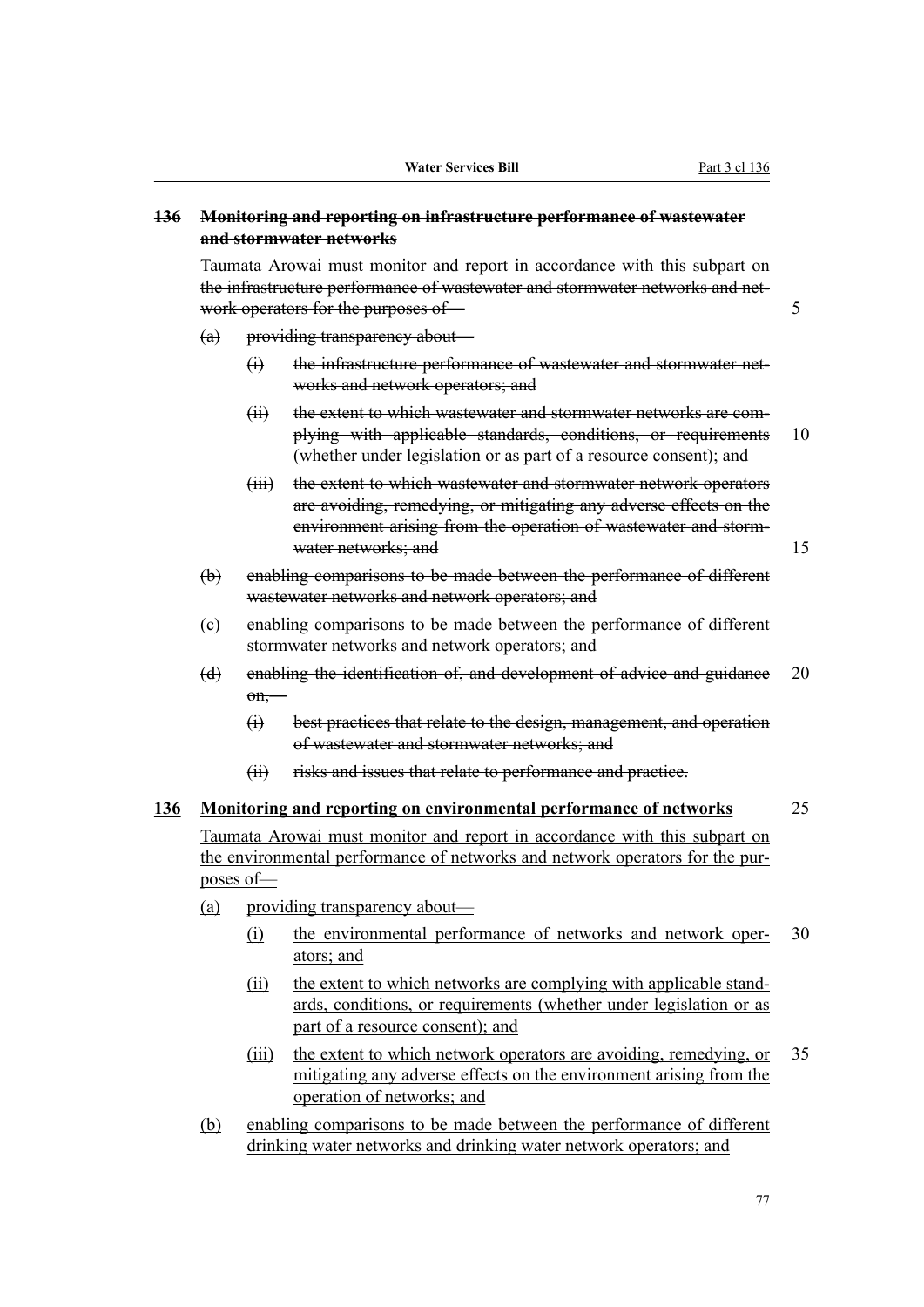- (c) enabling comparisons to be made between the performance of different wastewater networks and wastewater network operators; and
- (d) enabling comparisons to be made between the performance of different stormwater networks and stormwater network operators; and
- (e) enabling the identification of, and development of advice and guidance 5 on,—
	- (i) best practices that relate to the design, management, and operation of networks; and
	- (ii) risks and issues that relate to performance and practice.
- **137 Collection of information for monitoring and reporting on infrastructure** 10 **performance environmental performance**
- (1) Taumata Arowai may collect, or require a person to provide, the information it considers necessary to achieve the purposes specified in section 136.
- (2) Any person required to provide information under **subsection (1)** must provide the information to Taumata Arowai in accordance with any regulations 15 made under section 190.
- **138 Civil proceedings relating to non-compliance with section 137**
- (1) Taumata Arowai may apply to the High Court for an order if a person does not comply with section 137(2).
- $(2)$  If the court is satisfied that the person has not complied with **section 137(2)**, 20 the court may make either or both of the following orders:
	- $(a)$  an order directing the person to comply with **section 137(2)**:
	- (b) a civil pecuniary penalty not exceeding \$50,000.
- $(3)$  In addition to the orders referred to in **subsection (2)**, the court may make any other order that the court considers appropriate in the circumstances, 25 including orders directing the person to pay to Taumata Arowai the reasonable costs of the proceedings.
- **138 Civil proceedings relating to non-compliance with** section 137 or 140A
- (1) Taumata Arowai may apply to the High Court for an order if a person does not comply with section  $137(2)$  or  $140A(2)$ .  $30$
- (2) If the court is satisfied that the person has not complied with section 137(2) or 140A(2), the court may make either or both of the following:
	- (a) an order directing the person to comply with section 137(2) or 140A(2):
	- (b) an order imposing a civil pecuniary penalty not exceeding \$50,000. 35
- (3) In addition to the orders referred to in **subsection (2)**, the court may make any other order that the court considers appropriate in the circumstances,

78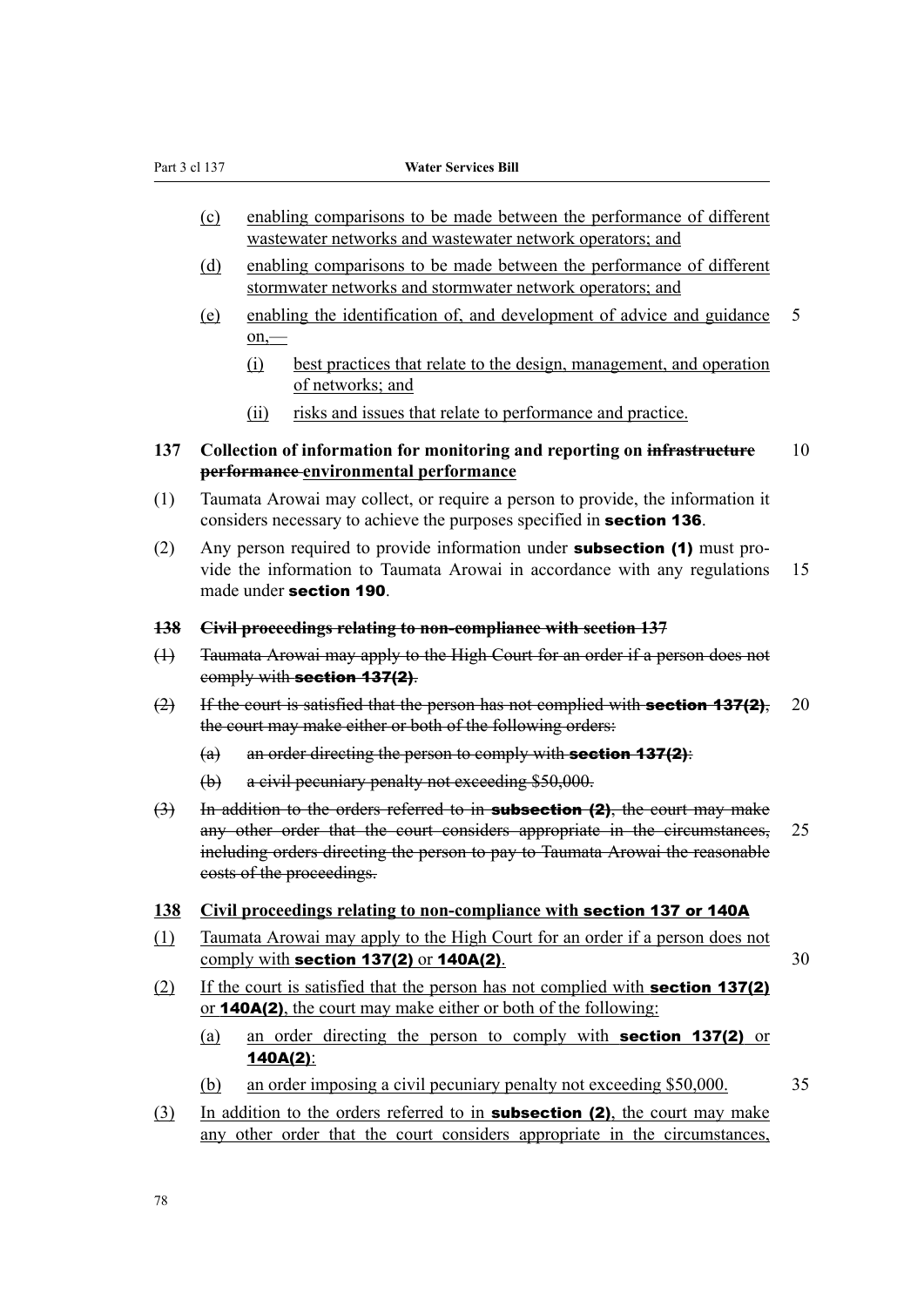including an order directing the person to pay to Taumata Arowai the reasonable costs of the proceedings.

#### **139 Network registers**

- (1) Taumata Arowai must establish and maintain—
	- (a) a register of wastewater networks; and 5
	- (b) a register of stormwater networks.
- (2) Taumata Arowai may maintain the registers in any form, including in different parts for different classes of network or network operators, or according to different geographical areas.
- (3) Taumata Arowai may include any information on the registers about wastewa‐ 10 ter and stormwater networks that it considers necessary to achieve the purposes specified in section 136.
- (4) Taumata Arowai must make the registers publicly available on an Internet site maintained by or on behalf of Taumata Arowai.

#### **140 Infrastructure performance measures for networks** 15

- (1) Taumata Arowai must develop, publish, and maintain infrastructure perform‐ ance measures for wastewater and stormwater networks.
- (2) When developing or amending an infrastructure performance measure, Taumata Arowai must consult wastewater and stormwater network operators, regional councils, and any other person it considers appropriate in accordance 20 with section 52(2) and (3).

#### **140 Environmental performance measures and targets for networks**

- (1) Taumata Arowai may develop, publish, and maintain—
	- (a) environmental performance measures for networks; and
	- (b) environmental performance targets for networks. 25
- (2) Environmental performance measures and targets for wastewater networks may include measures and targets that relate to—
	- (a) discharges to air, water, or land:
	- (b) biosolids and any other byproducts from wastewater:
	- (c) energy use:  $30$
	- (d) waste that is introduced by a third party into a wastewater network (for example, trade waste).
- (3) Environmental performance measures and targets—
	- (a) may apply—
		- (i) to all networks and their operators; or 35
		- (ii) to classes of network and their operators; but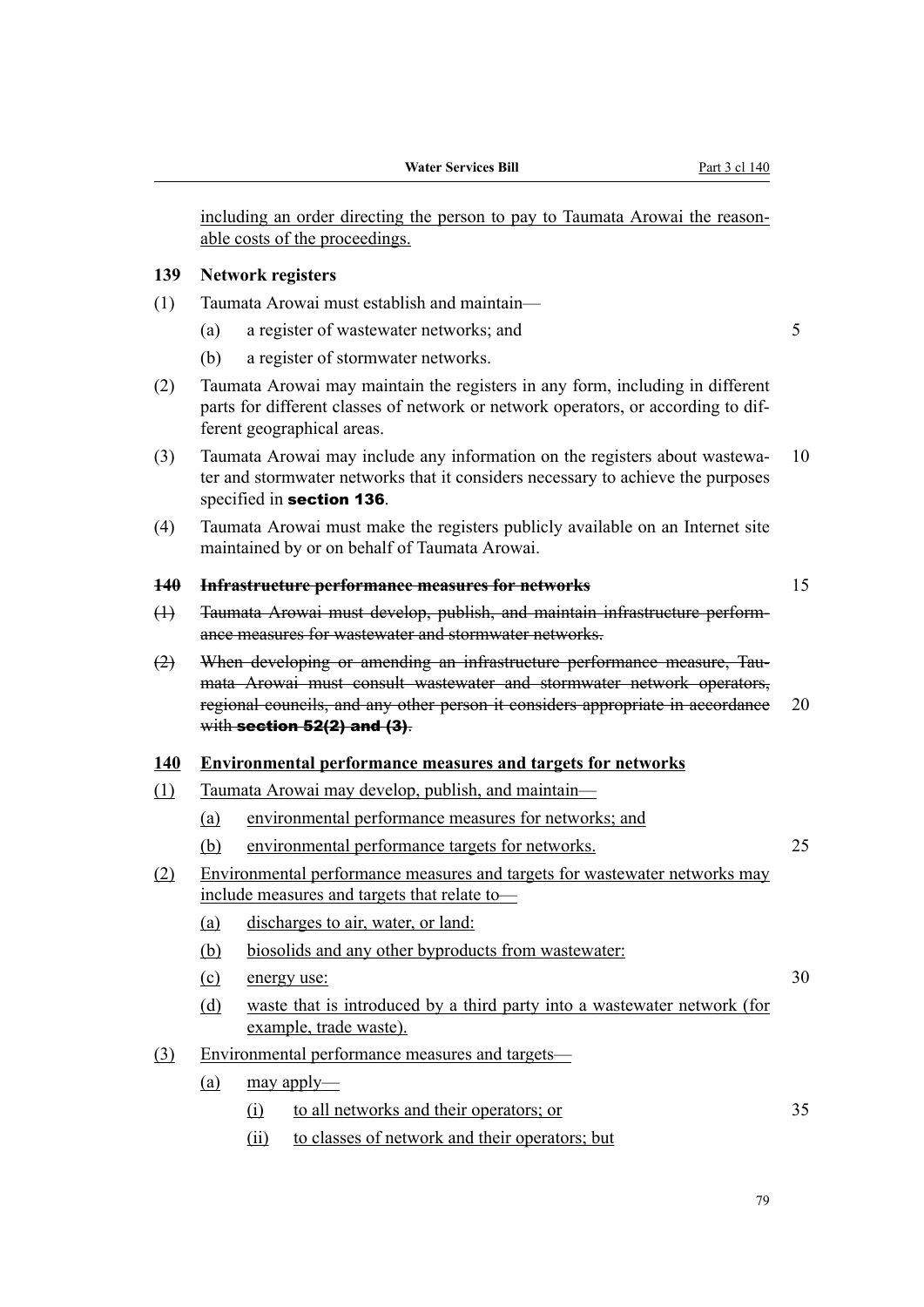| $\left(4\right)$ |                                                                                                                                    | must not apply to an individual network or network operator.<br>When developing or amending an environmental performance measure or tar-                                                                                       |  |  |  |
|------------------|------------------------------------------------------------------------------------------------------------------------------------|--------------------------------------------------------------------------------------------------------------------------------------------------------------------------------------------------------------------------------|--|--|--|
|                  | and (3).                                                                                                                           | get, Taumata Arowai must consult network operators, regional councils, and<br>any other person it considers appropriate in accordance with <b>section 52(2)</b>                                                                |  |  |  |
|                  |                                                                                                                                    | 140A Record-keeping requirements for monitoring and reporting purposes                                                                                                                                                         |  |  |  |
| (1)              | Taumata Arowai may, by notice, require network operators to keep and main-<br>tain records relating to compliance with applicable— |                                                                                                                                                                                                                                |  |  |  |
|                  | (a)                                                                                                                                | environmental performance measures; and                                                                                                                                                                                        |  |  |  |
|                  | (b)                                                                                                                                | environmental performance targets; and                                                                                                                                                                                         |  |  |  |
|                  | $\Omega$                                                                                                                           | for wastewater network operators, wastewater environmental perform-<br>ance standards and the requirements of wastewater network risk man-<br>agement plans.                                                                   |  |  |  |
| (2)              |                                                                                                                                    | Network operators must-                                                                                                                                                                                                        |  |  |  |
|                  | (a)                                                                                                                                | keep and maintain the records required by the notice; and                                                                                                                                                                      |  |  |  |
|                  | (b)                                                                                                                                | make the records available to Taumata Arowai in any format specified in<br>the notice.                                                                                                                                         |  |  |  |
| (3)              |                                                                                                                                    | A notice made under this section is secondary legislation (see Part 3 of the<br>Legislation Act 2019 for publication requirements).                                                                                            |  |  |  |
| 141              |                                                                                                                                    | <b>Annual reporting on wastewater and stormwater networks</b>                                                                                                                                                                  |  |  |  |
|                  |                                                                                                                                    | Taumata Arowai must, on an annual basis, publish a report on-                                                                                                                                                                  |  |  |  |
|                  | (a)                                                                                                                                | the infrastructure performance of wastewater and stormwater networks<br>and network operators, including their performance against infrastruc-<br>ture performance measures; and                                               |  |  |  |
|                  | $\biguplus$                                                                                                                        | the extent to which wastewater and stormwater networks are complying<br>with applicable standards, conditions, or requirements (whether under<br>legislation or as part of a resource consent); and                            |  |  |  |
|                  | (e)                                                                                                                                | the extent to which wastewater and stormwater network operators are<br>avoiding, remedying, or mitigating any adverse effects on the environ-<br>ment arising from the operation of wastewater and stormwater networks;<br>and |  |  |  |
|                  | $\Theta$                                                                                                                           | wastewater and stormwater best practices, including—                                                                                                                                                                           |  |  |  |
|                  |                                                                                                                                    | examples of best practices; and<br>$\bigoplus$                                                                                                                                                                                 |  |  |  |
|                  |                                                                                                                                    | (ii)<br>specific risks or concerns that relate to individual performance<br>and practices or system-wide performance and practices, or both;<br>and                                                                            |  |  |  |
|                  |                                                                                                                                    |                                                                                                                                                                                                                                |  |  |  |

Part 3 cl 140A **Water Services Bill**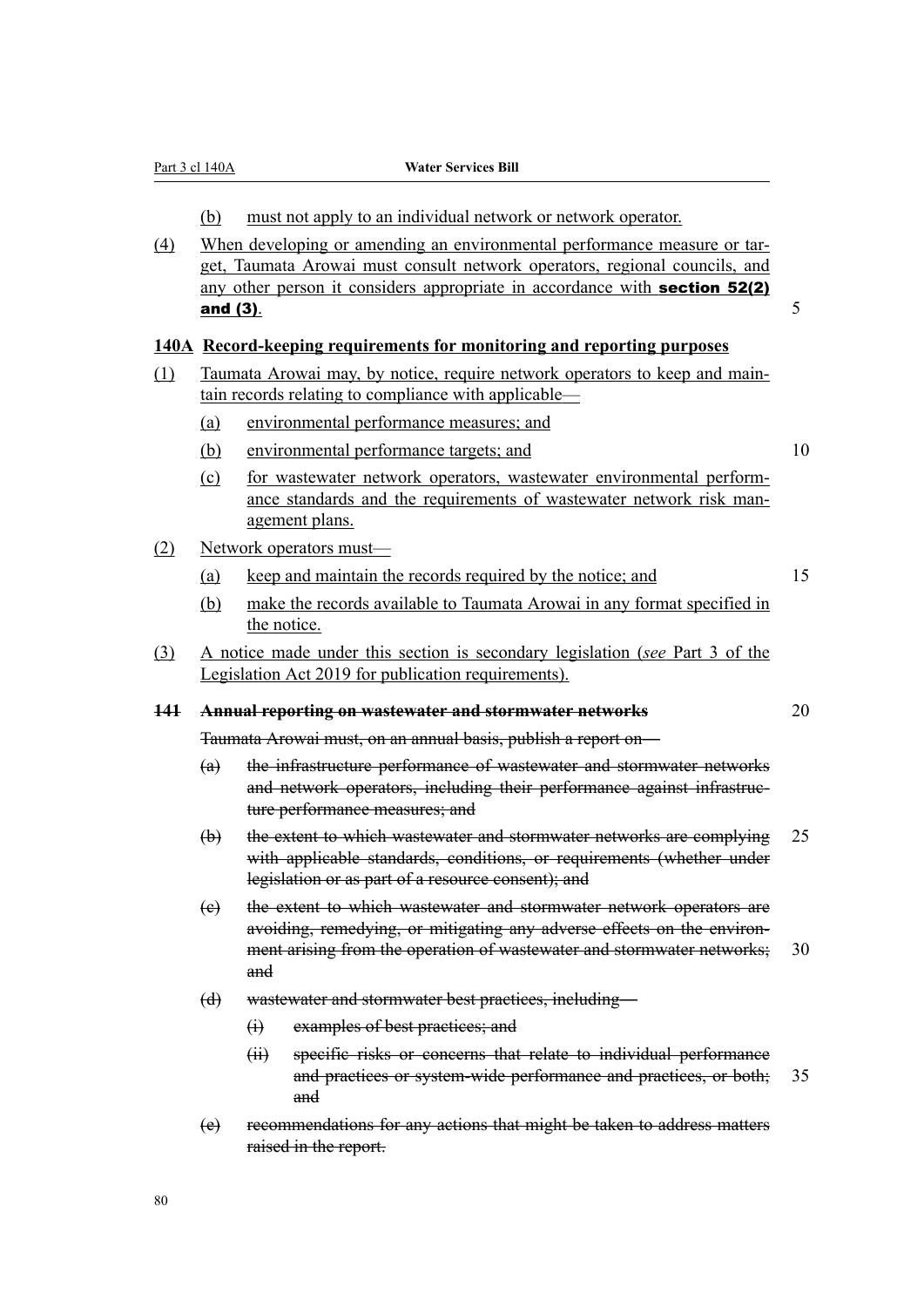### **141 Annual reporting on networks**

- (1) Taumata Arowai must, on an annual basis, publish a report on—
	- (a) the environmental performance of networks and network operators, including their performance against environmental performance measures and targets; and 5
	- (b) the extent to which networks are complying with applicable standards, conditions, or requirements (whether under legislation or as part of a resource consent); and
	- $(c)$  the extent to which network operators are avoiding, remedying, or mitigating any adverse effects on the environment arising from the operation 10 of networks; and
	- (d) best practices for networks, including—
		- (i) examples of best practices; and
		- (ii) specific risks or concerns that relate to individual performance and practices or system-wide performance and practices, or both; 15 and
	- (e) recommendations for any actions that might be taken to address matters raised in the report.
- (2) Taumata Arowai is not required to include in the report required by subsection (1) information that is required to be provided in the annual drinking 20 water regulation report under **section 135**.

## **142 Further provisions relating to reporting**

- (1) To avoid doubt, the reporting requirements in **sections 135 and 136** are in addition to the obligation to prepare, present, and publish an annual report under section 150 of the Crown Entities Act 2004. 25
- (2) Taumata Arowai must give effect to the reporting duties in **sections 136 and 141** in a report that is—
	- (a) separate from Taumata Arowai's annual report; and
	- (b) published in accordance with **section 195**.

## Subpart 8—Infringement offences 30

### **143 Interpretation**

In this subpart,—

**infringement fee**, in relation to an infringement offence, means the infringement fee for the offence specified in regulations made under **section 190**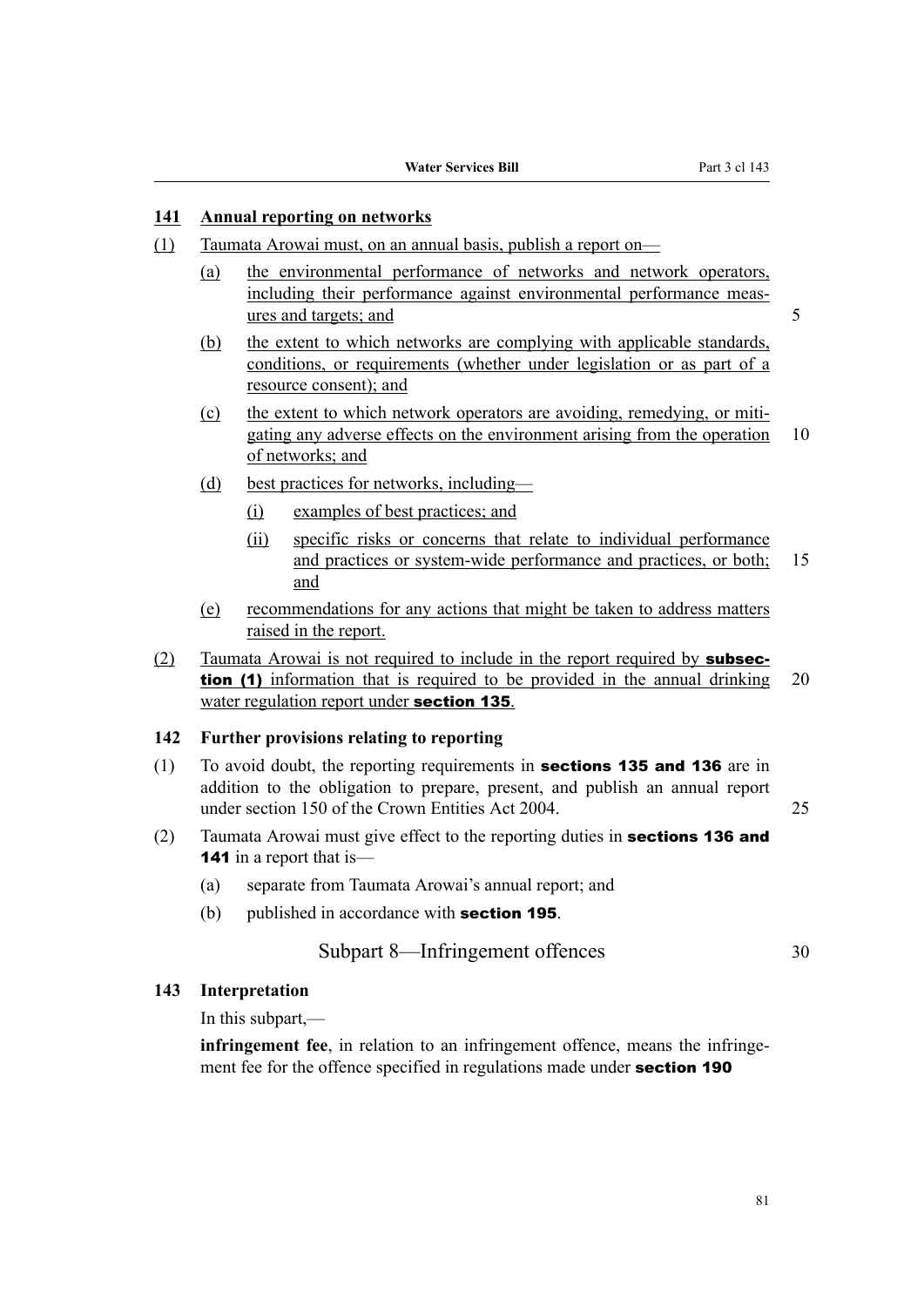**infringement offence** means one of the following that is declared by regulations made under **section 190** to be an infringement offence for the purposes of this Act:

- (a) an offence against a provision in **subpart 10** of this Part, other than an offence against **section 162 section 162, 163A, or 164**:  $\frac{5}{5}$
- (b) an offence against regulations made under this Act.

Compare: 2015 No 70 s 136

#### **144 Infringement offences**

- (1) A person who is alleged to have committed an infringement offence may—
	- (a) be proceeded against by the filing of a charging document under section 10 14 of the Criminal Procedure Act 2011; or
	- (b) be issued with an infringement notice under **section 144A**.
- (2) Proceedings commenced in the way described in subsection (1)(a) do not require the leave of a District Court Judge or Registrar under section 21(1)(a) of the Summary Proceedings Act 1957. 15
- (3) *See* section 21 of the Summary Proceedings Act 1957 for the procedure that applies if an infringement notice is issued. Compare: 2015 No 70 s 137

#### **144A When infringement notice may be issued**

The chief executive or a compliance officer may issue an infringement notice 20 to a person if the chief executive or compliance officer believes on reasonable grounds that the person is committing, or has committed, an infringement offence.

#### **144B How infringement notice may be served**

- (1) The chief executive or a compliance officer may serve an infringement notice 25 on the person alleged to have committed an infringement offence by—
	- (a) delivering it to the person or, if the person refuses to accept it, bringing it to the person's notice; or
	- (b) leaving it for the person at the person's last known place of residence with another person who appears to be of or over the age of  $14$  years; or  $30$
	- (c) leaving it for the person at the person's place of business or work with another person; or
	- (d) sending it to the person by prepaid post addressed to the person's last known place of residence or place of business or work; or
	- (e) sending it to an electronic address of the person in any case where the 35 person does not have a known place of residence or business in New Zealand.
- (2) Unless the contrary is shown,—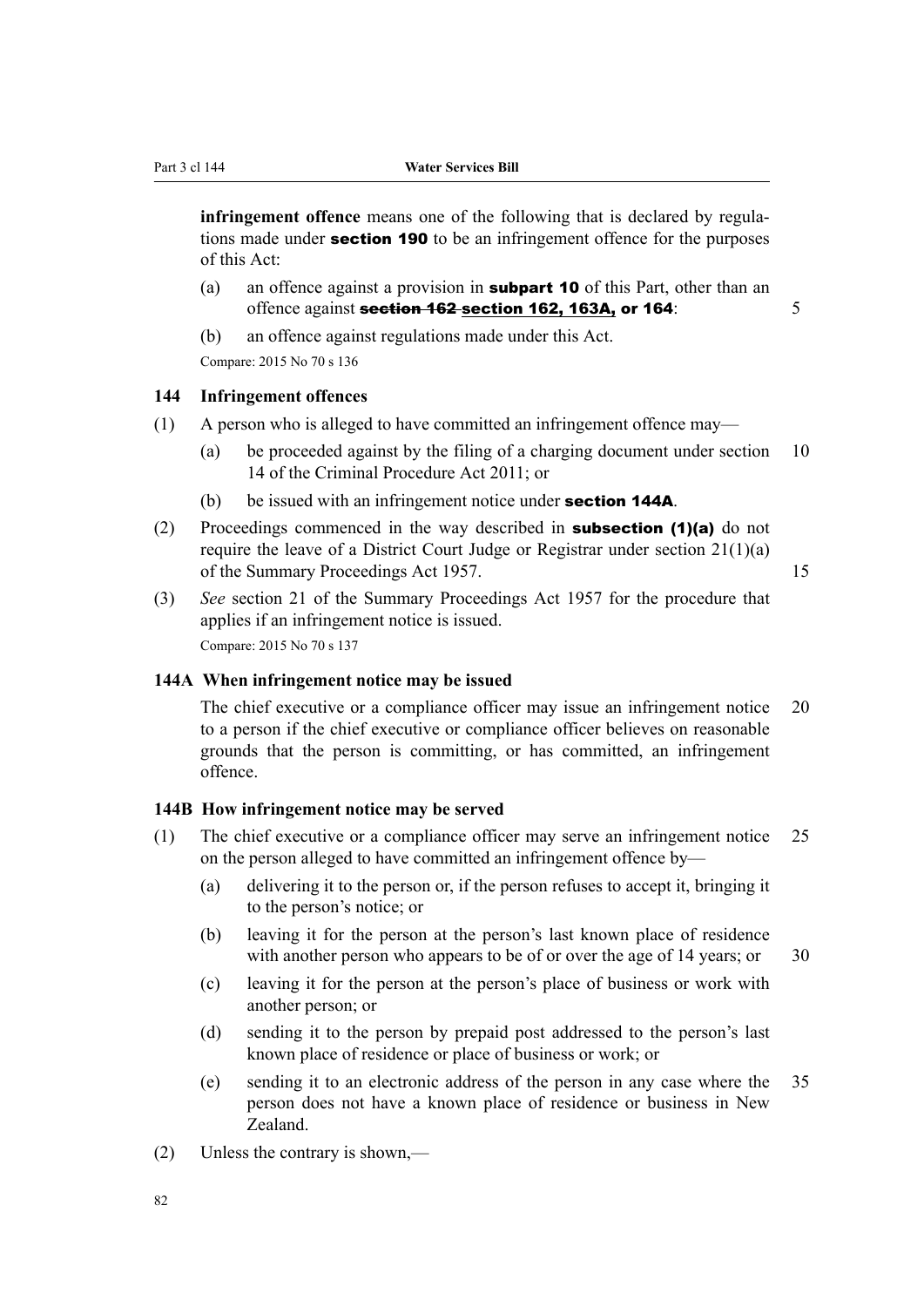- (a) an infringement notice (or a copy of it) sent by prepaid post to a person under **subsection**  $(1)(d)$  is to be treated as having been served on that person on the fifth working day after the date on which it was posted; and
- (b) an infringement notice sent to a valid electronic address under **subsec-**  $5$ tion (1)(e) is to be treated as having been served at the time the electronic communication first entered an information system that is outside the control of the chief executive or the compliance officer.
- (3) In this section, **information system** means a system for producing, sending, receiving, storing, displaying, or otherwise processing electronic communica- 10 tions.

#### **145 What infringement notice must contain**

- (4) An infringement notice must be in the form prescribed in the regulations and must contain the following particulars:
	- (a) details of the alleged infringement offence that fairly inform a person of 15 the time, place, and nature of the alleged offence:
	- (b) the amount of the infringement fee:
	- (c) the address of the place at which the infringement fee may be paid:
	- (ca) how the infringement fee may be paid:
	- (d) the time within which the infringement fee must be paid: 20
	- (e) a summary of the provisions of section  $21(10)$  of the Summary Proceedings Act 1957:
	- (f) a statement that the person served with the notice has a right to request a hearing:
	- (g) a statement of what will happen if the person served with the notice nei-  $25$ ther pays the infringement fee nor requests a hearing:
	- (h) any other particulars prescribed in the regulations.
- (5) If an infringement notice has been issued under this section, the procedure under section 21 of the Summary Proceedings Act 1957 may be used in respect of the offence to which the infringement notice relates and, in that case, the 30 provisions of that section apply with all necessary modifications. Compare: 2015 No 70 s 138

## **146 Revocation of infringement notice before payment is made**

- (1) The chief executive or a compliance officer may revoke an infringement notice issued under section 144A before— 35
	- (a) the infringement fee is paid; or
	- (b) an order for payment of a fine is made or deemed to be made by a court under section 21 of the Summary Proceedings Act 1957.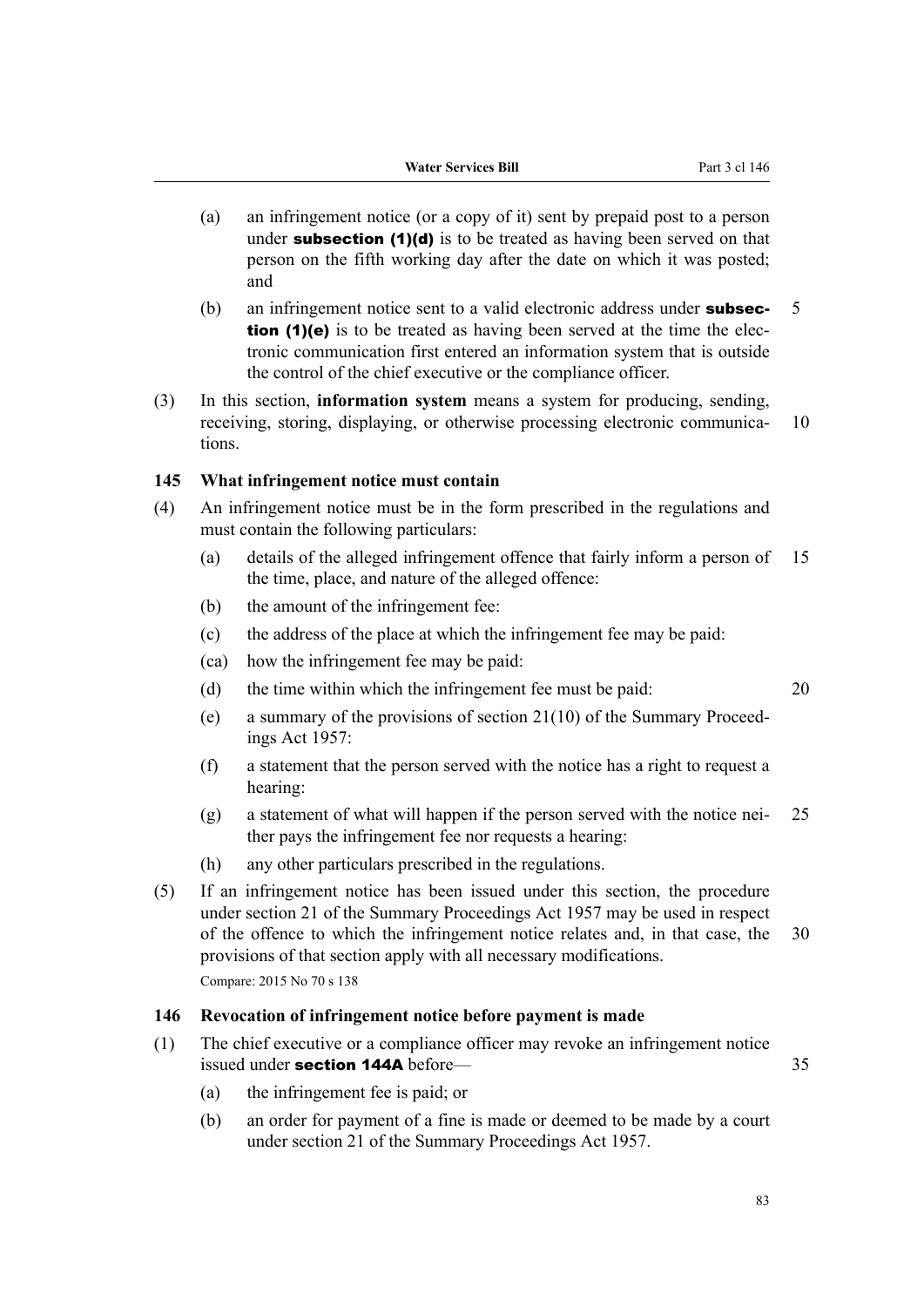- (2) The chief executive or compliance officer must take reasonable steps to ensure that the person to whom the notice was issued is made aware of the revocation of the notice.
- (3) The revocation of an infringement notice before the infringement fee is paid is not a bar to any further action as described in **section 144(1)(a) or (b)** 5 against the person to whom the notice was issued in respect of the same matter. Compare: 2015 No 70 s 139

## **147 Payment of infringement fees**

All infringement fees paid for infringement offences must be paid into a Crown Bank Account. 10

Compare: 2015 No 70 s 140

## **147A Reminder notices**

A reminder notice must be in the form prescribed in the regulations and must include the same particulars, or substantially the same particulars, as the infringement notice. 15

# Subpart 9—Criminal proceedings

### **148 Meaning of enforcement action**

In this subpart, unless the context otherwise requires, **enforcement action** means,—

- (a) the filing of a charging document by the chief executive under section 14 20 of the Criminal Procedure Act 2011, or the issuing of an infringement notice by the chief executive or a compliance officer in respect of an offence under this Act; and
- (b) the filing of a charging document by a person other than the chief executive under section 14 of the Criminal Procedure Act 2011 in respect of 25 an offence under this Act.

Compare: 2015 No 70 s 141

## **149 Person may notify chief executive of interest in knowing of enforcement action**

- (1) A person may notify the chief executive in the manner determined by the chief 30 executive that the person has an interest in knowing whether a particular incident, situation, or set of circumstances has been, is, or is to be subject to the taking of enforcement action by the chief executive or a compliance officer.
- (2) If the chief executive receives a notification under **subsection (1)**, the chief executive must notify the person in writing— 35

(a) whether any enforcement action in respect of the incident, situation, or set of circumstances has been taken; and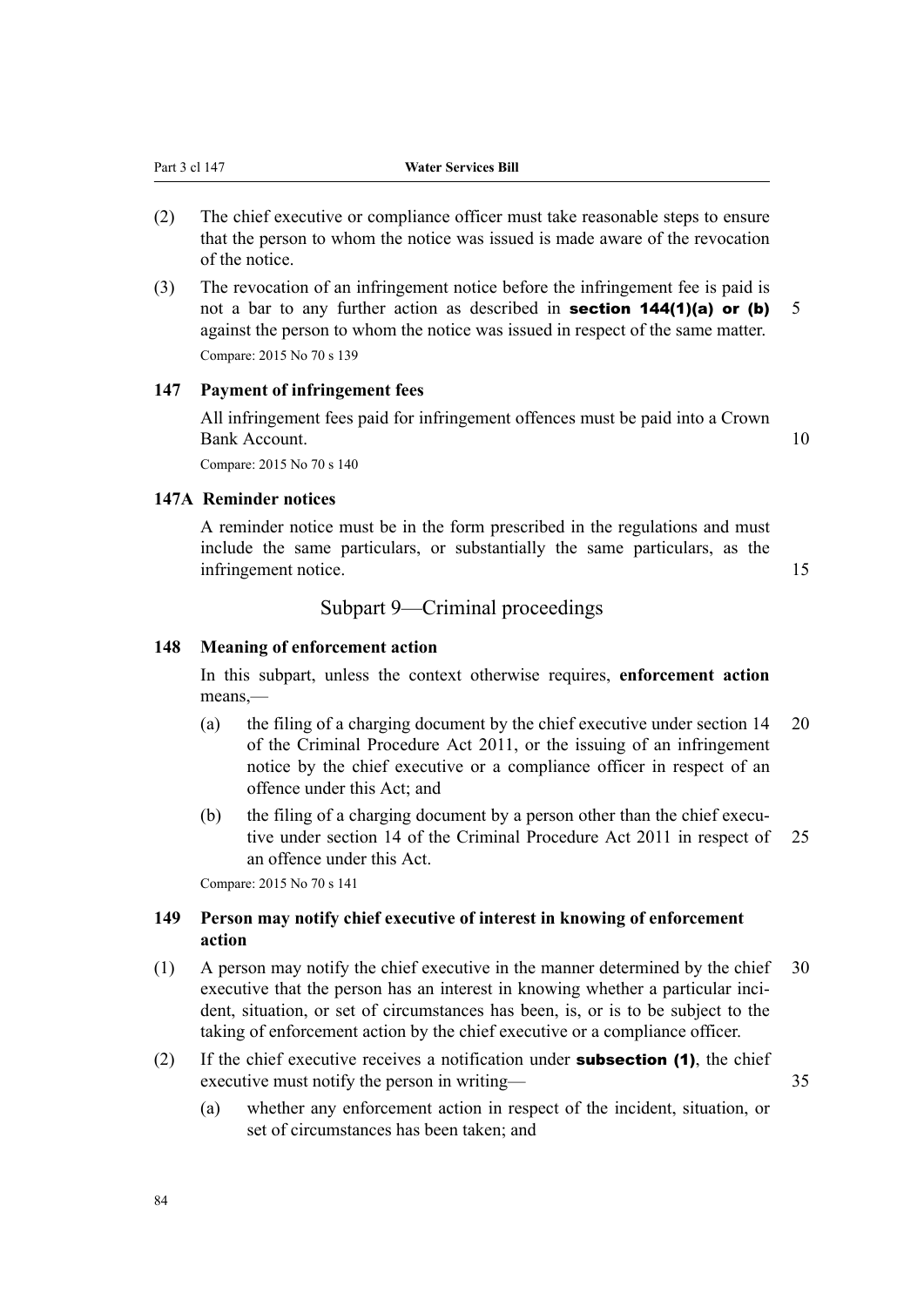(b) if enforcement action has not been taken, whether the chief executive or compliance officer intends to take enforcement action in respect of the incident, situation, or set of circumstances.

Compare: 2015 No 70 s 142

## **150 Prosecutions by chief executive** 5

Subject to **section 151**, a prosecution for an offence under this Act may be brought only by the chief executive.

Compare: 2015 No 70 s 143

#### **151 Private prosecutions**

- (1) A person other than the chief executive may file a charging document in 10 respect of an offence under this Act if—
	- (a) the chief executive or a compliance officer has not taken, and does not intend to take, enforcement action against any person in respect of the same incident, situation, or set of circumstances; and
	- (b) the person has received notification from Taumata Arowai under **sec-** 15 tion 149(2) that the chief executive or compliance officer—
		- (i) has not taken enforcement action or prosecution action against any person in respect of the same incident, situation, or set of circumstances; and
		- (ii) does not intend to take any enforcement action. 20
- (2) For the purposes of **subsection (1)**, if enforcement action or prosecution action cannot be taken against any person in respect of the same incident, situation, or set of circumstances because the person is dead, the chief executive or compliance officer must be treated as intending to take enforcement action or prosecution action. 25

Compare: 2015 No 70 s 144

## **152 Continuing or repeated matters**

Nothing in this Act prevents the chief executive or another person from taking enforcement action in respect of an incident, situation, or set of circumstances, despite enforcement action having been taken in respect of that incident, situ-<br>30 ation, or set of circumstances, if the incident, situation, or set of circumstances is continuing or repeated.

Compare: 2015 No 70 s 145

## *Limitation periods for prosecutions*

## **153 Limitation period for prosecutions brought by chief executive** 35

(1) Despite section 25 of the Criminal Procedure Act 2011, proceedings for an offence under this Act may be brought by the chief executive within the latest of the following periods to occur: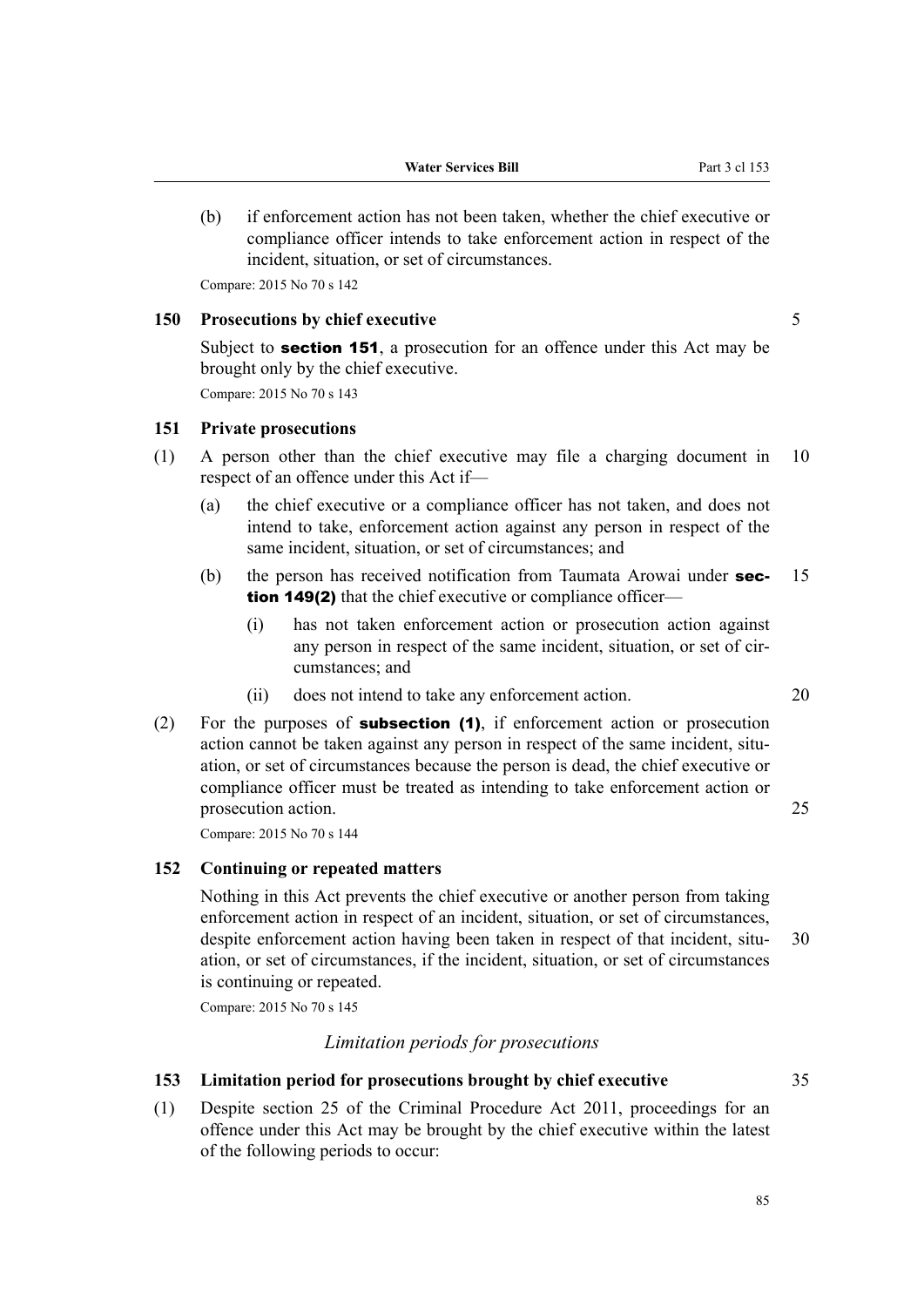- (a) within 12 months after the date on which the incident, situation, or set of circumstances to which the offence relates first became known, or ought reasonably to have become known, to the chief executive:
- (b) within 6 months after the date on which a coroner completes and signs a certificate of findings under section 94 of the Coroners Act 2006 if it 5 appears from the certificate of findings (or the proceedings of an inquiry) that an offence has been committed under this Act:
- (c) if an enforceable undertaking has been given in relation to the offence, within 6 months after—
	- (i) the enforceable undertaking is contravened; or 10
	- (ii) it comes to the notice of the chief executive that the enforceable undertaking has been contravened; or
	- (iii) the chief executive has agreed under **section 132(1)** to the withdrawal of the enforceable undertaking.

## (2) **Subsection (1)** is subject to **section 154**.  $15$

Compare: 2015 No 70 s 146

## **154 Extension of time if chief executive needs longer to decide whether to bring prosecution**

- (1) This section applies if the chief executive considers that they will not be able to file a charging document by the end of the period specified in **section** 20 153(1)(a), (b), or (c).
- (2) The District Court may, on application by the chief executive made before the end of the relevant period specified in **section 153(1)(a), (b), or (c)**, extend the time available for filing a charging document for a further period not exceeding 12 months from the date of expiry of that relevant specified period. 25
- (3) The court must not grant an extension under **subsection (2)** unless it is satisfied that—
	- (a) the chief executive reasonably requires longer than the relevant specified period to decide whether to file a charging document; and
	- (b) the reason for requiring the longer period is that the investigation of the 30 events and issues surrounding the alleged offence is complex or timeconsuming; and
	- (c) it is in the public interest in the circumstances that a charging document is able to be filed after the relevant specified period expires; and
	- (d) filing the charging document after the relevant specified period expires 35 will not unfairly prejudice the proposed defendant in defending the charge.
- (4) The court must give the following persons an opportunity to be heard:
	- (a) the chief executive: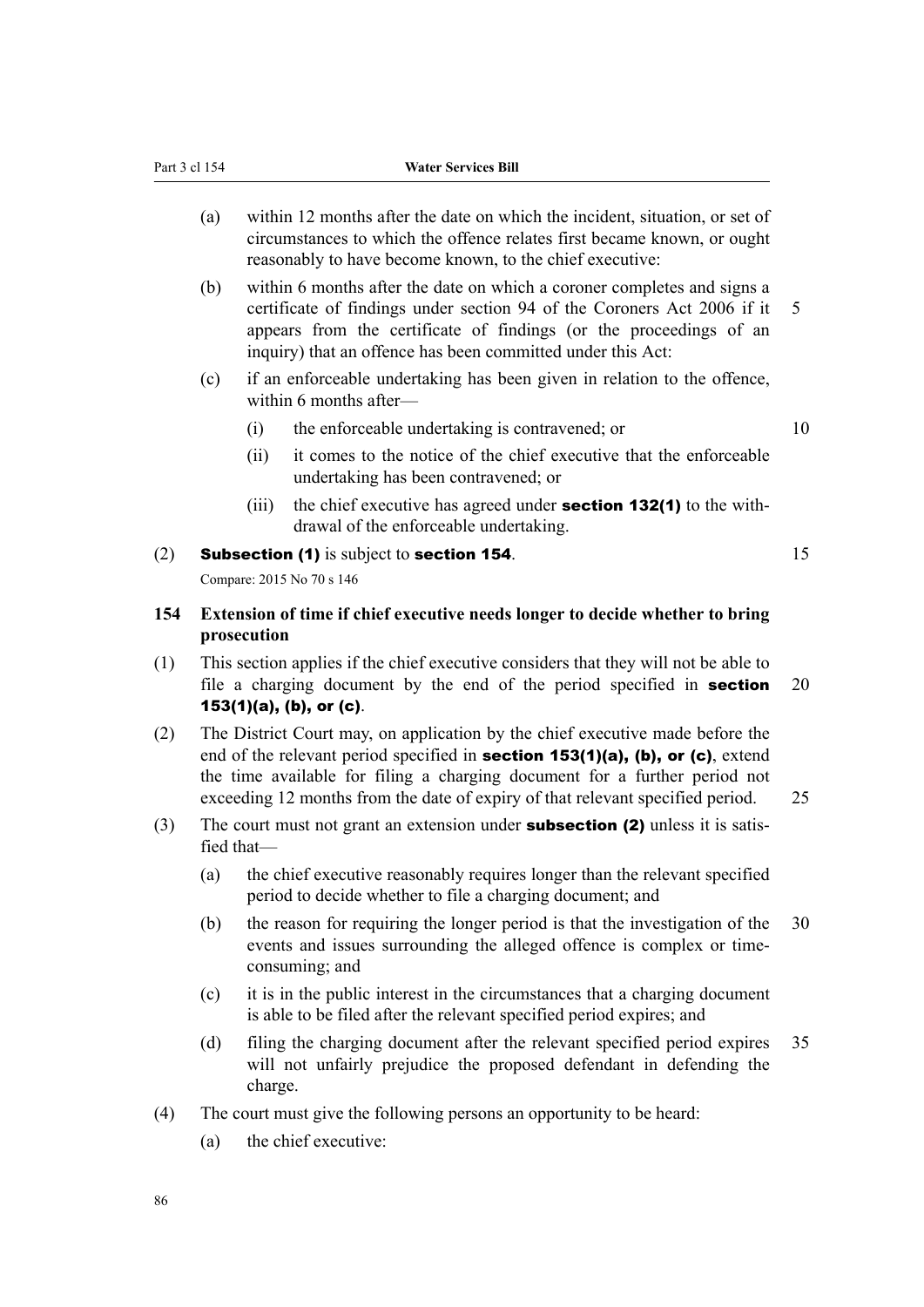- (b) the proposed defendant:
- (c) any other person who has an interest in whether a charging document should be filed, being a person described in **section 149(1)**.

Compare: 2015 No 70 s 147

## **155 Certain proceedings may be brought after end of limitation period if fresh** 5 **evidence discovered**

Despite anything in section 153 or 154, the proceedings for an offence against **subpart 10** may be brought after the end of the applicable limitation period if fresh evidence relevant to the offence is discovered and the court is satisfied that the evidence could not reasonably have been discovered within 10 that period.

Compare: 2015 No 70 s 149

# *Defence for strict liability offences*

### **156 Defence in prosecution for strict liability offence**

(1) This section applies in a prosecution for an offence against any section listed in 15 the following table:

| <b>Section</b> | <b>Description</b>                                                          |
|----------------|-----------------------------------------------------------------------------|
| 163            | Negligence in supply of unsafe drinking water                               |
| 163A           | Offence involving contamination of raw water or drinking water              |
| 165            | Negligence in failure to take immediate action when drinking water unsafe   |
| 166            | Failure to notify Taumata Arowai of notifiable risk or hazard               |
| 167            | Failure to provide sufficient quantity of drinking water                    |
| 168            | Supplying drinking water from unregistered supply                           |
| 169            | Providing false or misleading information                                   |
| 170            | Failure to notify changes in details on register                            |
| 171            | Failure to comply with requirements relating to drinking water safety plan  |
| 172            | Failure to comply with condition, direction, prohibition, or requirement    |
| 173            | Failure to comply with compliance order or court order                      |
| 174            | Failure to keep and maintain records                                        |
| 175            | Failure to comply with emergency directions                                 |
| 176            | Breach of requirements relating to authorisations                           |
| 177            | Offences relating to planned events or unplanned supply of drinking water   |
| 178            | Failure to advise consumers about, provide, and report on complaint process |
| 182            | Failure to comply with duty of due diligence                                |

- (2) The defendant has a defence if the defendant proves that—
	- (a) the commission of the offence was due to—
		- (i) the act or omission of another person; or
		- (ii) an accident; or 20
		- (iii) some other cause outside the defendant's control; and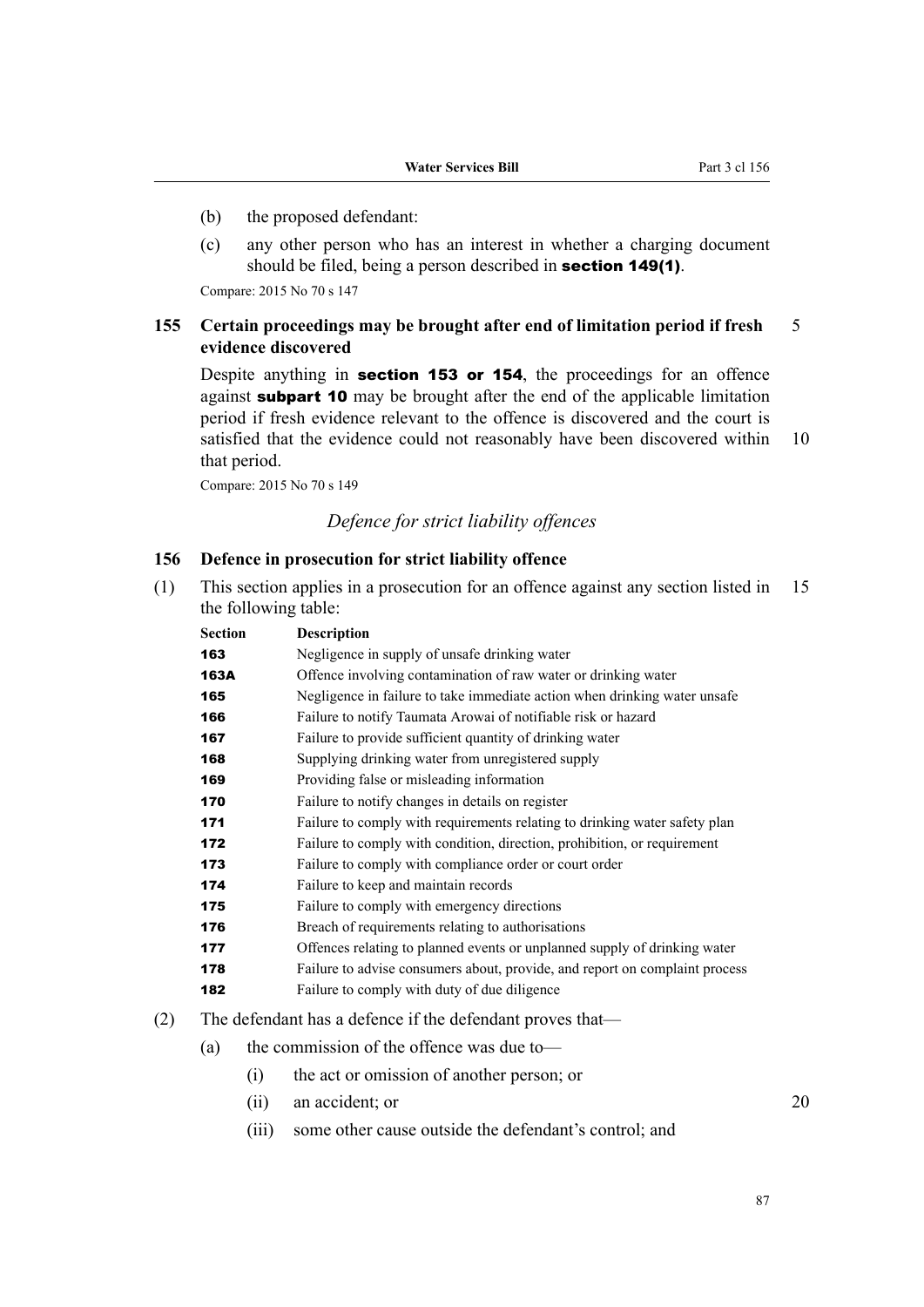- (b) the defendant took all reasonable precautions and exercised due diligence, as defined in section 29, to avoid the commission of the offence or offences of the same kind.
- (3) For the purposes of this section, the court may take into account all relevant matters, including— 5
	- (a) the likelihood of the hazard or risk concerned, including the risk to pub‐ lic health, occurring; and
	- (b) the degree of harm that might result from the hazard or risk; and
	- (c) what the person concerned knows, or ought reasonably to know, about—
		- $(i)$  the hazard or risk; and  $10$
		- (ii) ways of eliminating or minimising the risk; and

(d) the availability and suitability of ways to eliminate or minimise the risk. Compare: 2014 No 32 s 251

### *Liability of certain persons*

## **157 Liability of body corporate or unincorporated body** 15

- (1) This section applies when—
	- (a) a body corporate or an unincorporated body is charged with an offence against this Act; and
	- (b) for the purpose of the prosecution, it is necessary to establish the body corporate's or unincorporated body's state of mind. 20
- (2) It is sufficient to show that an officer, employee, or agent of the body corporate or unincorporated body, acting within the scope of their actual or apparent authority, had the state of mind. Compare: 2014 No 32 s 245

**158 Liability of body corporate, unincorporated body, principal, or individual** 25

- (1) This section applies when—
	- (a) a body corporate or an unincorporated body is charged with an offence against this Act for an action or omission of an officer, employee, or agent:
	- (b) a principal is charged with an offence against this Act for an action or 30 omission of an agent:
	- (c) an individual is charged with an offence against this Act for an action or omission of an employee or agent.
- (2) The action or omission is treated as also the action or omission of the body corporate, unincorporated body, principal, or individual. 35 Compare: 2014 No 32 s 246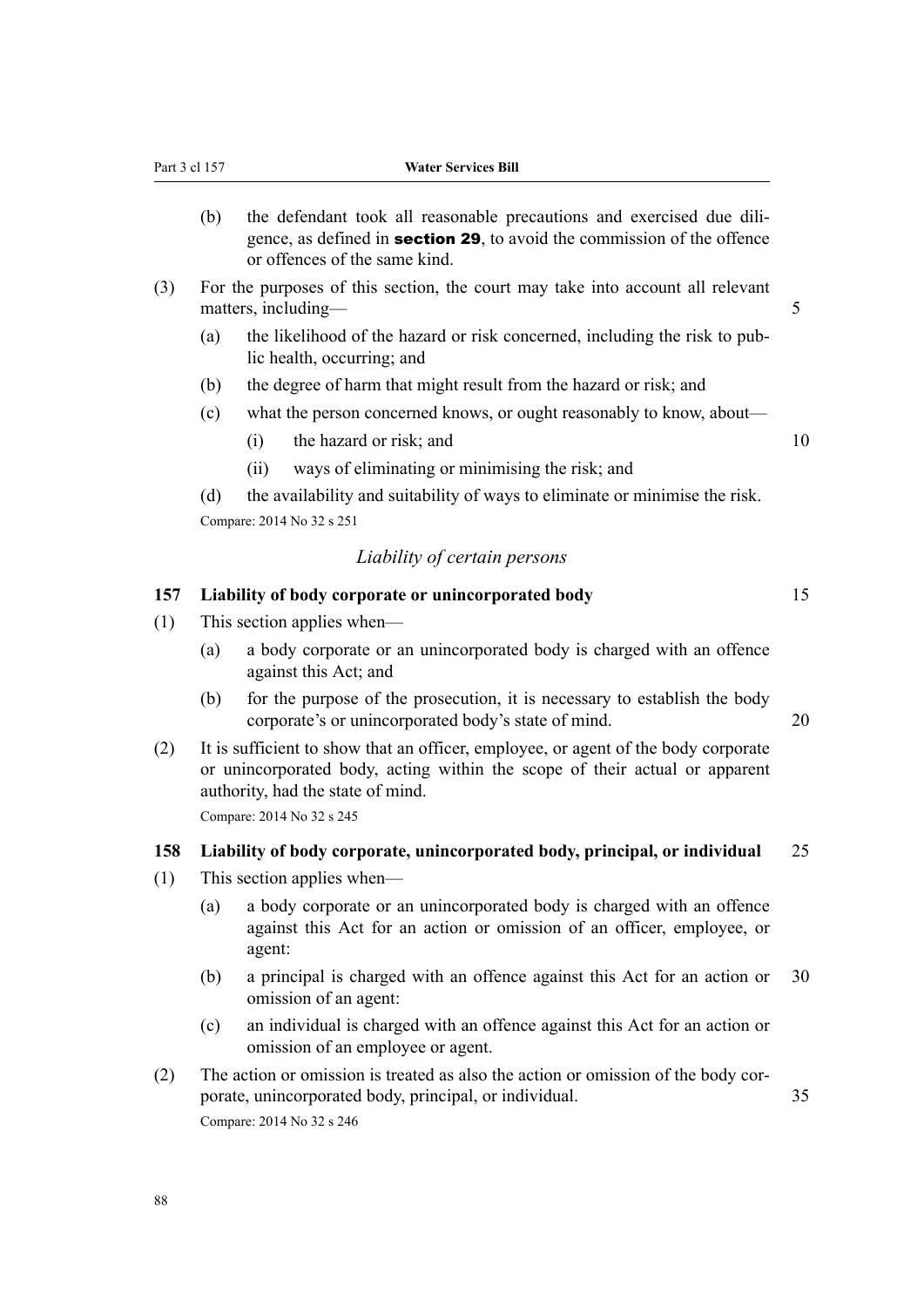### **159 Liability of officers, employees, and agents of drinking water supplier**

- (1) This section applies when a drinking water supplier that is a body corporate or an unincorporated body commits an offence against this Act.
- (2) An officer, employee, or agent of the drinking water supplier does not commit an offence against this Act, except where the officer, employee, or agent commits an offence against section 176, 180, 181, or 182.

## **160 Liability of volunteers**

 $(1)$  **Subsection (2)** applies in a prosecution for an offence against any section listed in the following table:

| <b>Section</b> | <b>Description</b>                                                          |
|----------------|-----------------------------------------------------------------------------|
| 163            | Negligence in supply of unsafe drinking water                               |
| 165            | Negligence in failure to take immediate action when drinking water unsafe   |
| 167            | Failure to provide sufficient quantity of drinking water                    |
| 178            | Failure to advise consumers about, provide, and report on complaint process |
| 182            | Failure to comply with duty of due diligence                                |

- (2) A volunteer acting in that capacity may not be charged with an offence to 10 which this subsection applies.
- (3) In this section, **volunteer** means a person who is acting on a voluntary basis (whether or not the person receives out-of-pocket expenses).

### **161 Liability of elected officials**

- (1) The following office holders, acting in that capacity, may not be charged with 15 an offence against any section of this Act:
	- (a) a member of a local authority, local board, or community board elected or appointed under the Local Electoral Act 2001:
	- (b) a trustee of a board of a school appointed or elected under the Education Act 1989. 20

(2) In this section,—

**board** and **trustee**, in relation to a school, have the same meanings as in section 92(1) of the Education Act 1989

**community board** means a board established under section 49(1) of the Local Government Act 2002 25

**local authority** and **local board** have the same meanings as in section 5(1) of the Local Government Act 2002.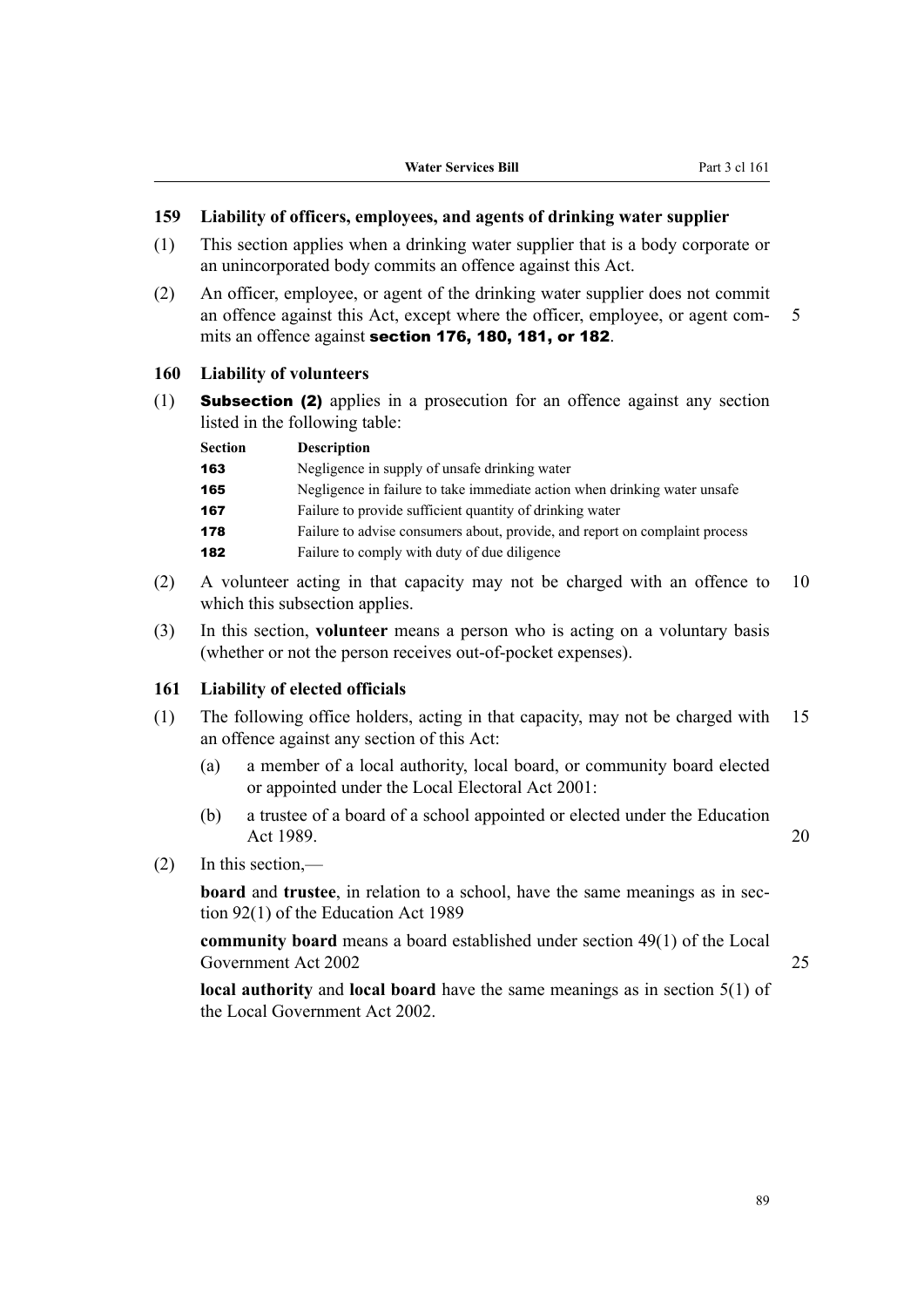## Subpart 10—Offences

*Offences relating to supply of unsafe drinking water*

### **162 Offence involving recklessness in supply of unsafe drinking water**

- (1) A drinking water supplier commits an offence against this section if the sup‐ plier— 5
	- (a) has a duty under—
		- (i) section 21 to supply drinking water that is safe; or
		- (ii) **section 22** to supply drinking water that complies with the drinking water standards; and
	- (b) without reasonable excuse, engages in conduct that exposes any indi- 10 vidual to whom the supplier has a duty under paragraph (a) to a serious risk of death, injury, or illness; and
	- (c) is reckless as to the serious risk to an individual of death, injury, or ill‐ ness.
- (2) A supplier who commits an offence against **subsection (1)** is liable on con- 15 viction,—
	- (a) for an individual, to a term of imprisonment not exceeding 5 years or a fine not exceeding \$600,000, or both:
	- (b) for a body corporate or an unincorporated body, to a fine not exceeding  $\$\,3$  million. 20

Compare: 2015 No 70 s 47

#### **163 Offence involving negligence in supply of unsafe drinking water**

- (1) A drinking water supplier commits an offence against this section if—
	- (a) the supplier has a duty under—
		- (i) **section 21** to supply drinking water that is safe; or  $25$
		- (ii) **section 22** to supply drinking water that complies with the drinking water standards; and
	- (b) the supplier fails to comply with that duty; and
	- (c) that failure exposes any individual to a serious risk of death, injury, or illness. 30
- (2) A supplier who commits an offence against **subsection (1)** is liable on conviction,—
	- (a) for an individual, to a fine not exceeding  $$300,000$ :
	- (b) for a body corporate or an unincorporated body, to a fine not exceeding  $$1.5$  million.  $$35$

Compare: 2015 No 70 s 48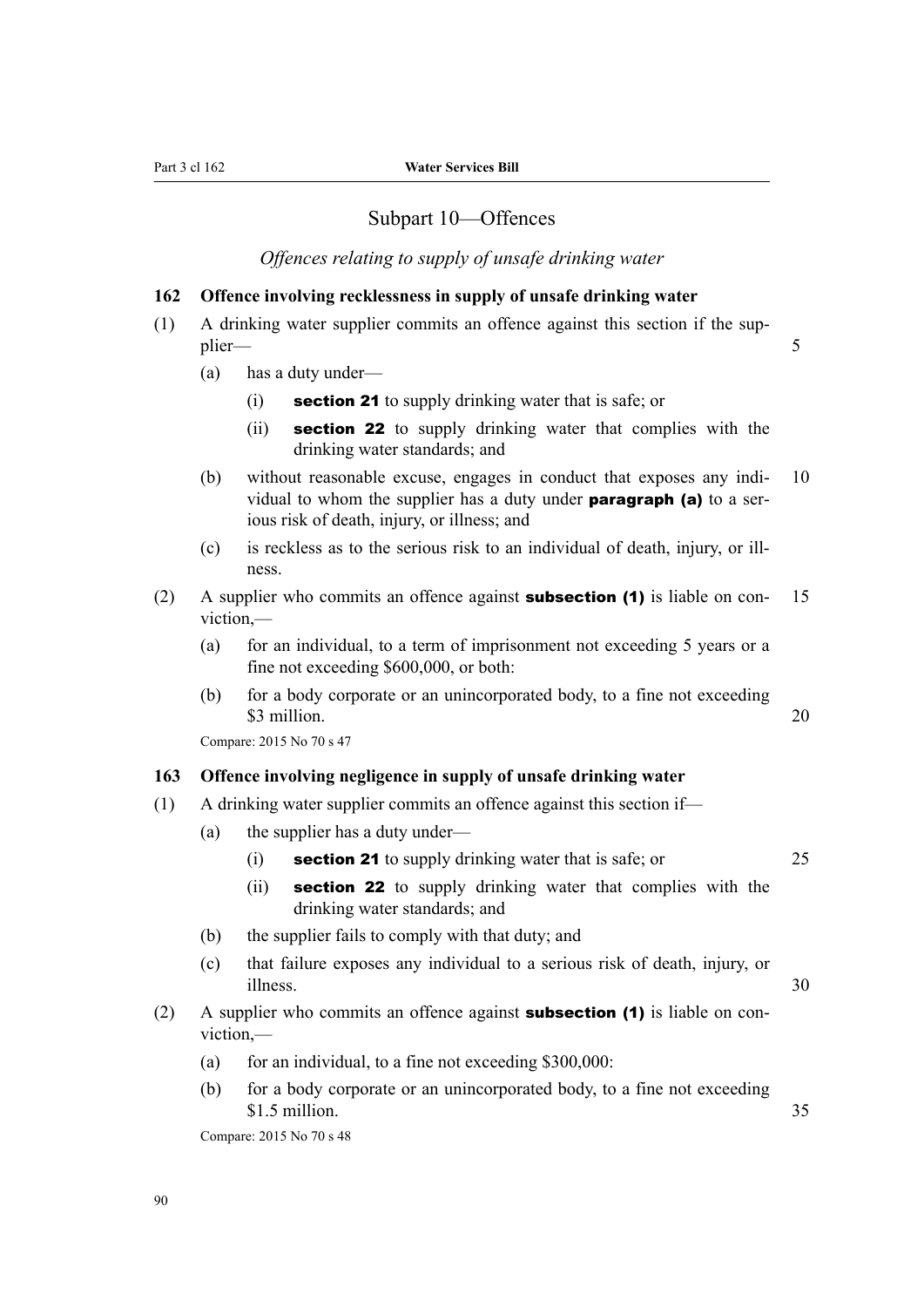#### **163A Offence involving contamination of raw water or drinking water**

- (1) A person commits an offence against this section if the person does any act likely to contaminate any raw water or drinking water, knowing that the act is likely to contaminate that water, or being reckless as to the consequences of that act. 5
- (2) A person who commits an offence under **subsection (1)** is liable on conviction to imprisonment for a term not exceeding 5 years, or to a fine not exceeding \$600,000, or both.

Compare: 1956 No 65 s 69ZZO

*Offences relating to failure to take immediate action to protect public health* 10 *when drinking water unsafe*

- **164 Offence involving recklessness in failure to take immediate action when drinking water unsafe**
- (1) A drinking water supplier commits an offence against this section if the sup‐ plier— 15
	- (a) has a duty under **section 21(2)(a), 22(2)(a), or 35(2)(a)** to take immediate action to ensure that public health is protected; and
	- (b) without reasonable excuse, engages in conduct that exposes any individual to whom the supplier has a duty under **paragraph (a)** to a serious risk of death, injury, or illness; and 20
	- (c) is reckless as to the serious risk to an individual of death, injury, or ill‐ ness.
- (2) A supplier who commits an offence against **subsection (1)** is liable on conviction,—
	- (a) for an individual, to a term of imprisonment not exceeding 5 years or a 25 fine not exceeding \$600,000, or both:
	- (b) for a body corporate or an unincorporated body, to a fine not exceeding \$3 million.

## **165 Offence involving negligence in failure to take immediate action when drinking water unsafe** 30

- (1) A drinking water supplier commits an offence against this section if—
	- (a) the supplier has a duty under **section 21(2)(a), 22(2)(a), or 35(2)(a)** to take immediate action to ensure that public health is protected; and
	- (b) the supplier fails to comply with that duty; and
	- (c) that failure exposes any individual to a serious risk of death, injury, or 35 illness.
- (2) A supplier who commits an offence against **subsection (1)** is liable on conviction,—

91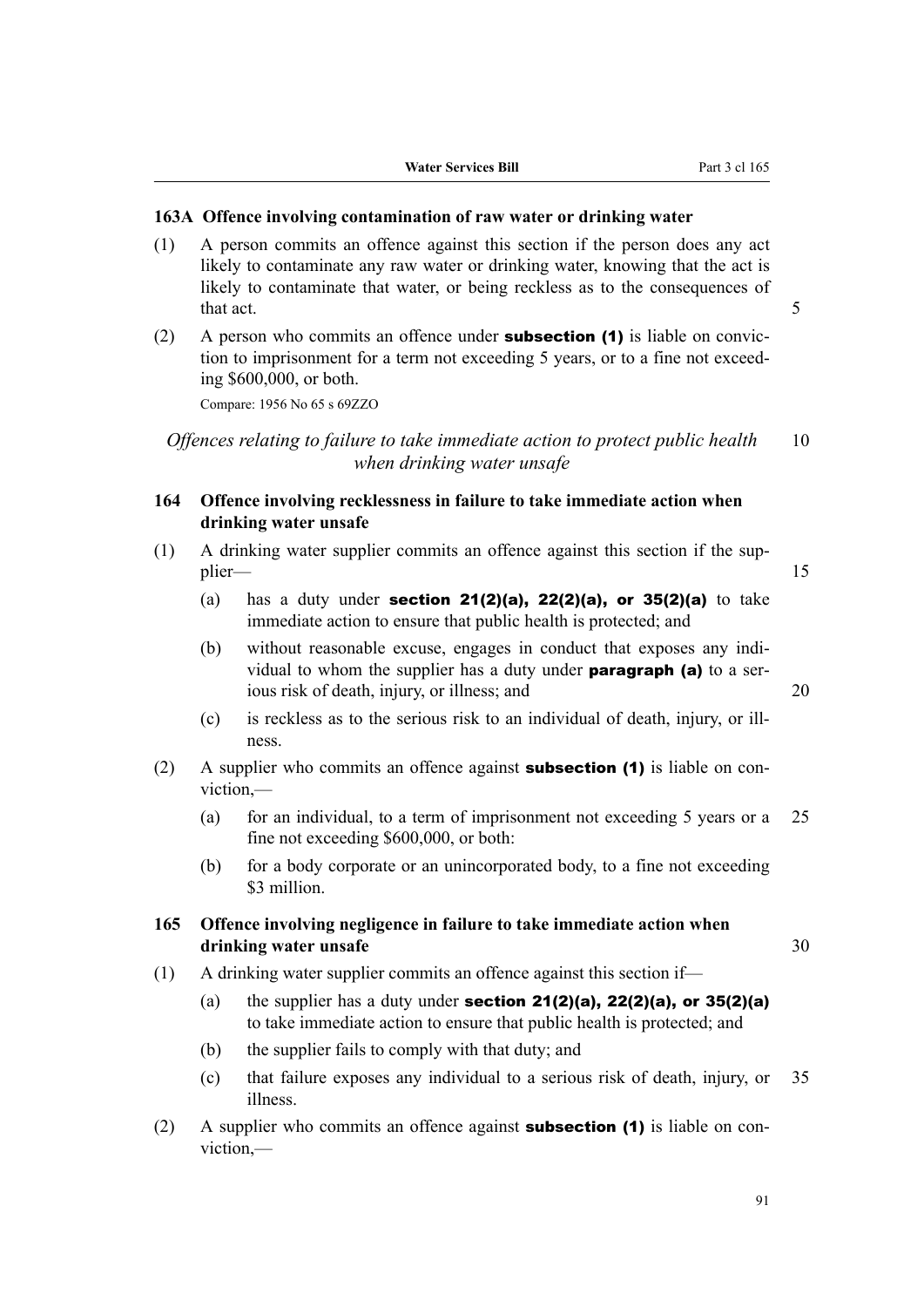Part 3 cl 166 **Water Services Bill**

- (a) for an individual, to a fine not exceeding  $$300,000$ :
- (b) for a body corporate or an unincorporated body, to a fine not exceeding \$1.5 million.

*Offence relating to duty to notify notifiable risk or hazard*

| 166 | Offence involving failure to notify Taumata Arowai of notifiable risk or |  |  |  |
|-----|--------------------------------------------------------------------------|--|--|--|
|     | hazard                                                                   |  |  |  |

- (1) A drinking water supplier commits an offence against this section if the supplier—
	- (a) has a duty under **section 35(2)(b)** to notify Taumata Arowai of a notifiable risk or hazard; and 10
	- (b) fails to comply with that duty.
- (2) A supplier who commits an offence against **subsection (1)** is liable on conviction,—
	- (a) for an individual, to a fine not exceeding  $$50,000$ :
	- (b) for a body corporate or an unincorporated body, to a fine not exceeding 15 \$200,000.

*Offence relating to duty to provide sufficient quantity of drinking water*

#### **167 Offence involving failure to provide sufficient quantity of drinking water**

- (1) A drinking water supplier commits an offence against this section if the sup‐ plier— 20
	- (a) has a duty under **section 25** to provide a sufficient quantity of drinking water; and
	- (b) fails to comply with that duty.
- (2) A supplier who commits an offence against **subsection (1)** is liable on conviction,—
	- (a) for an individual, to a fine not exceeding  $$50,000$ ; and
	- (b) for a body corporate or an unincorporated body, to a fine not exceeding \$200,000.

#### *Offences relating to duty to register drinking water supply*

#### **168 Offence involving supply of drinking water from unregistered supply** 30

- (1) A person commits an offence against this section if the person—
	- (a) has a duty under **section 23(2)** to register a drinking water supply; and
	- (b) supplies drinking water from a drinking water supply that is not regis‐ tered under that section.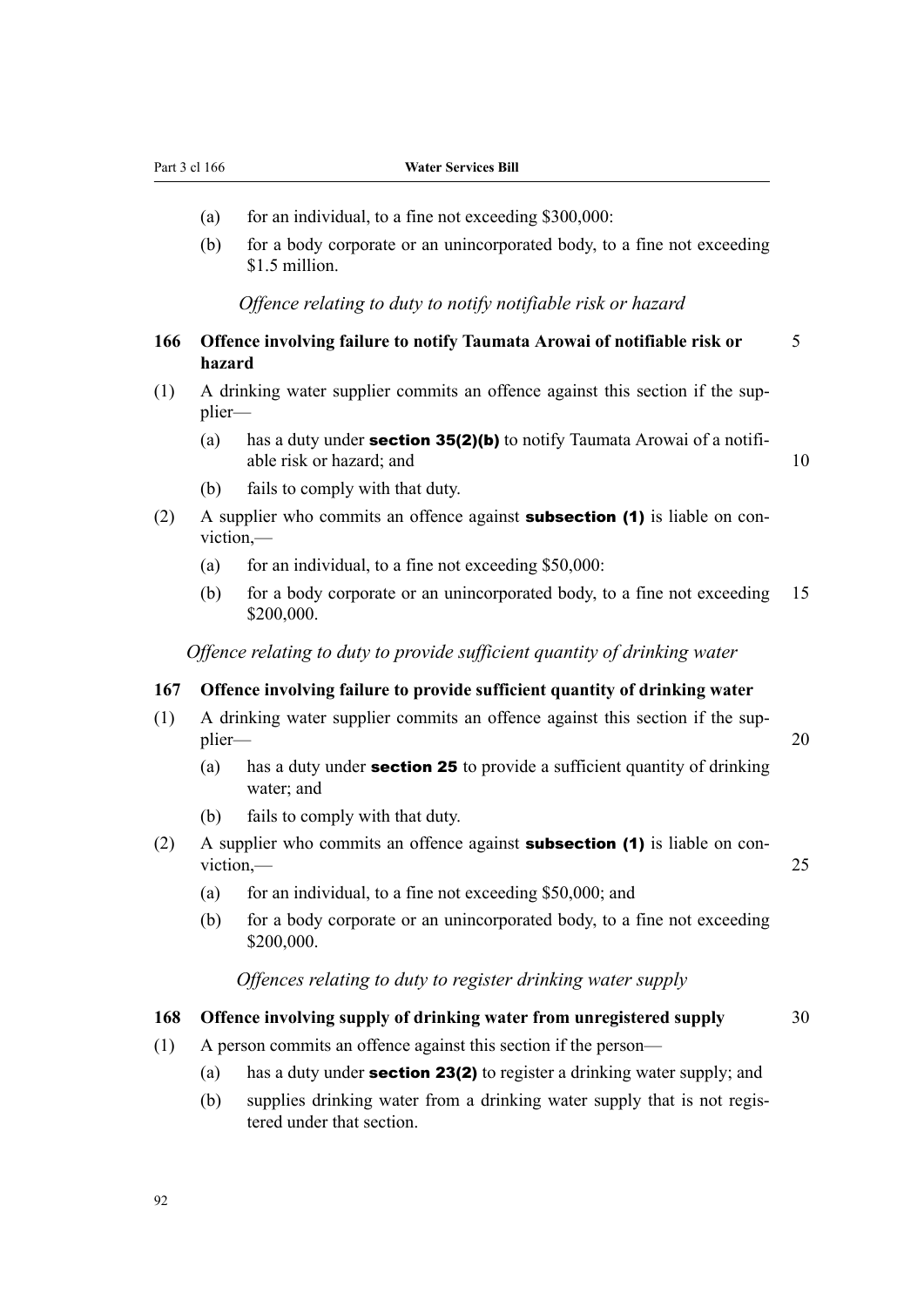- (2) A person who commits an offence against **subsection (1)** is liable on conviction,—
	- (a) for an individual, to a fine not exceeding  $$50,000$ ; and
	- (b) for a body corporate or an unincorporated body, to a fine not exceeding \$200,000. 5

#### **169 Offence involving provision of false or misleading information**

- (1) A drinking water supplier commits an offence against this section if the sup‐ plier—
	- (a) provides information in an application to register, or renew the registration of, a drinking water supply knowing that the information is false or 10 misleading, or omits from the application any information that the per‐ son ought reasonably to have known and included in the application; or
	- (b) provides information in a drinking water safety plan knowing that the information is false or misleading, or omits from the plan any information that the person ought reasonably to have known and included in the 15 plan; or
	- (c) makes any false or misleading statement or any material omission in any information, document, record, communication, or return for any purpose of this Act; or
	- (d) destroys, cancels, conceals, alters, obliterates, or fails to provide any 20 information, document, record, communication, or return that is required to be kept or communicated for any purpose of this Act; or
	- (e) falsifies, removes, suppresses, or tampers with any samples, test proced‐ ures, test results, or evidence that is required for any purpose of this Act, including as part of the operation of a drinking water supply. 25
- (2) A supplier who commits an offence against **subsection (1)** is liable on conviction,—
	- (a) for an individual, to a fine not exceeding  $$50,000$ :
	- (b) for a body corporate or an unincorporated body, to a fine not exceeding  $$250,000$ . 30

### **170 Offence involving failure to notify changes in details on register**

- (1) A drinking water supplier commits an offence against this section if the sup‐ plier—
	- (a) has a duty under section 55(3) to notify Taumata Arowai of any change of any particulars that are recorded in the register in respect of 35 the person's drinking water supply; and
	- (b) fails to comply with that duty.
- (2) A supplier who commits an offence against **subsection (1)** is liable on conviction,—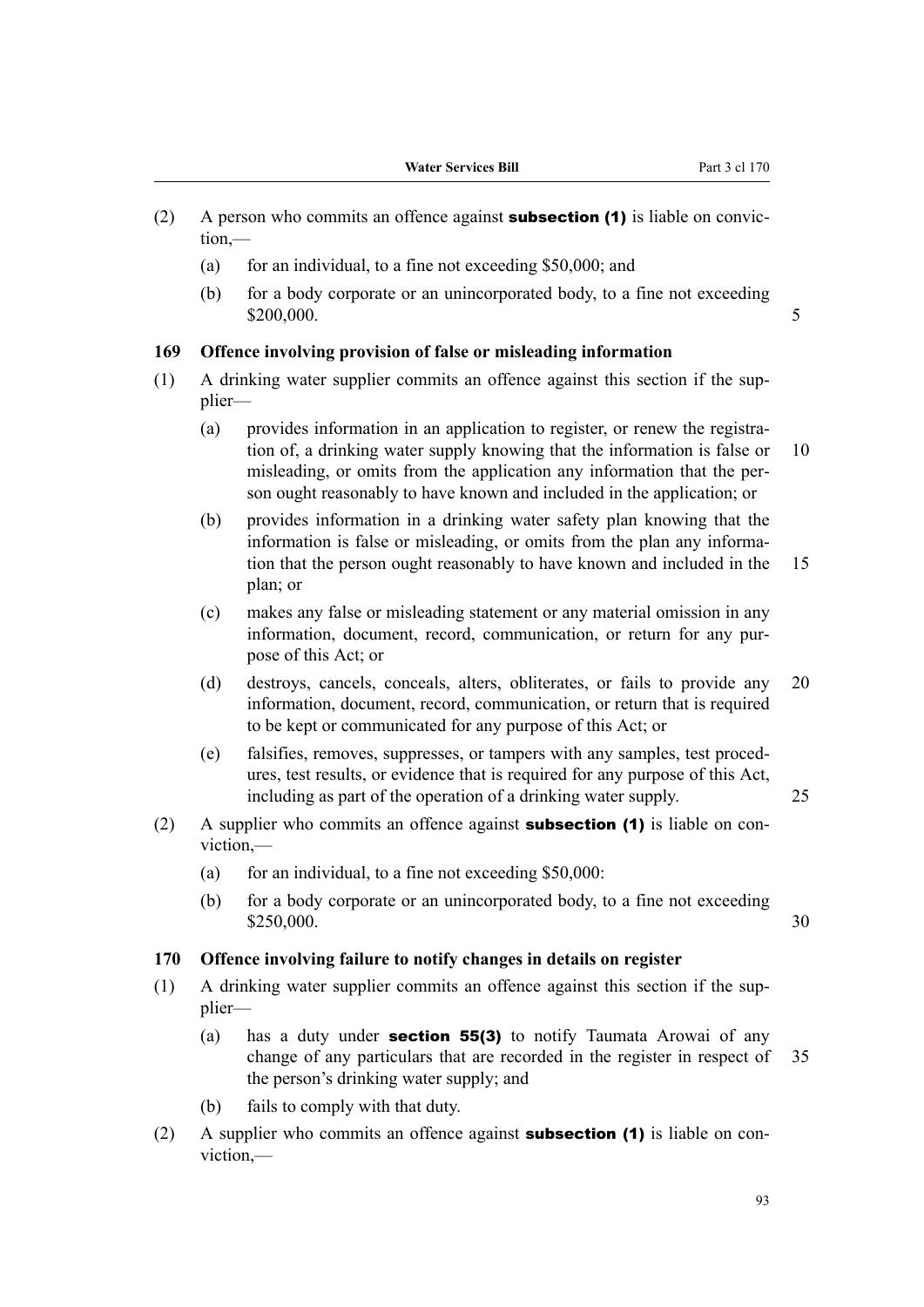Part 3 cl 171 **Water Services Bill**

- (a) for an individual, to a fine not exceeding  $$50,000$ :
- (b) for a body corporate or an unincorporated body, to a fine not exceeding \$250,000.

## *Offence relating to drinking water safety plans*

### **171 Offence involving drinking water safety plan** 5

- $(1)$  A drinking water supplier commits an offence against this section if the supplier—
	- (a) has a duty under—
		- (i) section 30; or
		- (ii) section 57, including the duty to comply with any condition to  $10$ an exemption; and
	- (b) fails to comply with that condition or duty.
- (2) A supplier who commits an offence against **subsection (1)** is liable on conviction,—
	- (a) for an individual, to a fine not exceeding \$50,000; and 15
	- (b) for a body corporate or an unincorporated body, to a fine not exceeding \$200,000.

*Offences relating to exemptions, directions, and compliance orders*

### **172 Offence involving failure to comply with condition or direction**

- (1) A drinking water supplier commits an offence against this section if the sup‐ 20 plier fails to comply with—
	- (a) a condition that applies to an exemption under section 56; or
	- (b) a direction issued by a compliance officer under **section 103**.
- (2) A supplier who commits an offence against **subsection (1)** is liable on conviction, — 25
	- (a) for an individual, to a fine not exceeding  $$25,000$ ; and
	- (b) for a body corporate or an unincorporated body, to a fine not exceeding \$100,000.

#### **173 Offence involving failure to comply with compliance order or court order**

- (1) A person commits an offence against this section if the person fails to comply 30 with the terms of a compliance order issued under **section 118** or an order of the court made under this Act.
- (2) A person who commits an offence against **subsection (1)** is liable on conviction,—
	- (a) for an individual, to a fine not exceeding \$75,000: 35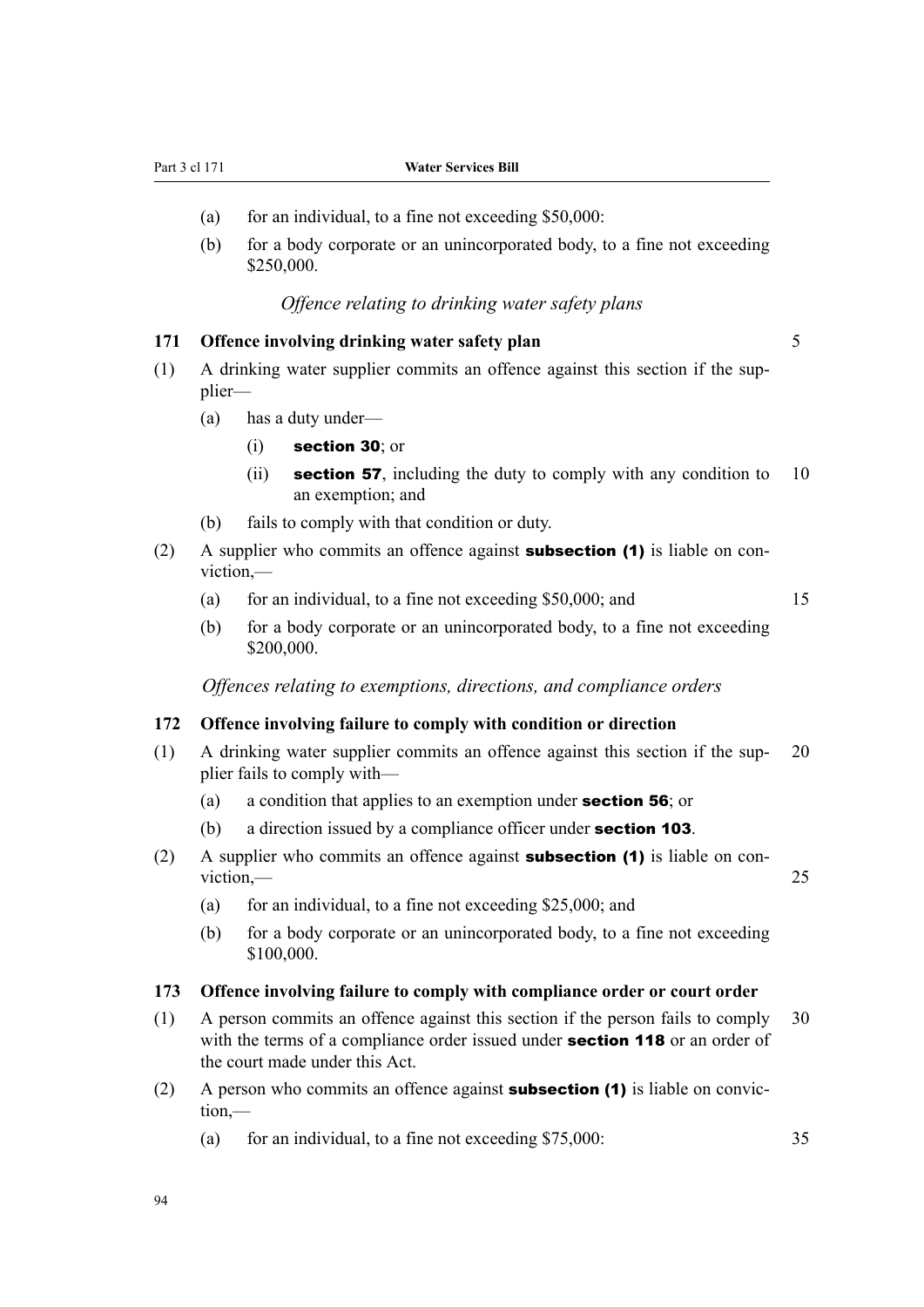(b) for a body corporate or an unincorporated body, to a fine not exceeding \$300,000.

*Offence involving failure to keep and maintain records*

#### **174 Offence involving failure to keep and maintain records**

- (1) A drinking water supplier commits an offence against this section if the sup‐ 5 plier fails to keep and maintain records in accordance with **section 37** or the requirements of compliance rules.
- (2) A supplier who commits an offence against **subsection (1)** is liable on conviction,—
	- (a) for an individual, to a fine not exceeding  $$50,000$ :  $10$

(b) for a body corporate or an unincorporated body, to a fine not exceeding \$200,000.

#### *Offence involving failure to comply with emergency directions*

**175 Offence involving failure to comply with emergency directions or conditions** 15

- (1) A person commits an offence against this section if the person fails to comply with—
	- (a) a direction, prohibition, or requirement issued by Taumata Arowai under section 61; or
	- (b) a condition of an exemption issued by Taumata Arowai under **section** 20 62; or
	- (c) a direction issued by a compliance officer under section 104.
- (2) A person who commits an offence against **subsection (1)** is liable on conviction,—
	- (a) for an individual, to a fine not exceeding \$50,000: 25
- - (b) for a body corporate or an unincorporated body, to a fine not exceeding \$200,000.

## *Offence relating to authorisations*

### **176 Offence involving breach of requirements relating to authorisations**

- (1) A person commits an offence against this section if the person fails to comply 30 with a requirement under **section 67, 68, 69, or 70** or any regulations made under section 190 in relation to section 71.
- (2) A person who commits an offence against **subsection (1)** is liable on conviction,—
	- (a) for an individual, to a fine not exceeding \$50,000: 35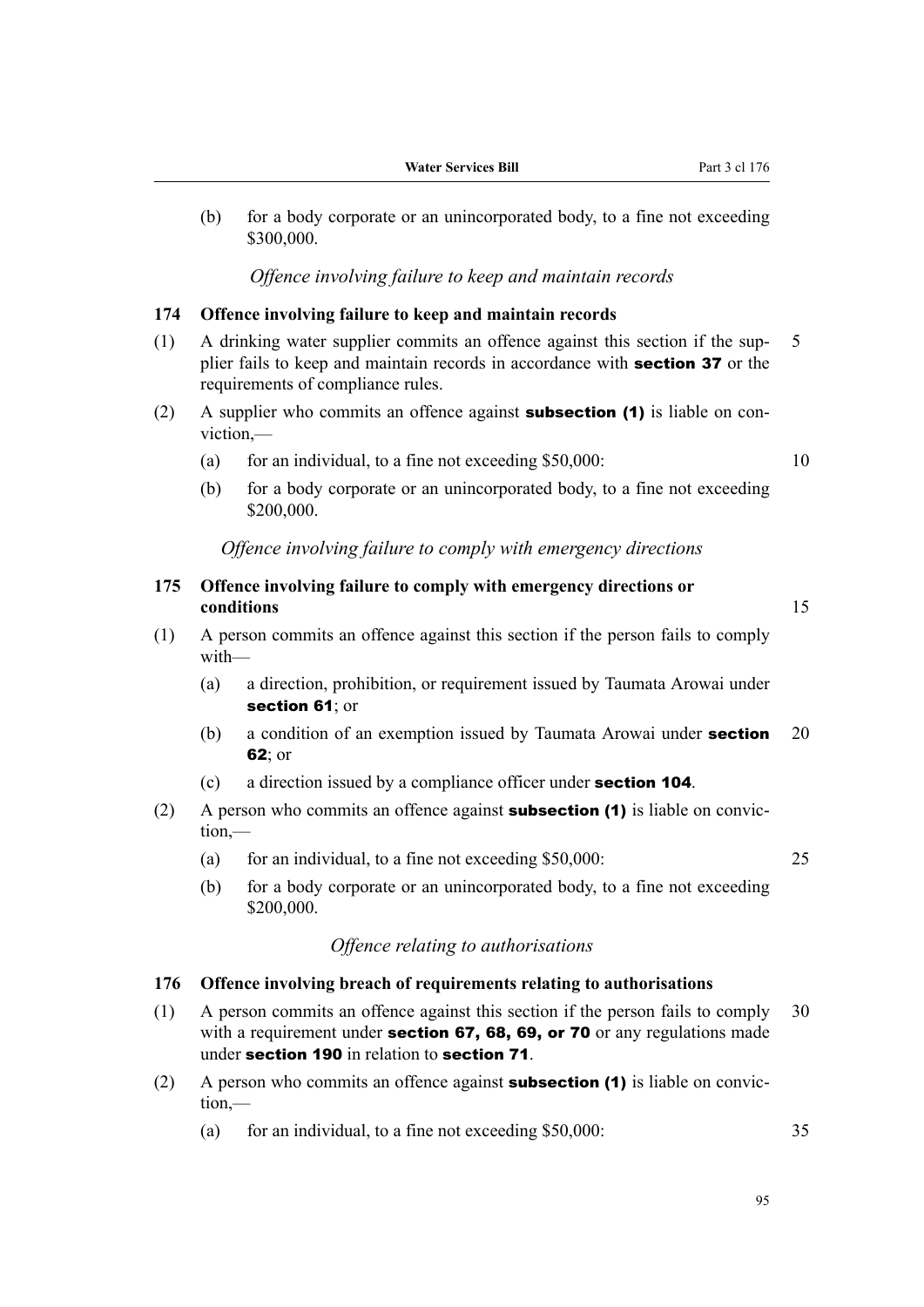(b) for a body corporate or an unincorporated body, to a fine not exceeding \$100,000.

*Offence relating to planned events or unplanned supply of drinking water*

## **177 Offence relating to planned events or unplanned supply of drinking water**

- (1) A person commits an offence against this section if the person— 5
	- (a) fails to register a temporary drinking water supply arrangement under section 33(2)(b); or
	- (b) fails to comply with the requirements of a temporary drinking water safety plan or any conditions imposed by Taumata Arowai under sec**tion 33(5)**; or  $10$

- (c) fails to immediately notify Taumata Arowai of a temporary drinking water supply arrangement under **section 34(3)(b)**; or
- (d) fails to register a drinking water supply in accordance with **section** 34(4).
- (2) A person who commits an offence against **subsection (1)** is liable on convic- 15 tion,—
	- (a) for an individual, to a fine not exceeding  $$50,000$ :
	- (b) for a body corporate or an unincorporated body, to a fine not exceeding \$200,000.

*Offence relating to consumer complaints* 20

## **178 Offence involving failure to advise consumers about, provide, and report on complaint process**

- (1) A drinking water supplier commits an offence against this section if the sup‐ plier fails,—
	- (a) in accordance with regulations that apply to the supplier,  $\frac{25}{25}$ 
		- (i) to comply with the duty under **section 38(1)(a)** to provide consumers with prescribed information; or
		- (ii) to comply with the duty under **section 38(1)(b)** to establish, maintain, and administer a complaints process; or
		- (iii) to comply with the duty under **section 38(1)(c)** report annually 30 to Taumata Arowai on its consumer complaints process; or
	- (b) to comply with the duty under **section 38(2)** to deal with consumer complaints.
- (2) A supplier who commits an offence against **subsection (1)** is liable on conviction, — 35
	- (a) for an individual, to a fine not exceeding  $$10,000$ :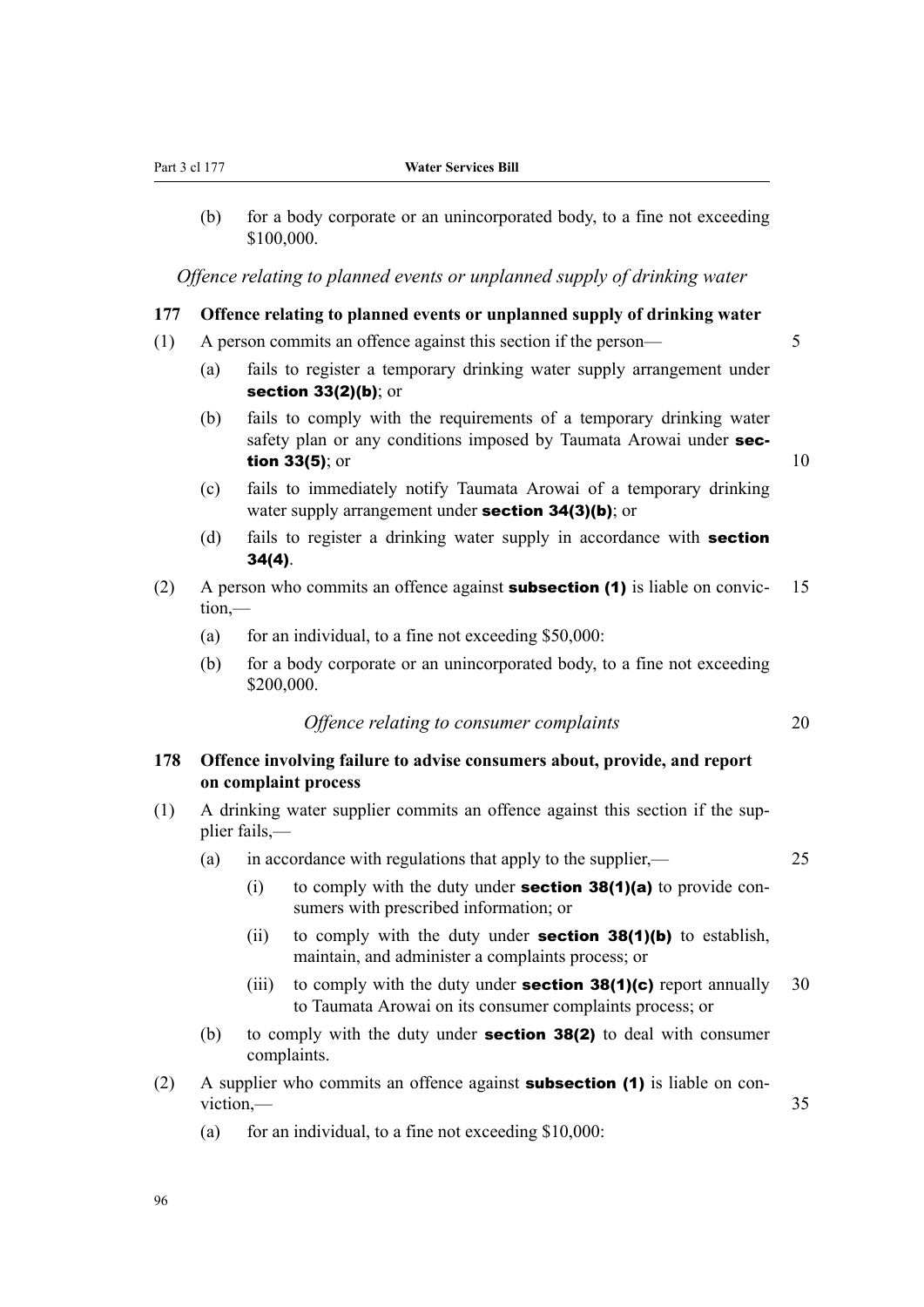(b) for a body corporate or an unincorporated body, to a fine not exceeding \$200,000.

*Offences relating to duties associated with administration of Act*

### **179 Offence involving hindering or obstructing Taumata Arowai**

- (1) A person commits an offence against this section if the person intentionally 5 hinders or obstructs an employee or agent of Taumata Arowai who is perform‐ ing a function or duty, or exercising a power, under this Act.
- (2) A person who commits an offence against **subsection (1)** is liable on conviction,—
	- (a) for an individual, to a fine not exceeding  $$10,000$ :  $10$
	- (b) for an individual who is a drinking water supplier, to a fine not exceeding \$75,000:
	- (c) for a body corporate or an unincorporated body that is a drinking water supplier, to a fine not exceeding \$250,000.

 $Compare: 2014 No 32 s 235$  15

## **180 Offence involving threatening or assaulting employee or agent of Taumata Arowai**

- (1) A person commits an offence against this section if the person intentionally threatens or assaults an employee or agent of Taumata Arowai who is perform‐ ing a function or duty, or exercising a power, under this Act. 20
- (2) A person who commits an offence against **subsection (1)** is liable on conviction,—
	- (a) for an individual, to a fine not exceeding  $$50,000$ :
	- (b) for an individual who is a drinking water supplier, to a fine not exceeding \$75,000: 25
	- (c) for a body corporate or an unincorporated body that is a drinking water supplier, to a fine not exceeding \$250,000.

Compare: 2014 No 32 s 236

## **181 Offence involving deception by pretending to be employee or agent of Taumata Arowai, or authorised person** 30

- (1) A person commits an offence if, with intent to deceive, the person pretends to be—
	- (a) an employee or agent of Taumata Arowai; or
	- (b) a person who has been authorised under regulations made under **sec**tion 190 in relation to section 71.  $35$
- (2) A person who commits an offence against **subsection (1)** is liable on conviction,—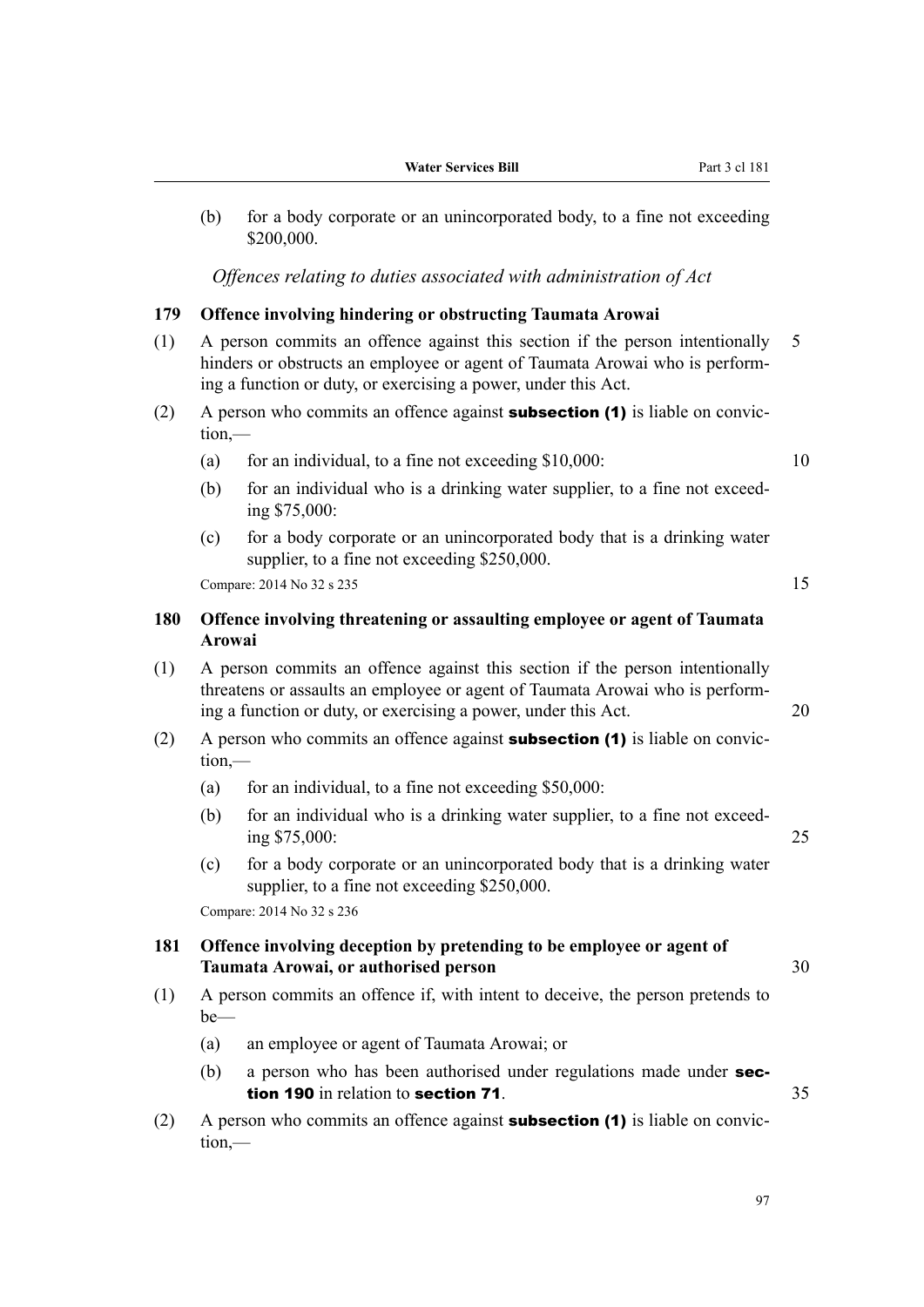- (a) for an individual, to a fine not exceeding  $$50,000$ :
- (b) for an individual who is a drinking water supplier, to a fine not exceeding \$75,000:
- (c) for a body corporate or an unincorporated body that is a drinking water supplier, to a fine not exceeding \$250,000. 5

Compare: 2014 No 32 s 237

#### **182 Offence for failing to comply with duty of due diligence**

- (1) A person commits an offence against this section if the person—
	- (a) has a duty under section 29; and
	- (b) fails to comply with that duty. 10
- (2) A person who commits an offence against **subsection (1)** is liable on conviction,—
	- (a) for an individual who is an employee or an agent of a drinking water supplier, to a fine not exceeding \$50,000:
	- (b) for an individual who is an officer of a drinking water supplier, to a fine 15 not exceeding \$100,000.
- (3) An officer, employee, or agent of a drinking water supplier may be convicted or found guilty of an offence against this section whether or not the drinking water supplier has been convicted or found guilty of an offence against a provision to which the duty under **section 29** relates. 20

Compare: 2015 No 70 ss 49, 50

### Subpart 11—Sentencing for offences

#### **183 Application of subpart**

This subpart applies if a court convicts a person (an **offender**) or finds an offender guilty of an offence under this Act or regulations made under this Act. 25 Compare: 2015 No 70 s 150

#### **184 Sentencing criteria**

- (1) This section applies when a court is determining how to sentence or otherwise deal with an offender convicted of an offence against **subpart 10**.
- (2) The court must apply the Sentencing Act 2002 and must have particular regard 30 to—
	- (a) sections 7 to 10 of that Act; and
	- (b) the risk of, and the potential for, illness, injury, or death that could have occurred; and
	- (c) whether death, serious injury, or serious illness occurred or could reason‐ 35 ably have been expected to have occurred; and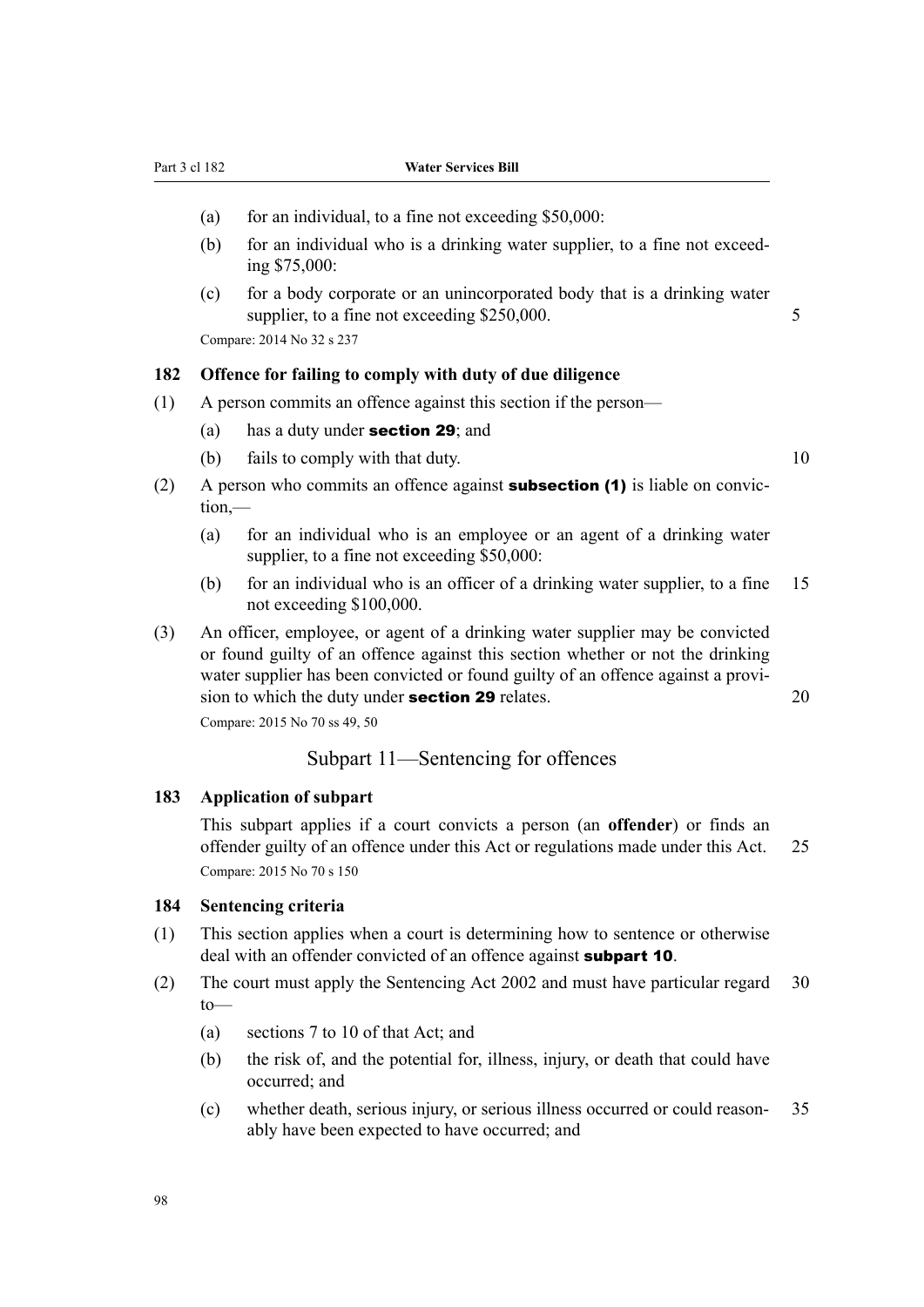- (d) the compliance record of the person (including, without limitation, any warning, direction, infringement notice, or compliance order issued to the person or enforceable undertaking agreed to by the person) to the extent that it shows whether any aggravating factor is present; and
- (e) the degree of departure from prevailing standards in the person's sector 5 or industry as an aggravating factor.

Compare: 2015 No 70 s 151

#### **185 Order for payment of chief executive's costs in bringing prosecution**

- (1) On the application of the chief executive, the court may order the offender to pay to the chief executive a sum that it thinks just and reasonable towards the 10 costs of the prosecution (including the costs of investigating the offending and any associated costs).
- (2) If the court makes an order under **subsection (1)**, it must not make an order under section 4 of the Costs in Criminal Cases Act 1967.
- (3) If the court makes an order under subsection (1) in respect of a Crown organ- 15 isation, any costs and fees awarded must be paid from the funds of that organisation.

Compare: 2015 No 70 s 152

### **186 Release on giving of court-ordered enforceable undertaking**

- (1) The court may (with or without recording a conviction) adjourn a proceeding 20 for up to 2 years and make an order for the release of the offender if the offender gives an undertaking with specified conditions (a **court-ordered enforceable undertaking**).
- (2) A court-ordered enforceable undertaking must specify the following conditions: 25
	- (a) that the offender appears before the court if called on to do so during the period of the adjournment and, if the court so specifies, at the time to which the further hearing is adjourned:
	- (b) that the offender does not commit, during the period of the adjournment, any offence against this Act: 30
	- (c) that the offender observes any special conditions imposed by the court.
- (3) An offender who has given a court-ordered enforceable undertaking under this section may be called on to appear before the court by order of the court.
- (4) An order under **subsection (3)** must be served on the offender not less than 4 days before the time specified in it for the appearance. 35
- (5) If the court is satisfied at the time to which a further hearing of a proceeding is adjourned that the offender has observed the conditions of the court-ordered enforceable undertaking, it must discharge the offender without any further hearing of the proceeding.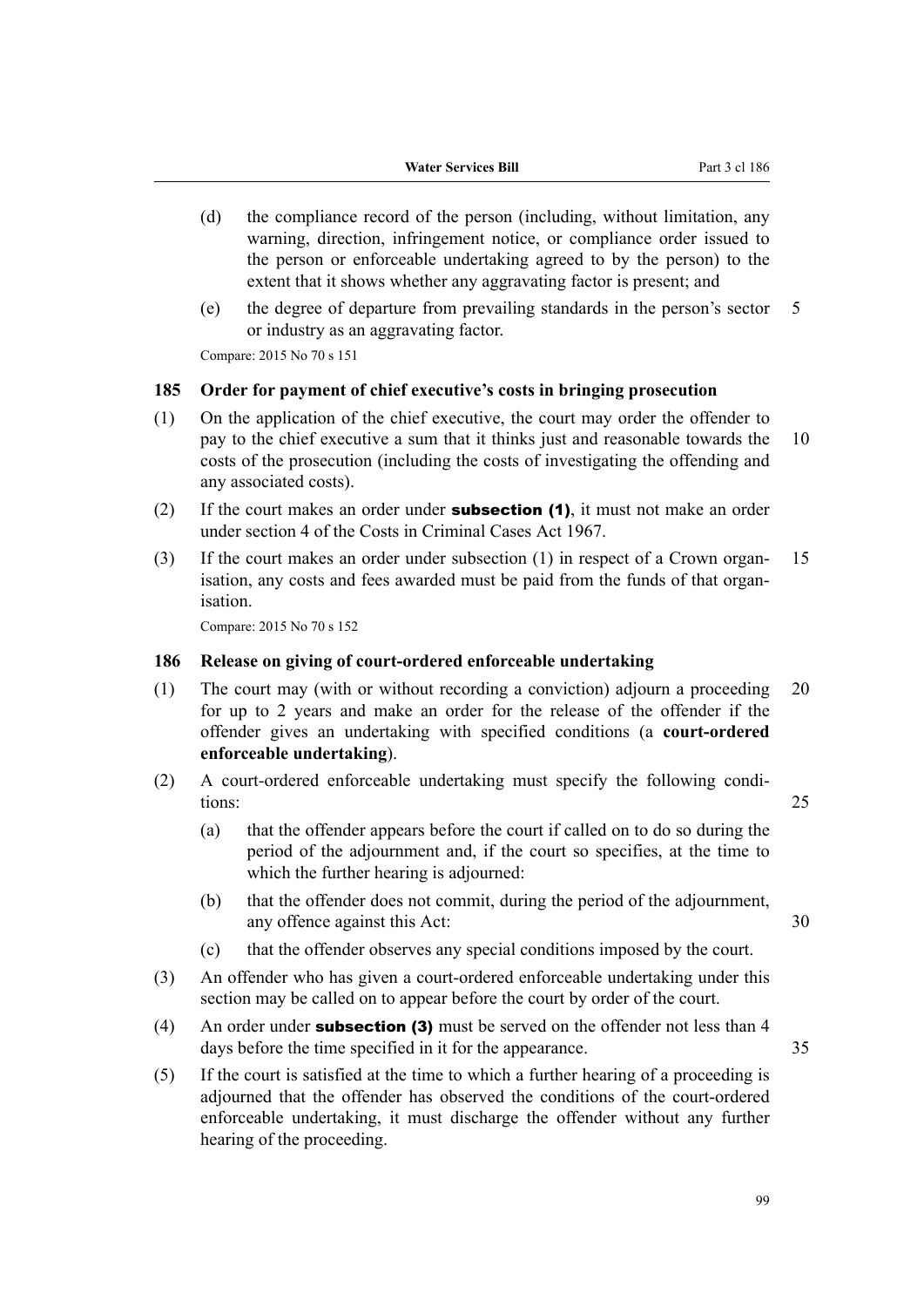(6) Taumata Arowai must make available to the public, on an Internet site main‐ tained by or on behalf of Taumata Arowai, notice of a court-ordered enforceable undertaking made in accordance with **subsection (1)**, unless the court orders otherwise.

 $Compare: 2015 No 70 s 156$  5

#### **187 Injunctions**

If a court finds a person guilty of an offence against this Act, the court may issue an injunction requiring the offender to cease any particular conduct or action that constitutes a contravention of this Act or regulations. Compare:  $2015 \text{ No } 70 \text{ s } 157$  10

### **188 Supervision and training orders**

- (1) The court may make an order requiring an offender to work under supervision for a period that the court specifies in the order.
- (2) The court may make an order requiring an offender to undertake, or arrange for 1 or more employees to undertake, a specified course of training. 15 Compare: 2015 No 70 s 158

### **189 Restriction or prohibition**

- (1) The court may make—
	- (a) a restriction order, which specifies the ways in which the person is restricted in operating a drinking water supply; or 20
	- (b) a prohibition order, which prohibits the person from operating a drinking water supply or specified aspects of the supply.
- (2) The following provisions apply if the person wants a restriction order or pro‐ hibition order cancelled:
	- (a) the person may apply to the court to cancel it: 25
	- (b) the application must be served on the chief executive:
	- (c) an employee or agent of Taumata Arowai may appear and be heard to help the court to determine whether to grant the application.

#### (3) The court may—

- (a) cancel the order from the date stated in the order; or 30
- (b) change the order from the date stated in the order; or
- (c) change a prohibition order to a restriction order; or
- (d) refuse the application, in which case the court may specify the earliest date on which the person may make a further application for cancellation. 35
- (4) The court must take into account—
	- (a) the nature of the offence of which the person was convicted; and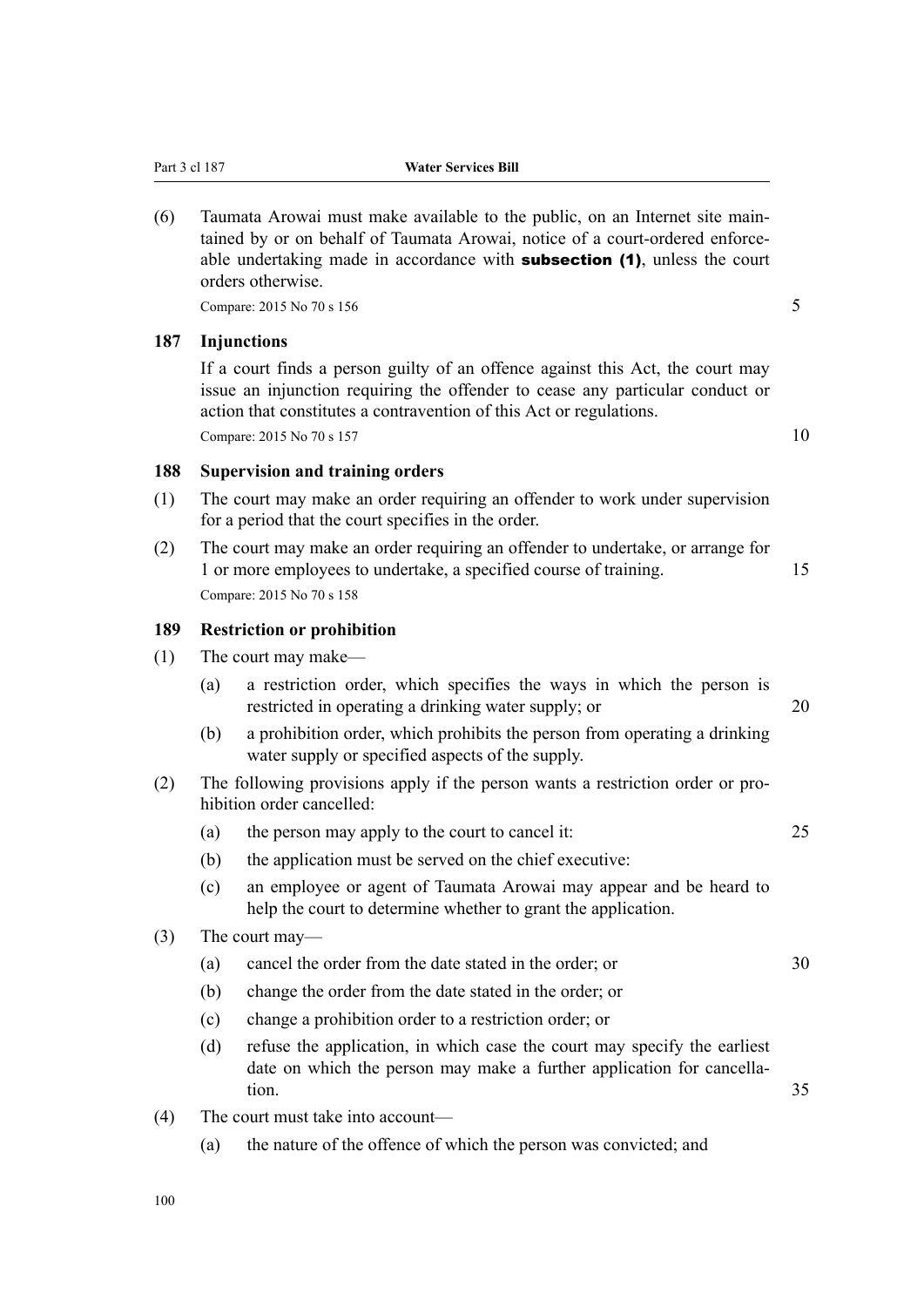- (b) the steps taken (if any) to remedy the problem that resulted in the order; and
- (c) the person's conduct since the order was made; and
- (d) the person's character; and
- (e) any other circumstances of the case. 5

(5) If the court changes the order or refuses the application, the person may apply for cancellation again—

- (a) once the date that the court specified under **subsection (3)(d)** has passed; or
- (b) once there has been a material change in the person's circumstances. 10 Compare: 2014 No 32 s 273

# **Part 4 Miscellaneous provisions**

#### **190 Regulations**

- (1) The Governor-General may, by Order in Council made on the recommendation 15 of the Minister, make regulations for all or any of the following purposes:
	- (a) prescribing the information that drinking water suppliers, or classes of drinking water supplier, must provide to consumers, including—
		- (i) the legislative requirements that apply to a supplier's drinking water supply; and 20
		- (ii) whether drinking water that is supplied by a supplier meets those legislative requirements; and
		- (iii) how a consumer may make a complaint to a drinking water supplier; and
		- (iv) the form in which information must be provided to consumers, 25 and its frequency:
	- (b) prescribing requirements relating to consumer complaints that drinking water suppliers, or classes of drinking water supplier, must meet, including requirements for—
		- (i) the investigation of consumer complaints; and 30
		- (ii) the time frame for decisions on consumer complaints; and
		- (iii) notification of decisions on complaints, including any action that was taken to resolve the matters that gave rise to the complaint; and
		- (iv) records that must be kept by drinking water suppliers about con‐ 35 sumer complaints: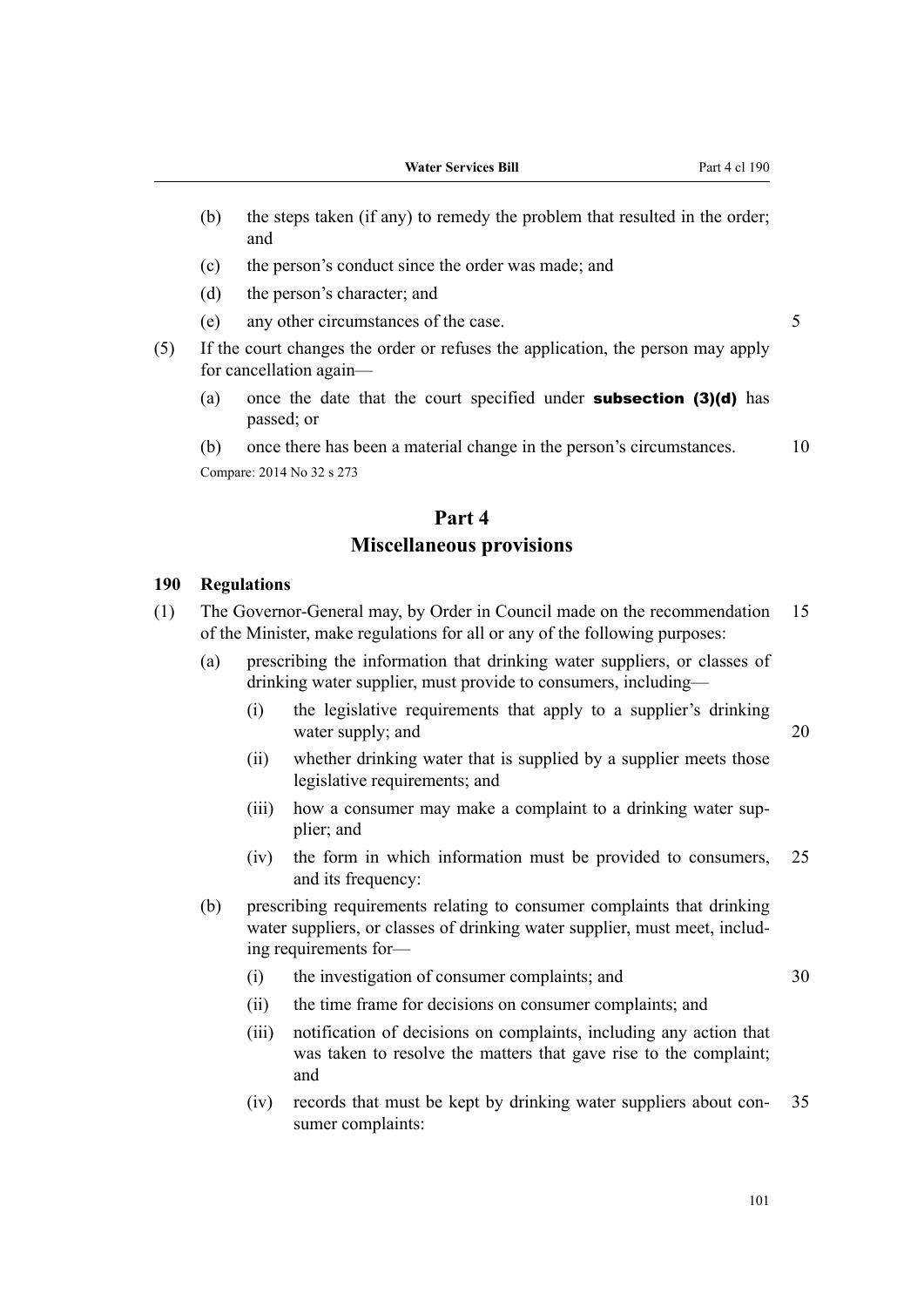- (c) prescribing requirements for annual reporting about consumer complaints to Taumata Arowai by drinking water suppliers, or classes of drinking water supplier, including— (i) the number of complaints that have been received; and (ii) the outcome of complaints, including any action taken: 5 (d) prescribing matters relating to identity cards: (e) prescribing the time frame, and form and manner, in which information required to be provided to Taumata Arowai under this Act must be pro‐ vided: (f) prescribing fees or charges for doing any act or providing any service for 10 the purposes of this Act or regulations: (g) identifying the offences in or under this Act that are infringement offences, including offences for the breach of or failure to comply with a specified provision, direction, condition, notice, or requirement: (h) prescribing infringement notices, infringement reminder notices, and 15 infringement forms of any other kind: (i) prescribing the amounts, up to a maximum of \$1,000 for an individual and \$3,000 for a body corporate or an unincorporated body, of infringement fees that are payable for infringement offences, including different fees for a first offence, a second offence, and subsequent offences: 20 (j) providing for any other matters contemplated by this Act, necessary for its administration, or necessary for giving it full effect. (2) Regulations made under **subsection (1)(f)** may— (a) specify the amount of the fees or charges, or a method of calculating or ascertaining the amount of the fees or charges; and 25 (b) prescribe different fees and charges for different classes of person; and (c) prescribe the manner in which fees or changes must be calculated; and (d) prescribe the circumstances and way in which fees or charges can be refunded, waived, or reduced.
- (3) Regulations made under this section are secondary legislation (*see* Part 3 of the 30 Legislation Act 2019 for publication requirements).

#### **191 Levy**

- (1) The Governor-General may, by Order in Council made on the recommendation of the Minister, make regulations prescribing a levy for the purpose of recover‐ ing any or all of the costs of Taumata Arowai that relate to the performance or 35 exercise of its functions, powers, and duties under this Act or any other enactment that is payable by 1 or more of the following:
	- (a) drinking water suppliers:
	- (b) wastewater network operators: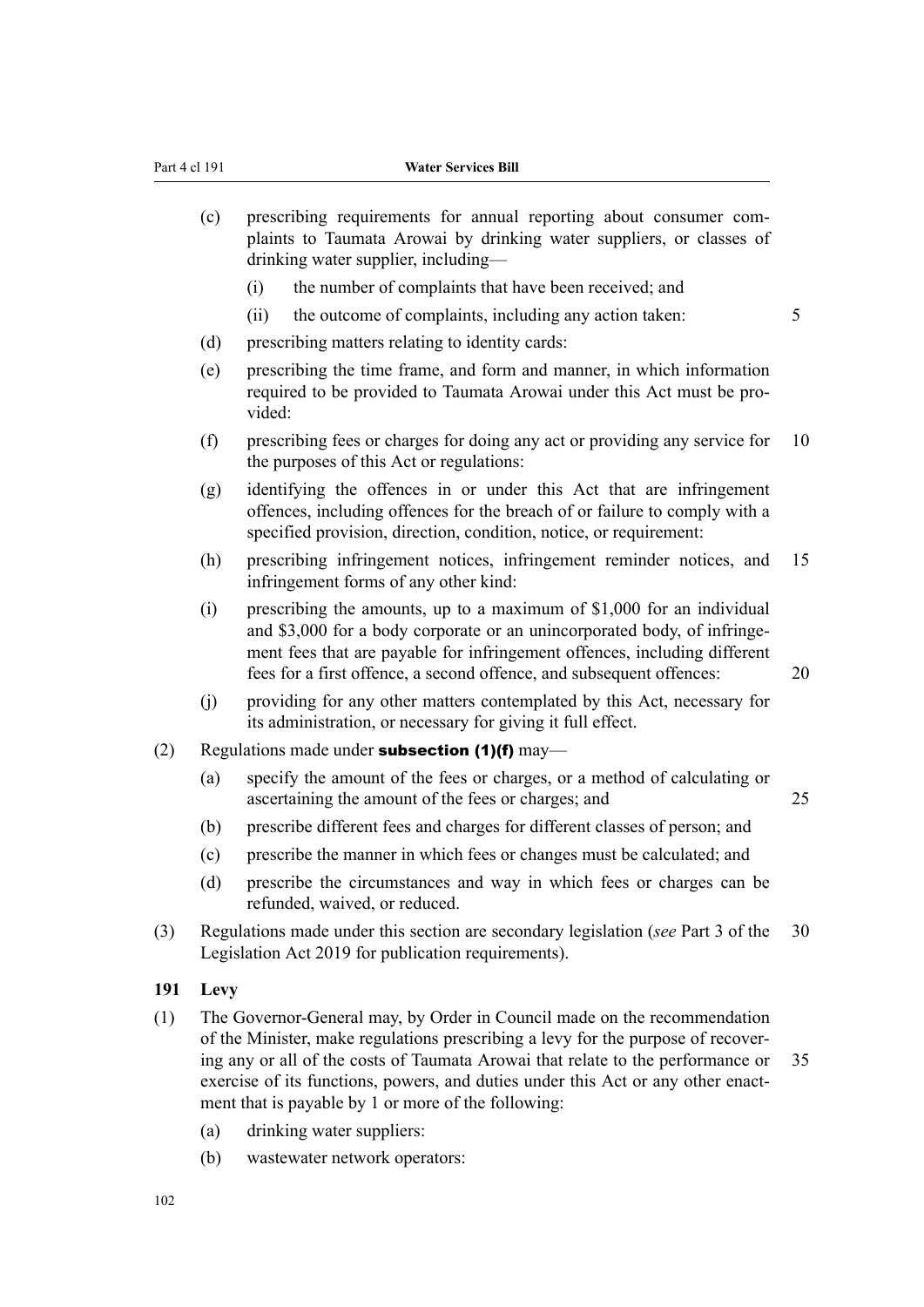- (c) stormwater network operators.
- (2) Before making a recommendation under **subsection (1)**, the Minister must—
	- (a) determine the costs of Taumata Arowai, including the costs of collecting the levy, to be covered by the levy; and
	- (b) request, and have regard to, advice from Taumata Arowai on the pro‐ 5 posed levy; and
	- (c) consult the persons listed in **subsection (1)** who will be affected by the levy.
- (3) Regulations made under this section must—
	- (a) specify the amount of the levy, or method of calculating or ascertaining 10 the amount of the levy; and
	- (b) provide for the payment and collection of the levy; and
	- (c) specify the financial year or part financial year to which the levy applies.
- (4) Regulations made under this section may—
	- (a) specify the criteria or other requirements for setting or resetting the levy; 15 and
	- (b) prescribe different levies for different classes of person; and
	- (c) prescribe the circumstances and the way in which the levy, or any part of the levy, can be refunded or waived.
- (5) Taumata Arowai must— 20
	- (a) pay into a Crown Bank Account each levy payment received under the regulations; and
	- (b) ensure that each payment is separately accounted for.
- (6) Regulations made under this section are secondary legislation (*see* Part 3 of the Legislation Act 2019 for publication requirements). 25 Compare: 2015 No 70 s 215

### **192 Recovery of fees and levies**

Taumata Arowai may recover any fee or levy payable to Taumata Arowai in any court of competent jurisdiction as a debt due on behalf of the Crown.

### **193 Delegations** 30

- (1) The chief executive may delegate any of the chief executive's functions or powers under this Act to any employee of Taumata Arowai.
- (2) A person to whom any functions or powers are delegated may perform those functions or exercise those powers in the same manner and with the same effect as if they had been conferred on that person directly by this Act and not by 35 delegation (subject to any general or special directions given or conditions imposed by the chief executive).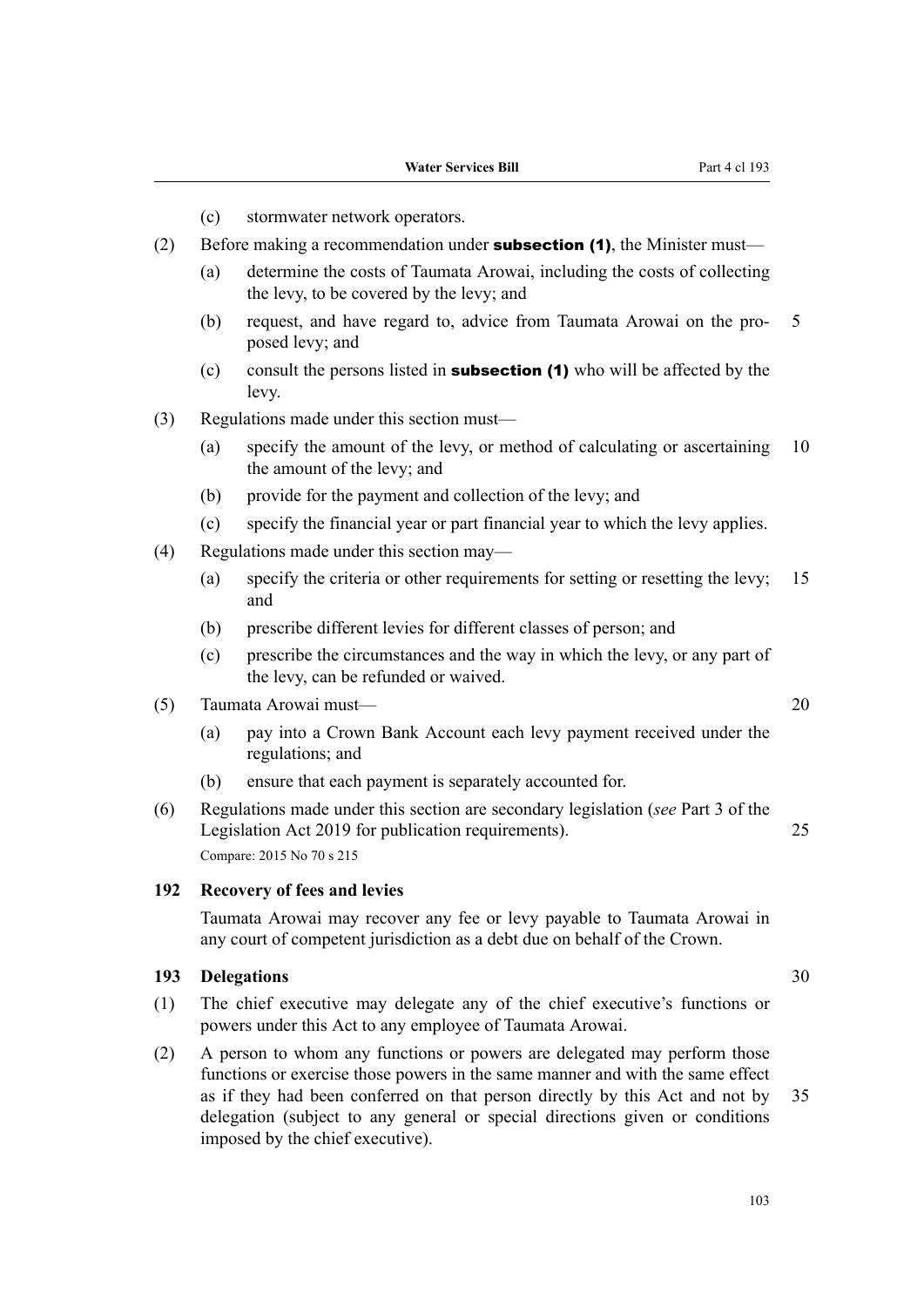- (3) A delegation under this section—
	- (a) must be in writing signed by the chief executive; and
	- (b) is revocable at will in writing signed by the chief executive.
- (4) A person purporting to act under a delegation is, in the absence of proof to the contrary, presumed to be acting in accordance with the terms of the delegation. 5
- (5) A delegation does not prevent the chief executive from performing any func‐ tion or exercising any power or affect the chief executive's responsibility for the actions of any person acting under the delegation.
- (6) If the chief executive ceases to hold office, the delegation continues to have effect as if it were made by the chief executive's successor in office. 10
- (7) The chief executive must not delegate the power of delegation under this section.

## **194 Information sharing with regulatory agencies**

- (1) Subject to any enactment,—
	- (a) Taumata Arowai may provide a regulatory agency with any information, 15 or a copy of any document, that it—
		- (i) holds in relation to the performance or exercise of its functions, duties, or powers; and
		- (ii) considers may assist the regulatory agency in the performance or exercise of the regulatory agency's functions, duties, or powers; 20 and
	- (b) a regulatory agency may provide Taumata Arowai with any information, or a copy of any document, that it—
		- (i) holds in relation to the performance or exercise of its functions, duties, or powers under or in relation to any enactment; and 25
		- (ii) considers may assist Taumata Arowai in the performance or exer‐ cise of its functions, duties, or powers.
- (2) If **subsection (1)(a) or (b)** applies, Taumata Arowai or the regulatory agency (as the case may be) may impose conditions that it thinks fit relating to the pro‐ vision of the information or document, including conditions relating to— 30
	- (a) the storage and use of, or access to, anything provided:
	- (b) the copying, returning, or disposing of copies of any documents provided.
- (3) Nothing in subsection (2) limits the Privacy Act 2020.
- (4) This section applies despite anything to the contrary in any contract, deed, or 35 document.
- (5) In this section,—

**agency** means—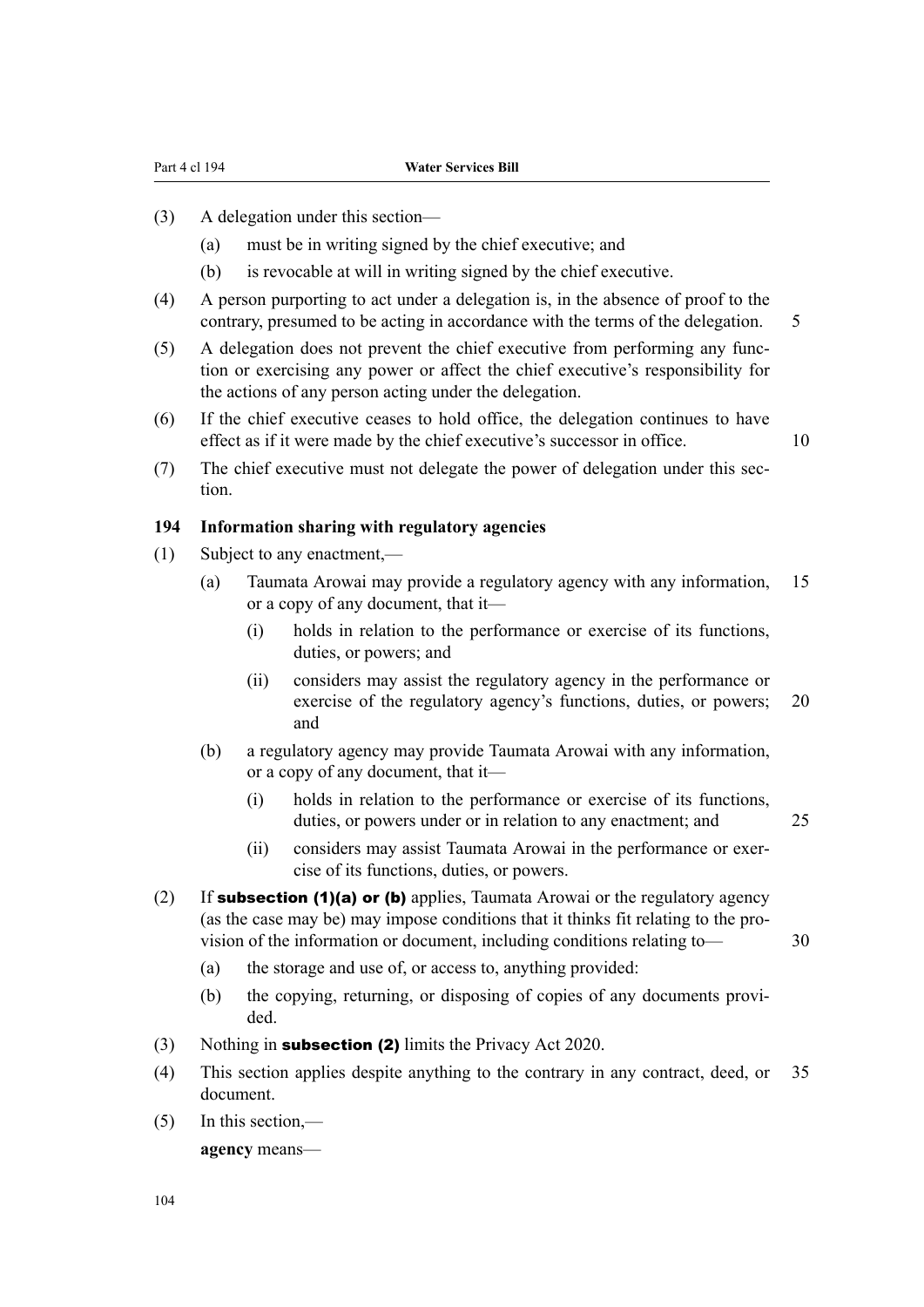|     |               | <b>Water Services Bill</b><br>Part 4 cl 195                                                                                                                      |    |
|-----|---------------|------------------------------------------------------------------------------------------------------------------------------------------------------------------|----|
|     | (a)           | a department or departmental agency (within the meaning of section 5 of<br>the Public Service Act 2020):                                                         |    |
|     | (b)           | a Crown entity (within the meaning of section 7 of the Crown Entities<br>Act 2004)                                                                               |    |
|     |               | regulatory agency means any of the following persons or agencies:                                                                                                | 5  |
|     | (a)           | the New Zealand Police:                                                                                                                                          |    |
|     | (b)           | the New Zealand Transport Agency:                                                                                                                                |    |
|     | (c)           | the Commerce Commission:                                                                                                                                         |    |
|     | (d)           | the Department of Internal Affairs, including any statutory officer who<br>carries out work for that business or undertaking:                                    | 10 |
|     | (e)           | the Environmental Protection Agency-Authority:                                                                                                                   |    |
|     | (f)           | Fire and Emergency New Zealand:                                                                                                                                  |    |
|     | (g)           | a medical officer of health:                                                                                                                                     |    |
|     | (h)           | the Ministry for the Environment, including any statutory officer who<br>carries out work for that business or undertaking:                                      | 15 |
|     | (i)           | the Ministry of Health:                                                                                                                                          |    |
|     | (i)           | the Ministry of Business, Innovation, and Employment, including any<br>statutory officer who carries out work for that business or undertaking:                  |    |
|     | (k)           | the Ministry for Primary Industries:                                                                                                                             |    |
|     | (1)           | a local authority:                                                                                                                                               | 20 |
|     | (m)           | an agency prescribed by Taumata Arowai by notice.                                                                                                                |    |
| (6) |               | A notice made under this section is secondary legislation (see Part 3 of the<br>Legislation Act 2019 for publication requirements).<br>Compare: 2015 No 70 s 197 |    |
| 195 |               | <b>Publication of instruments</b>                                                                                                                                | 25 |
| (1) |               | Taumata Arowai must ensure that the following instruments are published in<br>accordance with subsection (2):                                                    |    |
|     | (e)           | templates and models:                                                                                                                                            |    |
|     | $\circled{g}$ | infrastructure performance measures for wastewater networks and<br>stormwater networks.                                                                          | 30 |
|     | (g)           | environmental performance measures or targets for networks developed<br>under section 140.                                                                       |    |
| (2) |               | The instruments must be—                                                                                                                                         |    |
|     | (a)           | publicly available free of charge on an Internet site maintained by or on<br>behalf of Taumata Arowai; and                                                       | 35 |
|     | (b)           | available for purchase at a reasonable price at the offices of Taumata<br>Arowai.                                                                                |    |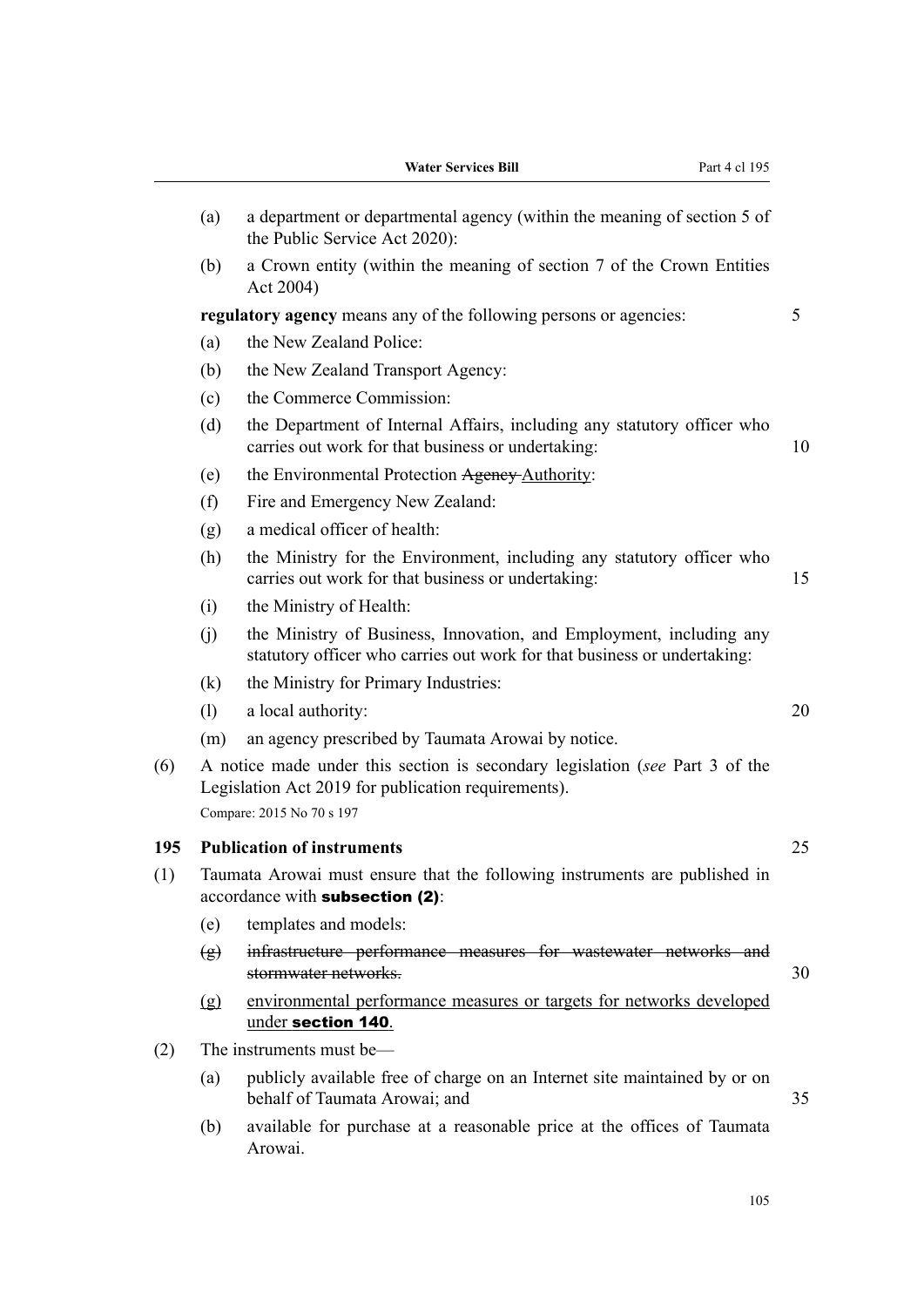Part 4 cl 196 **Water Services Bill**

### **196 Amendments and revocation**

- (1) Amend the Acts specified in **Part 1** of **Schedule 2** as set out in that Part.
- (2) Amend the instruments specified in Part 2 of Schedule 2 as set out in that Part.
- (3) Revoke the instrument specified in **Part 3** of **Schedule 2**. 5

# **Part 5 Amendments to Local Government Act 2002**

## **197 Amendments to Local Government Act 2002**

This Part amends the Local Government Act 2002.

## **198 Subpart 1 of Part 7 replaced** 10

In Part 7, replace subpart 1 with:

Subpart 1—Specific obligations to make assessments of drinking water, wastewater, and sanitary services and to ensure communities have access to safe drinking water

## **124 Interpretation** 15

In this Part,—

**assessment**,—

- (a) in relation to drinking water,—
	- (i) means an assessment of drinking water services available to com‐ munities in the district of the territorial authority, including private 20 and community-owned or community-operated drinking water supplies; but
	- (ii) does not include assessments in relation to domestic self-suppli‐ ers; and
- (b) in relation to wastewater and other sanitary services,— 25
	- (i) means an assessment of wastewater services and other sanitary services available to communities in the district of the territorial authority; but
	- (ii) does not include assessments in relation to individual properties

**domestic self-supplier** has the meaning given in **section 10** of the **Water** 30 Services Act 2020

**drinking water** has the meaning given in section 6 of the Water Services Act 2020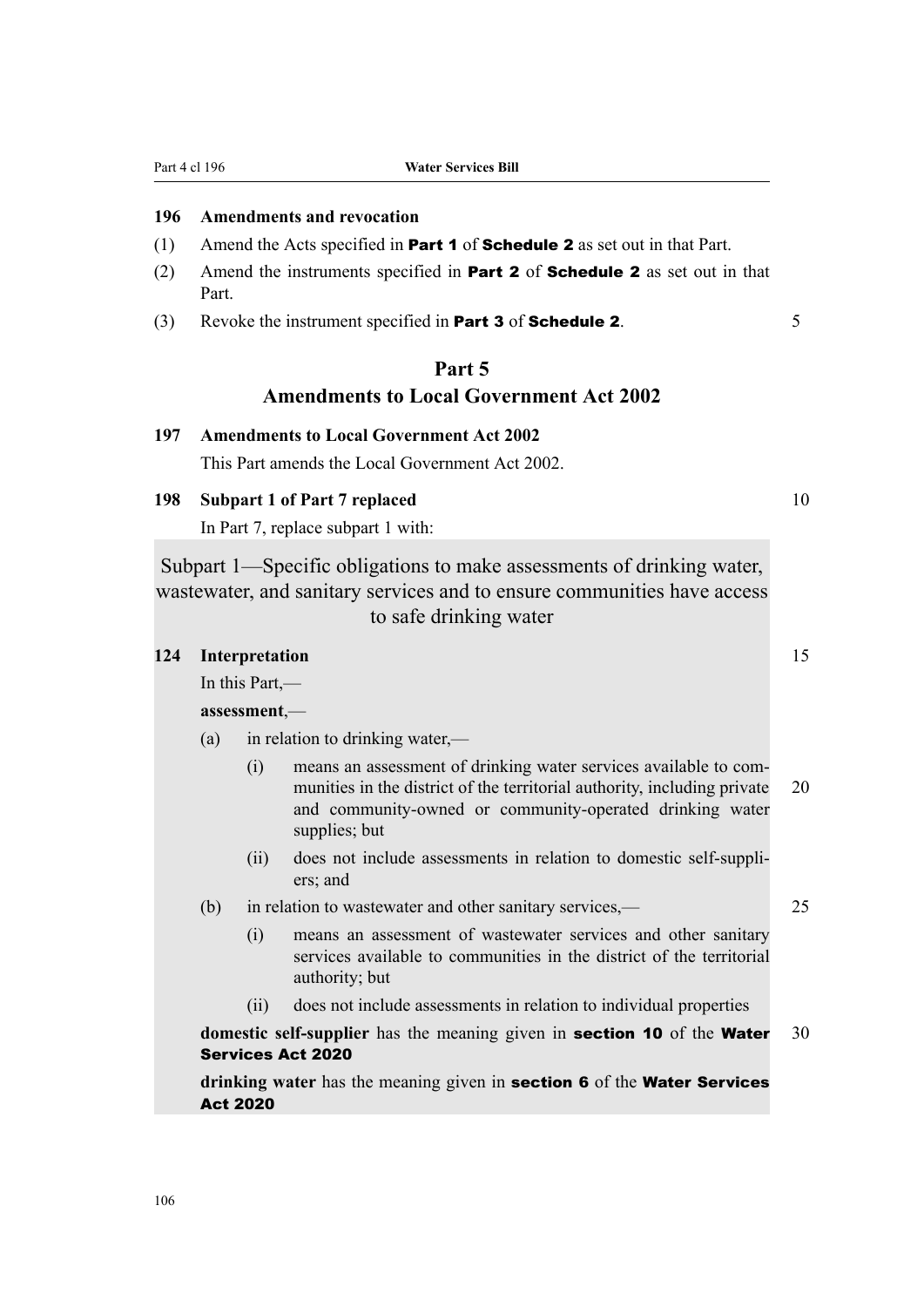|     |     |                 | <b>Water Services Bill</b>                                                                                                                                                                                                                                                     | Part 5 cl 198 |    |
|-----|-----|-----------------|--------------------------------------------------------------------------------------------------------------------------------------------------------------------------------------------------------------------------------------------------------------------------------|---------------|----|
|     |     |                 | drinking water services means the supply of drinking water to communities to<br>the point of supply of each dwelling house and commercial premise to which<br>drinking water is supplied                                                                                       |               |    |
|     |     | water services  | local government organisation means a local authority, council-controlled<br>organisation, or subsidiary of a council-controlled organisation, that provides                                                                                                                   |               | 5  |
|     |     | <b>Act 2020</b> | point of supply has the meaning given in section 13 of the Water Services                                                                                                                                                                                                      |               |    |
|     |     |                 | sanitary services has the same meaning as sanitary works in section $25(1)(a)$ ,<br>$(b)$ , $(d)$ , $(h)$ , and $(i)$ of the Health Act 1956                                                                                                                                   |               | 10 |
|     |     |                 | sufficient quantity, in relation to the drinking water supplied to a point of sup-<br>ply, has the meaning given in section 25 of the Water Services Act 2020                                                                                                                  |               |    |
|     |     |                 | Taumata Arowai means Taumata Arowai-the Water Services Regulator estab-<br>lished under section 8 of the Taumata Arowai-the Water Services<br><b>Regulator Act 2020</b><br>wastewater services means sewerage, treatment and disposal of sewage, and<br>stormwater drainage.   |               | 15 |
| 125 |     |                 |                                                                                                                                                                                                                                                                                |               |    |
| (1) |     |                 | Requirement to assess drinking water services<br>A territorial authority must inform itself about the access that each community<br>in its district has to drinking water services by undertaking an assessment of<br>drinking water services in accordance with this section. |               | 20 |
| (2) |     |                 | An assessment of drinking water services must-                                                                                                                                                                                                                                 |               |    |
|     | (a) |                 | identify each community that receives a drinking water service; and                                                                                                                                                                                                            |               |    |
|     | (b) | and             | describe the nature of existing drinking water services to the community;                                                                                                                                                                                                      |               | 25 |
|     | (c) |                 | describe the characteristics of the community; and                                                                                                                                                                                                                             |               |    |
|     | (d) |                 | assess the extent to which the community is currently receiving, and will<br>continue to receive, a sufficient quantity of drinking water, including a<br>consideration of-                                                                                                    |               |    |
|     |     | (i)             | the community's existing access to drinking water services; and                                                                                                                                                                                                                |               | 30 |
|     |     | (ii)            | any reasonably foreseeable risks to the community's access to<br>drinking water services in the future; and                                                                                                                                                                    |               |    |
|     |     | (iii)           | the current and estimated future demands for drinking water ser-<br>vices within the community; and                                                                                                                                                                            |               |    |
|     | (e) |                 | describe the safety and quality of drinking water currently being sup-<br>plied to the community, using information collected and made available<br>by Taumata Arowai and any other organisations that the territorial<br>authority considers relevant; and                    |               | 35 |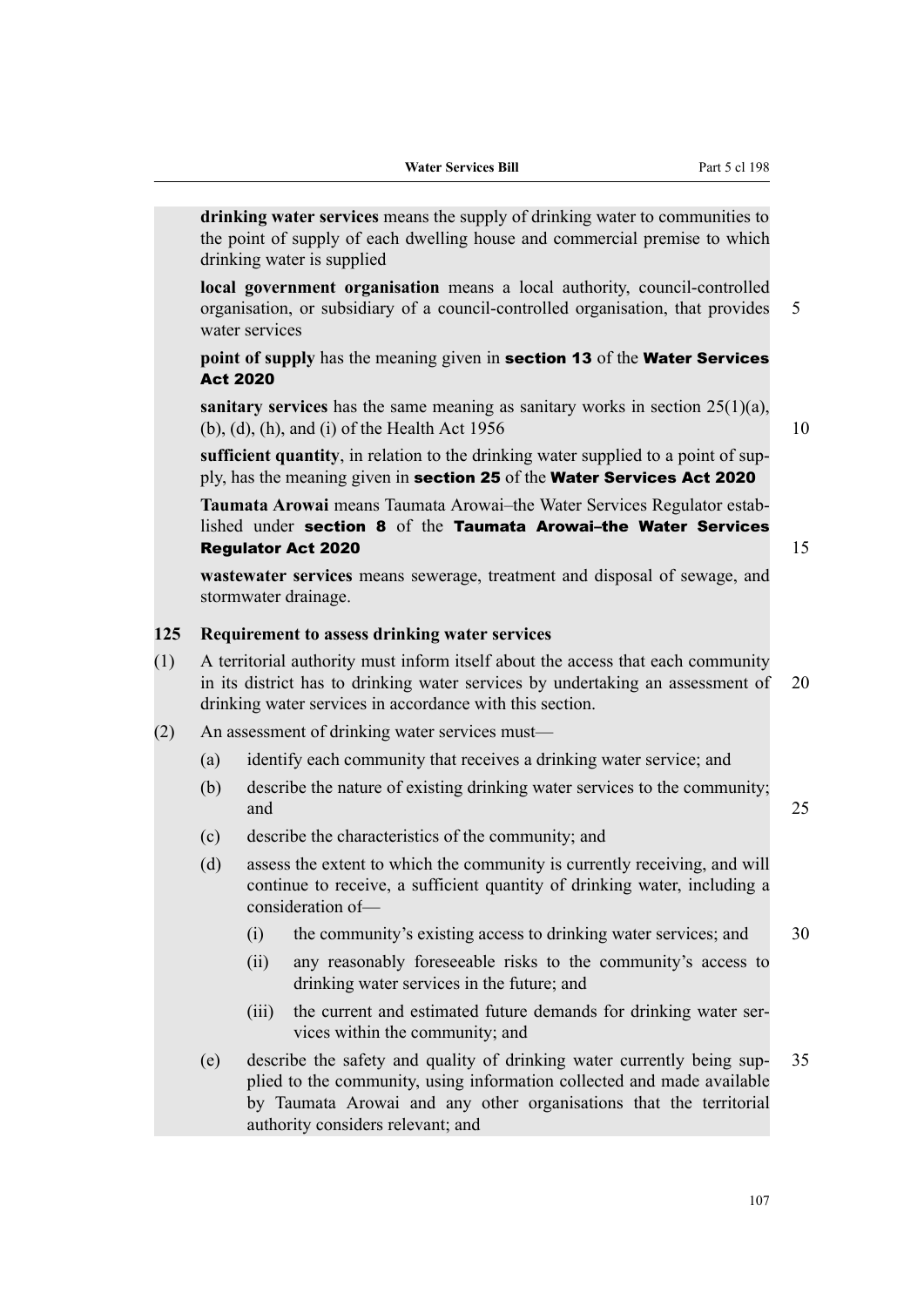|     | Part 5 cl 198 |       | <b>Water Services Bill</b>                                                                                                                                                                                                                             |    |
|-----|---------------|-------|--------------------------------------------------------------------------------------------------------------------------------------------------------------------------------------------------------------------------------------------------------|----|
|     | (f)           |       | identify and assess any other public health risks relating to the drinking<br>water services supplied to the community; and                                                                                                                            |    |
|     | (fa)          |       | include an assessment of wastewater and sanitary services in accordance<br>with section 128; and                                                                                                                                                       |    |
|     | (g)           |       | based on the assessment under <b>paragraphs (b) to (fa)</b> ,—                                                                                                                                                                                         | 5  |
|     |               | (i)   | assess the consequences if the community loses access to drinking<br>water services in the future, or is provided with drinking water<br>services that are deficient in any way, including the implications<br>for that community's public health; and |    |
|     |               | (ii)  | outline a plan to provide for the community's ongoing access to<br>drinking water services.                                                                                                                                                            | 10 |
| (3) |               |       | A territorial authority must conduct an assessment of drinking water services<br>under subsection (2)-                                                                                                                                                 |    |
|     | (a)           |       | at least once every 3 years, which may be carried out when other assess-<br>ments are carried out or at different times; or                                                                                                                            | 15 |
|     | (b)           |       | at an earlier date than required by <b>paragraph</b> (a), if the territorial<br>authority is made aware of concerns about the access that a community<br>has to drinking water services.                                                               |    |
| (4) |               |       | A territorial authority must provide opportunities for any person to alert the ter-<br>ritorial authority at any time to concerns about a community's access to drink-<br>ing water services.                                                          | 20 |
| (5) |               |       | For the purposes of this section,—                                                                                                                                                                                                                     |    |
|     | (a)           |       | references to assessments include—                                                                                                                                                                                                                     |    |
|     |               | (i)   | assessing a service for the first time; and                                                                                                                                                                                                            |    |
|     |               | (ii)  | reviewing and updating an existing assessment:                                                                                                                                                                                                         | 25 |
|     | (b)           |       | the scope of each assessment must include—                                                                                                                                                                                                             |    |
|     |               | (i)   | communities that receive drinking water services from the territor-<br>ial authority or other local government organisation; and                                                                                                                       |    |
|     |               | (ii)  | communities that do not receive drinking water services from the<br>territorial authority or other local government organisation; and                                                                                                                  | 30 |
|     |               | (iii) | all types of water supply arrangements, including communities<br>(and households within those communities) that do not receive<br>drinking water services supplied by network reticulation:                                                            |    |
|     | (c)           |       | territorial authorities need not consider within an assessment drinking<br>water services that are owned or operated by the Crown:                                                                                                                     | 35 |
|     | (d)           |       | an assessment may be carried out by the territorial authority, or under-<br>taken on its behalf (whether in whole or in part) by another appropriate<br>organisation, including an iwi or Māori organisation.                                          |    |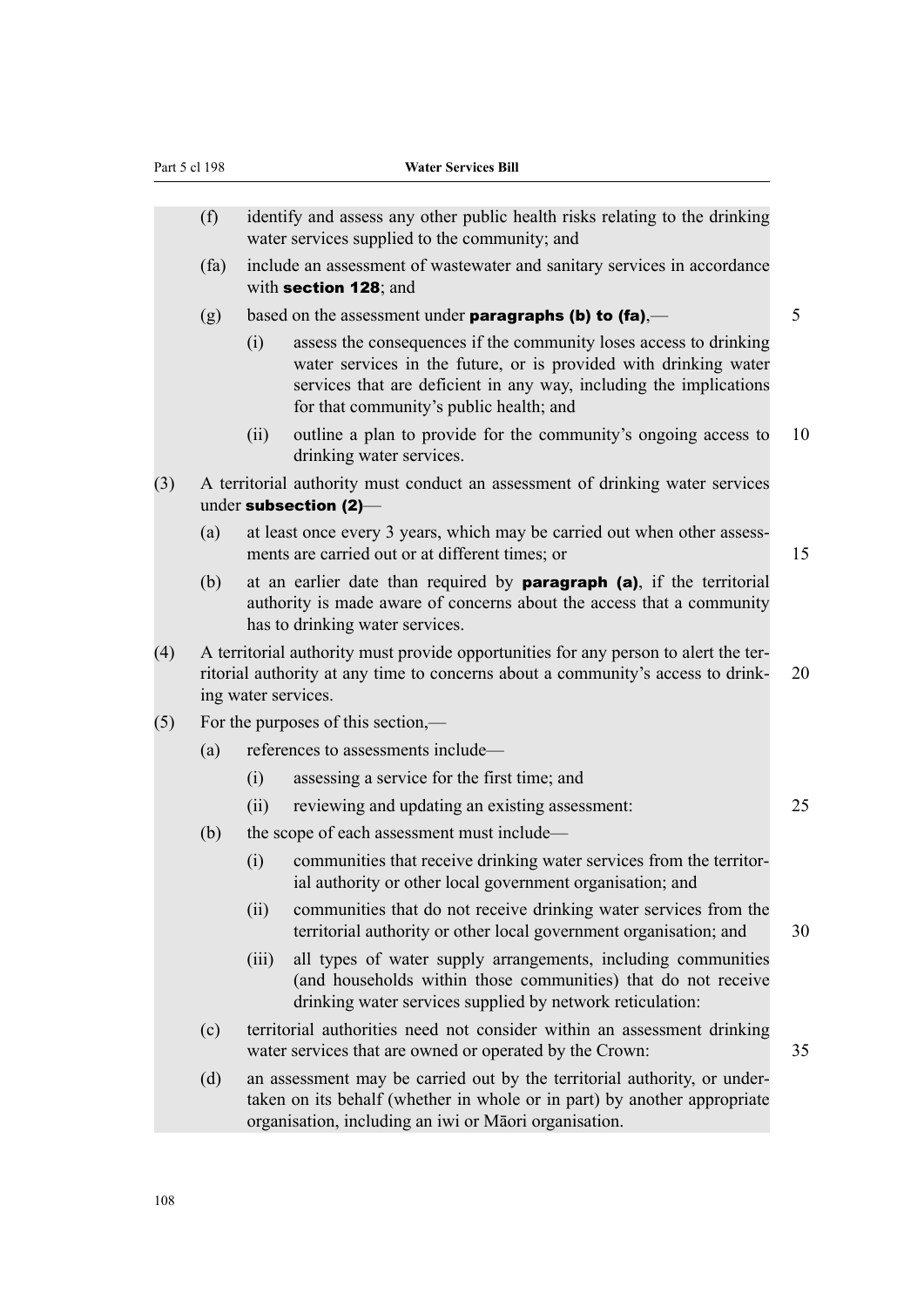# **126 Requirements following assessment of community drinking water service** (1) On completion of an assessment of a community drinking water service, a ter‐

- ritorial authority must—
	- (a) make the assessment available to the public on an Internet site main‐ tained by or on behalf of the territorial authority; and 5
	- (b) provide Taumata Arowai with a copy of the assessment in electronic form.
- (2) A territorial authority must also notify Taumata Arowai about—
	- (a) any suppliers of drinking water services that are, or appear to be, failing to meet the supplier's statutory obligations or are at risk of doing so; and 10
	- (b) any other matters of concern arising from the assessment, including potential risks to communities affected by the assessment that relate to—
		- (i) any absence of, or deficiency in, a drinking water service; or
		- (ii) a drinking water supplier that is at risk of ceasing to provide a ser‐ vice. 15
- (3) A territorial authority must also consider the findings and implications of the assessment in relation to—
	- (a) the territorial authority's current and future infrastructure strategy and long-term plan; and
	- (b) the territorial authority's district plan prepared under the Resource Man-20 agement Act 1991; and
	- (c) the territorial authority's broader duty to improve, promote, and protect public health within its district in accordance with section 23 of the Health Act 1956.

## **127 Duty to ensure communities have access to drinking water if existing** 25 **suppliers facing significant problems**

- $(1)$  Subsection (2) applies if-
	- (a) a territorial authority's or Taumata Arowai's assessment of a drinking water supply is that the supplier (not being the territorial authority) is facing a significant problem or potential problem with any of its drink- 30 ing water services, and the territorial authority has notified Taumata Arowai of those concerns and discussed them with Taumata Arowai; or
	- (b) Taumata Arowai requires the territorial authority to take action under subsection (2).
- (2) If this subsection applies, a territorial authority must— 35

- (a) work collaboratively with the supplier, the consumers of the supply, and Taumata Arowai to identify, as the circumstances allow and within a time frame determined by Taumata Arowai, 1 or more of the following:
	- (i) an immediate solution to the problem: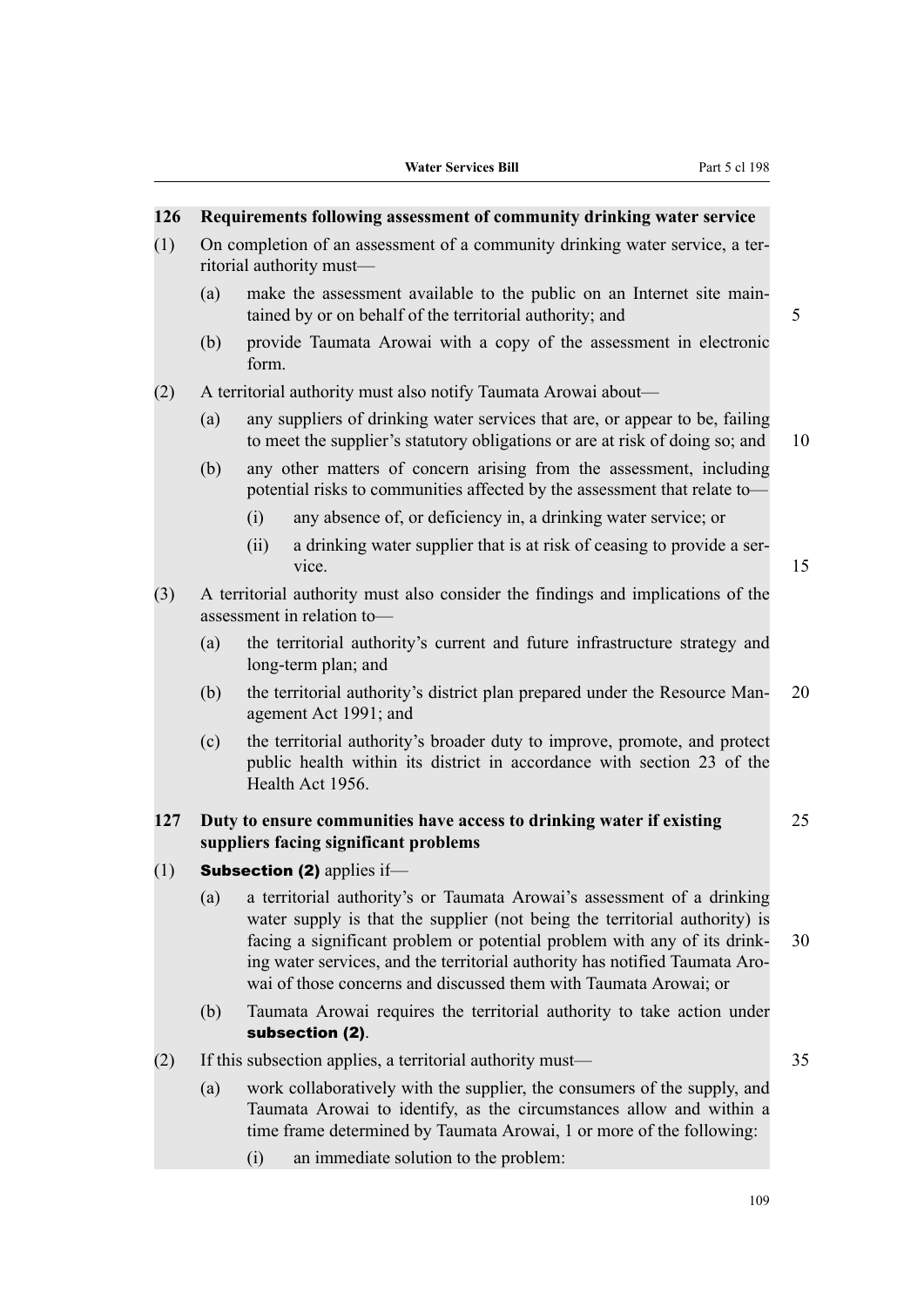- (ii) a temporary solution to the problem: (iii) a long-term, permanent solution to the problem; and (b) ensure that drinking water is provided to the affected consumers, on a temporary or permanent basis, if— (i) the supplier is unable to continue to provide a service that meets 5 the statutory requirements; and (ii) an alternative solution is not readily available, or cannot be agreed by the parties involved within the time frame determined by Taumata Arowai. (3) For the purposes of this section,— 10 (a) a **significant problem or potential problem** includes where— (i) a drinking water supplier has persistently failed to comply with legislative requirements; or (ii) there is a serious risk to public health relating to the drinking water services provided by a drinking water supplier; or 15 (iii) a drinking water supplier has ceased to operate a drinking water service, or is, in Taumata Arowai's opinion, at significant risk of ceasing to operate a service: (b) if a territorial authority is obliged to ensure access to drinking water, the territorial authority may consider a range of options to fulfil its obliga- 20 tion, including— (i) taking over the management and operations of the drinking water service, on a temporary or permanent basis: (ii) ensuring drinking water continues to be provided through alternative supply arrangements: 25 (c) nothing in paragraph (b) obliges a territorial authority to provide the supply via a reticulated network: (d) if a territorial authority takes over the management and operations of a drinking water service on a permanent basis, the territorial authority, Taumata Arowai, the former supplier, and (if relevant) the affected con-<br>30 sumers must work together to determine how to deal with— (i) any assets and liabilities that may relate to the service; and (ii) any legal or other issues that may affect the territorial authority's ability to manage and operate the service, such as access to the land on, or beneath which, assets are situated; and  $35$ (iii) how the territorial authority might be compensated for the costs incurred in taking over responsibility for the service:
	- (e) a territorial authority may charge for any drinking water services that are provided to affected consumers, and may recover its costs from the pre‐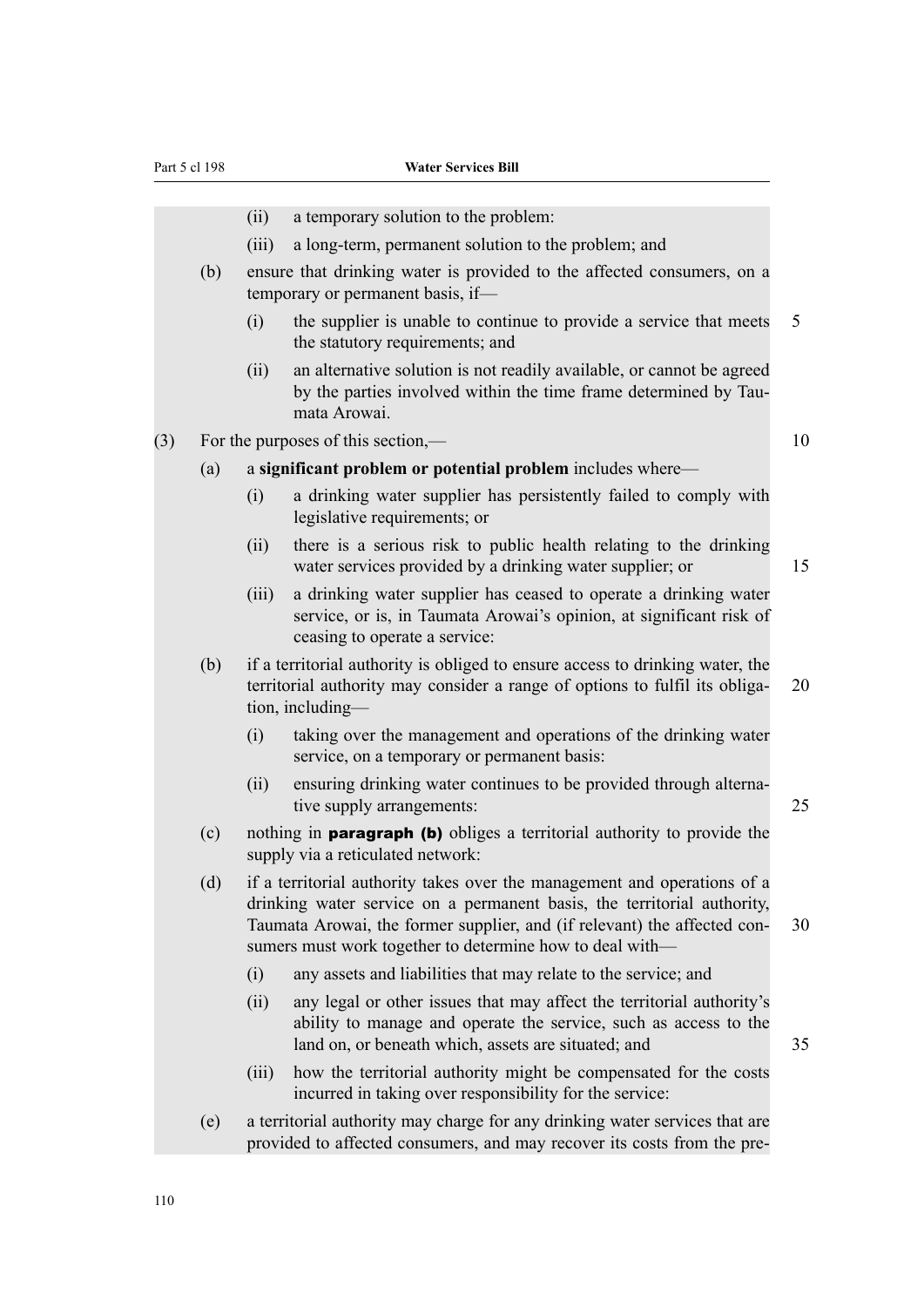vious supplier, but, when making decisions about future charges and funding arrangements, the territorial authority must—

- $(i)$  take reasonable steps to ascertain and consider the financial circumstances facing the affected consumers; and
- (ii) consider the range of funding sources provided for in its revenue 5 and financing policy, including the potential use of general rates; and
- (iii) on request, demonstrate that it has considered those factors.
- (4) *See also* subpart 12 of Part 2 of the Water Services Act 2020 (statutory management and transfer of operations). The same state of  $\sim$  10

#### **128 Requirement to assess wastewater and other sanitary services**

- (1) A territorial authority must assess the provision within its district of—
	- (a) wastewater services; and
	- (b) other sanitary services.
- (2) The purpose of an assessment under **subsection (1)** is to assess, from a public 15 health perspective, the adequacy of wastewater services and other sanitary services available to communities within a territorial authority's district, in light of—
	- (a) the health risks to communities arising from any absence of, or deficiency in, the services; and 20
	- (b) the quality of the services currently available to communities within the district; and
	- (c) the current and estimated future demands for any of those services; and
	- (d) the actual or potential consequences of stormwater and sewage dis‐ charges within the district. 25
- (3) One type of service may be assessed in conjunction with another type of ser‐ vice.

#### **198A Section 130 amended (Obligation to maintain water services)**

In section  $130(3)(d)(ii)$ , replace "section 69S of the Health Act 1956" with "section 25 of the Water Services Act 2020".  $30$ 

## **199 Section 131 amended (Power to close down or transfer small water services)**

In section  $131(2)(b)$  and  $(c)(i)$ , replace "; and", with "or Taumata Arowai; and".

|              | 199A Section 146 amended (Specific bylaw-making powers of territorial |  |
|--------------|-----------------------------------------------------------------------|--|
| authorities) |                                                                       |  |

In section 146, insert as subsections  $(2)$  and  $(3)$ :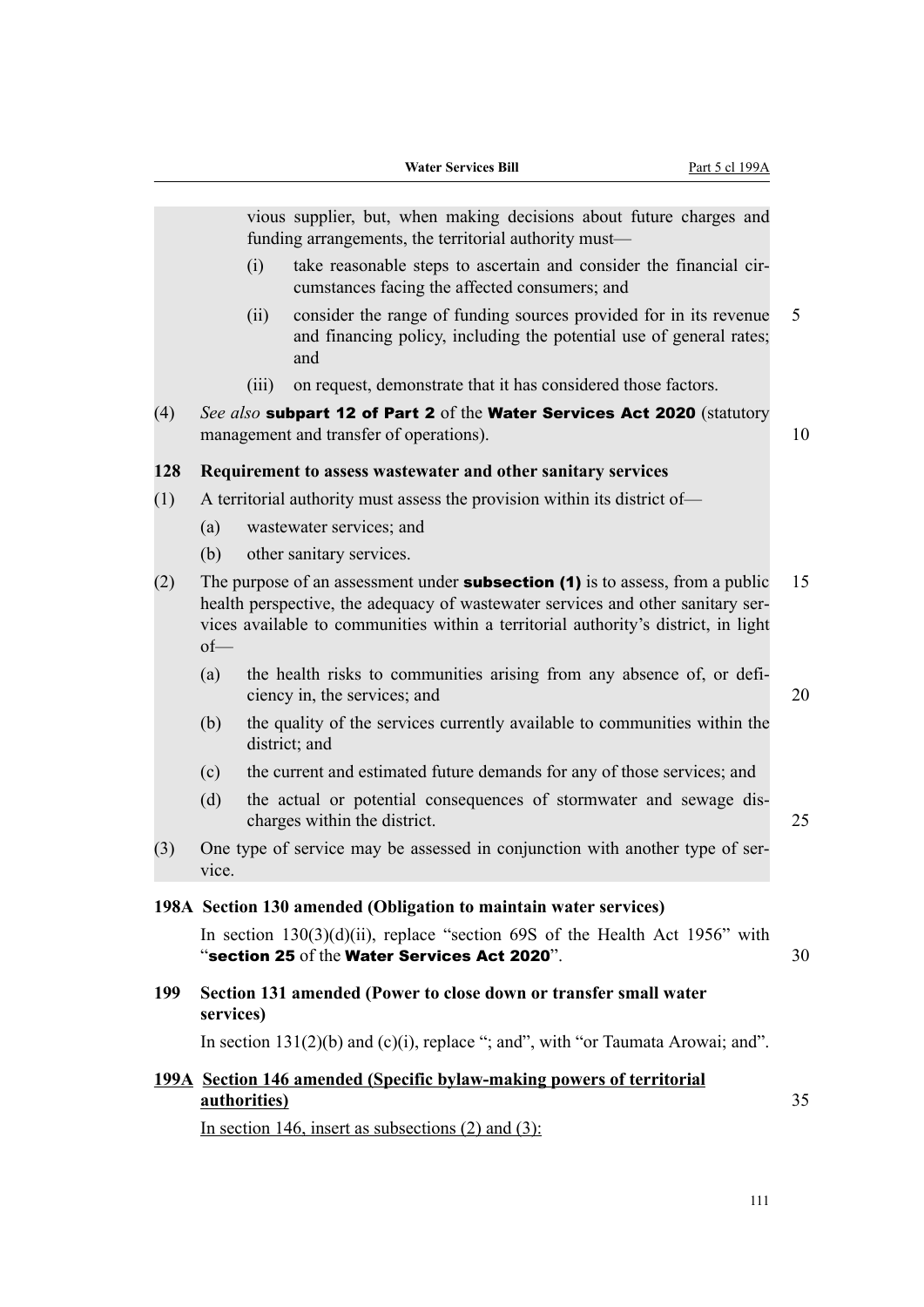Part 5 cl 200 **Water Services Bill**

- (2) If a territorial authority makes bylaws under section  $145$  or **subsection (1)** regulating a wastewater network, as defined in **section 5** of the **Water Services Act 2020**, the bylaws must give effect to any wastewater environmental performance standards made under section 135A of that Act.
- (3) **Subsection (2)** applies to bylaws made on and after the commencement of 5 section 199A of the Water Services Act 2020.

#### **200 Schedule 1AA amended**

In Schedule 1AA, after Part 4, insert:

#### **Part 5**

## **Provisions relating to Water Services Act 2020** 10

**23 Requirements in subpart 1 of Part 7**

Territorial authorities must, in accordance with **subpart 1 of Part 7**, review and update their existing assessments of drinking water supplies or (if none exist) undertake new assessments for every community in their districts in accordance with the following time frames: 15

- (a) for communities that receive a drinking water service from the territorial authority or other local government organisation, within 1 year of the commencement of section 200 of the Water Services Act 2020, or at the same time as the territorial authority's preparation of its next longterm plan, whichever is earlier; or 20
- (b) for communities that do not receive a drinking water service from the territorial authority or other local government organisation, within 3 years of the commencement of section 200 of the Water Services Act 2020.

#### **23 Requirements in subpart 1 of Part 7** 25

Despite **section 125(3)**, every territorial authority must complete an assessment of drinking water services in accordance with **section 125** by 1 July 2026.

#### **201 Schedule 10 amended**

In Schedule 10, replace clause 6(a) with: 30

(a) assessment of drinking water, wastewater, and other sanitary services under sections 125 and 128: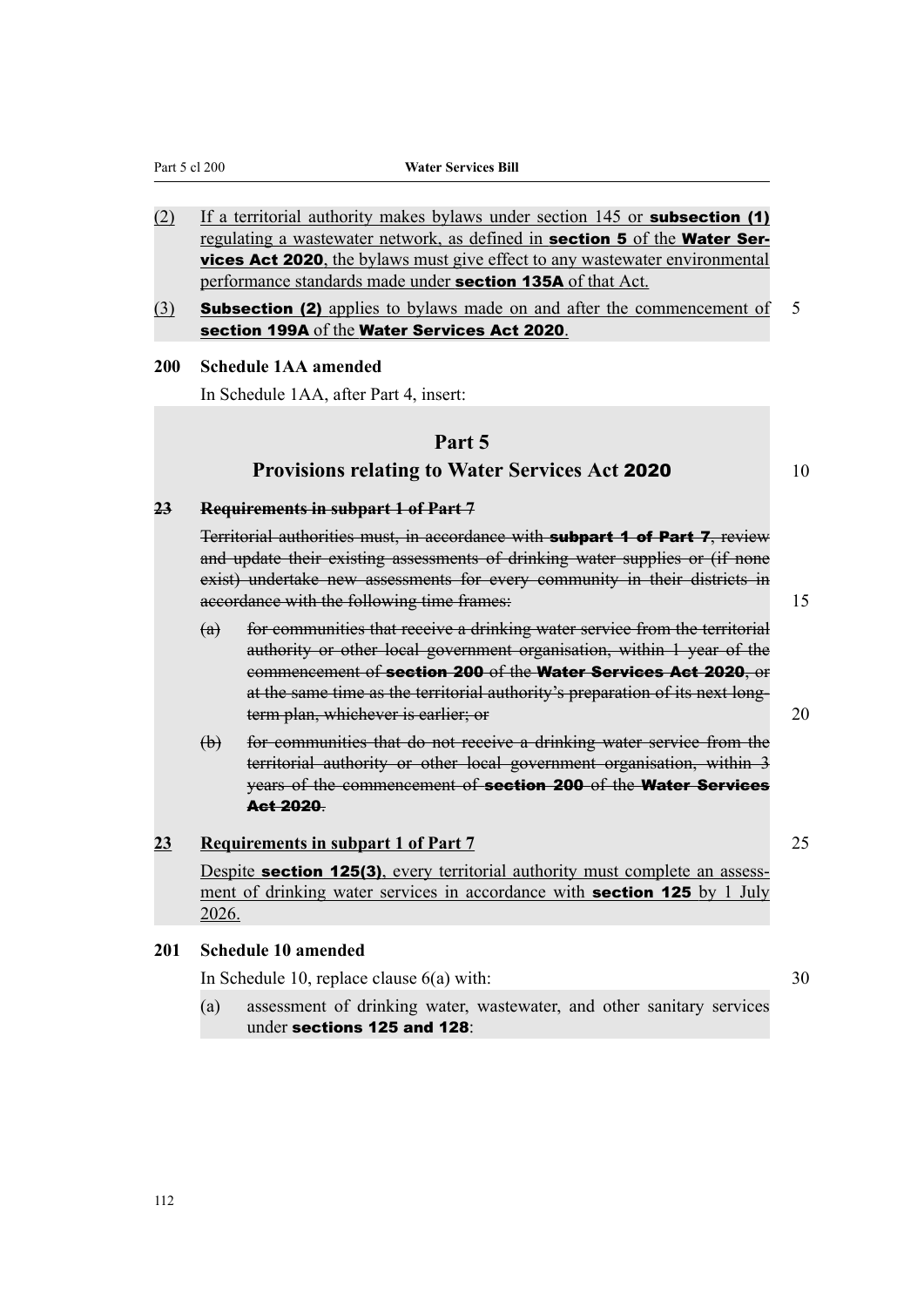# **Schedule 1 Transitional, savings, and related provisions**

s 18

## **Part 1**

## **Provisions relating to this Act as enacted** 5

## **1 Interpretation**

In this Part, unless the context otherwise requires, **commencement date** means the day on which this Part comes into force.

### **3 Drinking water standards**

- (1) The *Drinking-water Standards for New Zealand 2005 (Revised 2018)*, as in 10 force under Part 2A of the Health Act 1956 immediately before the commencement date, continue in force and may be amended or revoked as if they were drinking water standards under this Act.
- (2) Taumata Arowai must review the *Drinking-water Standards of New Zealand 2005 (Revised 2018)* within 5 years after the commencement date to determine 15 whether they are fit for purpose.

#### **4 Drinking water safety plans**

- (1) Every water safety plan approved by a drinking water assessor under the Health Act 1956 that is in effect immediately before the commencement date must be treated as a drinking water safety plan to which **section 30(3)** of this 20 Act applies, until the date by which the applicable requirement in **clause 4A(3), 4B(2)(b), or 4C(2)(c)** is required to be complied with.
- (2) To avoid doubt, **subclause (1)** applies irrespective of the expiry date of the water safety plan under the Health Act 1956.

#### **4A Application of Act to drinking water supplies registered under Health Act** 25 **1956**

- (1) This clause applies to a drinking water supply and a supplier who, immediately before the commencement date, is registered under section 69J of the Health Act 1956.
- $(2)$  The drinking water supply is registered in accordance with **subpart 7 of Part** 30 2 on the commencement date.
- (3) The drinking water supplier must provide Taumata Arowai with a drinking water safety plan that complies with **section 30(1)** within 1 year after the commencement date.
- $(4)$  Except as provided in **subclause (3)** or in regulations made under **clause 9**, 35 this Act applies to the drinking water supplier from the commencement date.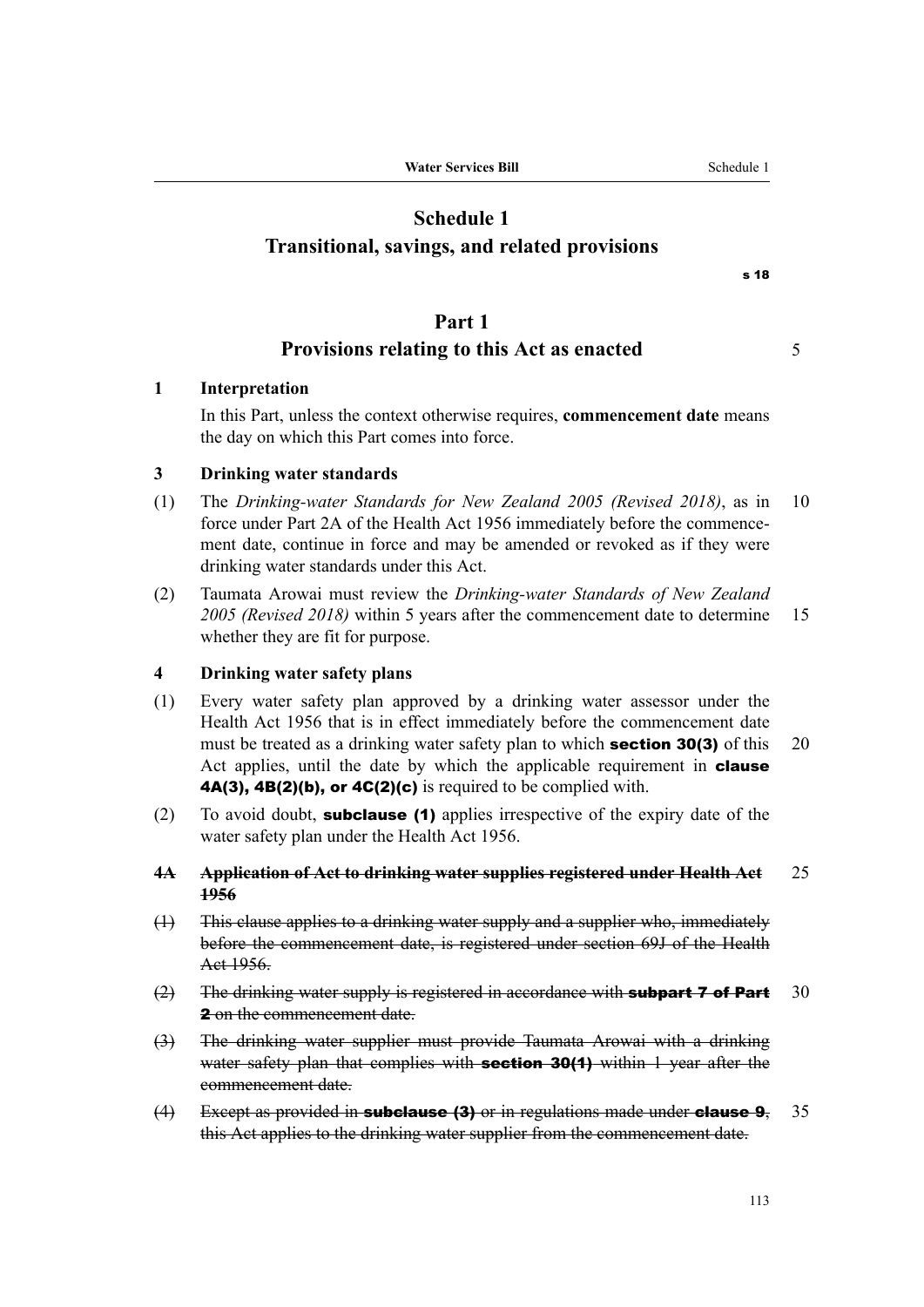## **4A Application of Act to drinking water suppliers registered under Health Act 1956**

- (1) This clause applies to a drinking water supplier who, immediately before the commencement date,—
	- (a) is registered under section 69J of the Health Act 1956; and 5
	- (b) has 1 or more drinking water supplies recorded under that section (the **recorded drinking water supplies**).
- (2) The recorded drinking water supplies are registered in accordance with **sub**part 7 of Part 2 on the commencement date.
- (3) The drinking water supplier must provide Taumata Arowai with a drinking 10 water safety plan for the recorded drinking water supplies that complies with section 30(1) within 1 year after the commencement date.
- (4) Except as provided in subclause (3) or in regulations made under clause 9, this Act applies to the drinking water supplier in respect of the recorded drink‐ ing water supplies from the commencement date. 15

### **4B Application of Act to water carriers not registered under Health Act 1956**

- (1) This clause applies to a water carrier who, immediately before the commence‐ ment date, is not registered under section 69J of the Health Act 1956.
- (2) The water carrier—
	- (a) must apply to register the supply under **section 53** within 1 year after 20 the commencement date; and
	- (b) must provide Taumata Arowai with a drinking water safety plan that complies with **section 30(1)** within 1 year after the commencement date; and
	- (c) must comply, on and from the commencement date, with— 25

- $(i)$  sections 21(1) and 22(1); and
- (ii) any directions or compliance orders issued under section 103, 104, or 118.
- (3) Except as provided in **subclause (2)** and in regulations made under **clause 9**, this Act applies to a water carrier from the earlier of the following: 30
	- (a) the date on which the water carrier complies with the requirement in subclause (2)(b):
	- (b) the date by which the requirement in **subclause (2)(b)** is required to be complied with.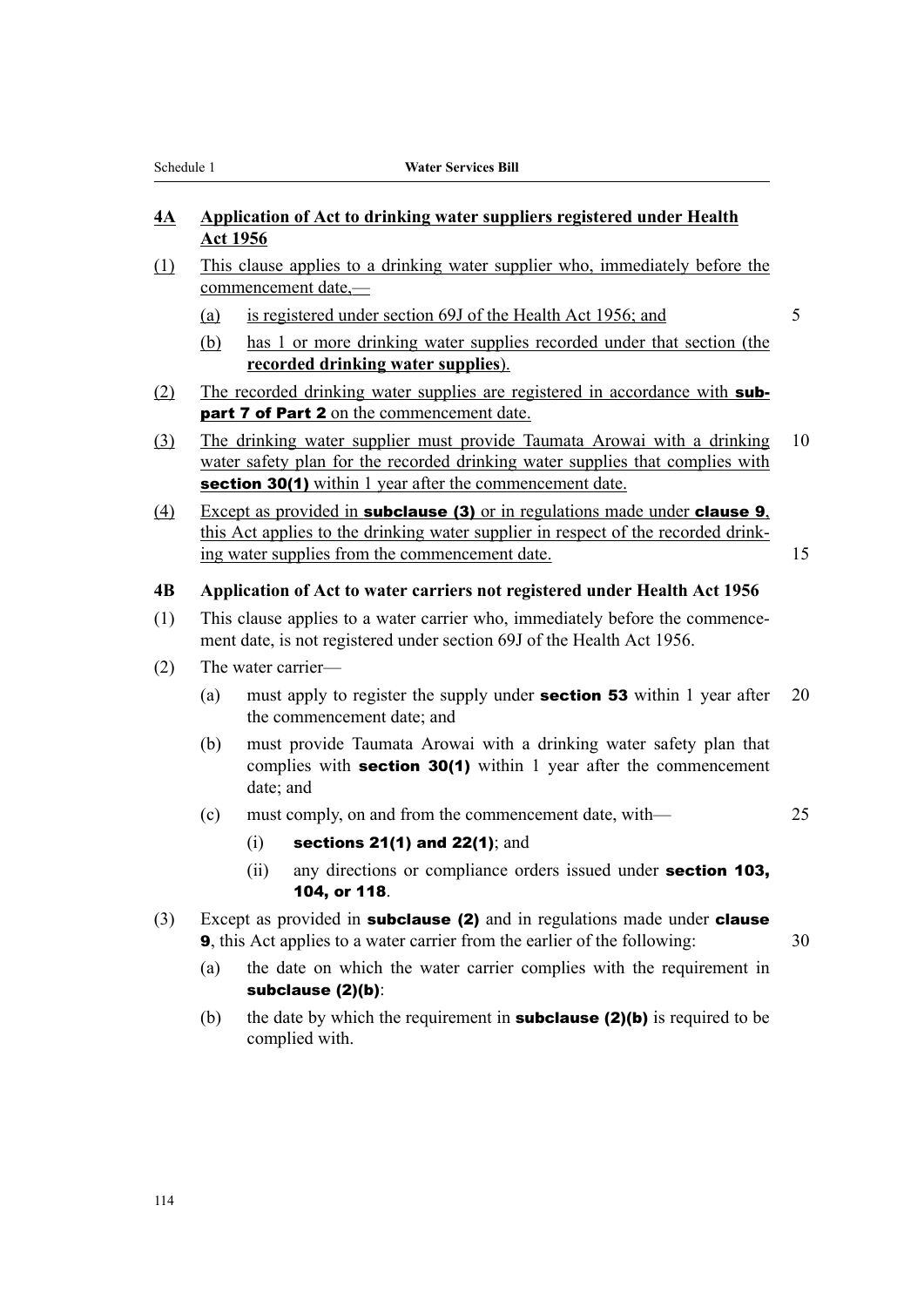| 4E                |                | Health Act 1956                                                                                                                                                                                  | Application of Act to other drinking water suppliers not registered under                                                                                                                                                                 |    |
|-------------------|----------------|--------------------------------------------------------------------------------------------------------------------------------------------------------------------------------------------------|-------------------------------------------------------------------------------------------------------------------------------------------------------------------------------------------------------------------------------------------|----|
| $\oplus$          |                | This clause applies to a drinking water supplier (other than a water carrier)<br>who, immediately before the commencement date, is not registered under see-<br>tion 69J of the Health Act 1956. |                                                                                                                                                                                                                                           | 5  |
| (2)               |                |                                                                                                                                                                                                  | A drinking water supplier-                                                                                                                                                                                                                |    |
|                   | (a)            |                                                                                                                                                                                                  | must comply, on and from the commencement date, with-                                                                                                                                                                                     |    |
|                   |                | $\Theta$                                                                                                                                                                                         | section $24(1)$ ; and                                                                                                                                                                                                                     |    |
|                   |                | (ii)                                                                                                                                                                                             | any directions or compliance orders issued under section 103,<br><b>104, or 118</b> ; and                                                                                                                                                 | 10 |
|                   | $\biguplus$    |                                                                                                                                                                                                  | must apply to register the supply under <b>section 53</b> within 3 years after<br>the commencement date; and                                                                                                                              |    |
|                   | (e)            | date; and                                                                                                                                                                                        | must provide Taumata Arowai with a drinking water safety plan that<br>complies with section 30(1) within 5 years after the commencement                                                                                                   | 15 |
|                   | (d)            |                                                                                                                                                                                                  | is not liable for an offence committed against this Act during the period<br>starting with the commencement date and ending on the date that is 5<br>years after the commencement date, except-                                           |    |
|                   |                | $\Theta$                                                                                                                                                                                         | for an offence committed against section 172, 173, 175, 179,<br><b>180, or 181; and</b>                                                                                                                                                   | 20 |
|                   |                | $\overline{f}$                                                                                                                                                                                   | as provided in <b>paragraph</b> (e); and                                                                                                                                                                                                  |    |
|                   | (e)            |                                                                                                                                                                                                  | is liable for an offence committed against section 168, 169, or 170<br>during the period starting with the date that is 3 years after the com-<br>mencement date and ending on the date that is 5 years after the com-<br>mencement date. | 25 |
| $\leftrightarrow$ | $\frac{mg}{m}$ |                                                                                                                                                                                                  | Except as provided in subclause (2) and in regulations made under clause<br>9, this Act applies to a drinking water supplier from the earlier of the follow-                                                                              |    |
|                   | (a)            |                                                                                                                                                                                                  | the date on which the supplier complies with the requirement in sub-<br>else(2)(e):                                                                                                                                                       | 30 |
|                   | $\biguplus$    |                                                                                                                                                                                                  | the date by which the requirement in <b>subclause <math>(2)(c)</math></b> is required to be<br>complied with.                                                                                                                             |    |
| <u>4C</u>         |                | Health Act 1956                                                                                                                                                                                  | Application of Act to other drinking water suppliers not registered under                                                                                                                                                                 |    |
| (1)               |                |                                                                                                                                                                                                  | This clause applies to a drinking water supplier (other than a water carrier)<br>who, immediately before the commencement date,—                                                                                                          | 35 |

- (a) is not registered under section 69J of the Health Act 1956; or
- (b) is registered under section 69J of the Health Act 1956 and has 1 or more drinking water supplies that are not recorded under that section.

115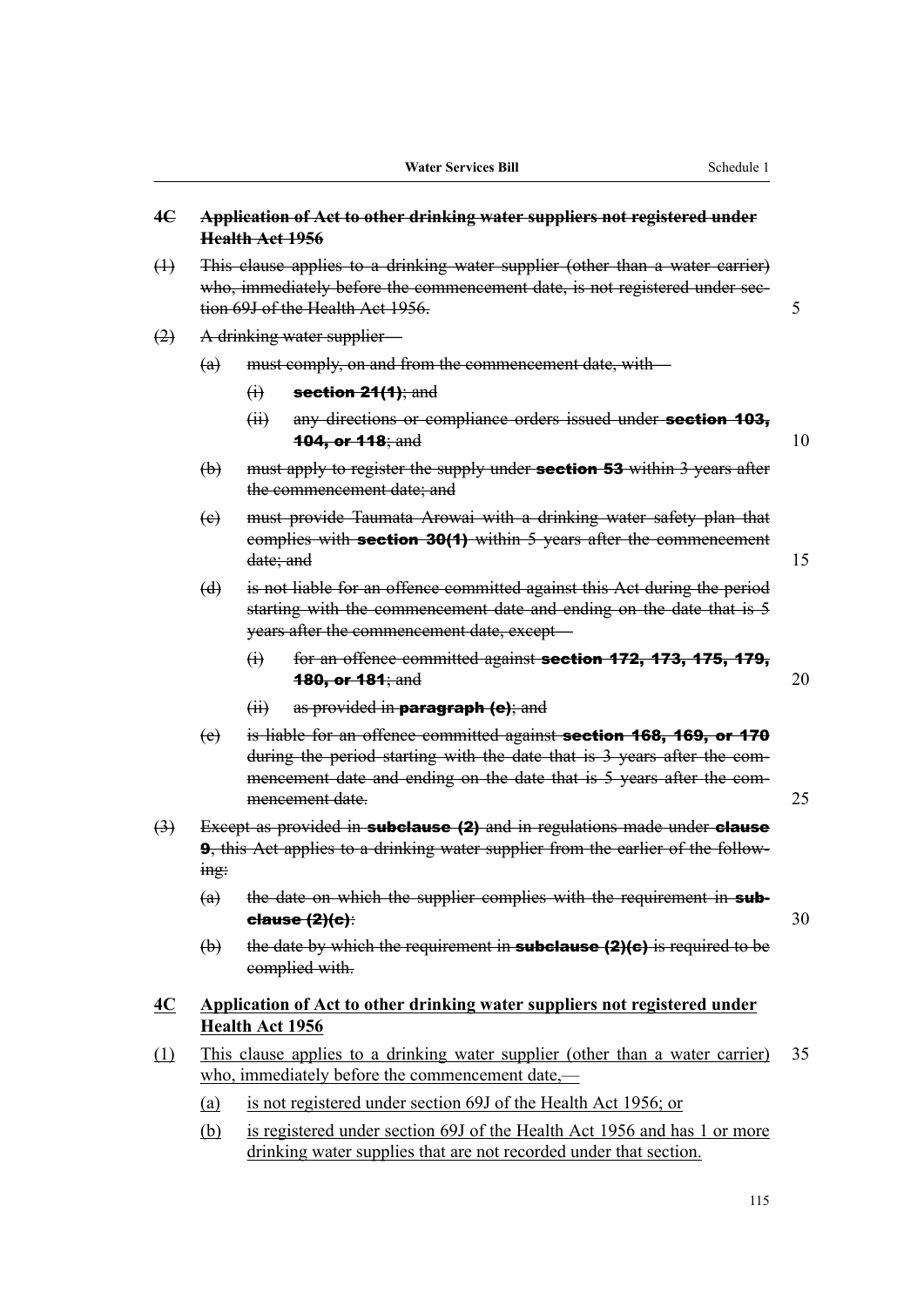- (2) The drinking water supplier must, in respect of any drinking water supply not recorded under section 69J of the Health Act 1956,—
	- (a) comply, on and from the commencement date, with—
		- $(i)$  section 21(1); and
		- (ii) any directions or compliance orders issued under **section 103,** 5 104, or 118; and
	- (b) apply to register the supply under **section 53** within 4 years after the commencement date; and
	- (c) provide Taumata Arowai with a drinking water safety plan that complies with **section 30(1)** within 7 years after the commencement date.  $10$
- (3) A drinking water supplier is, in respect of any drinking water supply not recor‐ ded under section 69J of the Health Act 1956,—
	- (a) not liable for an offence committed against this Act during the period starting with the commencement date and ending on the date that is 7 years after the commencement date, except— 15
		- $(i)$  for an offence committed against **section 172, 173, 175, 179,** 180, or 181; and
		- (ii) as provided in **paragraph (b)**; and
	- (b) liable for an offence committed against **section 168, 169, or 170** during the period starting with the date that is  $4$  years after the commence-  $20$ ment date and ending on the date that is 7 years after the commencement date.
- (4) Except as provided in **subclauses (2) and (3)** and in regulations made under clause 9, this Act applies to a drinking water supplier in respect of any drink‐ ing water supply not recorded under section 69J of the Health Act 1956 from 25 the earlier of the following:
	- (a) the date on which the supplier complies with the requirement in  $sub$ clause (2)(c):
	- (b) the date by which the requirement in **subclause (2)(c)** is required to be complied with. 30

#### **5 Authorisation requirements**

Despite section 67, every local authority and council-controlled organisation that operates a drinking water supply must be authorised, or have its drinking water supply operated by an authorised supplier, within 5 years after the commencement date. 35

#### **6 First drinking water compliance, monitoring, and enforcement strategy**

The board of Taumata Arowai must be treated as complying with its obligation to prepare and publish its first drinking water compliance, monitoring, and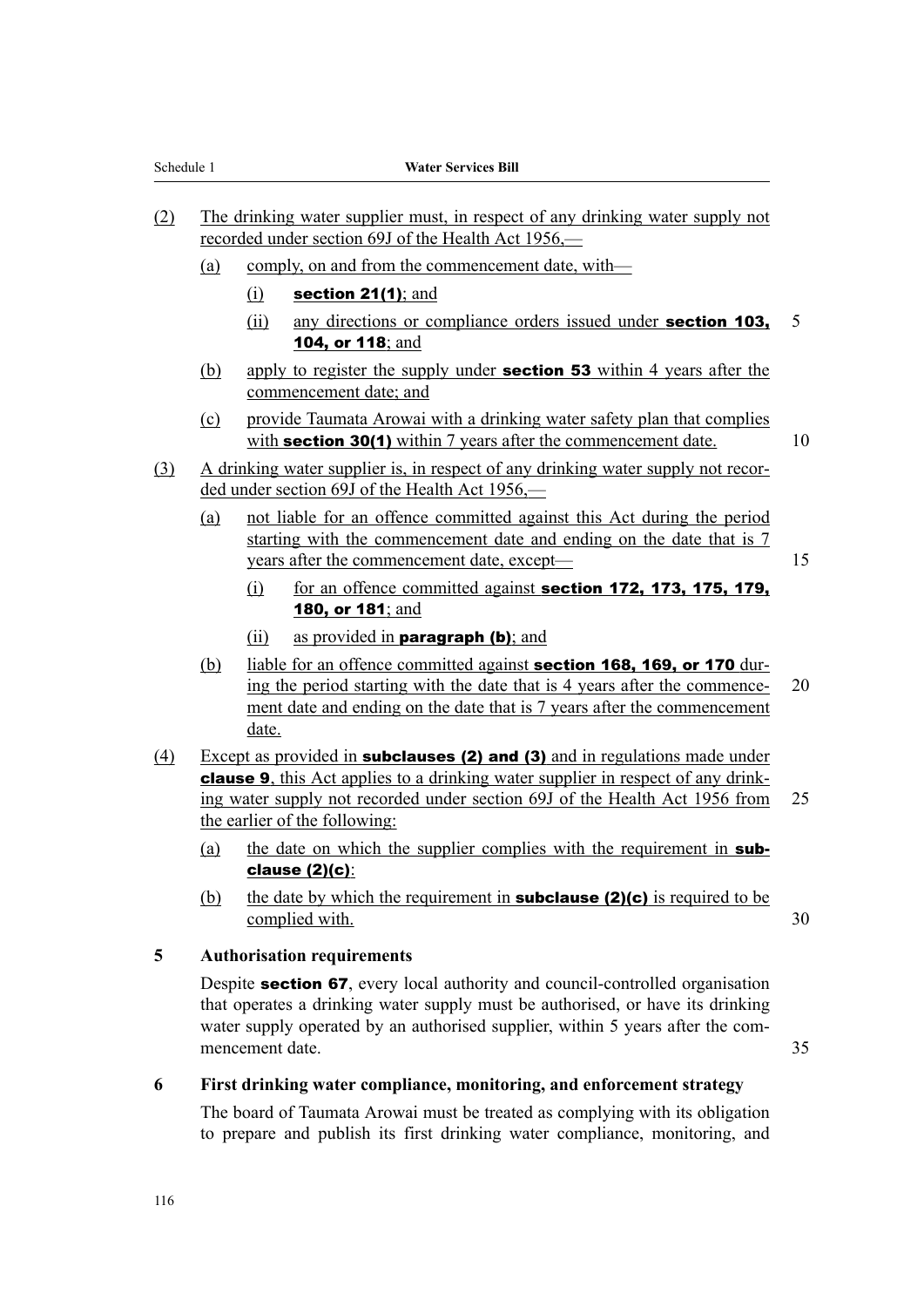enforcement strategy if it does so within 12 months after the commencement of that section.

#### **7 First assessment of drinking water services**

Despite section 125(3) of the Local Government Act 2002, every territorial authority must complete an assessment of drinking water services in accord- 5 ance with section  $125$  by 1 July 2026.

#### **8 Accreditation of laboratories**

A laboratory recognised by the Director-General of Health under section 69ZY of the Health Act 1956 immediately before the commencement date is an accredited laboratory for the purposes of **section 72** until the earlier of the  $10$ following:

- (a) the date on which the laboratory is accredited under **section 76**:
- (b) the date that is 3 years after the commencement date.

#### **9 Transitional regulation-making power**

- (1) The Governor-General may, by Order in Council made on the recommendation 15 of the Minister, make regulations to apply a provision or provisions of this Act to a person or class of persons on a date that is sooner than that specified in this Part.
- (2) The Minister may make a recommendation under this clause only after consult‐ ing the persons Taumata Arowai considers are affected by the regulations. 20
- (3) Regulations made under this clause are revoked on the date that is  $5$ -vears-7 years after the commencement date, unless earlier revoked.
- (4) This clause is repealed on the date that is  $5$  years  $-7$  years after the commencement date.
- (5) Regulations made under this clause are secondary legislation (*see* Part 3 of the 25 Legislation Act 2019 for publication requirements).

## **Part 2**

#### **Provisions relating to Legislation Act 2019**

#### **10 Application of Part**

This Part applies until the main commencement date (as defined in clause 2 of 30 Schedule 1 of the Legislation Act 2019).

#### **11 Definition of legislative requirement**

In addition to the definition in section 5, **legislative requirement** includes a requirement imposed by—

(a) an Order in Council made under this Act; or 35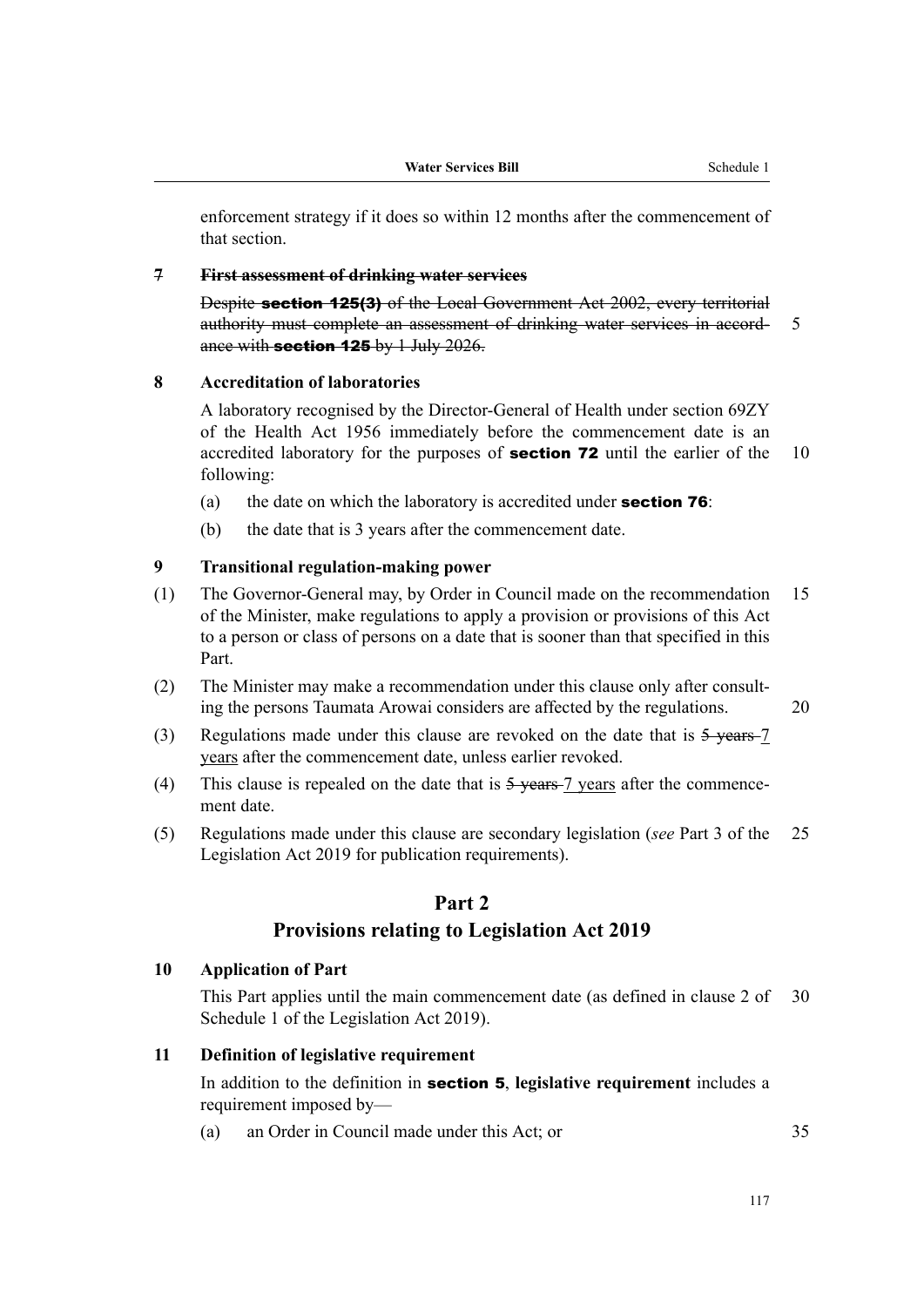| Schedule 1                 |             | water services bill                                                                                                                                                                                                                               |
|----------------------------|-------------|---------------------------------------------------------------------------------------------------------------------------------------------------------------------------------------------------------------------------------------------------|
|                            | (b)         | an instrument issued by Taumata Arowai that is a disallowable instru-<br>ment for the purposes of the Legislation Act 2012.                                                                                                                       |
| 12                         |             | Declaration of notifiable risks or hazards                                                                                                                                                                                                        |
| (1)                        | tion 35.    | This clause applies to a declaration of notifiable risks or hazards under sec-                                                                                                                                                                    |
| (2)                        |             | A declaration must be published in the <i>Gazette</i> and on an Internet site main-<br>tained by or on behalf of Taumata Arowai.                                                                                                                  |
| (3)                        |             | A declaration is a disallowable instrument, but not a legislative instrument, for<br>the purposes of the Legislation Act 2012 and must be presented to the House of<br>Representatives under section 41 of that Act.                              |
| $\overline{13}$            |             | Notice of aesthetic values, compliance rules, and acceptable solutions or<br>verification methods                                                                                                                                                 |
| $\bigoplus$                |             | This clause applies to                                                                                                                                                                                                                            |
|                            | (a)         | a notice of aesthetic values made under section 47; and                                                                                                                                                                                           |
|                            | $\bigoplus$ | compliance rules made under section 48; and                                                                                                                                                                                                       |
|                            | (e)         | an acceptable solution or verification method issued under section 49.                                                                                                                                                                            |
| (2)                        |             | An instrument to which this clause applies must be—                                                                                                                                                                                               |
|                            | (a)         | published and made available in accordance with section 195 as if that<br>section applied to it; and                                                                                                                                              |
|                            | $\bigoplus$ | notified in the Gazette.                                                                                                                                                                                                                          |
| $\left(\frac{1}{2}\right)$ |             | An instrument to which this clause applies is a disallowable instrument, but not<br>a legislative instrument, for the purposes of the Legislation Act 2012 and must<br>be presented to the House of Representatives under section 41 of that Act. |
| <b>13</b>                  |             | Notices, compliance rules, acceptable solutions or verification methods,<br>and wastewater environmental performance standards                                                                                                                    |
| (1)                        |             | This clause applies to-                                                                                                                                                                                                                           |
|                            | (a)         | a notice of aesthetic values made under section 47; and                                                                                                                                                                                           |
|                            | (b)         | compliance rules made under section 48; and                                                                                                                                                                                                       |
|                            | $\Omega$    | an acceptable solution or verification method issued under section 49;<br>and                                                                                                                                                                     |
|                            | (d)         | wastewater environmental performance standards made under section<br><b>135A</b> ; and                                                                                                                                                            |
|                            | (e)         | a notice in respect of record-keeping requirements made under section<br>140A.                                                                                                                                                                    |
| (2)                        |             | An instrument to which this clause applies must be—                                                                                                                                                                                               |
|                            | (a)         | published and made available in accordance with <b>section 195</b> as if that<br>section applied to it; and                                                                                                                                       |
|                            |             |                                                                                                                                                                                                                                                   |

118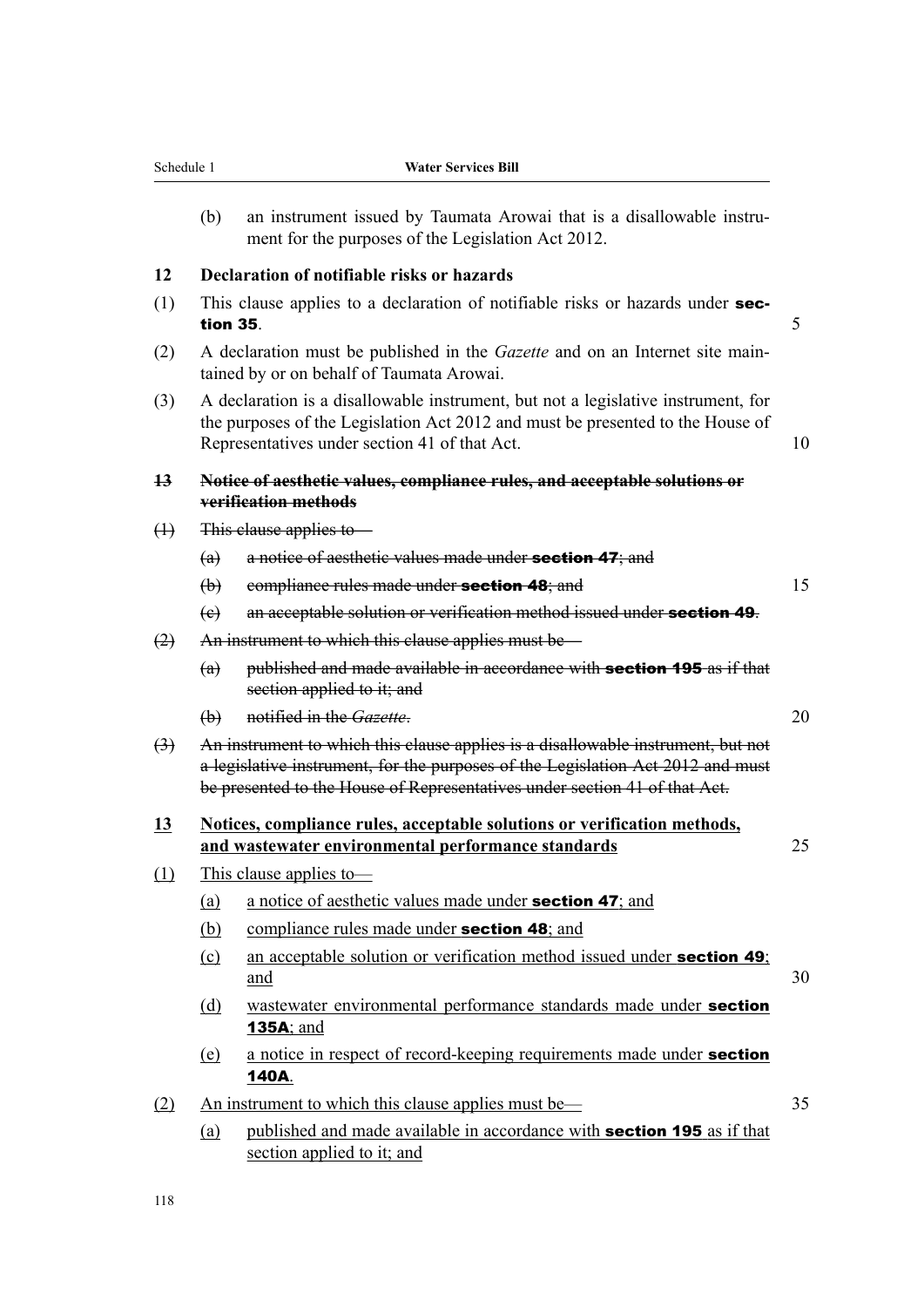### (b) notified in the *Gazette*.

(3) An instrument to which this clause applies is a disallowable instrument, but not a legislative instrument, for the purposes of the Legislation Act 2012 and must be presented to the House of Representatives under section 41 of that Act.

#### **14 Exemptions** 5

- (1) This clause applies to—
	- (a) an exemption granted under section 56 or 62; and
	- (b) an exemption granted in respect of a class of drinking water supplier under section 57.
- (2) An exemption must be published in the *Gazette* and on an Internet site maintained by or on behalf of Taumata Arowai.
- (3) An exemption is a disallowable instrument, but not a legislative instrument, for the purposes of the Legislation Act 2012 and must be presented to the House of Representatives under section 41 of that Act.

#### **15 Direction by Taumata Arowai** 15

- (1) This clause applies to a direction given under **section 61(2)(i) or (j)**.
- (2) A direction must be published in the *Gazette* and on an Internet site maintained by or on behalf of Taumata Arowai.
- (3) A direction is a disallowable instrument, but not a legislative instrument, for the purposes of the Legislation Act 2012 and must be presented to the House of 20 Representatives under section 41 of that Act.

#### **16 Notices relating to laboratories**

- (1) This clause applies to a notice made under **section 74 or 75**.
- (2) A notice must be published in the *Gazette* and on an Internet site maintained by or on behalf of Taumata Arowai. 25
- (3) A notice is a disallowable instrument, but not a legislative instrument, for the purposes of the Legislation Act 2012 and must be presented to the House of Representatives under section 41 of that Act.

## **17 Notice of prescribed agency**

- (1) This clause applies to a notice made under **section 194(5)(k)**.  $30$
- (2) A notice must be published in the *Gazette* and on an Internet site maintained by or on behalf of Taumata Arowai.
- (3) A notice is a disallowable instrument, but not a legislative instrument, for the purposes of the Legislation Act 2012 and must be presented to the House of Representatives under section 41 of that Act. 35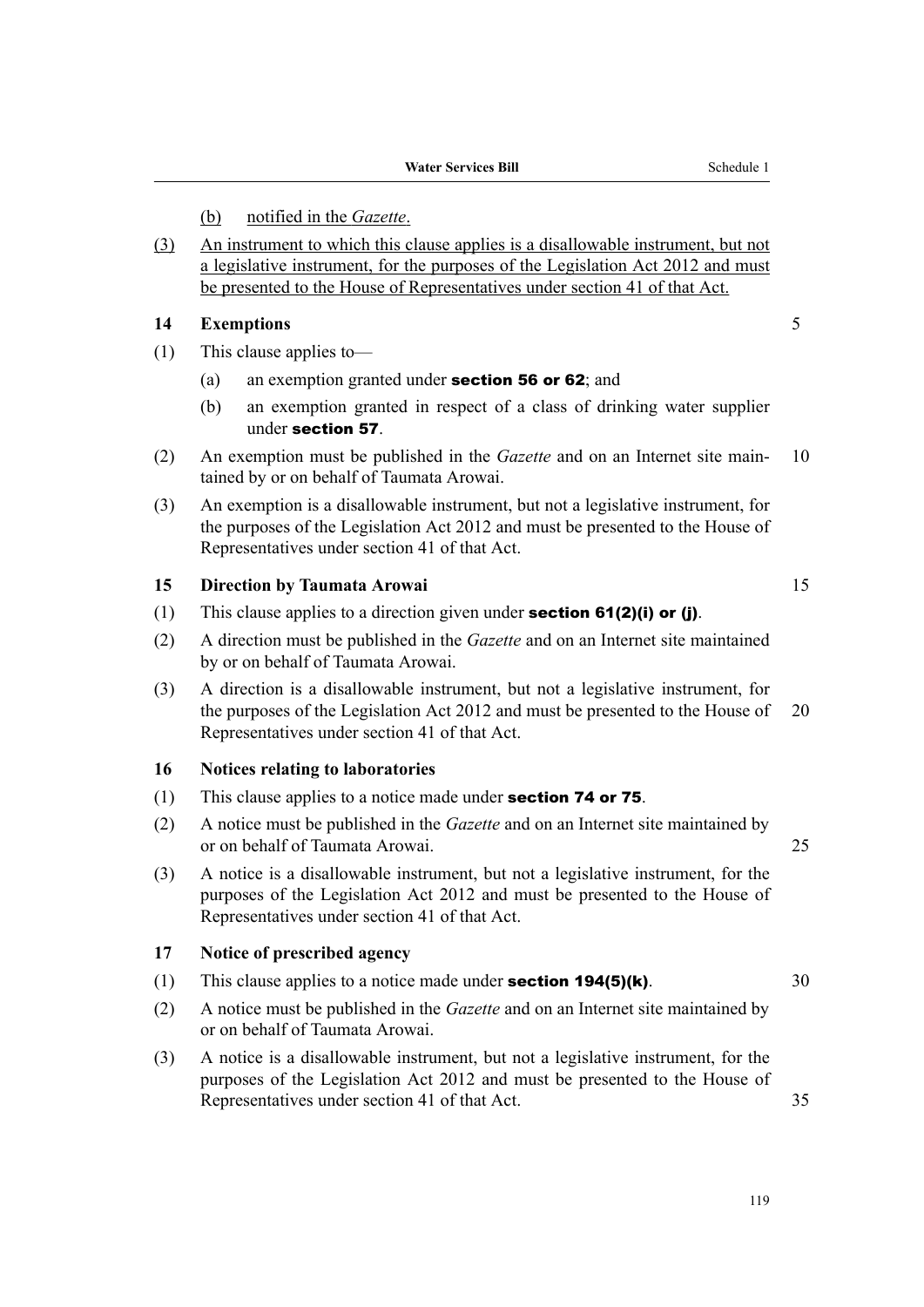# **Schedule 2 Amendments and revocation**

| s 196                                                                                                                                 |    |
|---------------------------------------------------------------------------------------------------------------------------------------|----|
| Part 1                                                                                                                                |    |
| <b>Amendments to Acts</b>                                                                                                             | 5  |
| Building Act 2004 (2004 No 72)                                                                                                        |    |
| In section 7, insert in their appropriate alphabetical order:                                                                         |    |
| drinking water standards means the standards made under section 46 of the<br><b>Water Services Act 2020</b>                           |    |
| <b>potable water</b> means water that—                                                                                                | 10 |
| is safe to drink; and<br>(a)                                                                                                          |    |
| (b)<br>complies with the drinking water standards                                                                                     |    |
| Civil Defence Emergency Management Act 2002 (2002 No 33)                                                                              |    |
| In section 4, definition of emergency services, after "Fire and Emergency New Zea-<br>land,", insert "Taumata Arowai,".               | 15 |
| In section 4, insert in its appropriate alphabetical order:                                                                           |    |
| Taumata Arowai means Taumata Arowai established under <b>section 8</b> of the<br>Taumata Arowai-the Water Services Regulator Act 2020 |    |
| Gore District Council (Otama Rural Water Supply) Act 2019 (2019 No 1) (L)                                                             |    |
| In section 4, insert in its appropriate alphabetical order:                                                                           | 20 |
| Taumata Arowai means Taumata Arowai established under section 8 of the<br>Taumata Arowai-the Water Services Regulator Act 2020.       |    |
| In section 8(3), replace "the Medical Officer of Health" with "Taumata Arowai".                                                       |    |
| Health Act 1956 (1956 No 65)                                                                                                          |    |
| In section $2(1)$ , insert in their appropriate alphabetical order:                                                                   | 25 |
| drinking water standards means the standards made under section 46 of the<br><b>Water Services Act 2020</b>                           |    |
| potable water means water that-                                                                                                       |    |
| is safe to drink; and<br>(a)                                                                                                          |    |
| complies with the drinking water standards<br>(b)                                                                                     | 30 |
| In section 23(f), delete ", drinking water,".                                                                                         |    |

Repeal Part 2A.

Repeal section 129(6).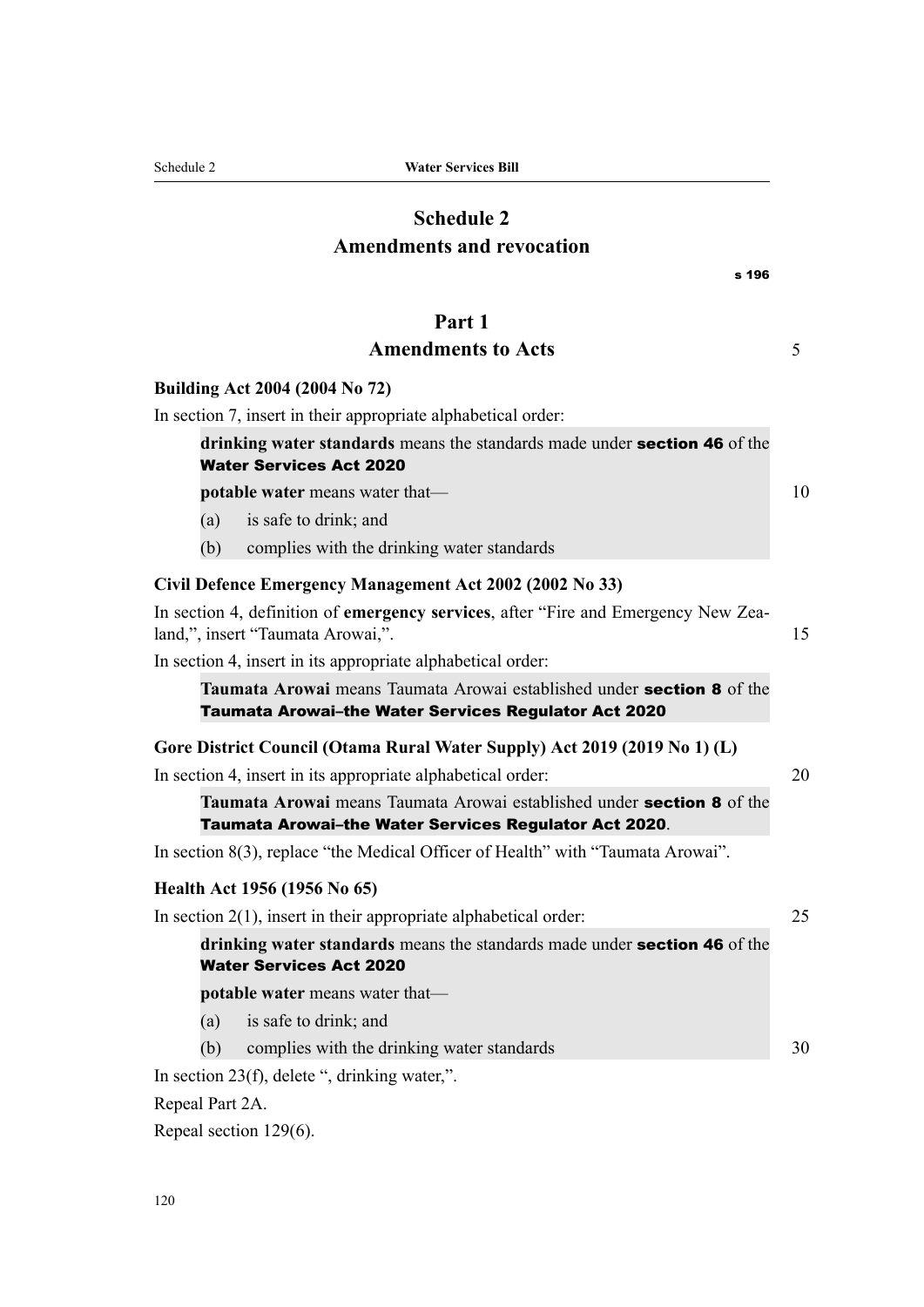## **Local Government Official Information and Meetings Act 1987 (1987 No 174)**

Repeal section 44A(2)(ba).

In section  $44A(2)(bb)(i)$  and (ii), replace "networked supplier" with "drinking water supplier".

After section  $44A(2)(bb)(iii)$ , insert: 5

(iv) any exemption that has been notified by Taumata Arowai to the territorial authority under section 56 of the Water Services Act 2020:

#### **Ombudsmen Act 1975 (1975 No 9)**

In Schedule 1, Part 2, delete "Drinking-water assessors appointed under section 69ZK 10 of the Health Act 1956".

#### **Resource Management Act 1991 (1991 No 69)**

After section 104(2C), insert:

- (2D) When considering a resource consent application that relates to a wastewater network, as defined in section 5 of the Water Services Act 2020, a con-<br>15 sent authority—
	- (a) must not grant the consent contrary to a wastewater environmental per‐ formance standard made under section 135A of that Act; and
	- (b) must include, as a condition of granting the consent, requirements that are no less restrictive than is necessary to give effect to the wastewater 20 environmental performance standard.

After section 104F, insert:

#### **104G Consideration of activities affecting drinking water supply source water**

When considering an application for a resource consent, the consent authority must have regard to— 25

- (a) the actual or potential effect of the proposed activity on the source of a drinking water supply that is registered under **section 54** of the **Water** Services Act 2020: and
- (b) any risks that the proposed activity may pose to the source of a drinking water supply that are identified in a source water risk management plan 30 prepared in accordance with the requirements of the **Water Services** Act 2020.

Replace section 108AA(1)(b) with:

- (b) the condition is directly connected to 1 or more of the following:
	- (i) an adverse effect of the activity on the environment: 35
	- (ii) an applicable district or regional rule, or a national environmental standard: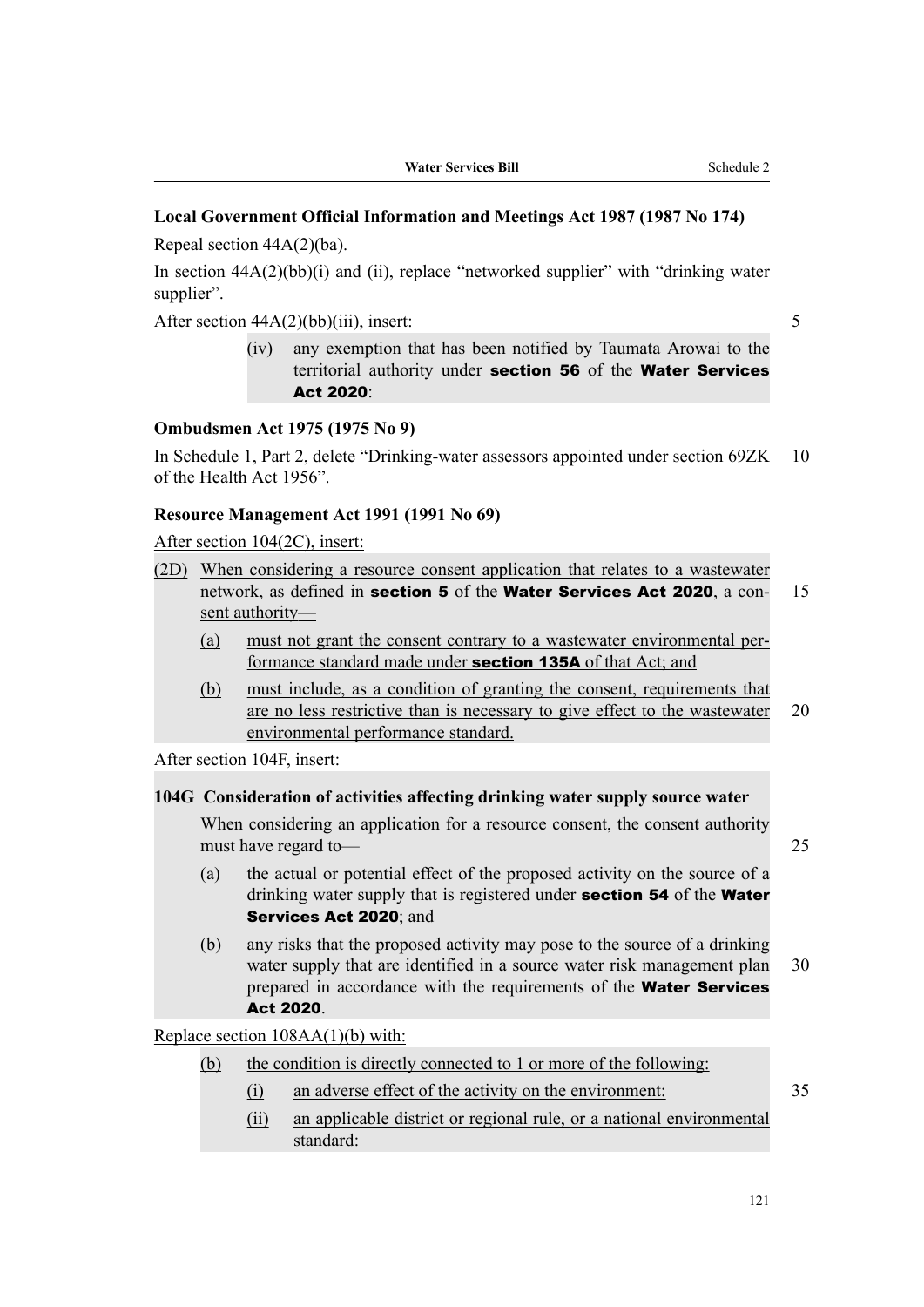#### **Resource Management Act 1991 (1991 No 69)***—continued*

### (iii) a wastewater environmental performance standard made under section 135A of the Water Services Act 2020; or

#### **Search and Surveillance Act 2012 (2012 No 24)**

In the Schedule, insert in its appropriate alphabetical order:

| <b>Water Services Act</b><br>2020 | 107 | Compliance officer may inspect<br>and copy documents and direct<br>person to produce documents,<br>and may take photographs and<br>make recordings and electronic<br>records                                                                                 | Subpart 4                                                           |
|-----------------------------------|-----|--------------------------------------------------------------------------------------------------------------------------------------------------------------------------------------------------------------------------------------------------------------|---------------------------------------------------------------------|
|                                   | 108 | Compliance officer may require<br>person to provide person's name<br>and residential address                                                                                                                                                                 | Subpart 4                                                           |
|                                   | 109 | Compliance officer may direct<br>drinking water supplier to<br>answer questions                                                                                                                                                                              | Subpart 4                                                           |
|                                   | 110 | Compliance officer may, without<br>warrant, enter and search place<br>and may exercise powers under<br>sections 103 to 109 of that<br>Act if officer believes, on<br>reasonable grounds, that is<br>required in relation to serious<br>risk to public health | All (except subparts 2, 3, 6,<br>and 8 and sections 118 and<br>119) |

**Taumata Arowai–the Water Services Regulator Act 2020 (2020 No 52)** 5

In section 4, replace the definition of **domestic dwelling** with:

**domestic dwelling** has the meaning given by section 10 of the Water Services Act 2020

In section 4, replace the definition of **domestic self-supplier** and examples with:

**domestic self-supplier** has the meaning given by **section 10** of the **Water** 10 Services Act 2020

In section 4, replace the definition of **drinking water** with:

**drinking water** has the meaning given by section 6 of the Water Services Act 2020

In section 4, after the definition of **drinking water**, insert: 15

**drinking water network** has the meaning given to **drinking water supply** by section 9 of the Water Services Act 2020

In section 4, replace the definition of **drinking water supplier** with:

**drinking water supplier** has the meaning given by section 8 of the Water Services Act 2020 **20** 20 and 20 and 20 and 20 and 20 and 20 and 20 and 20 and 20 and 20 and 20 and 20 and 20 and 20 and 20 and 20 and 20 and 20 and 20 and 20 and 20 and 20 and 20 and 20 and 20 and 20 and 20 and 20 and 20

In section 4, replace the definition of **stormwater network** with: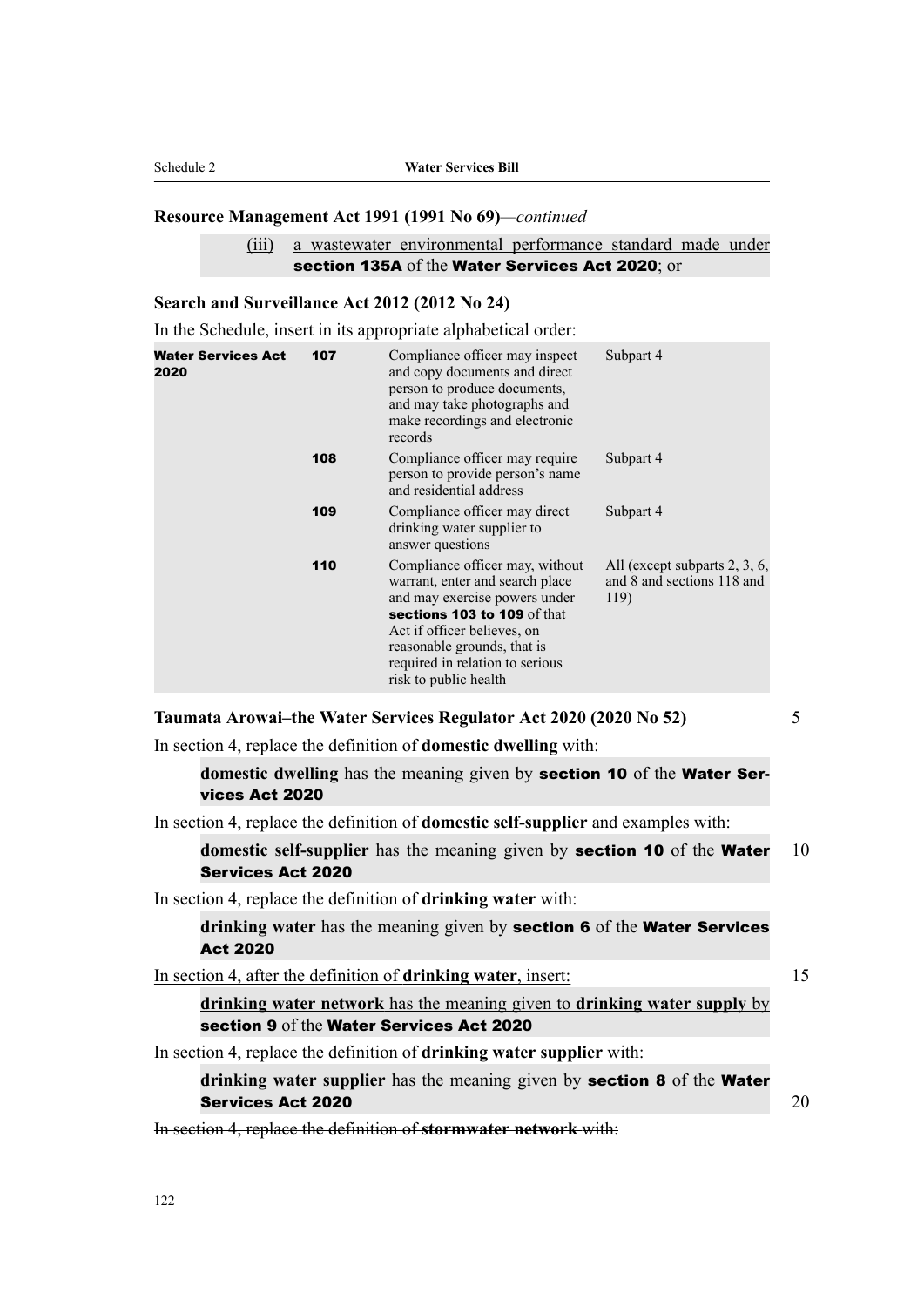| tinued |            |          | Taumata Arowai-the Water Services Regulator Act 2020 (2020 No 52)-con-                                                                                                                                                                                                    |    |
|--------|------------|----------|---------------------------------------------------------------------------------------------------------------------------------------------------------------------------------------------------------------------------------------------------------------------------|----|
|        |            |          | stormwater network means the infrastructure and processes that are used to<br>collect, treat, drain, and discharge stormwater from an urban area                                                                                                                          |    |
|        |            |          | In section 4, replace the definition of <b>stormwater network</b> with:                                                                                                                                                                                                   |    |
|        |            |          | stormwater network means the infrastructure and processes that-                                                                                                                                                                                                           |    |
|        | (a)        |          | are used to collect, treat, drain, store, reuse, or discharge stormwater in<br>an urban area; and                                                                                                                                                                         | 5  |
|        | <u>(b)</u> |          | are operated by, for, or on behalf of one of the following:                                                                                                                                                                                                               |    |
|        |            | (i)      | a local authority, council-controlled organisation, or subsidiary of<br>a council-controlled organisation:                                                                                                                                                                |    |
|        |            | (ii)     | a department:                                                                                                                                                                                                                                                             | 10 |
|        |            | (iii)    | the New Zealand Defence Force                                                                                                                                                                                                                                             |    |
|        |            |          | In section 4, replace the definition of stormwater network operator with:                                                                                                                                                                                                 |    |
|        |            |          | stormwater network operator means-                                                                                                                                                                                                                                        |    |
|        | (a)        |          | each of the following, to the extent that they operate a stormwater net-<br>work or supervise its operation or aspects of its operation:                                                                                                                                  | 15 |
|        |            | (i)      | a local authority, council-controlled organisation, or subsidiary of<br>a council-controlled organisation:                                                                                                                                                                |    |
|        |            | (ii)     | a department listed in Part 1 of Schedule 2 of the Public Service<br>Act 2020:                                                                                                                                                                                            |    |
|        |            |          | (iii) the New Zealand Defence Force; and                                                                                                                                                                                                                                  | 20 |
|        | (b)        |          | any person who operates a stormwater network, or any aspect of a<br>stormwater network, for, or on behalf of, an organisation specified in<br>paragraph (a)                                                                                                               |    |
|        |            |          | In section 4, replace the definition of Te Mana o te Wai with:                                                                                                                                                                                                            |    |
|        |            |          | Te Mana o te Wai has the meaning set out in the National Policy Statement for<br>Freshwater Management issued in 2020 under section 52 of the Resource Man-<br>agement Act 1991 and any statement issued under that section that amends or<br>replaces the 2020 statement | 25 |
|        |            |          | In section 4, definition of wastewater network, after "collect,", insert "store,".                                                                                                                                                                                        |    |
|        |            |          | In section 4, replace the definition of wastewater network with:                                                                                                                                                                                                          | 30 |
|        |            |          | wastewater network means the infrastructure and processes that-                                                                                                                                                                                                           |    |
|        | <u>(a)</u> |          | are used to collect, store, transmit through reticulation, treat, or dis-<br>charge wastewater; and                                                                                                                                                                       |    |
|        | (b)        |          | are operated by, for, or on behalf of one of the following:                                                                                                                                                                                                               |    |
|        |            | $\Omega$ | a local authority, council-controlled organisation, or subsidiary of<br>a council-controlled organisation:                                                                                                                                                                | 35 |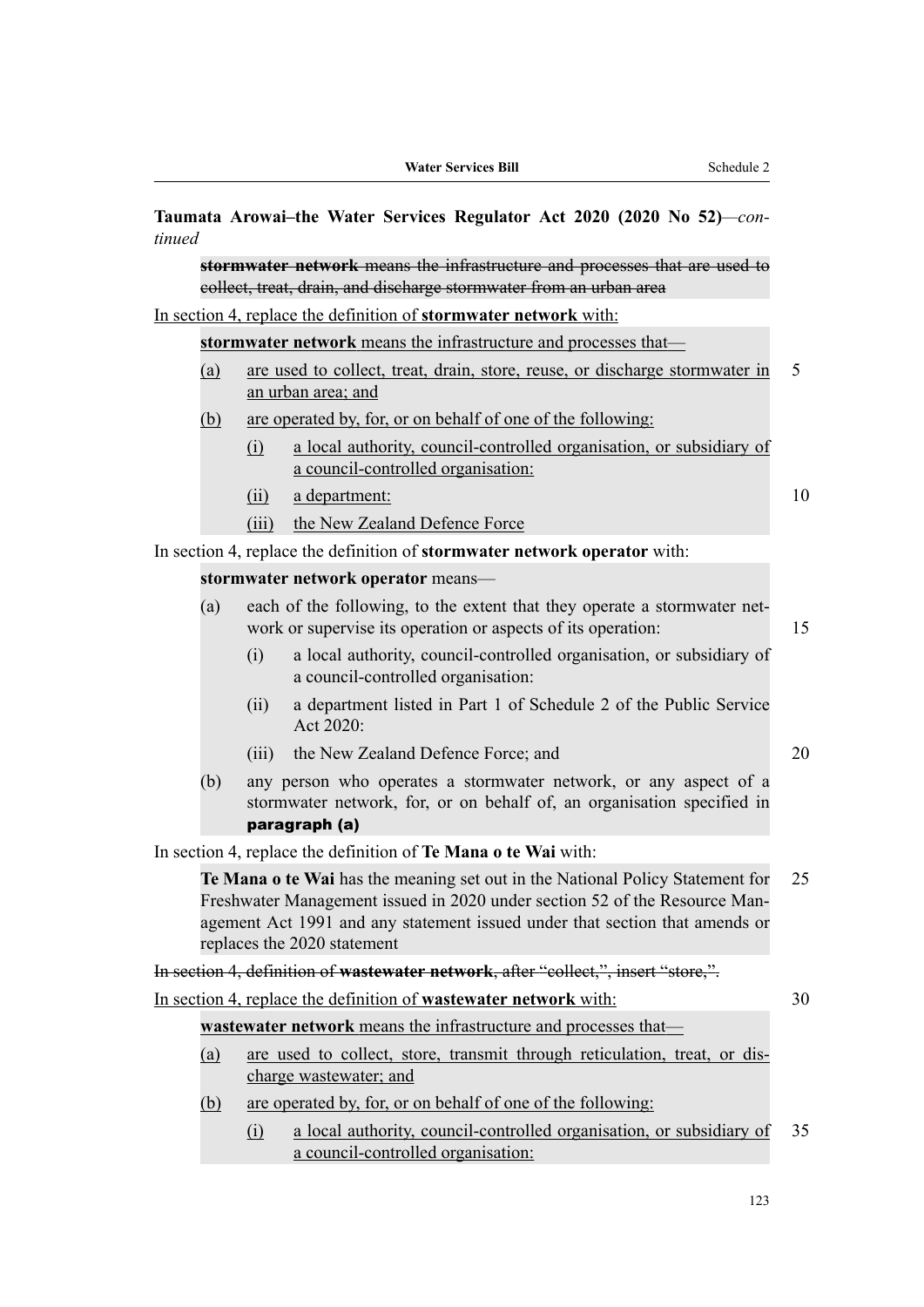## **Taumata Arowai–the Water Services Regulator Act 2020 (2020 No 52)***—con‐ tinued*

- (ii) a department:
- (iii) the New Zealand Defence Force

In section 4, replace the definition of **wastewater network operator** with:

**wastewater network operator** means—

- (a) each of the following, to the extent that they operate a wastewater network or supervise its operation or aspects of its operation:
	- (i) a local authority, council-controlled organisation, or subsidiary of a council-controlled organisation that operates a wastewater net‐ work:
	- (ii) a department listed in Part 1 of Schedule 2 of the Public Service 10 Act 2020:
	- (iii) the New Zealand Defence Force; and
- (b) any person who operates a wastewater network, or any aspect of a wastewater network, for, or on behalf of, an organisation specified in **paragraph (a)**; and 15
	-
- (c) an organisation or individual involved in the operation of a wastewater network if the organisation or individual is authorised or included on a register in accordance with regulations made under **section 190** of the Water Services Act 2020.

In section  $10(e)$  and (f), replace "wastewater and stormwater networks" with "drink- 20 ing water, wastewater, and stormwater networks".

In section 11(a)(ii), (b), (f), and (h), replace "wastewater and stormwater networks" with "drinking water, wastewater, and stormwater networks".

Repeal section 11(e).

In section 11(i), replace "good" with "best". 25

In section 11, insert as subsection (2):

- (2) The chief executive's statutorily independent functions are to—
	- (a) monitor and enforce compliance with relevant drinking water legislation and standards, and other regulatory requirements for which Taumata Arowai has responsibility; and 30
	- (b) grant exemptions under the **Water Services Act 2020**; and
	- (c) if a drinking water supplier is not properly performing the supplier's functions or duties under an enactment that relates to drinking water, appoint, or require the drinking water supplier to appoint, an alternative operator of the supplier's drinking water supply. 35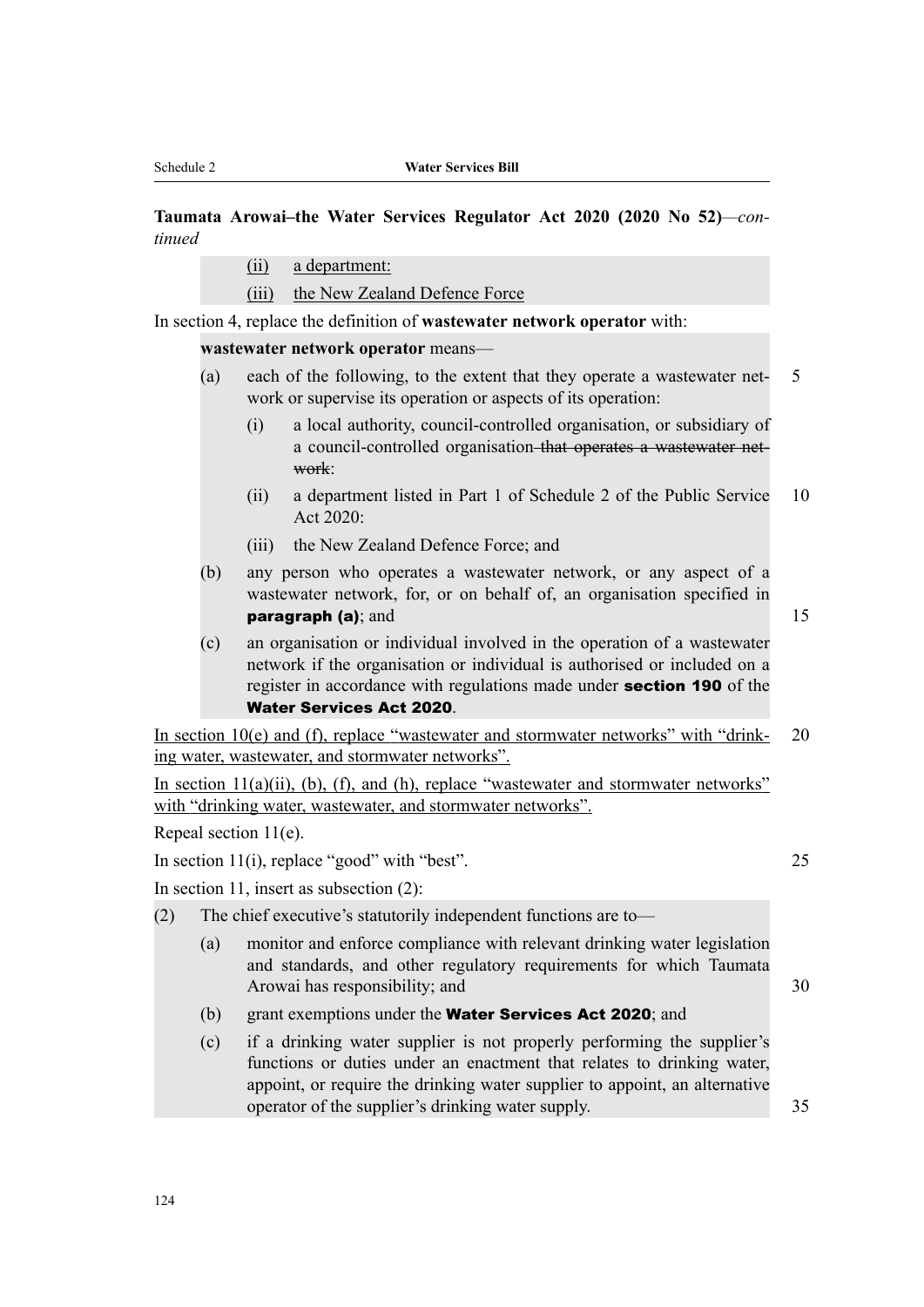| <b>Water Services Bill</b> |
|----------------------------|
|----------------------------|

#### **Urban Development Act 2020 (2020 No 42)**

Replace section  $161(3)(d)(iii)$  with:

(iii) any drinking water standards made under **section 46** of the Water Services Act 2020.

## **Part 2** 5

#### **Amendments to instruments**

#### **Building Regulations 1992 (SR 1992/150)**

In Schedule 1, clause A2, insert in their appropriate alphabetical order:

| drinking water standards means the standards made under section 46 of the |  |
|---------------------------------------------------------------------------|--|
| <b>Water Services Act 2020</b>                                            |  |

**potable water** means water that—

- (a) is safe to drink; and
- (b) complies with the drinking water standards

#### **Camping-Grounds Regulations 1985 (SR 1985/261)**

|     | In clause 2, insert in their appropriate alphabetical order:              |  |
|-----|---------------------------------------------------------------------------|--|
|     | drinking water standards means the standards made under section 46 of the |  |
|     | <b>Water Services Act 2020</b>                                            |  |
|     | <b>potable water</b> means water that—                                    |  |
| (a) | is safe to drink; and                                                     |  |
| (b) | complies with the drinking water standards                                |  |

In the Schedule, Part 2, clause 1, delete "wholesome and".

#### **Corrections Regulations 2005 (SR 2005/53)**

In clause 3, insert in their appropriate alphabetical order:

**drinking water standards** means the standards made under section 46 of the Water Services Act 2020 **25** 25

**potable water** means water that—

- (a) is safe to drink; and
- (b) complies with the drinking water standards

#### **Education (Hostels) Regulations 2005 (SR 2005/332)**

In clause 4, insert in their appropriate alphabetical order: 30

**drinking water standards** means the standards made under section 46 of the Water Services Act 2020

**potable water** means water that—

(a) is safe to drink; and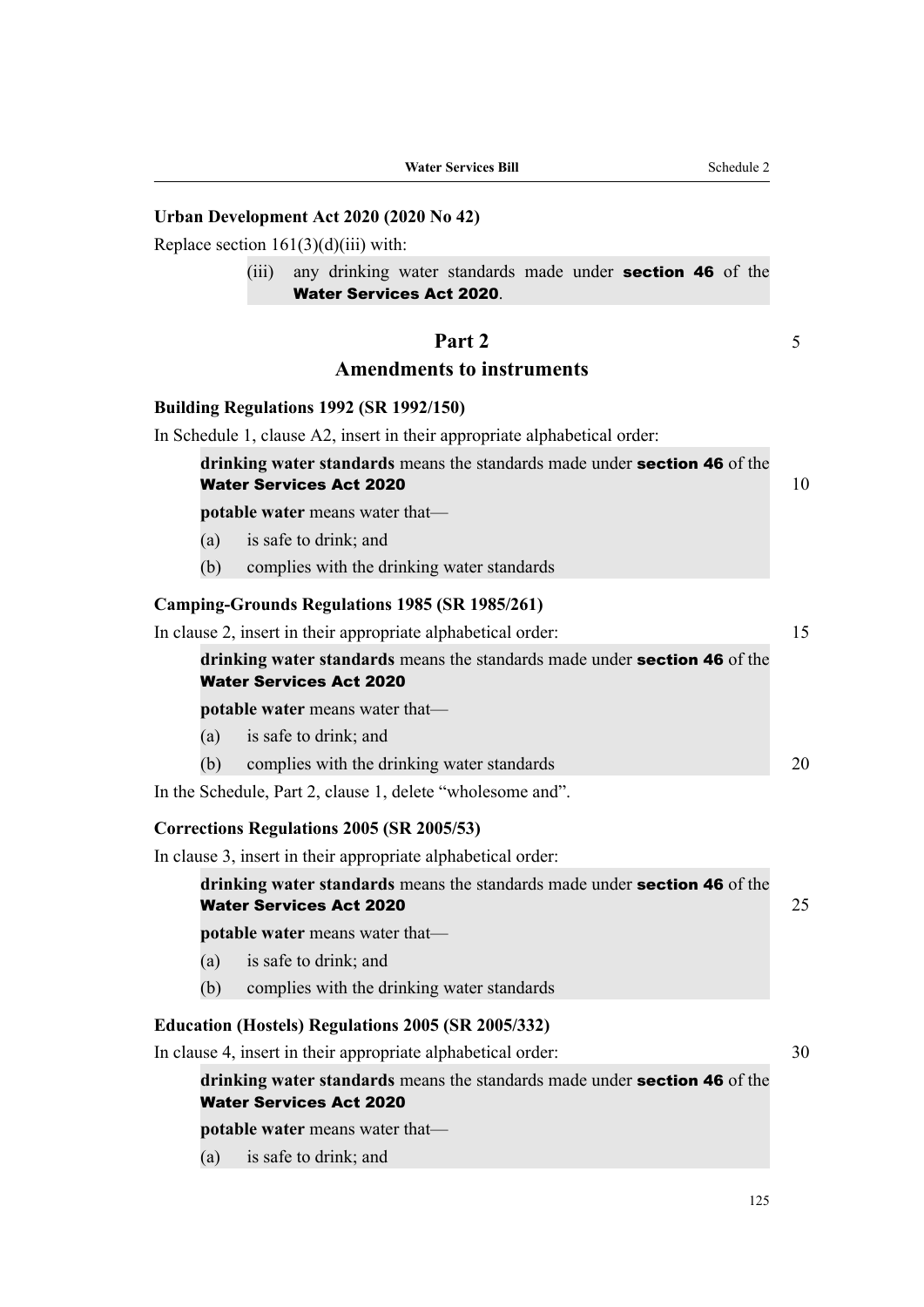#### **Education (Hostels) Regulations 2005 (SR 2005/332)***—continued*

(b) complies with the drinking water standards

#### **Food Regulations 2015 (LI 2015/310)**

In regulation  $156(1)(b)$ , replace "drinking-water supplier" with "drinking water supplier".

In regulation 156(2)(b), replace "drinking-water standard" with "drinking water 5 standard".

Replace regulation 156(3) with:

(3) In this regulation,—

**drinking water standards** means the standards made under section 46 of the Water Services Act 2020  $10$ 

**drinking water supplier** has the meaning given by section 8 of the Water Services Act 2020

**potable water** means water that—

- (a) is safe to drink; and
- (b) complies with the drinking water standards. 15

#### **Housing Improvement Regulations 1947 (SR 1947/200)**

In clause 2, insert in their appropriate alphabetical order:

| drinking water standards means the standards made under section 46 of the |  |
|---------------------------------------------------------------------------|--|
| <b>Water Services Act 2020</b>                                            |  |
| <b>potable water</b> means water that—                                    |  |

- (a) is safe to drink; and
- (b) complies with the drinking water standards

#### **Medicines Regulations 1984 (SR 1984/143)**

In regulation 58B(1), replace "drinking-water" with "drinking water".

In regulation 58B(4), replace the definition of **drinking water** and **drinking-water** 25 **supply** with:

**drinking water** has the same meaning as in section 6 of the Water Services Act 2020

**drinking water supply** has the same meaning as in section 9 of the Water Services Act 2020 30

## **Resource Management (National Environmental Standards for Sources of Human Drinking Water) Regulations 2007 (SR 2007/396)**

In regulation 3(1), replace the definition of **Drinking-water Standard** with: